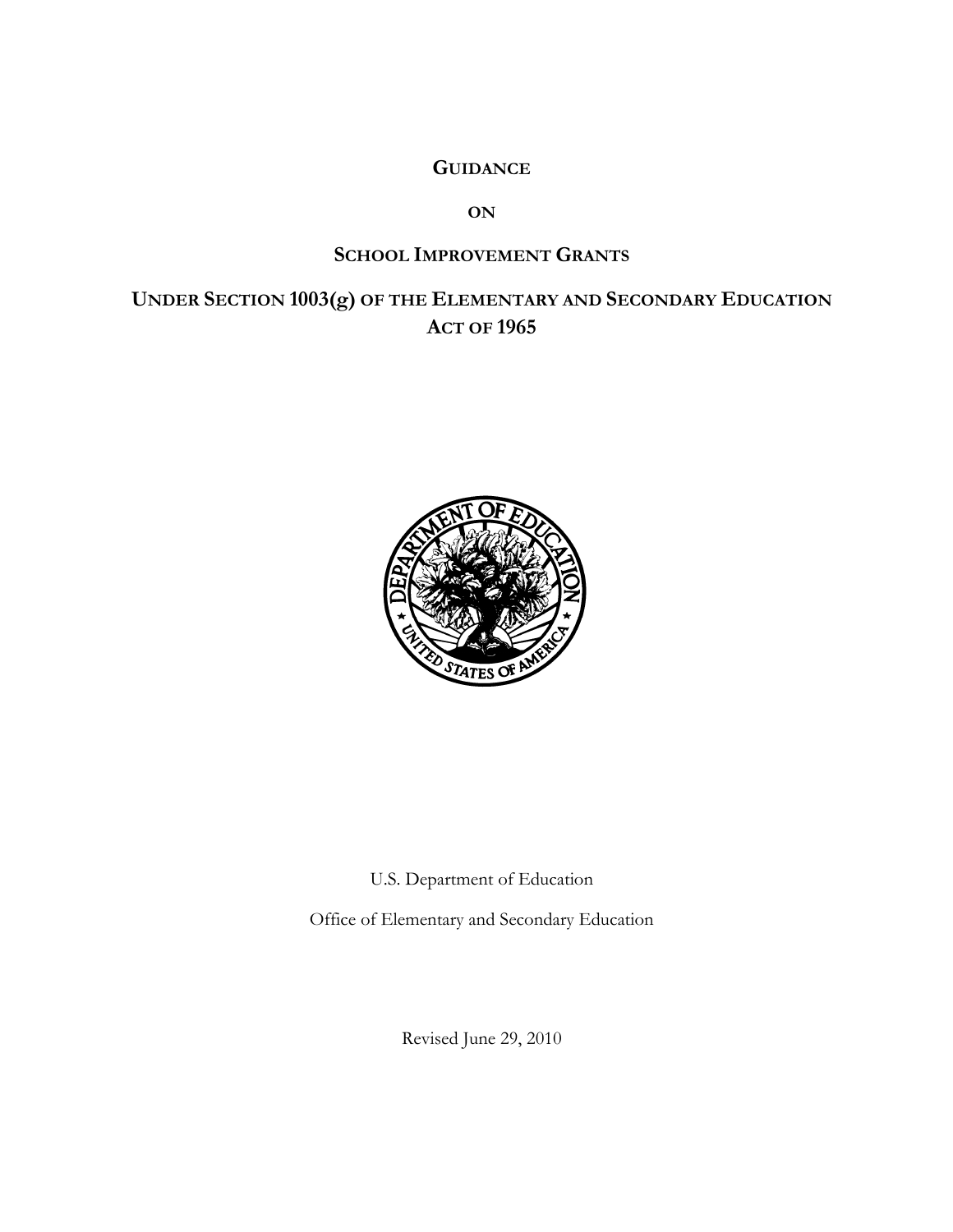# **TABLE OF CONTENTS**

| $A-I.$   |                                                                                                                                                                                           |
|----------|-------------------------------------------------------------------------------------------------------------------------------------------------------------------------------------------|
| $A-2$ .  | Does a Title I high school need to meet both the requirements in paragraphs $(a)(i)$ and<br>$(a)(ii)$ of the definition of "persistently lowest-achieving schools" set forth in A-1 to be |
| $A-3$ .  | What factors must an SEA consider to identify the persistently lowest-achieving schools                                                                                                   |
| $A-4$ .  | For purposes of identifying the persistently lowest-achieving schools in the State, what<br>assessments does an SEA use to determine academic achievement and lack of                     |
| $A-5.$   | For purposes of identifying the persistently lowest-achieving schools in a State, what is                                                                                                 |
| $A-6.$   | For purposes of identifying the persistently lowest-achieving schools in a State, which<br>students does an SEA include to determine the percentage of students who are                   |
| $A - 7.$ | In determining proficiency of the "all students" group, does an SEA include students                                                                                                      |
| $A-8$ .  | For purposes of identifying the persistently lowest-achieving schools in a State, what is                                                                                                 |
| $A-9.$   | For purposes of identifying the persistently lowest-achieving schools in a State, what<br>does it mean to be a secondary school "that is eligible for" Title I funds?3                    |
|          | A-10. As used in the definition of "persistently lowest-achieving schools," how many years                                                                                                |
|          | A-11. From among which sets of schools must an SEA identify the lowest-achieving five                                                                                                     |
|          | A-12. May an SEA weight differently the two factors it must consider in identifying the<br>persistently lowest-achieving schools (i.e., academic achievement of the "all students"        |
|          | A-13. In ranking its schools on the basis of each school's academic achievement results of the<br>"all students" group and lack of progress on the State's assessments for purposes of    |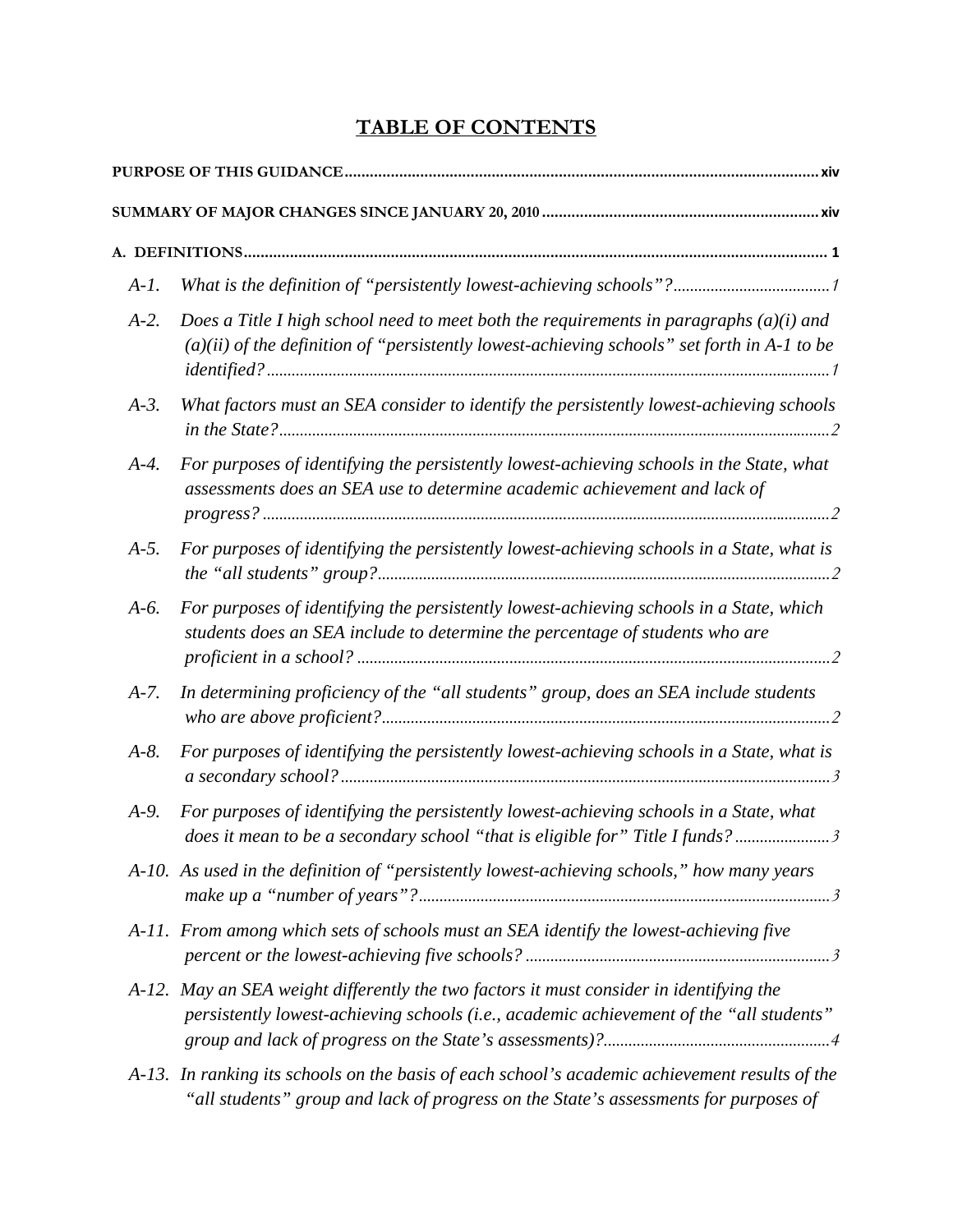|         | identifying the persistently lowest-achieving schools in the State, may an SEA give                                                                                                                                                                                     |
|---------|-------------------------------------------------------------------------------------------------------------------------------------------------------------------------------------------------------------------------------------------------------------------------|
|         | A-14. May an SEA take into account other factors in addition to those that it must consider in                                                                                                                                                                          |
|         | A-15. How can an SEA determine academic achievement in terms of proficiency of the "all<br>students" group on the State's reading/language arts and mathematics assessments<br>combined to develop one list of schools that will enable it to identify the persistently |
|         | A-16. For purposes of identifying the persistently lowest-achieving schools, how can an SEA<br>determine whether a school has demonstrated a "lack of progress over a number of                                                                                         |
|         | A-17a. What may an SEA do if the secondary schools the SEA is identifying as Tier II schools<br>are significantly higher achieving than Title I-participating secondary schools that the                                                                                |
|         | A-17b. May an SEA exclude very small schools from its list of persistently lowest-achieving                                                                                                                                                                             |
|         | A-17c. If an SEA does not have sufficient data to implement its definition of "persistently<br>lowest-achieving schools" with respect to a particular school, may the SEA exclude                                                                                       |
|         | A-17d. If an SEA or LEA has initiated steps to close a school, must the SEA include the school                                                                                                                                                                          |
| $A-18.$ | What is the complete sequence of steps an SEA should use to develop its final list of the                                                                                                                                                                               |
|         | A-19. Do provisions related to SIG funds in the Consolidated Appropriations Act, 2010 affect<br>the definition of "persistently lowest-achieving schools" or the school intervention                                                                                    |
|         | A-20. What is a "newly eligible school," as that phrase is used in this guidance?13                                                                                                                                                                                     |
|         |                                                                                                                                                                                                                                                                         |
|         | A-22. Which newly eligible schools may an SEA identify as Tier II schools?                                                                                                                                                                                              |
|         | A-23. In determining whether a newly eligible school is no higher achieving than the highest-<br>achieving school that the SEA has identified as a persistently lowest-achieving school                                                                                 |
|         | A-24. Which newly eligible schools may be identified as Tier III schools?14                                                                                                                                                                                             |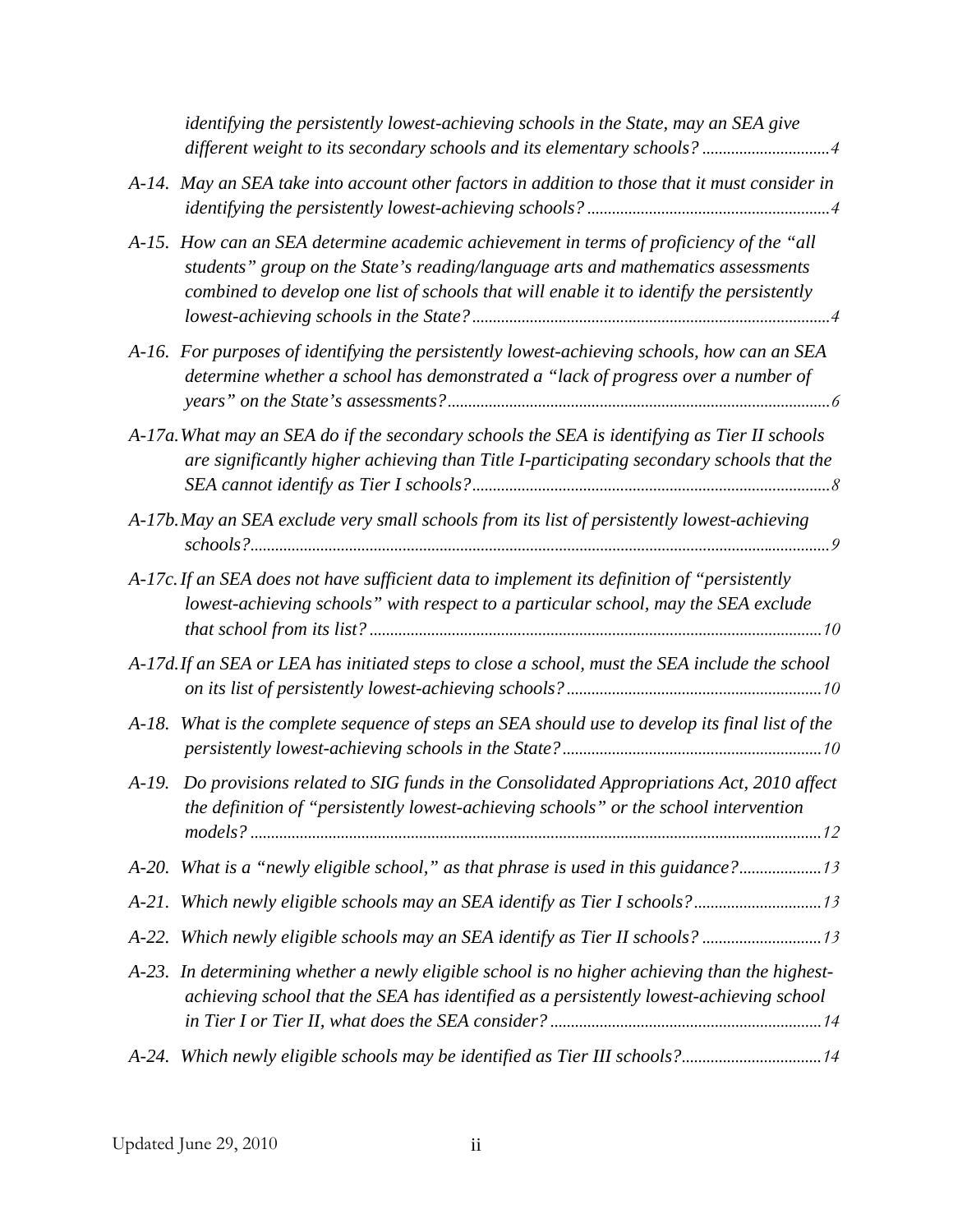| $A-25.$ | With respect to the newly eligible schools that may be identified as Tier I, Tier II, or<br>Tier III schools, may a school that is "eligible for Title I, Part A funds" be either a<br>school that is eligible for, but does not receive, Title I, Part A funds or a school that is |
|---------|-------------------------------------------------------------------------------------------------------------------------------------------------------------------------------------------------------------------------------------------------------------------------------------|
|         | A-26. To be identified as a Tier III school, must a newly eligible school that is not in the<br>State's lowest quintile of performance have failed to make AYP for two consecutive                                                                                                  |
|         | A-27. Must an SEA identify as Tier I, Tier II, or Tier III schools any of the newly eligible                                                                                                                                                                                        |
|         | A-28. Does an SEA's decision to identify newly eligible schools as Tier I, Tier II, or Tier III<br>schools affect the schools that it must identify as Tier I, Tier II, and Tier III schools?.15                                                                                    |
|         | A-29. If an SEA does not identify any newly eligible schools as Tier I, Tier II, or Tier III<br>schools, may an LEA identify these schools and apply for SIG funds to serve them?15                                                                                                 |
|         | A-30. If an SEA chooses to identify newly eligible schools as Tier I, Tier II, or Tier III<br>schools, once identified, are those schools treated any differently than any other Tier I,                                                                                            |
|         |                                                                                                                                                                                                                                                                                     |
|         | A-32. Does the definition of "increased learning time" include before- or after-school                                                                                                                                                                                              |
|         | A-32a. May an LEA use SIG funds to pay for the portion of a teacher's salary that is<br>attributable to providing increased learning time beyond the regular school day, week,                                                                                                      |
|         | A-32b. How may an LEA determine what costs are attributable to providing increased                                                                                                                                                                                                  |
|         | A-32c. May an LEA use SIG funds to offset transportation costs associated with providing                                                                                                                                                                                            |
|         | A-32d. Must an LEA provide a minimum number of hours to meet the requirement in the<br>turnaround and transformation models regarding providing increased learning time?                                                                                                            |
|         |                                                                                                                                                                                                                                                                                     |
|         | A-34. Why is it necessary to define "student growth" for purposes of SIG grants?  18                                                                                                                                                                                                |
|         |                                                                                                                                                                                                                                                                                     |
| $B-I.$  |                                                                                                                                                                                                                                                                                     |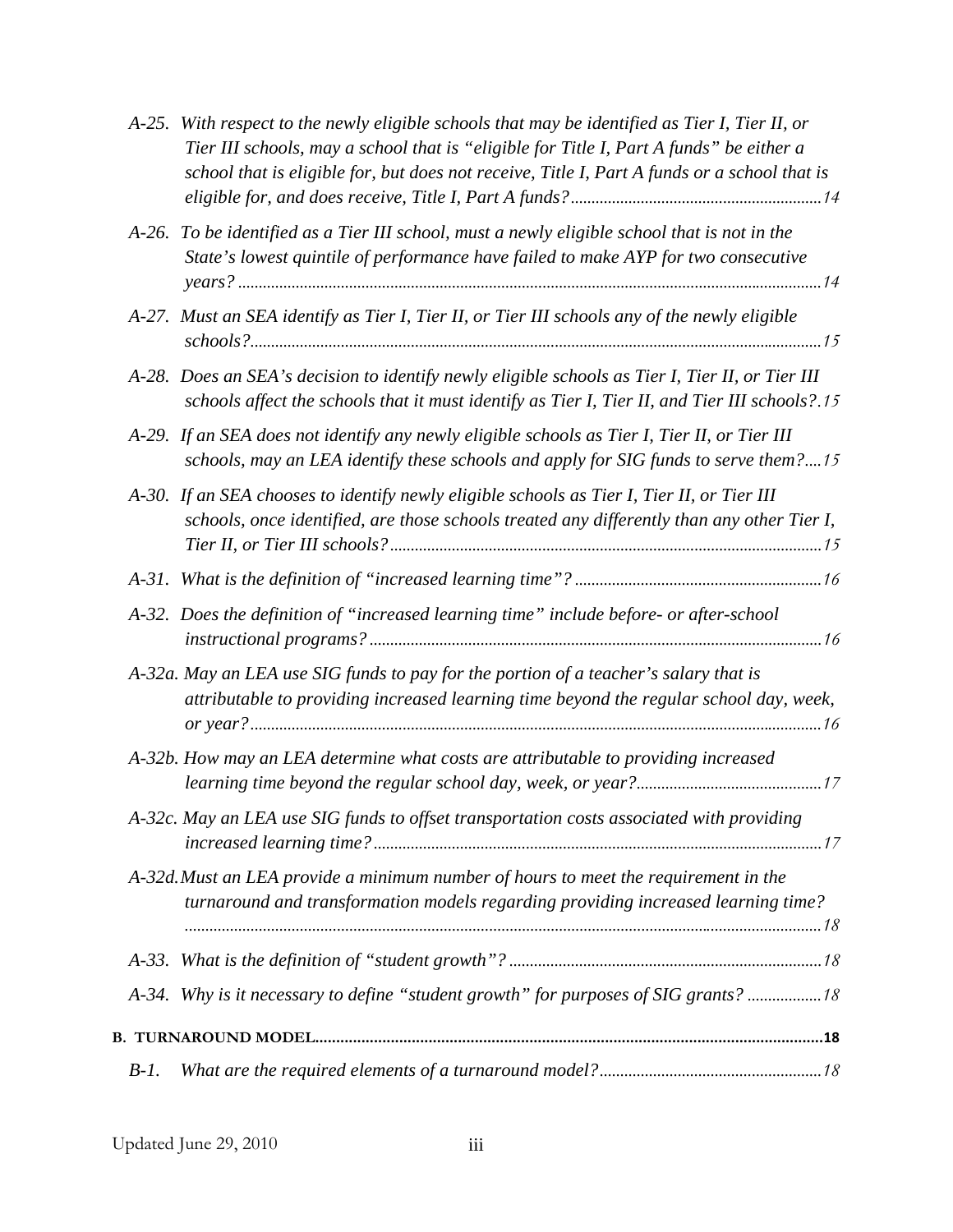| $B-2$ . | In addition to the required elements, what optional elements may also be a part of a                                                                                                                                                                                      |
|---------|---------------------------------------------------------------------------------------------------------------------------------------------------------------------------------------------------------------------------------------------------------------------------|
| $B-3$ . | What is the definition of "staff" as that term is used in the discussion of a turnaround                                                                                                                                                                                  |
|         | B-3a. The response to B-3 states that "staff" includes "all instructional staff." Does "all<br>instructional staff" mean only teachers of core academic subjects or does it also<br>include physical education teachers and teachers of other non-core academic subjects? |
| $B-4$ . |                                                                                                                                                                                                                                                                           |
| $B-5$ . | Is an LEA implementing the turnaround model required to use financial incentives,<br>increased opportunities for promotion and career growth, and more flexible conditions<br>as strategies to recruit, place, and retain staff with the skills necessary to meet the     |
| $B-6$ . |                                                                                                                                                                                                                                                                           |
| $B-7$ . | Does the requirement to implement an instructional program that is research-based<br>and aligned (vertically and with State standards) require adoption of a new or revised                                                                                               |
| $B-8$ . | What are examples of social-emotional and community-oriented services that may be<br>supported with SIG funds in a school operating a schoolwide program?22                                                                                                               |
| $B-9$ . | May an LEA omit any of the actions outlined in the final requirements and implement                                                                                                                                                                                       |
|         |                                                                                                                                                                                                                                                                           |
| $C-1$ . |                                                                                                                                                                                                                                                                           |
| $C-2$ . |                                                                                                                                                                                                                                                                           |
| $C-3$ . |                                                                                                                                                                                                                                                                           |
| $C-4$ . | Prior to submitting its application for SIG funds, must an LEA know the particular                                                                                                                                                                                        |
| $C-5$ . | What is the purpose of the "rigorous review process" used for selecting a charter                                                                                                                                                                                         |
| $C-6$ . | Which students must be permitted to enroll in a school implementing a restart model?23                                                                                                                                                                                    |
|         | C-6a. May an EMO or CMO with which an LEA contracts to implement a restart model<br>require students or parents to agree to certain conditions in order to attend the school?                                                                                             |
|         |                                                                                                                                                                                                                                                                           |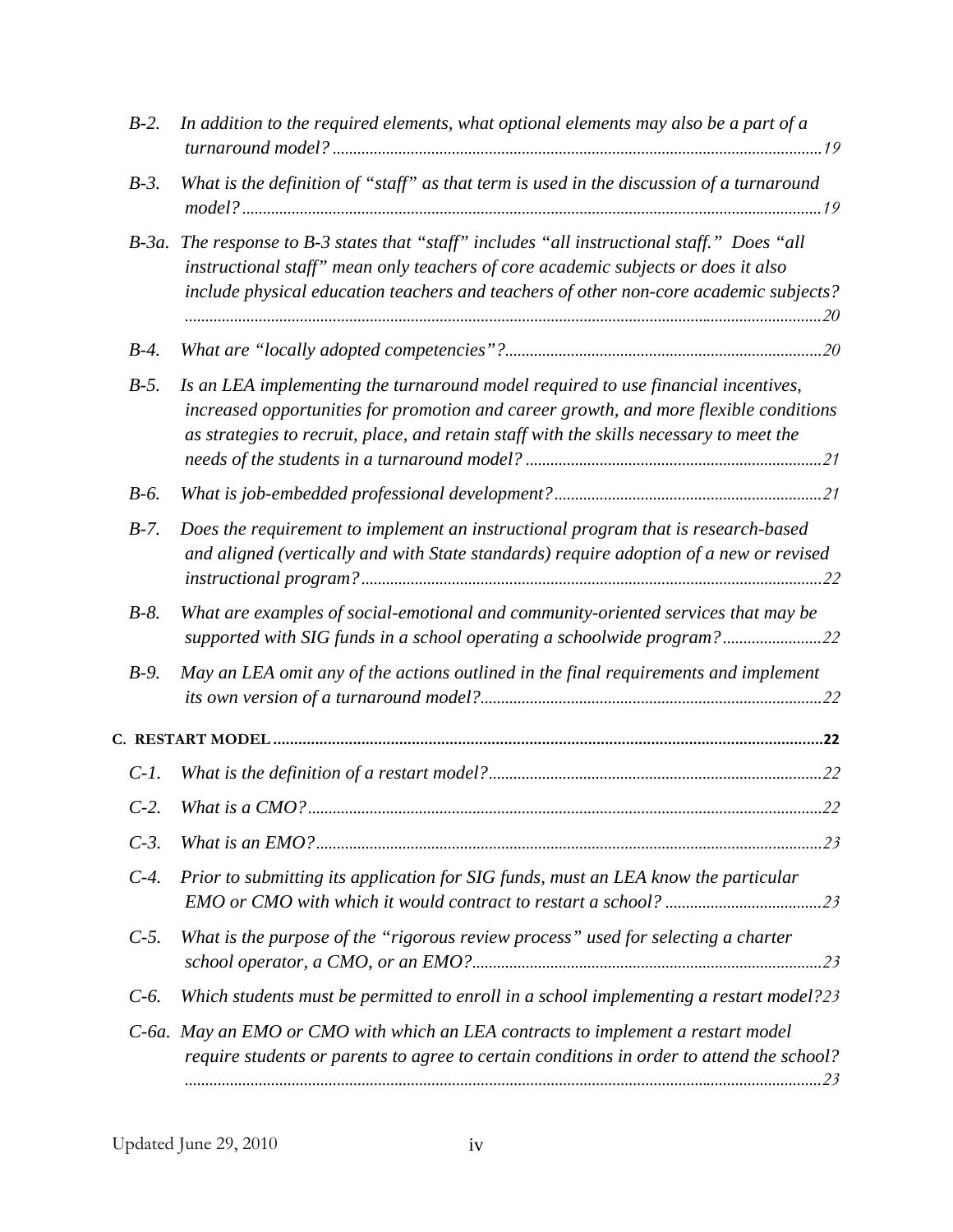| $C-7$ . | May a restart school serve fewer grades than were previously served by the school in                                                                                                                                                                                                                                                         |
|---------|----------------------------------------------------------------------------------------------------------------------------------------------------------------------------------------------------------------------------------------------------------------------------------------------------------------------------------------------|
| $C-8$ . | May a school implementing a restart model implement any of the required or<br>permissible activities of a turnaround model or a transformation model? 24                                                                                                                                                                                     |
| $C-9$ . | If an LEA implements a restart model, must its contract with the charter school<br>operator, CMO, or EMO hold the charter school operator, CMO, or EMO accountable                                                                                                                                                                           |
|         |                                                                                                                                                                                                                                                                                                                                              |
| $D-1$ . |                                                                                                                                                                                                                                                                                                                                              |
| $D-2$ . | What costs associated with closing a school can be paid for with SIG funds?25                                                                                                                                                                                                                                                                |
| $D-3$ . | May SIG funds be used in the school that is receiving students who previously attended<br>a school that is subject to closure in order to cover the costs associated with                                                                                                                                                                    |
| $D-4$ . | Is the portion of an LEA's SIG subgrant that is to be used to implement a school closure                                                                                                                                                                                                                                                     |
| $D-5$ . | How can an LEA determine whether a higher-achieving school is within reasonable                                                                                                                                                                                                                                                              |
| D-6.    | In what kinds of schools may students who previously attended a closed school enroll?                                                                                                                                                                                                                                                        |
|         |                                                                                                                                                                                                                                                                                                                                              |
| $E-I.$  | With respect to elements of the transformation model that are the same as elements of<br>the turnaround model, do the definitions and other guidance that apply to those<br>elements as they relate to the turnaround model also apply to those elements as they                                                                             |
| $E-2$ . | Which activities related to developing and increasing teacher and school leader<br>effectiveness are required for an LEA implementing a transformation model?26                                                                                                                                                                              |
| $E-3$ . | Must the principal and teachers involved in the development and design of the<br>evaluation system be the principal and teachers in the school in which the                                                                                                                                                                                  |
| $E-4$ . | Under the final requirements, an LEA implementing the transformation model must<br>remove staff "who, after ample opportunities have been provided for them to improve<br>their professional practice, have not done so." Does an LEA have discretion to<br>determine the appropriate number of such opportunities that must be provided and |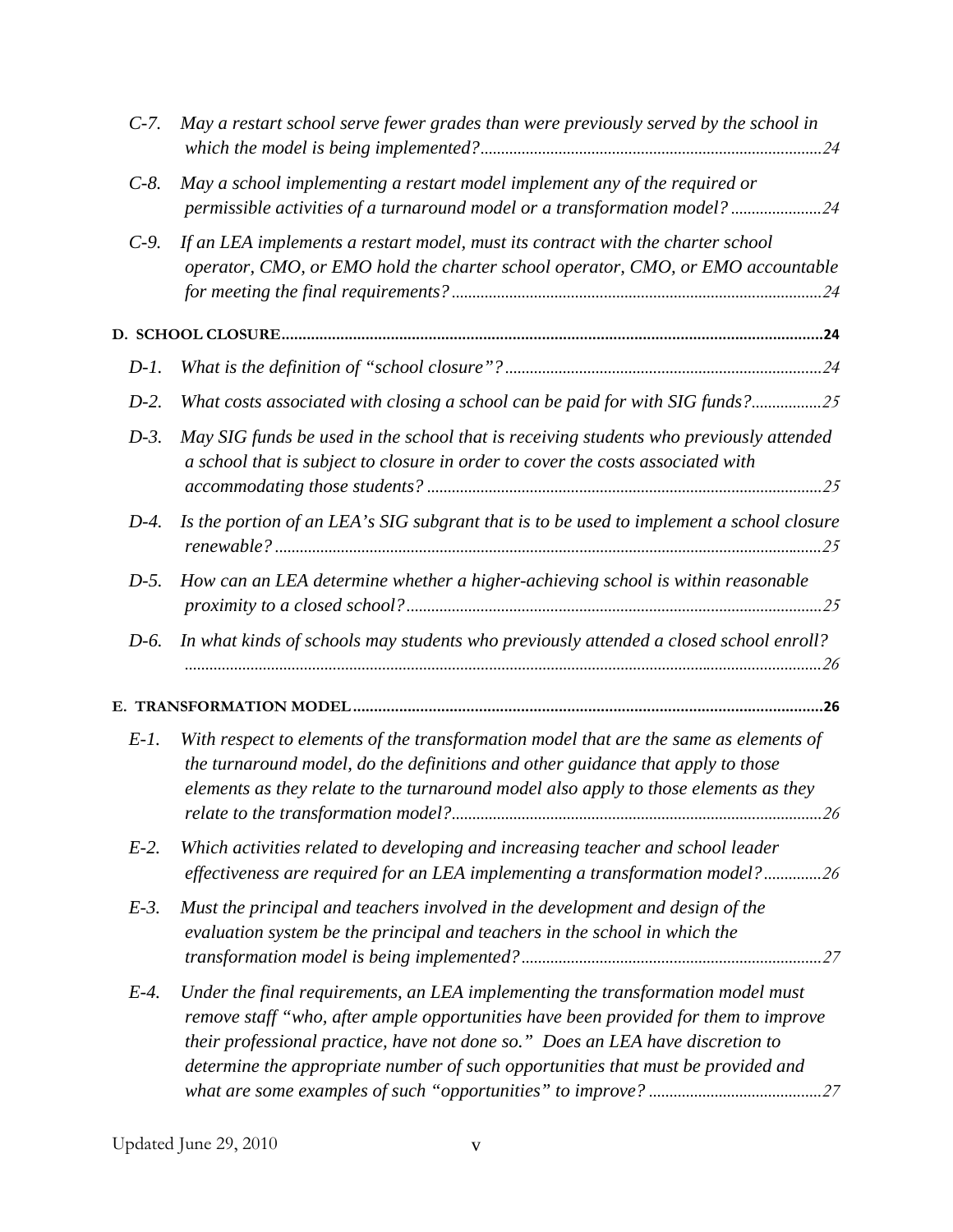| $E-5$ .  | In addition to the required activities, what other activities related to developing and<br>increasing teacher and school leader effectiveness may an LEA undertake as part of its                                                                                                                                                                                  |
|----------|--------------------------------------------------------------------------------------------------------------------------------------------------------------------------------------------------------------------------------------------------------------------------------------------------------------------------------------------------------------------|
| E-6.     | How does the optional activity of "providing additional compensation to attract and<br>retain" certain staff differ from the requirement to implement strategies designed to                                                                                                                                                                                       |
| $E-7$ .  | Which activities related to comprehensive instructional reform strategies are required                                                                                                                                                                                                                                                                             |
| $E-8$ .  | In addition to the required activities, what other activities related to comprehensive<br>instructional reform strategies may an LEA undertake as part of its implementation of                                                                                                                                                                                    |
| $E-9$ .  | What activities related to increasing learning time and creating community-oriented<br>schools are required for implementation of a transformation model?29                                                                                                                                                                                                        |
| $E-10$ . | What is meant by the phrase "family and community engagement" and what are some<br>examples of ongoing mechanisms for family and community engagement? 29                                                                                                                                                                                                          |
|          | E-11. In addition to the required activities, what other activities related to increasing<br>learning time and creating community-oriented schools may an LEA undertake as part                                                                                                                                                                                    |
|          | E-12. How does the optional activity of extending or restructuring the school day to add time<br>for strategies that build relationships between students, faculty, and other school staff                                                                                                                                                                         |
|          | E-13. What activities related to providing operational flexibility and sustained support are                                                                                                                                                                                                                                                                       |
|          | E-14. Must an LEA implementing the transformation model in a school give the school<br>operational flexibility in the specific areas of staffing, calendars/time, and budgeting?                                                                                                                                                                                   |
|          | E-15. In addition to the required activities, what other activities related to providing<br>operational flexibility and sustained support may an LEA undertake as part of its                                                                                                                                                                                      |
|          | E-16. In implementing the transformation model in an eligible school, may an LEA gather<br>data during the first year of SIG funding on student growth, multiple observation-based<br>assessments of performance, and ongoing collections of professional practice reflective<br>of student achievement, and then remove staff members who have not improved their |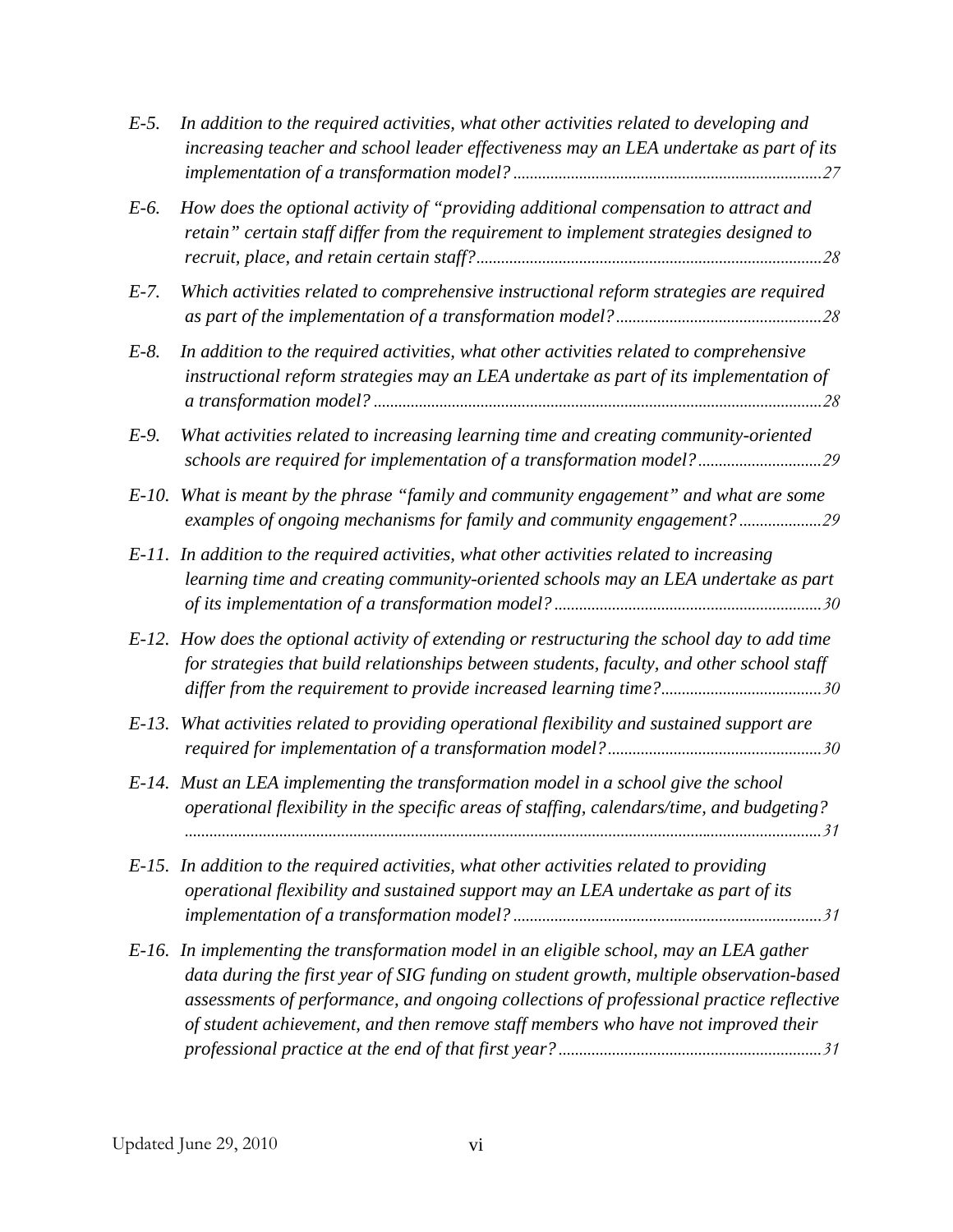|          | E-17. May an LEA implement the transformation model in a high school that has grades 9-12,<br>by assigning the current principal to grades 10-12 and hiring a new principal to lead a                                                                           |
|----------|-----------------------------------------------------------------------------------------------------------------------------------------------------------------------------------------------------------------------------------------------------------------|
|          |                                                                                                                                                                                                                                                                 |
| $F-I.$   | How may an LEA implement the turnaround, school closure, restart, or transformation<br>intervention models in a Tier I school operating a targeted assistance program? 32                                                                                       |
| $F-2$ .  | What is the timeline for implementing an intervention model in a Tier I or Tier II school                                                                                                                                                                       |
| $F-3$ .  | What requirements that apply to schools receiving Title I, Part A funds apply to schools                                                                                                                                                                        |
| $F-4$ .  | Must SIG funds supplement, and not supplant, non-Federal funds a school would                                                                                                                                                                                   |
| $F-5$ .  | What action must an LEA take if it receives SIG funds to implement one of the four<br>models in a particular school and subsequently is unable to implement the model in                                                                                        |
| F-6.     | May an LEA use SIG funds for general district-level improvement activities?34                                                                                                                                                                                   |
| $F-7$ .  | How can an LEA ensure that it is able to implement fully and effectively all required<br>components of a selected school intervention model, given that some components may<br>be affected by collective bargaining agreements or other contracts?35            |
| $F-8$ .  | What are an SEA's responsibilities for ensuring proper implementation of SIG grants?                                                                                                                                                                            |
| $F-9$ .  | May an SEA require an LEA to adopt a particular model for a particular school? 36                                                                                                                                                                               |
|          | F-10. Is an SEA or LEA that receives SIG funds required to comply with applicable Federal<br>36                                                                                                                                                                 |
|          |                                                                                                                                                                                                                                                                 |
| $G-I.$   | May an SEA award SIG funds to an LEA for a Tier I or Tier II school that has<br>implemented, in whole or in part, a turnaround model, restart model, or                                                                                                         |
| $G$ -la. | To take advantage of the flexibility afforded in Section I.B.1 of the final requirements<br>with respect to FY 2009 SIG funds, what is the earliest time at which an LEA could<br>have begun implementing, in whole or in part, a school intervention model? 36 |
| $G-1b$ . | Does the flexibility afforded in Section I.B.1 of the final requirements enable an LEA to<br>retain any principal who has been hired for a Tier I or Tier II school within the last                                                                             |
|          |                                                                                                                                                                                                                                                                 |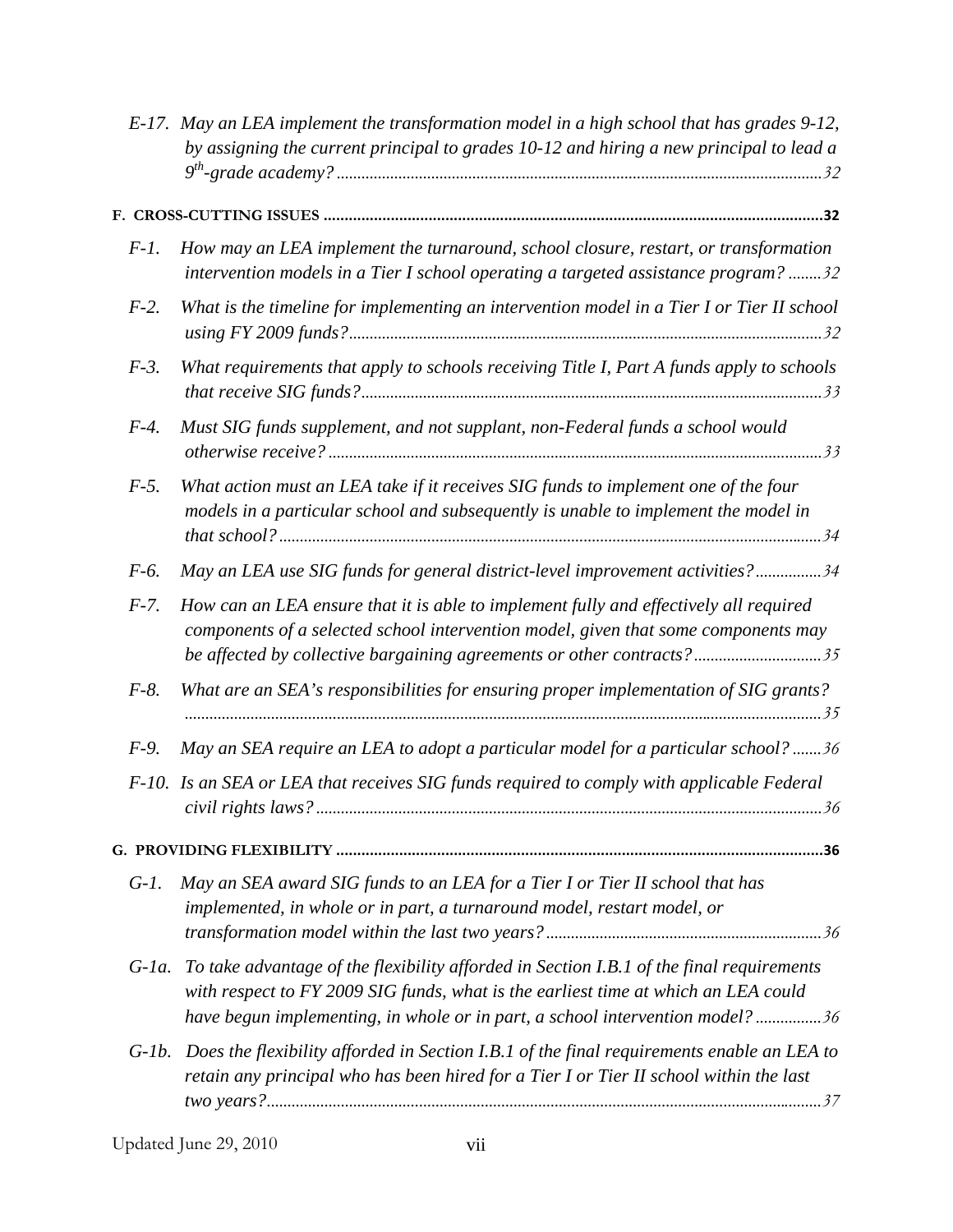| $G-2$ . | May an SEA award SIG funds to an LEA for a Tier III school that has implemented, in<br>whole or in part, a turnaround model, restart model, or transformation model within<br>the last two years so that the LEA and school can continue or complete their |
|---------|------------------------------------------------------------------------------------------------------------------------------------------------------------------------------------------------------------------------------------------------------------|
| $G-3$ . | For which statutory requirements affecting an LEA's ability to implement fully and<br>effectively the intervention models described in the final requirements is the Secretary                                                                             |
| $G-4$ . | What would the new improvement timeline be for a school implementing a school<br>improvement timeline waiver of section 1116(b)(12) of the ESEA? 38                                                                                                        |
|         | G-4a. Please confirm which schools may implement a waiver to "start over" the<br>accountability timeline if implementing a turnaround or restart model38                                                                                                   |
| $G-5$ . | How does an SEA's receipt of a waiver of section $421(b)$ of GEPA to extend the period                                                                                                                                                                     |
| $G-6$ . | If an SEA receives a waiver of section $421(b)$ of GEPA to extend the period of                                                                                                                                                                            |
| $G-7.$  | What is the process for an SEA to apply for the waivers discussed in the final                                                                                                                                                                             |
| $G-8$ . | What is the process for an LEA to request approval to implement a SIG-related waiver                                                                                                                                                                       |
| $G-9$ . | Prior to applying for one or more of the waivers discussed in the final requirements<br>through the submission of its application for SIG funds, must an SEA comply with the                                                                               |
|         | G-10. Must an SEA seek any of the waivers discussed in the final requirements?39                                                                                                                                                                           |
|         | G-11. If an SEA does not seek one or more of the waivers discussed in the final requirements,                                                                                                                                                              |
|         |                                                                                                                                                                                                                                                            |
| $H-1$ . |                                                                                                                                                                                                                                                            |
| $H-2$ . | May an educational service agency apply for a SIG grant on behalf of one or more                                                                                                                                                                           |
| $H-3$ . | Must an LEA that previously submitted an approved SIG application that is eligible for                                                                                                                                                                     |
| $H-4$ . | What must an LEA include in its application to the SEA for SIG funds?40                                                                                                                                                                                    |
| $H-5$ . | Must an LEA identify every Tier I, Tier II, and Tier III school located within the LEA in                                                                                                                                                                  |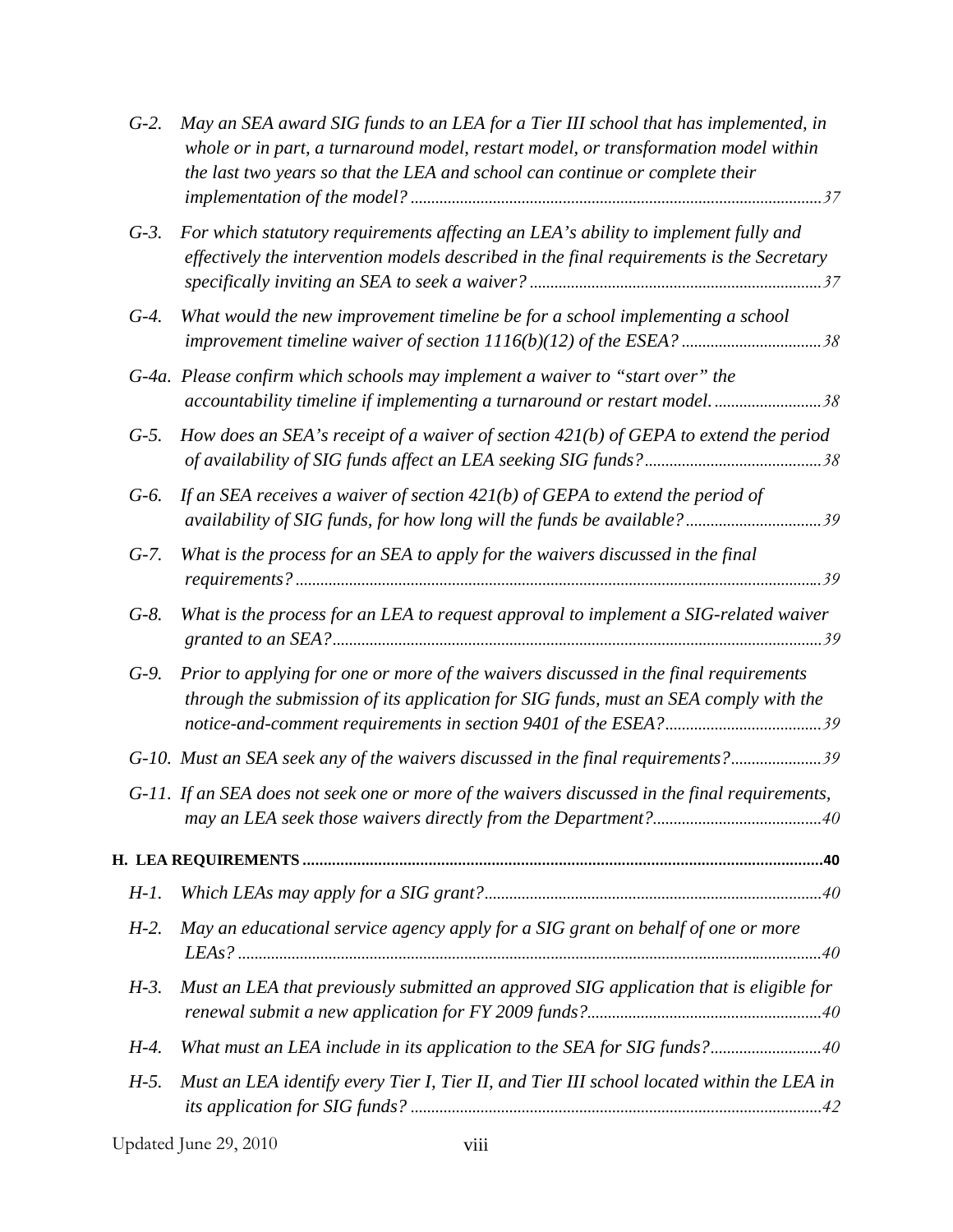| H-6.    | Must an LEA commit to serve every Tier I school located within the LEA?42                                                                                                                                                                                                |
|---------|--------------------------------------------------------------------------------------------------------------------------------------------------------------------------------------------------------------------------------------------------------------------------|
| $H-7$ . | How might an LEA demonstrate that it lacks sufficient capacity to serve one or more of                                                                                                                                                                                   |
| $H-8$ . |                                                                                                                                                                                                                                                                          |
| $H-9$ . | May an LEA take into account whether it will serve one or more of its Tier II schools in                                                                                                                                                                                 |
|         |                                                                                                                                                                                                                                                                          |
|         |                                                                                                                                                                                                                                                                          |
|         | H-12. May an LEA commit to serving only a portion of its Tier III schools? 43                                                                                                                                                                                            |
|         | H-13. How do the requirements and limitations described in H-6 through H-12 work together<br>to guide an LEA's determination of which schools it must commit to serve with SIG                                                                                           |
|         | H-14. If an LEA wishes to serve a Tier III school, must it provide SIG funds directly to the                                                                                                                                                                             |
|         | H-15. Are there any particular school improvement strategies that an LEA must implement in                                                                                                                                                                               |
|         | H-16. May an LEA use SIG funds to continue to implement school improvement strategies that<br>do not meet the requirements of one of the four models but that have helped improve                                                                                        |
|         | H-17. May an LEA implement several of the school intervention models among the Tier I and                                                                                                                                                                                |
|         | H-18. How can an LEA demonstrate that it has the capacity to use SIG funds to provide<br>adequate resources and related support to each Tier I and Tier II school it commits to<br>serve in order to implement fully and effectively one of the four school intervention |
|         | H-19. How can an LEA use "external providers" to turn around its persistently lowest-                                                                                                                                                                                    |
|         | H-20. What are examples of "other resources" an LEA might align with the interventions it                                                                                                                                                                                |
|         | H-21. What is the cap on the number of schools in which an LEA may implement the                                                                                                                                                                                         |
|         | H-22. If an LEA lacks capacity to implement any of the four interventions in all of its Tier I<br>schools, may it apply for SIG funds to provide other services to some of its Tier I                                                                                    |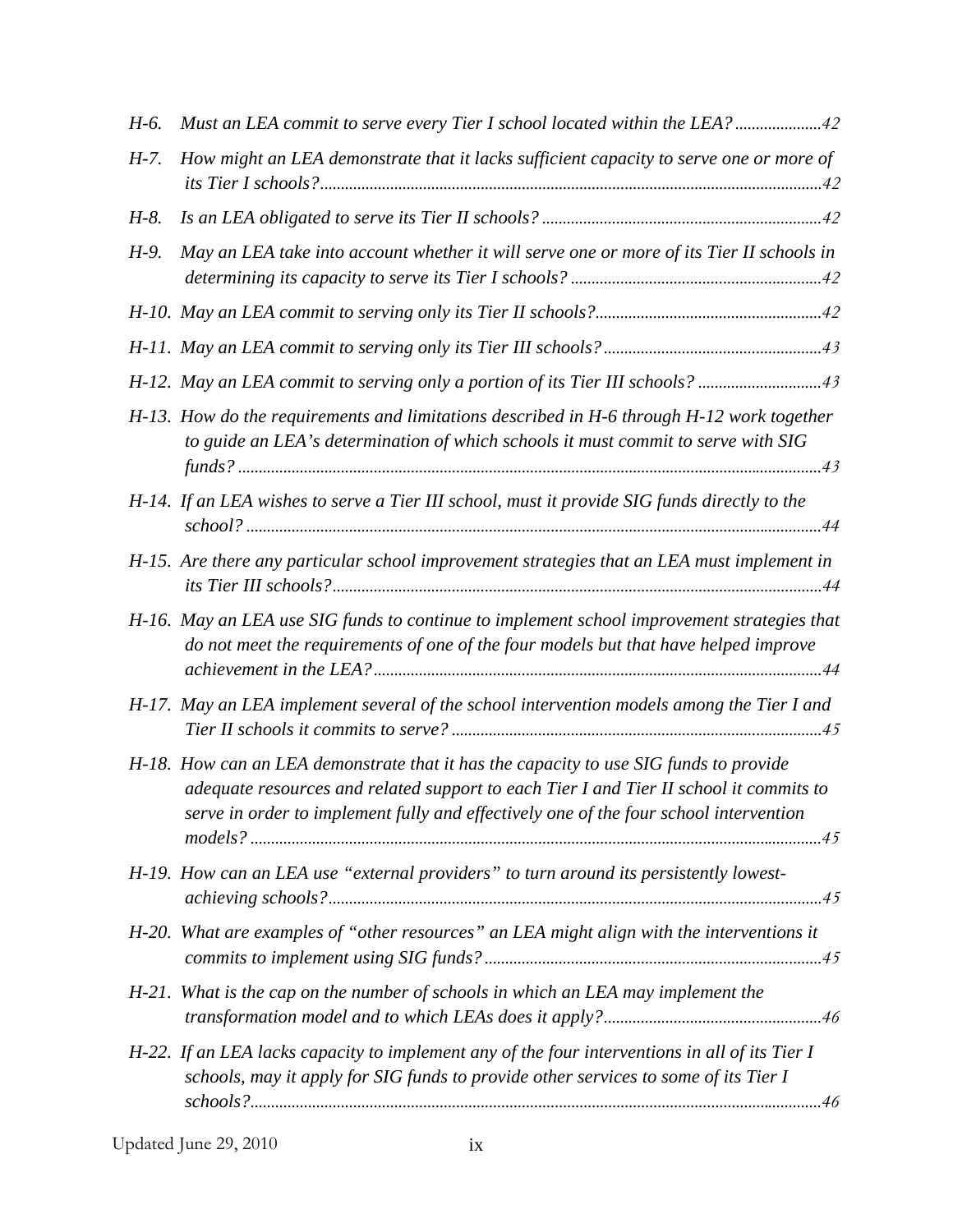|          | H-23. May an LEA use SIG funds to serve a school that feeds into a Tier I, Tier II, or Tier III                                                                                                                                                                  |
|----------|------------------------------------------------------------------------------------------------------------------------------------------------------------------------------------------------------------------------------------------------------------------|
|          | H-24. What criteria must an LEA use to monitor each Tier I and Tier II school that receives                                                                                                                                                                      |
|          | H-25. What are examples of the annual goals for student achievement that an LEA must                                                                                                                                                                             |
|          | H-26. What are examples of the goals an LEA must establish to hold accountable the Tier III                                                                                                                                                                      |
|          | H-27. What are the leading indicators that will be used to hold schools receiving SIG funds                                                                                                                                                                      |
|          | H-28. Is there a limit on the amount of SIG funds an LEA may carry over?48                                                                                                                                                                                       |
|          | H-29. May an LEA use SIG funds to pay for the cost of minor remodeling necessary to 48<br>support technology that will be used as part of the implementation of a school<br>intervention model?                                                                  |
|          |                                                                                                                                                                                                                                                                  |
| $I-I.$   |                                                                                                                                                                                                                                                                  |
| $I-2$ .  | Before approving an LEA's application, what factors must an SEA consider to<br>determine whether the application meets the final requirements?49                                                                                                                 |
| $I-3$ .  | In completing its application for SIG funds, must an SEA check the boxes that appear<br>on the application next to each of the required assurances in order to make those<br>assurances? Must it check the boxes next to the requirements for which a waiver may |
| $I-4$ .  | May an SEA require an LEA to implement a particular intervention in one or more of                                                                                                                                                                               |
| $I-4a$ . | May an SEA impose additional requirements for the implementation of the SIG                                                                                                                                                                                      |
| $I-5.$   | May an SEA develop a needs assessment tool or rubric for all of its LEAs to use in<br>determining which intervention will best address the needs of the Tier I and Tier II                                                                                       |
| $I-6.$   | What information related to the SIG program must an SEA post on its Web site?51                                                                                                                                                                                  |
| $I-7.$   |                                                                                                                                                                                                                                                                  |
| $I-8.$   | May an SEA award an LEA funds to serve its Tier III schools before it awards funds to<br>serve all of the Tier I and Tier II schools that its LEAs commit to serve and that its                                                                                  |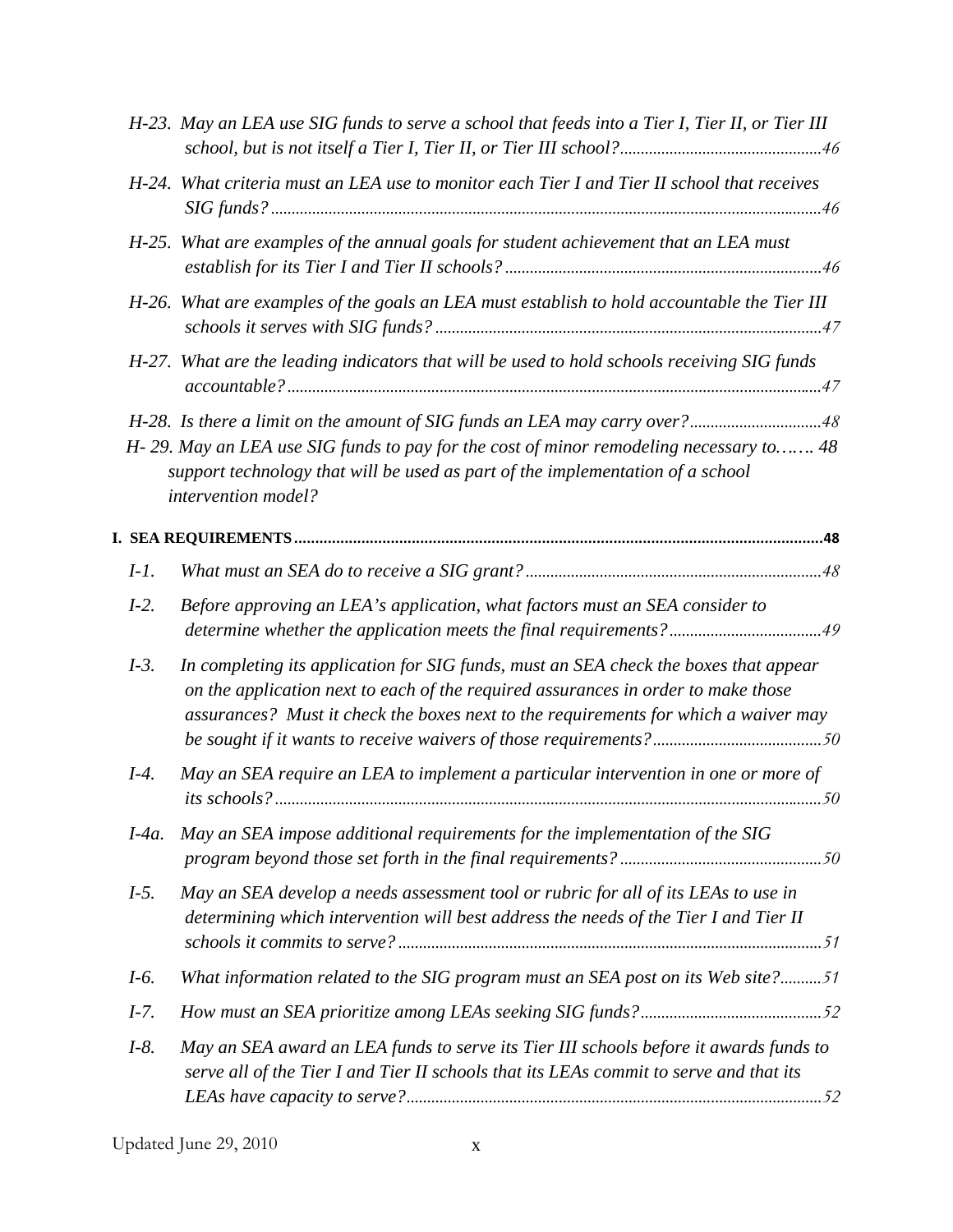| $I-9.$    | If an SEA does not have sufficient SIG funds to allocate funds for every Tier I and Tier<br>II school that its LEAs seek to serve, and that the SEA determines its LEAs have<br>capacity to serve, what factors might an SEA use to determine the Tier I and Tier II |
|-----------|----------------------------------------------------------------------------------------------------------------------------------------------------------------------------------------------------------------------------------------------------------------------|
| $I-9a$ .  | May an SEA use the number of students in a school as a priority factor for awarding                                                                                                                                                                                  |
| $I-10.$   | May an SEA award an LEA a lesser amount of SIG funds than the LEA requests in its                                                                                                                                                                                    |
| $I$ -10a. | The final requirements that were published in December 2009 required an SEA to<br>allocate \$500,000 per year for each Tier I school that an LEA was approved to serve.<br>Following the amendments to those final requirements published in January 2010,           |
|           | I-10b. May an SEA reduce the amount it allocates each year over a three-year period to an<br>LEA for its persistently lowest-achieving schools to ensure sustainability after the                                                                                    |
| $I-11.$   | What are examples of additional criteria an SEA may use to differentiate among Tier III<br>schools when setting priorities among LEA applications for funding?53                                                                                                     |
| $I-12.$   | May an SEA take over an LEA or specific Tier I or Tier II schools? 53                                                                                                                                                                                                |
| $I-13.$   | What SIG funds may an SEA use to implement a school intervention model in a Tier I or                                                                                                                                                                                |
| $I-14.$   | Under what circumstances may an SEA provide services directly to an eligible school?                                                                                                                                                                                 |
| $I-15.$   | If a Tier I or Tier II school meets the annual student achievement goals established by<br>the LEA and makes progress on the leading indicators, must the SEA renew the LEA's                                                                                        |
| $I-16$ .  | If a Tier I or Tier II school does not meet the annual student achievement goals<br>established by the LEA, may an SEA renew the LEA's SIG grant with respect to that                                                                                                |
| $I-17.$   | What goals must a Tier III school meet to establish that the LEA's grant with respect to                                                                                                                                                                             |
| $I-18.$   | May an SEA renew an LEA's SIG grant even if the SEA determines that one or more of                                                                                                                                                                                   |
| $I-19.$   | What happens to SIG funds when an SEA does not renew funding to schools?55                                                                                                                                                                                           |
| $I-20.$   | May an SEA renew an LEA's SIG grant with respect to a school that exits                                                                                                                                                                                              |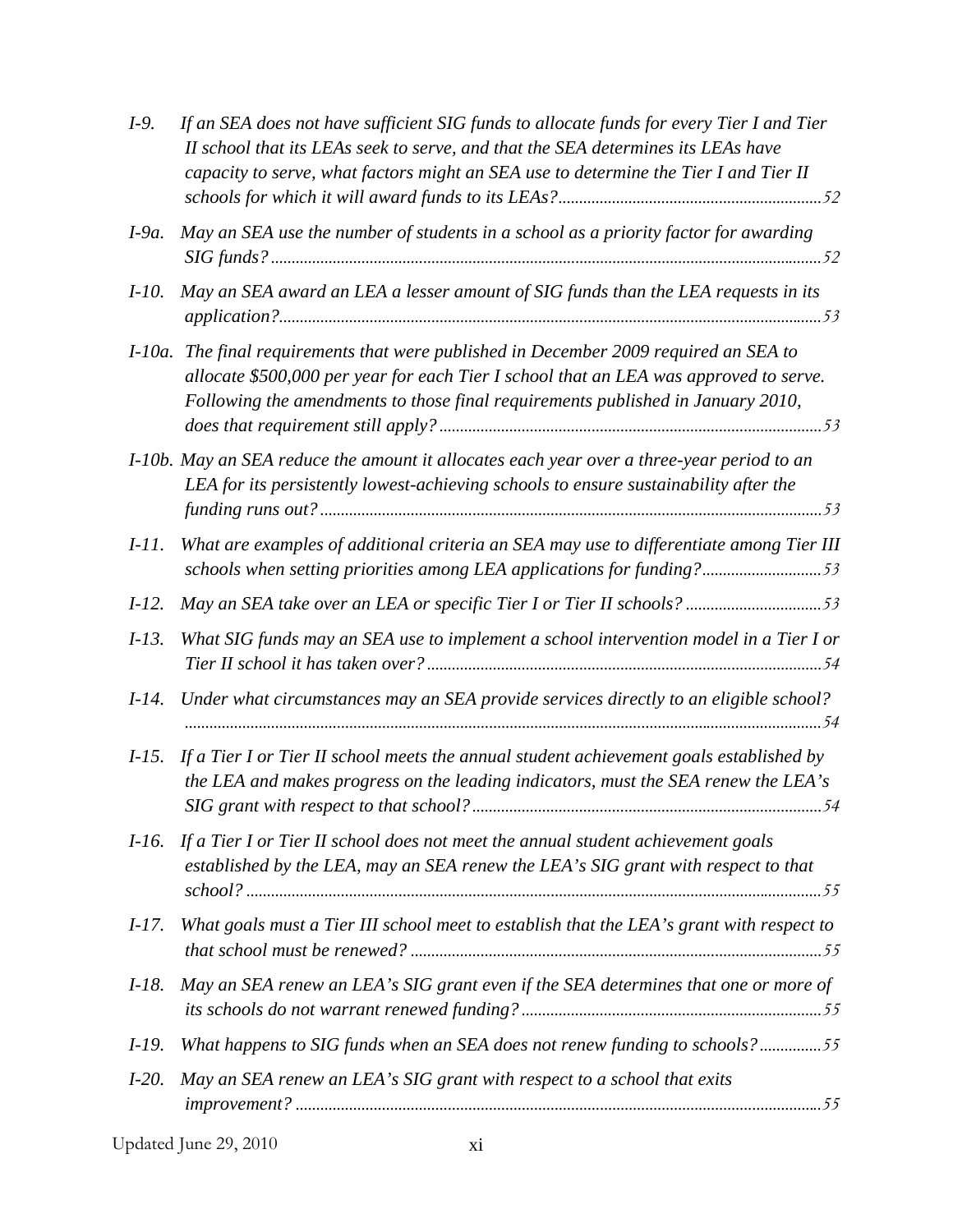| $I-2I$ . | Must an SEA run another SIG competition for grants funded with FY 2010 funds?55                                                                                                                                                                                                                                                               |
|----------|-----------------------------------------------------------------------------------------------------------------------------------------------------------------------------------------------------------------------------------------------------------------------------------------------------------------------------------------------|
| $I-22.$  | Under what circumstances must an SEA carry over 25 percent of its FY 2009 SIG funds<br>and include those funds in the competition it holds for FY 2010 funds? 56                                                                                                                                                                              |
|          | I-22a. If an SEA determines that it will need to use more than 75 percent of its SIG funds in<br>order to fund all its LEAs that have committed and been approved to serve Tier I<br>schools, may the SEA carry over less than the required 25 percent even if there remain                                                                   |
|          | I-22b. May an SEA carry over more than 25 percent of its FY 2009 SIG funds?56                                                                                                                                                                                                                                                                 |
| $I-23.$  | How must an SEA identify its Tier I and Tier II schools for purposes of any competition                                                                                                                                                                                                                                                       |
| $I-24.$  | How can an SEA support its LEAs and schools with their implementation of the school                                                                                                                                                                                                                                                           |
| $I-25.$  | How do the final requirements for the SIG program impact an SEA that is participating                                                                                                                                                                                                                                                         |
| $I-26.$  | In the absence of a waiver, when will the period of availability for FY 2009 SIG funds                                                                                                                                                                                                                                                        |
| $I-27.$  | With respect to the use of FY 2009 SIG funds, is an SEA obligated to ensure that its<br>LEAs spend only ARRA SIG funds, and not SIG funds made available through the<br>regular FY 2009 appropriation, pursuant to the flexibility in the Consolidated                                                                                        |
| $I-28.$  | May an SEA allocate its FY 2009 ARRA SIG funds before its FY 2009 SIG regular<br>funds or must it combine all its SIG funds and allocate them simultaneously? If an<br>SEA may allocate its FY 2009 ARRA SIG funds first, does the SEA need to require its<br>LEAs to submit separate applications-one for the FY 2009 ARRA SIG funds and one |
| $I-29.$  | May an SEA allocate funds it reserves under section $1003(a)$ of the ESEA along with<br>section $1003(g)$ funds in making SIG grant awards to its LEAs in order to increase the                                                                                                                                                               |
| $I-30$   | What should an SEA consider in determining whether a particular use of SIG funds59<br>proposed by an LEA for a Tier I or Tier II school it commits to serve is allowable?                                                                                                                                                                     |
|          | J. SIG, RACE TO THE TOP, AND THE STATE FISCAL STABILIZATION FUND  60                                                                                                                                                                                                                                                                          |
| $J-I.$   | How can a State design its Race to the Top (RTT) and SIG plans to work in concert with                                                                                                                                                                                                                                                        |
| $J-2$ .  | What has the Department done to support coordination across SIG, RTT, and the State                                                                                                                                                                                                                                                           |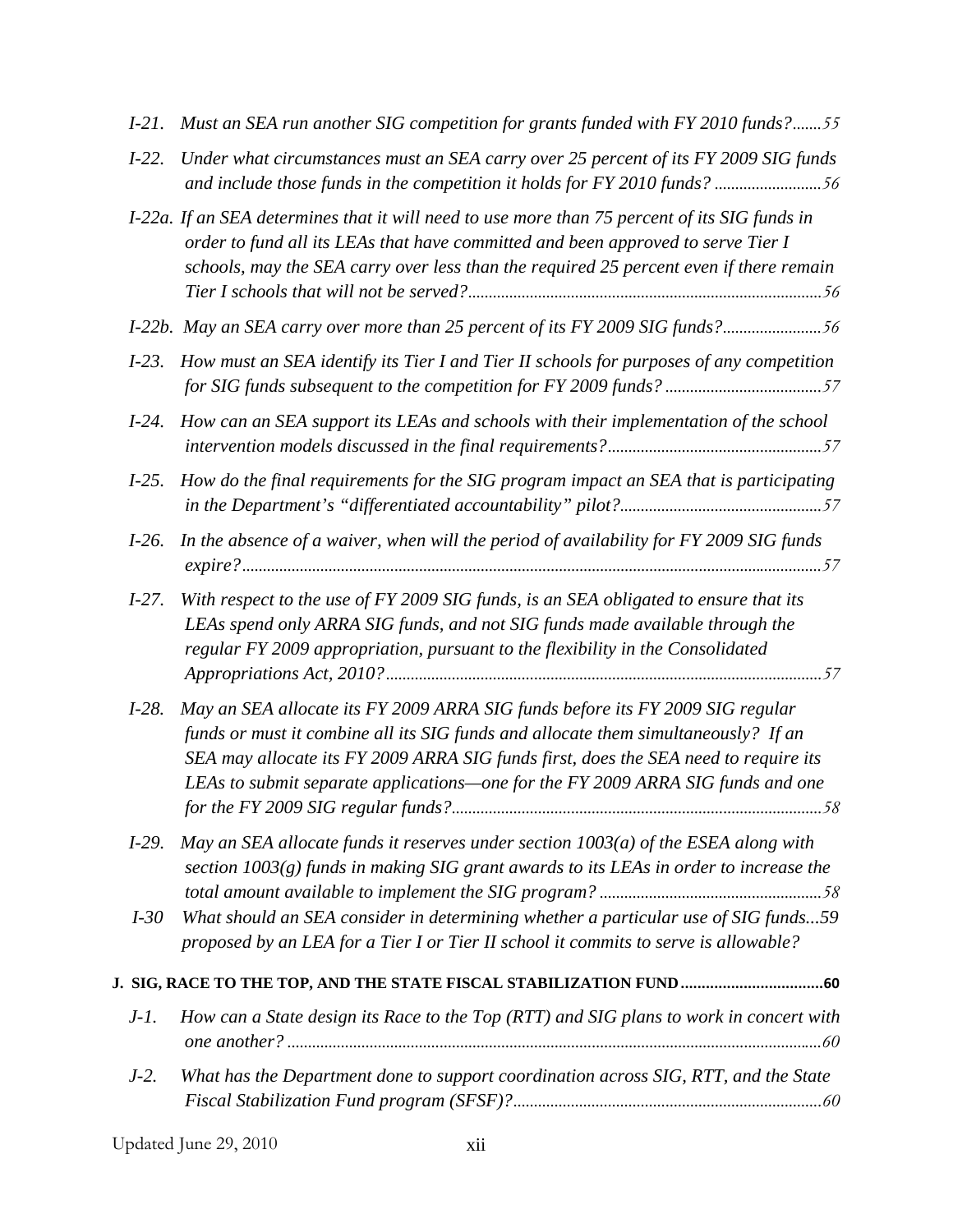| $J-3$ . | In awarding SIG grants, may an SEA limit eligibility to LEAs that commit to participate |
|---------|-----------------------------------------------------------------------------------------|
|         |                                                                                         |
| $K-1$ . | May an SEA add to the list of leading indicators in the final requirements?             |
| $K-2$ . | Which of the reporting metrics are new for the SIG program and must be annually         |
| $K-3$ . | For which schools must an SEA report on the metrics that are new for the SIG            |
| $K-4$ . | For which metrics must an SEA report "baseline data" for the school year prior to the   |
| $K-5$ . |                                                                                         |
| $K-6$ . | Will the Department provide other guidance about the process for submitting and the     |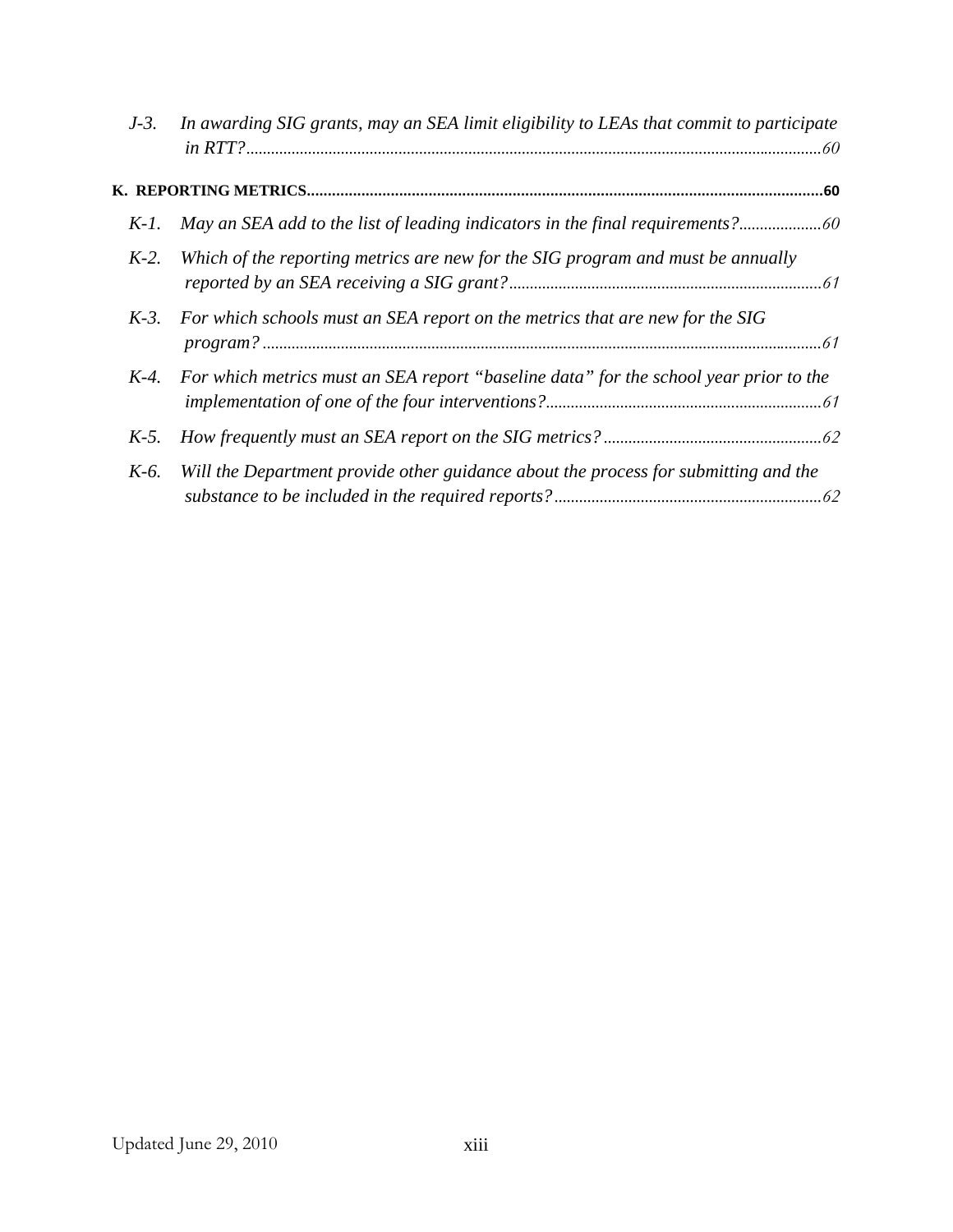### **School Improvement Grants Under Section 1003(g) of the Elementary and Secondary Education Act of 1965**

# **PURPOSE OF THIS GUIDANCE**

<span id="page-14-0"></span>The School Improvement Grants (SIG) program is authorized by section 1003(g) of the Elementary and Secondary Education Act of 1965 (ESEA). Under section 1003(g)(1) of the ESEA, the Secretary must "award grants to States to enable the States to provide subgrants to local educational agencies for the purpose of providing assistance for school improvement consistent with section 1116." From a grant received pursuant to that provision, a State educational agency (SEA) must subgrant at least 95 percent of the funds it receives to its local educational agencies (LEAs) for school improvement activities. In awarding such subgrants, an SEA must "give priority to the local educational agencies with the lowest-achieving schools that demonstrate  $-$  (A) the greatest need for such funds; and (B) the strongest commitment to ensuring that such funds are used to provide adequate resources to enable the lowest-achieving schools to meet the goals under school and local educational improvement, corrective action, and restructuring plans under section 1116." The regulatory requirements expand upon these provisions, further defining LEAs with the "greatest need" for SIG funds and the "strongest commitment" to ensuring that such funds are used to raise substantially student achievement in the persistently lowest-achieving schools in the State.

The Consolidated Appropriations Act, 2010, which was signed into law by President Obama on December 16, 2009, included two critical changes to the SIG program. First, the Consolidated Appropriations Act, 2010 allows SEAs and LEAs to use SIG funds to serve certain "newly eligible" schools (*i.e.*, certain low-achieving schools that are not Title I schools in improvement, corrective action, or restructuring). Second, the law increases the amount that an SEA may award for each school participating in the SIG program from \$500,000 annually to \$2 million annually.

The final requirements for the SIG program, set forth in 74 FR 65618 (Dec. 10, 2009), and amended by the interim final requirements, set forth in 75 FR 3375 (Jan. 21, 2010) (final requirements), implement both the requirements of section 1003(g) of the ESEA and the flexibilities for the SIG program provided through the Consolidated Appropriations Act, 2010. The Department issued guidance to provide assistance to SEAs, LEAs, and schools in implementing the final requirements on January 20, 2010.

# **SUMMARY OF MAJOR CHANGES SINCE JANUARY 20, 2010**

On February 2, March 24, and March 26, 2010, the Department issued additional guidance as addenda to the January 20 guidance. This document incorporates the guidance in these addenda as the following questions: A-17a, A-17b, A-17c, A-17d, A-32d, B-3a, C-6a, E-16, E-17, G-4a, H-28, I-9a, I-10b, I-22a, I-22b, and I-28.

This guidance includes the following new questions: A-32a, A-32b, A-32c, G-1b, I-4a, and I-29. These questions were also published as a separate addendum dated May 24, 2010.

Additionally, this guidance also includes the following new question: H-29 and I-30. These questions are also being published as a separate addendum dated June 23, 2010.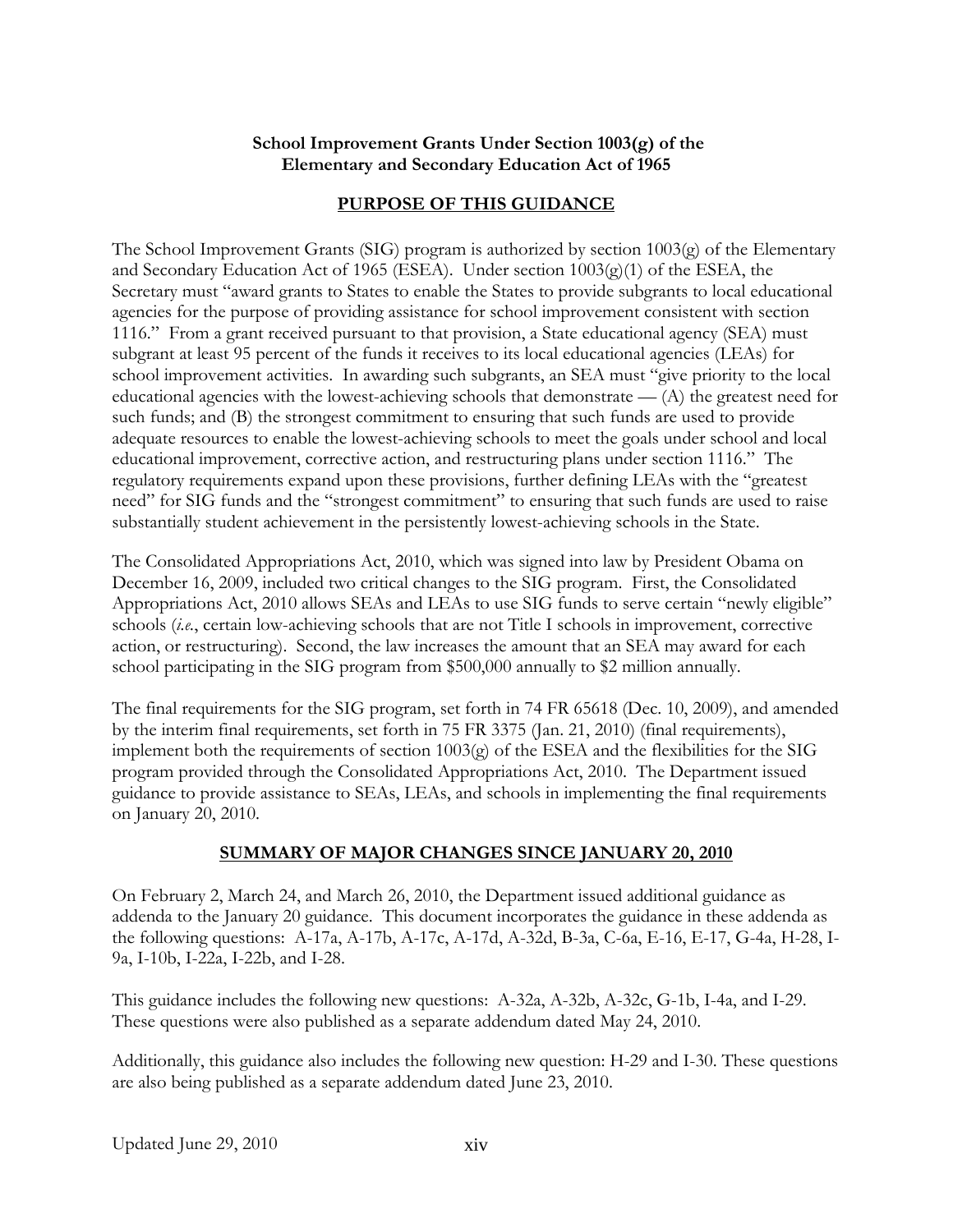Finally, this guidance revises the following questions: G-1, G-1a, and I-10a.

The Department may supplement this document with additional guidance in the future.

This guidance does not impose any requirements beyond those required to comply with applicable law or regulations. It does not create or confer any rights for or on any person. If you are interested in commenting on this guidance, please e-mail us your comments at  $OESEGuidanceDocument$ ( $Q$ ed.gov or write to us at the following address:

U.S. Department of Education Office of Elementary and Secondary Education 400 Maryland Avenue, S.W. Washington, D.C. 20202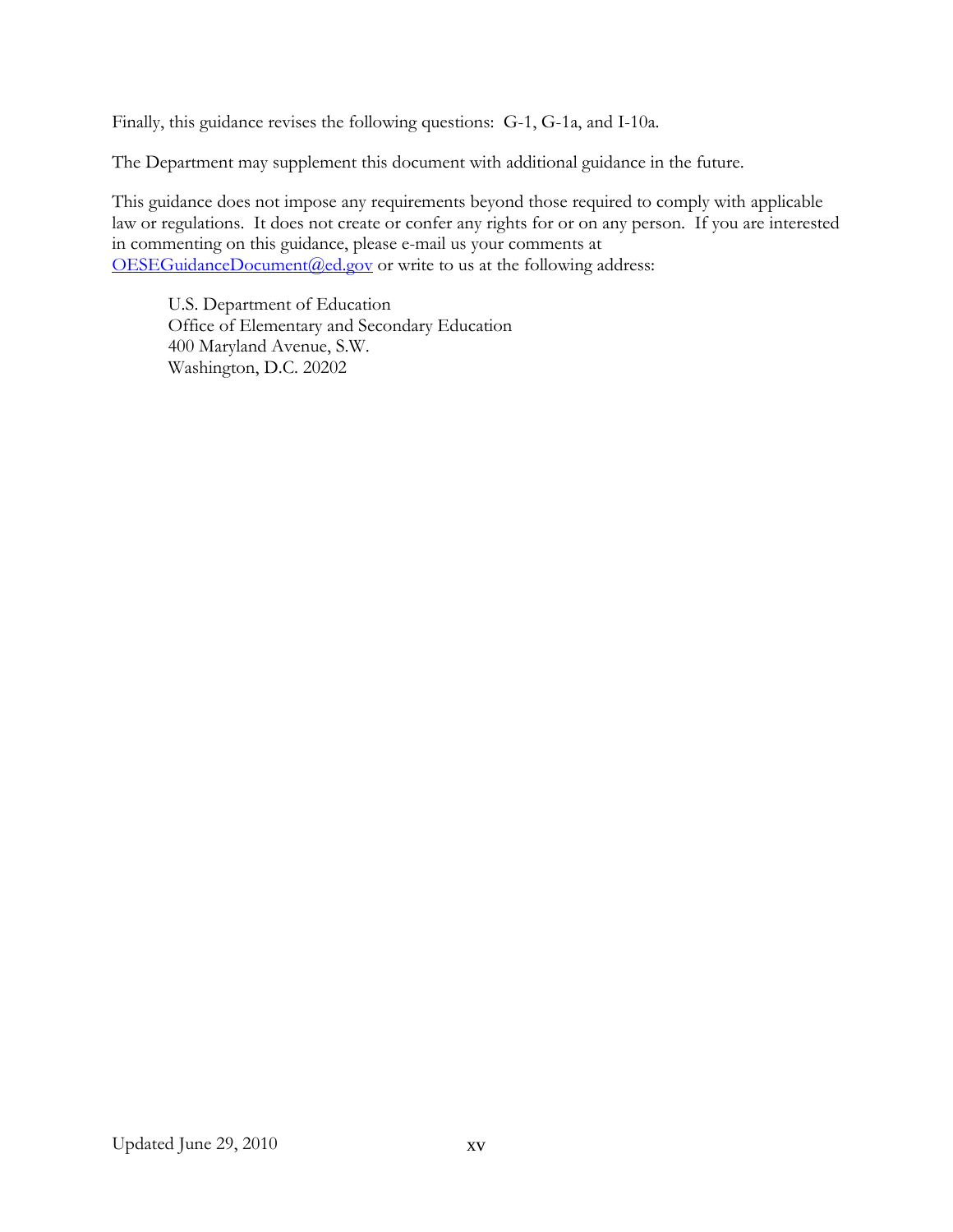# <span id="page-16-0"></span>**A. DEFINITIONS**

### **"Persistently Lowest-Achieving Schools" (Schools that an SEA Must Identify as Tier I and Tier II Schools)**

#### **A-1. What is the definition of "persistently lowest-achieving schools"?**

"Persistently lowest-achieving schools" means, as determined by the State:

(a) Any Title I school in improvement, corrective action, or restructuring that —

- (i) Is among the lowest-achieving five percent of Title I schools in improvement, corrective action, or restructuring or the lowest-achieving five Title I schools in improvement, corrective action, or restructuring in the State, whichever number of schools is greater; or
- (ii) Is a high school that has had a graduation rate as defined in  $34$  C.F.R.  $\&$  200.19(b) that is less than 60 percent over a number of years;

and

- (b) Any secondary school that is eligible for, but does not receive, Title I funds that
	- (i) Is among the lowest-achieving five percent of secondary schools or the lowestachieving five secondary schools in the State that are eligible for, but do not receive, Title I funds, whichever number of schools is greater; or
	- (ii) Is a high school that has had a graduation rate as defined in  $34$  C.F.R.  $\Diamond$  200.19(b) that is less than 60 percent over a number of years.

A school that falls within the definition of (a) above is a "Tier I" school and a school that falls within the definition of (b) above is a "Tier II" school for purposes of using SIG funds under section 1003(g) of the ESEA. At its option, an SEA may identify additional schools as Tier I or Tier II schools (see A-20 through A-29).

#### **A-2. Does a Title I high school need to meet both the requirements in paragraphs (a)(i) and (a)(ii) of the definition of "persistently lowest-achieving schools" set forth in A-1 to be identified?**

No. In fact, the requirements in paragraphs (a)(i) and (a)(ii) of the definition of "persistently lowestachieving schools" are mutually exclusive. In other words, paragraph (a)(ii) is intended to capture those Title I high schools that have a graduation rate that is less than 60 percent over a number of years that are not among the lowest-achieving Title I schools in the State in terms of the academic achievement of their students. As a result, in identifying the State's persistently lowest-achieving Title I schools, an SEA would first determine its lowest-achieving five percent of such schools, or lowest-achieving five schools, and then add to that list any Title I high schools that have a graduation rate less than 60 percent over a number of years. (See A-11 and A-17, Steps 10-11.) An SEA would apply a similar analysis to secondary schools that are eligible for, but do not receive, Title I funds. (See A-17, Steps 15-16.)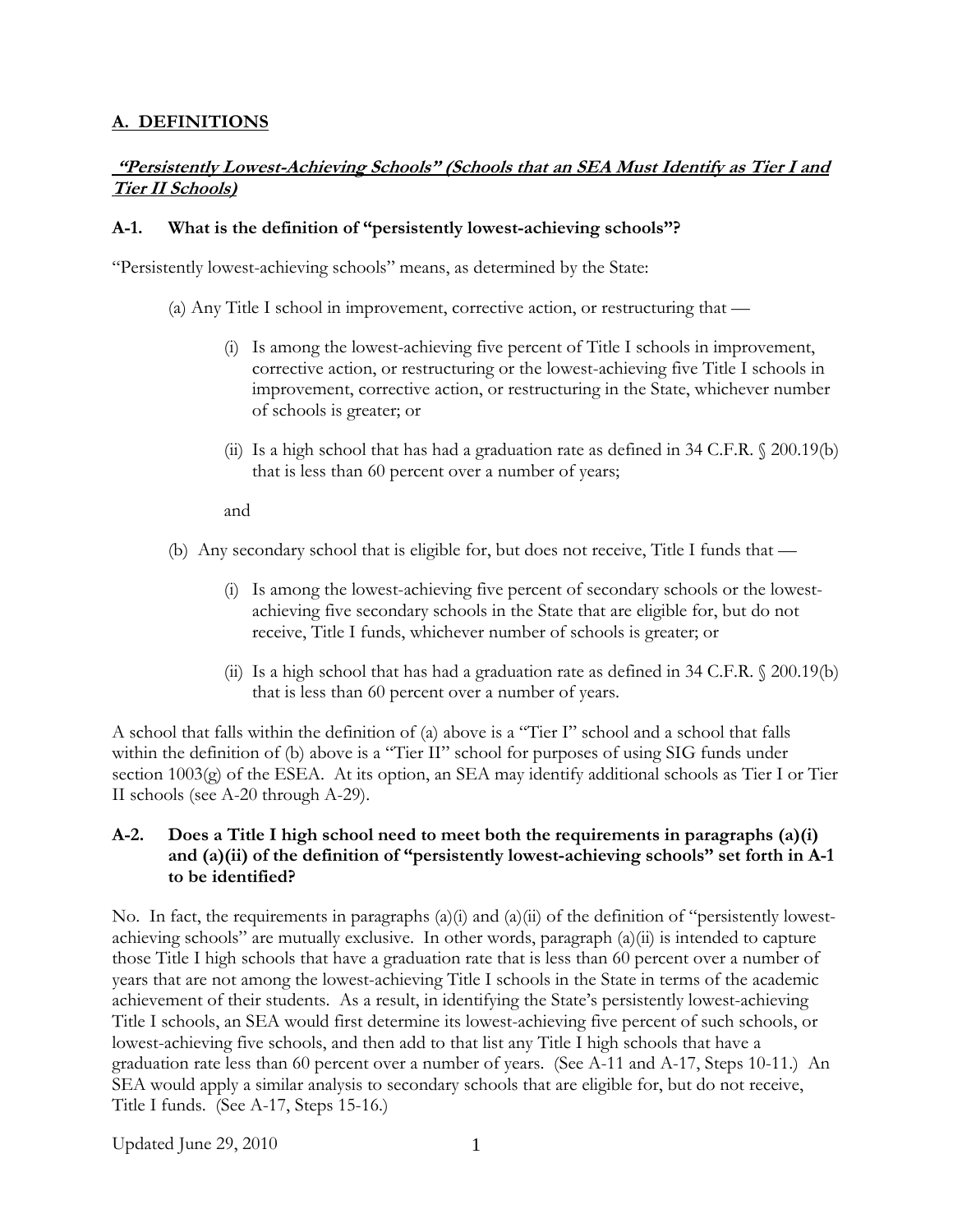### <span id="page-17-0"></span>**A-3. What factors must an SEA consider to identify the persistently lowest-achieving schools in the State?**

To identify the persistently lowest-achieving schools in the State, an SEA must take into account both—

- (a) The academic achievement of the "all students" group in a school in terms of proficiency on the State's assessments under section 1111(b)(3) of the ESEA in reading/language arts and mathematics combined; and
- (b) The school's lack of progress on those assessments over a number of years in the "all students" group.

# **A-4. For purposes of identifying the persistently lowest-achieving schools in the State, what assessments does an SEA use to determine academic achievement and lack of progress?**

An SEA must use the State's assessments in reading/language arts and mathematics required under section 1111(b)(3) of the ESEA. This includes the State's general assessments, alternate assessments based on alternate academic achievement standards, and, if it has them, alternate assessments based on modified academic achievement standards in those subjects.

# **A-5. For purposes of identifying the persistently lowest-achieving schools in a State, what is the "all students" group?**

The "all students" group is those students who take the State's assessments in reading/language arts and mathematics required under section 1111(b)(3) of the ESEA—*i.e.*, students in grades 3 through 8 and high school. The "all students" group includes limited English proficient (LEP) students and students with disabilities, including students with disabilities who take an alternate assessment based on alternate academic achievement standards or modified academic achievement standards.

# **A-6. For purposes of identifying the persistently lowest-achieving schools in a State, which students does an SEA include to determine the percentage of students who are proficient in a school?**

For purposes of identifying the persistently lowest-achieving schools in the State, an SEA may use the assessment results of all tested students in the "all students" group or the SEA may use only assessment results of tested students in the "all students" group who were enrolled in the same school for a "full academic year" as that term is defined in the State's Accountability Workbook under section 1111 of the ESEA.

## **A-7. In determining proficiency of the "all students" group, does an SEA include students who are above proficient?**

Yes. Proficiency includes any student who is proficient or above proficient. With respect to students with disabilities who take an alternate assessment based on alternate academic achievement standards or modified academic achievement standards, an SEA would include all students who score proficient on those assessments; the caps that apply to counting proficient scores on alternate assessments for purposes of adequate yearly progress determinations do not apply to the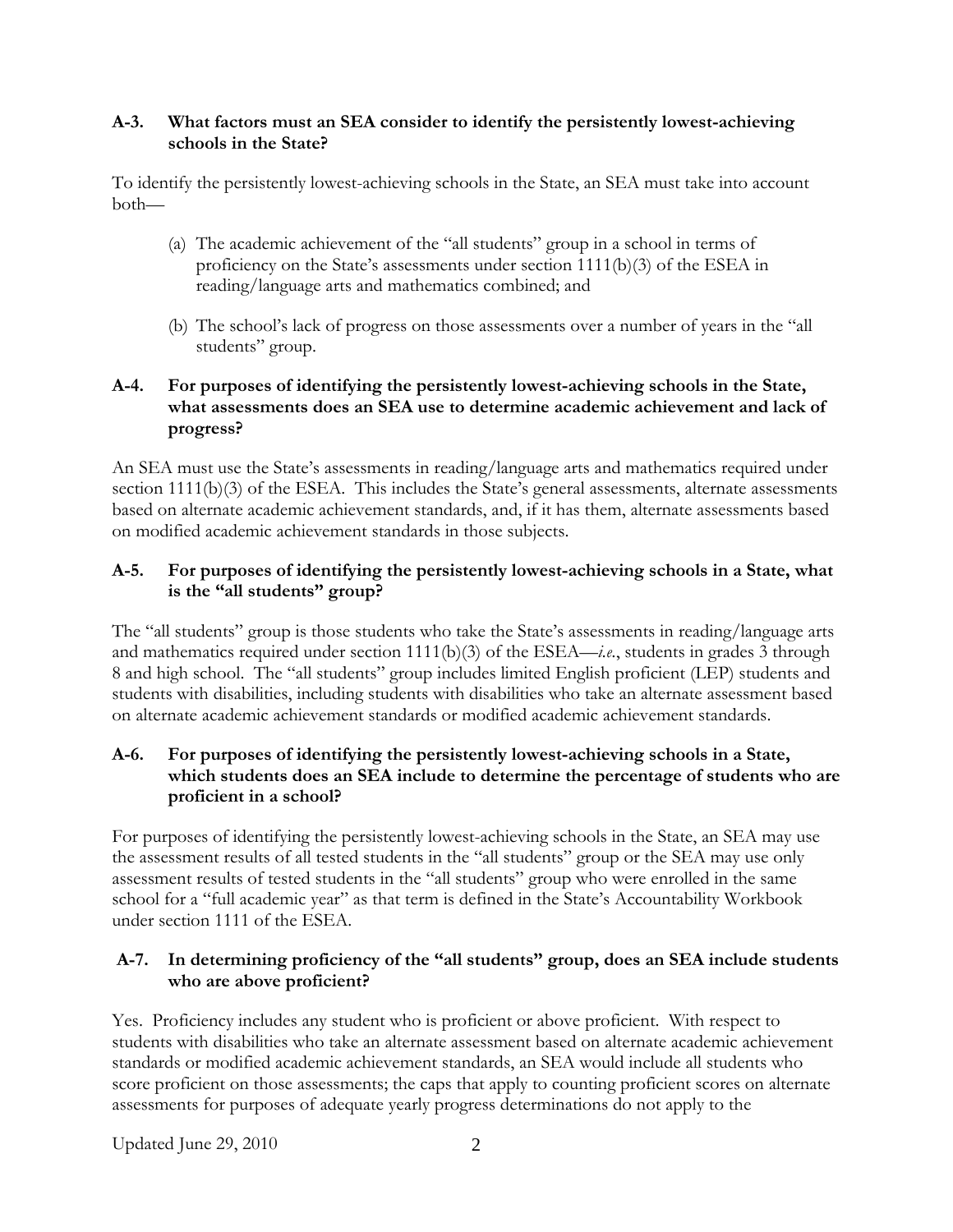<span id="page-18-0"></span>determination of proficiency of the "all students" group for purposes of identifying the persistently lowest-achieving schools.

# **A-8. For purposes of identifying the persistently lowest-achieving schools in a State, what is a secondary school?**

A secondary school is a school that provides "secondary education, as determined under State law, except that the term does not include any education beyond grade 12." ESEA section 9101(38). Thus, whether a school is a secondary school is dependent on how State law defines secondary education. Depending on State law, a secondary school most certainly would be any high school or K-12 school and might include a middle school or a K-8 school if grades 6 through 8 are part of secondary education under State law. An SEA may use whatever definition of secondary school it normally uses consistent with its State law.

# **A-9. For purposes of identifying the persistently lowest-achieving schools in a State, what does it mean to be a secondary school "that is eligible for" Title I funds?**

A secondary school is "eligible" to receive Title I funds if it is eligible to receive such funds under section 1113(a) or 1113(b) of the ESEA. In other words, a secondary school can be eligible if its poverty percentage is above the district-wide poverty average, above the appropriate grade-span poverty average, or 35 percent or more. An SEA would most likely use an LEA's ranking of its schools, by poverty, set forth in the LEA's Title I, Part A plan to determine which secondary schools are eligible for, but do not receive, Title I, Part A funds.

# **A-10. As used in the definition of "persistently lowest-achieving schools," how many years make up a "number of years"?**

An SEA has discretion in determining how it will define a "number of years." An SEA may use as few as two. Moreover, an SEA need not define a "number of years" the same for purposes of determining whether a high school has had a graduation rate of less than 60 percent over "a number of years" as it does for purposes of considering a school's lack of progress on the State's assessments over "a number of years."

# **A-11. From among which sets of schools must an SEA identify the lowest-achieving five percent or the lowest-achieving five schools?**

To identify the persistently lowest-achieving schools in the State, an SEA must select two sets of schools—(a) Title I schools at any grade level that are in improvement, corrective action, or restructuring as defined in section 1116 of the ESEA; and (b) secondary schools that are eligible for, but do not receive, Title I, Part A funds—and identify the lowest-achieving five percent or lowestachieving five schools in each set, whichever is greater. For example, if a State has 2000 schools, including 400 Title I schools, 200 of which are in improvement, corrective action, or restructuring, an SEA would identify the persistently lowest-achieving five percent of those 200 Title I schools *i.e.,* the persistently lowest-achieving ten Title I schools in improvement, corrective action, or restructuring. Similarly, if a State has 1000 schools, including 100 Title I schools, 50 of which are in improvement, corrective action, or restructuring, an SEA would identify the persistently lowestachieving five schools of those 50 Title I schools in improvement, corrective action, or restructuring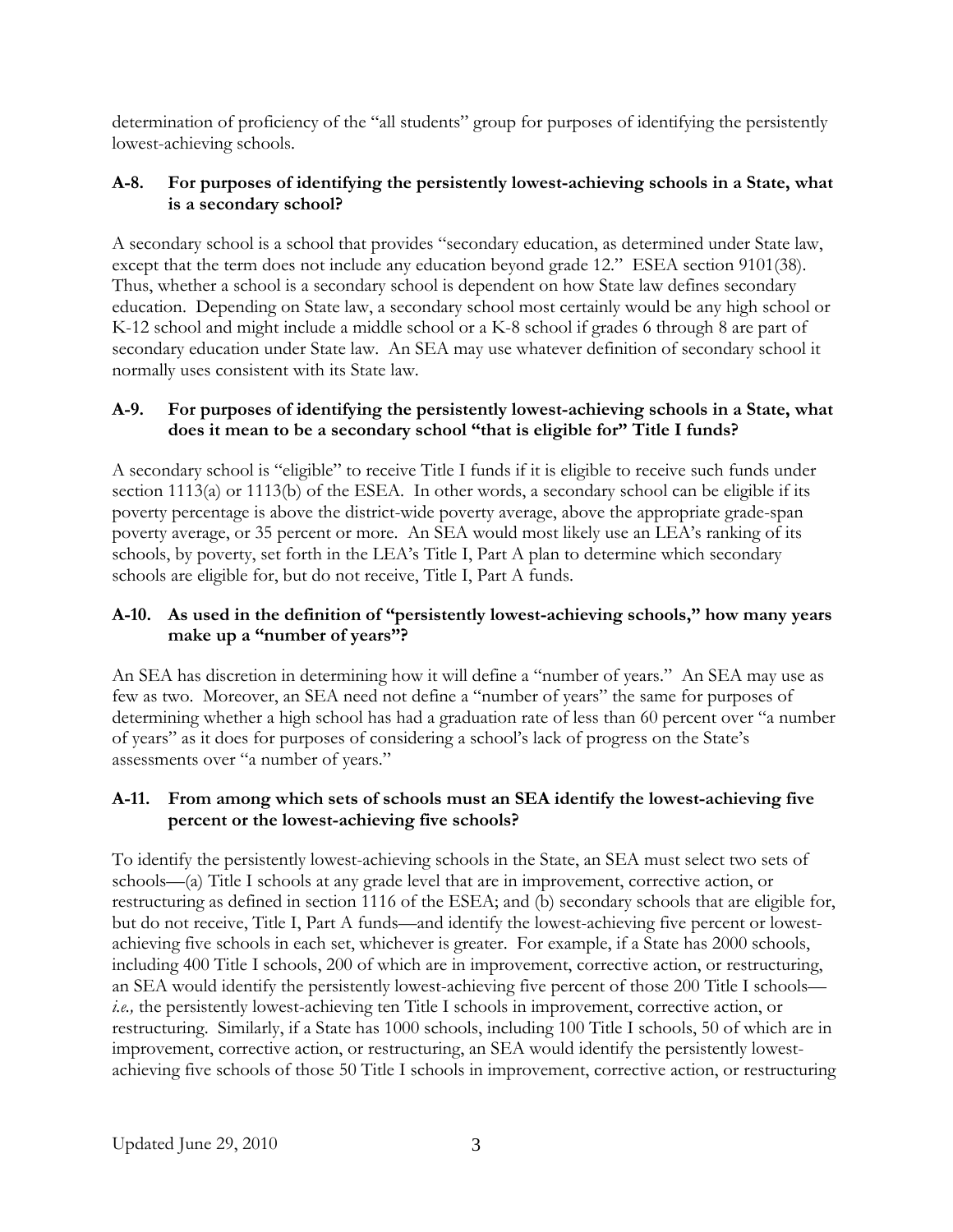<span id="page-19-0"></span>(because five is greater than five percent of 50 schools). An SEA would do the same for the set of secondary schools that are eligible for, but do not receive, Title I, Part A funds.

Note that, in addition to the lowest-achieving five percent of schools (or lowest-achieving five schools) identified in this manner, an SEA must identify as persistently lowest-achieving schools any high schools in each set of schools that are not captured on the basis of academic achievement but that have had a graduation rate of less than 60 percent over a number of years.

# **A-12. May an SEA weight differently the two factors it must consider in identifying the persistently lowest-achieving schools (i.e., academic achievement of the "all students" group and lack of progress on the State's assessments)?**

An SEA has discretion to determine the weight it gives to these two factors in identifying the persistently lowest-achieving schools. For example, an SEA might weight them 50-50 or it might weight achievement or lack of progress more heavily. The goal is for the SEA to identify the persistently lowest-achieving schools in the State based on proficiency in reading/language arts and mathematics and lack of progress in order to best represent the persistently lowest-achieving schools in the State that will benefit most from the rigorous interventions required for those schools.

## **A-13. In ranking its schools on the basis of each school's academic achievement results of the "all students" group and lack of progress on the State's assessments for purposes of identifying the persistently lowest-achieving schools in the State, may an SEA give different weight to its secondary schools and its elementary schools?**

An SEA has discretion to determine the proper weight to give to the academic achievement or lack of progress of secondary schools and elementary schools. The goal is for the SEA to identify, on a fair and objective basis, the persistently lowest-achieving schools in the State. If the SEA believes that there are factors that contribute to a particular category of schools—*e.g.*, secondary schools ranking lower than the SEA believes is warranted, perhaps because it is more difficult to show progress or to demonstrate proficiency at the secondary level, the SEA may take these factors into consideration in assigning weight to secondary schools. The SEA, however, should be able to justify any differential weights it assigns.

## **A-14. May an SEA take into account other factors in addition to those that it must consider in identifying the persistently lowest-achieving schools?**

No. For example, an SEA may not also consider attendance rates or retention rates.

## **A-15. How can an SEA determine academic achievement in terms of proficiency of the "all students" group on the State's reading/language arts and mathematics assessments combined to develop one list of schools that will enable it to identify the persistently lowest-achieving schools in the State?**

To determine the persistently lowest-achieving schools in the State in terms of academic achievement, an SEA must rank each set of schools—*i.e.*, Title I schools in improvement, corrective action, or restructuring and secondary schools eligible for, but that do not receive, Title I funds from highest to lowest in terms of proficiency of the "all students" group on the State's reading/language arts and mathematics assessments combined. Accordingly, the SEA must have a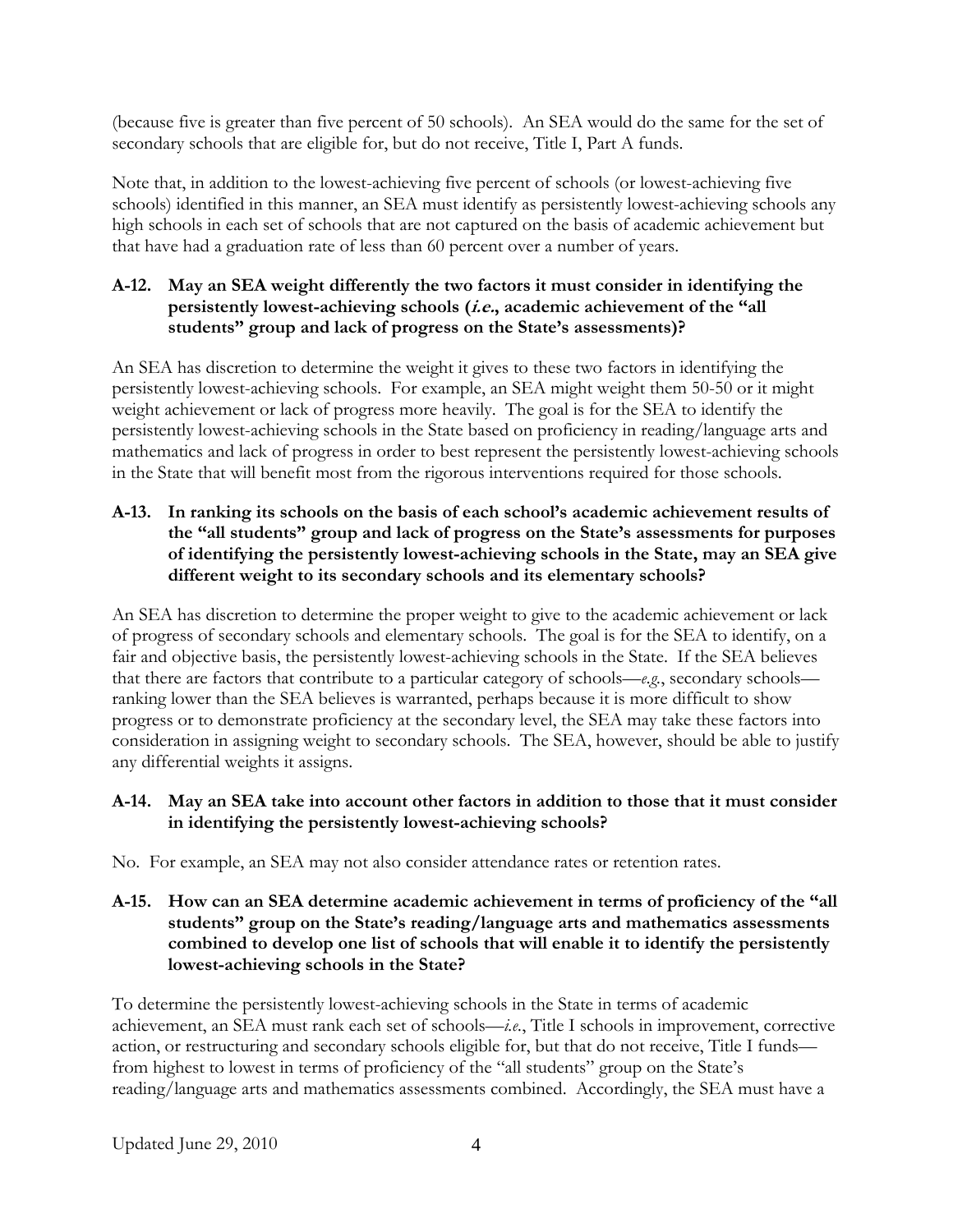way to combine different proficiency rates between reading/language arts and mathematics for each school. There are likely a number of ways an SEA may do this. Below, we give two examples.

# **EXAMPLE 1**

# **Single Percentage Method**

Numerator:

Step 1: Calculate the total number of proficient students in the "all students" group in reading/language arts by adding the number of proficient students in each grade tested in a school. Calculate the total number of proficient students in the "all students" group in mathematics by adding the number of proficient students in each grade tested in the school.

Step 2: Add the total number of proficient students in reading/language arts and mathematics.

## Denominator:

Step 3: Calculate the total number of students in the "all students" group in the school who took the State's reading/language arts assessment and the total number of students in the "all students" group who took the State's mathematics assessment.

Step 4: Add the total number of students in the "all students" group in the school who took the State's reading/language arts assessment and the total number of students in the "all students" group who took the State's mathematics assessment.

Note: In counting the total number of students who are proficient and the total number of students assessed, include the number of proficient students with disabilities who took an alternate assessment (based on alternate academic achievement standards or modified academic achievement standards) and the total number of students with disabilities who took an alternate assessment.

Step 5: Divide the numerator by the denominator to determine the percent proficient in reading/language arts and mathematics in the school.

Step 6: Rank the schools in each relevant set of schools from highest to lowest using the percentages in Step 5.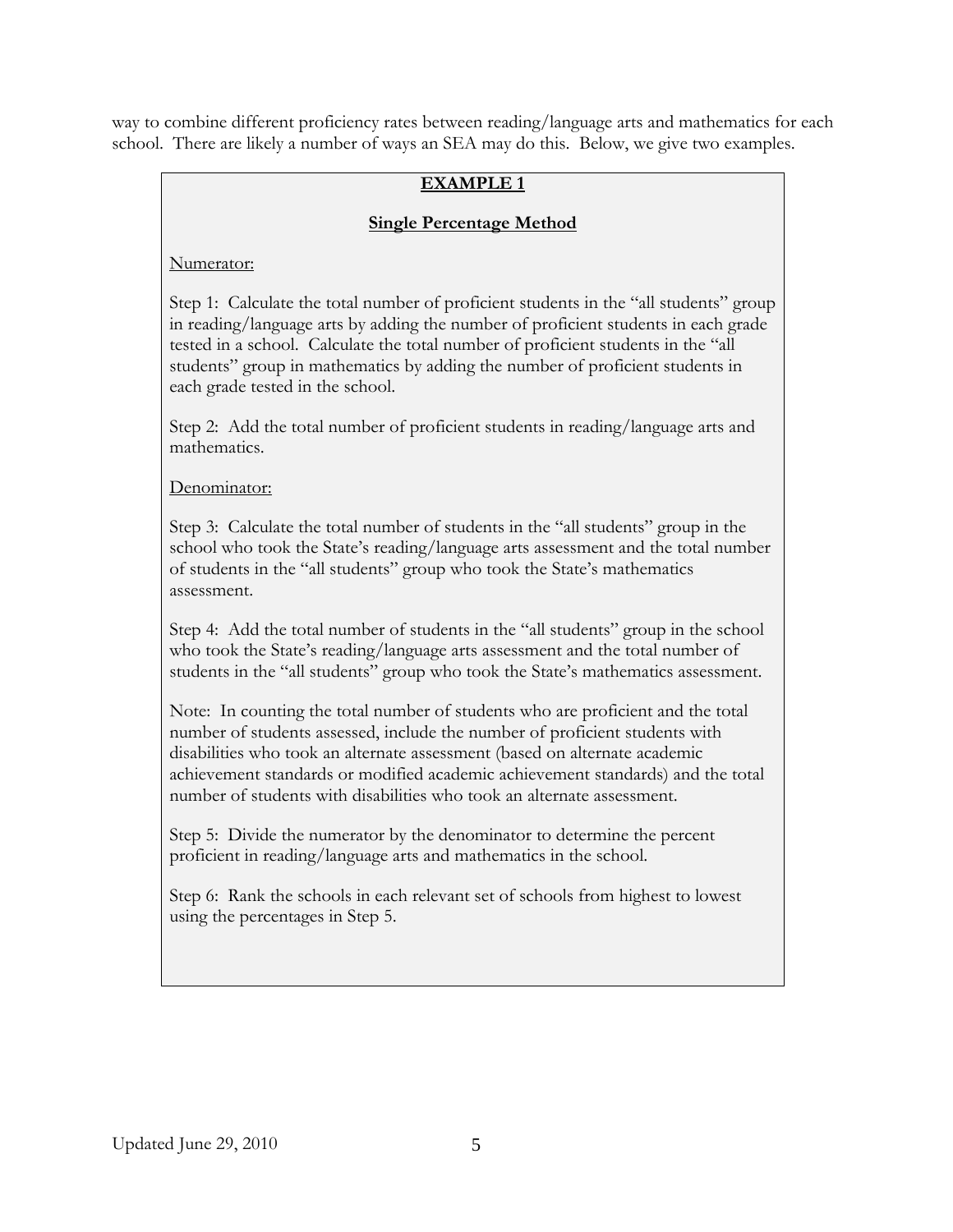# **EXAMPLE 2**

# **Adding Ranks Method**

- <span id="page-21-0"></span>Step 1: Calculate the percent proficient for reading/language arts for every school in the relevant set of schools using the most recent assessment data available. (Use the same data that the State reports on its report card under section  $1111(h)(1)(C)(i)$  of the ESEA for the "all students" group.)
- Step 2: Calculate the percent proficient for mathematics for every school in the relevant set of schools using the most recent assessment data available. (Use the same data that the State reports on its report card under section  $1111(h)(1)(C)(i)$  of the ESEA for the "all students" group.)
- Step 3: Rank order schools based on the percent proficient for reading/language arts from the highest percent proficient to the lowest percent proficient. The highest percent proficient would receive a rank of one.
- Step 4: Rank order schools based on the percent proficient for mathematics from the highest percent proficient to the lowest percent proficient. The highest percent proficient would receive a rank of one.
- Step 5: Add the numerical ranks for reading/language arts and mathematics for each school.
- Step 6: Rank order schools in each set of schools based on the combined reading/language arts and mathematics ranks for each school. The school with the lowest combined rank (*e.g.*, 2, based on a rank of 1 for both reading/language arts and mathematics) would be the highest-achieving school within the set of schools and the school with the highest combined rate would be the lowest-achieving school within the set of schools.

### **A-16. For purposes of identifying the persistently lowest-achieving schools, how can an SEA determine whether a school has demonstrated a "lack of progress over a number of years" on the State's assessments?**

An SEA has discretion in how it determines whether a school has demonstrated a "lack of progress" on the State's assessments. Below are three examples of how an SEA can determine "lack of progress." An SEA may use other reasonable approaches.

# **EXAMPLE 1**

# **Lowest Achieving Over Multiple Years**

An SEA repeats the steps in Example 1 or Example 2 in A-15 for two previous years for each school. Then, it selects the five percent of schools with the lowest combined percent proficient or highest numerical rank based on three years of data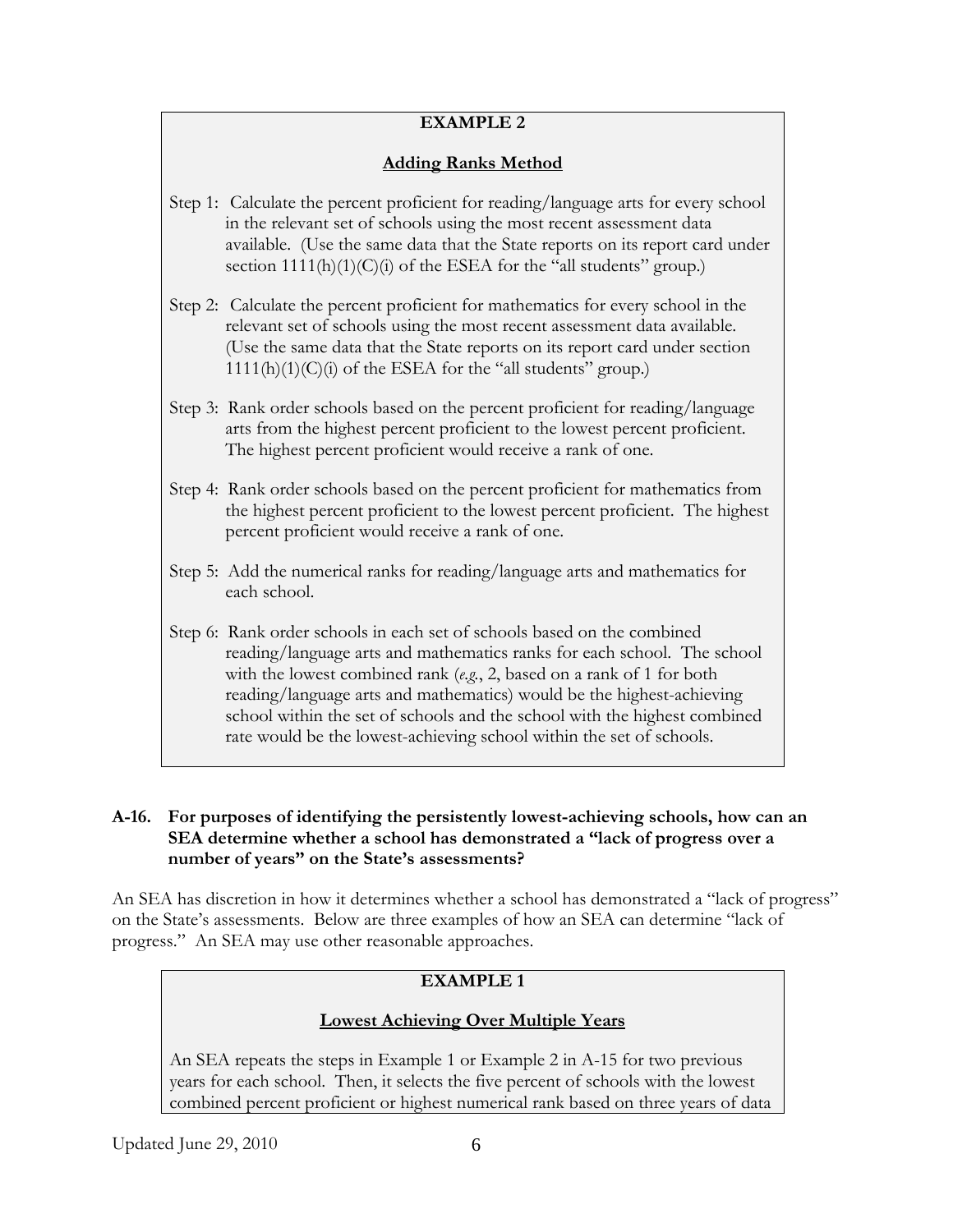to define the persistently lowest-achieving schools in the State.

This same methodology could also be applied using other numbers of years (*e.g.*, two out of the last three years; three out of the last four years, etc.).

# **EXAMPLE 2**

## **Lack of Specific Progress**

An SEA establishes an amount of progress below which a school would be deemed to be demonstrating a "lack of progress." For example, an SEA might determine that a school has demonstrated a lack of progress on the State's assessments if its number of non-proficient students in the "all students" group in reading/language arts and mathematics combined has not decreased by at least 10 percent over the previous two (or three) years. The SEA would apply this standard to each school in its ranking in A-15 until the SEA had identified the lowest-achieving five percent or lowest-achieving five schools in the State in each relevant set of schools. Under this example, there are only two options: a school makes progress, as defined by the SEA, or the school does not.

# **EXAMPLE 3**

#### **Lack of Relative Progress**

An SEA repeats the steps in Example 1 in A-15 for the previous year (or other number of previous years, as the SEA determines appropriate) for each school in each set of schools and compares the results to the ranking obtained for the most recent year to obtain the difference, which determines the school's progress, or lack thereof. The SEA ranks those differences from highest to lowest. It then determines the lowest-achieving five percent or lowest-achieving five schools based on the combination of their percent proficient as well as their relative lack of progress. Under this example, two schools with similar proficiency percentages in the most recent year could rank differently depending on their relative amount of progress.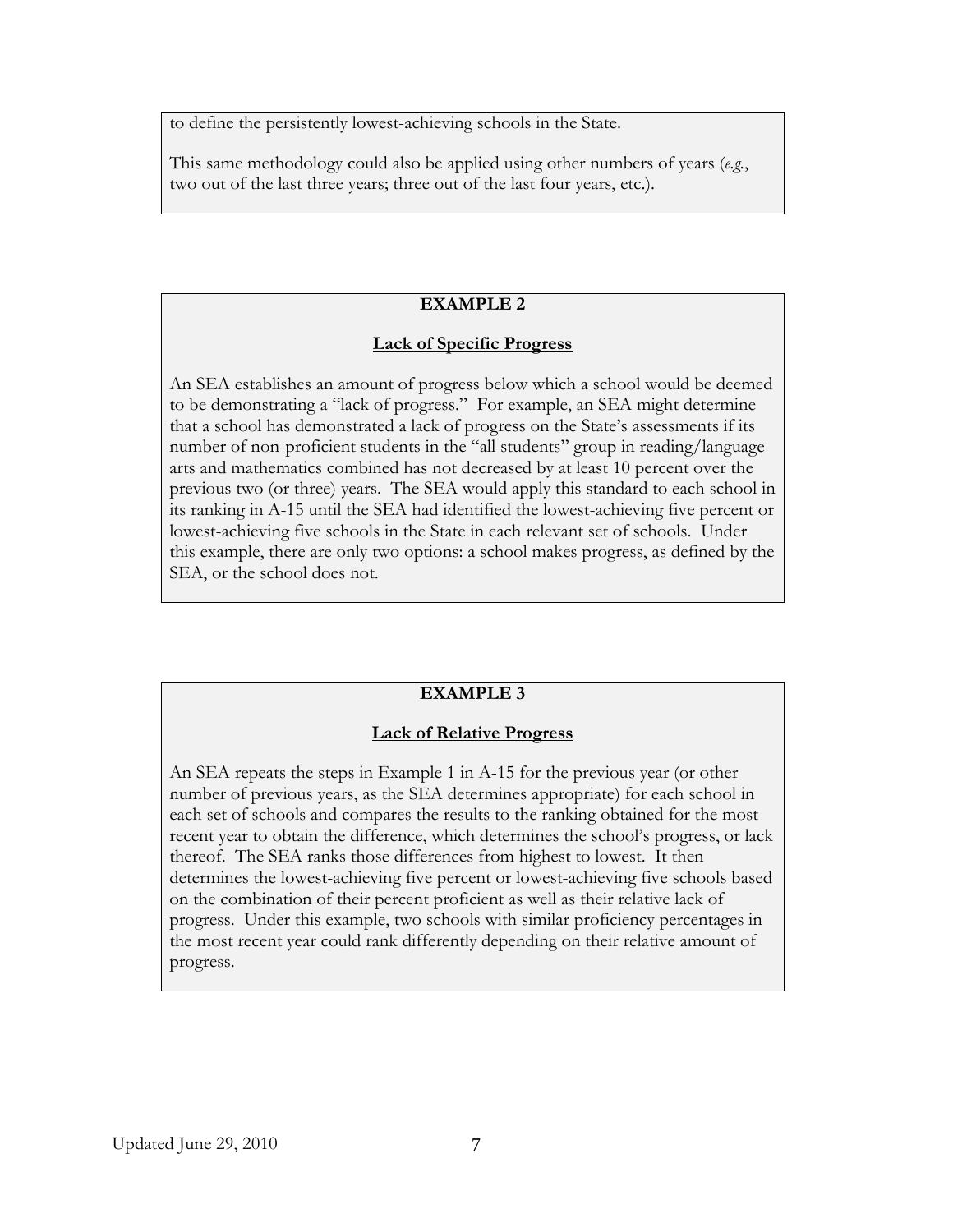### <span id="page-23-0"></span>**A-17. May an SEA exclude categories of schools in identifying the persistently lowestachieving schools in the State?**

Generally, no. An SEA may not exclude categories of schools in identifying the persistently lowestachieving schools in the State, particularly if those categories would exclude whole subgroups of students. For example, it would be unacceptable for an SEA to exclude schools that are designed to serve students with disabilities or schools that serve only Native Americans. The goal of requiring an SEA to identify its persistently lowest-achieving schools is to include those schools in the State that have persistently failed to provide a quality education for their students, including schools serving special populations of students.

Within the definition of "persistently lowest-achieving schools," however, an SEA has some flexibility in identifying those schools that are the lowest-achieving and for whom the school intervention models would hold the promise of significantly improving student achievement. For example, an SEA has flexibility with respect to how it defines "lack of progress," the number of years over which lack of progress is determined, whether to include only students who attend a school for a full academic year, whether to apply an extended-year graduation rate definition, and how to weight the various elements that go into identifying the persistently lowest-achieving schools. (See A-6, A-12, A-13, and A-16.) Within the bounds of the flexibility provided, the goal is for an SEA to identify, on a fair and objective basis, the persistently lowest-achieving schools in the State.

One narrow exception to the general rule above may be a category consisting of schools specifically designed to serve over-age, under-credited students—*i.e.*, schools designed to re-engage students who have dropped out of high school and who, by definition, cannot graduate within the standard number of years. Such a category would include schools that might automatically be identified as among the persistently lowest-achieving schools by virtue of the 60 percent graduation rate prong of the definition. Within this category, an SEA may decide, on a case-by-case basis, giving careful consideration to the mission of a particular school, student performance, and the intent of the SIG final requirements, to exclude such a school from its list of persistently lowest-achieving schools.

In developing its list of persistently lowest-achieving schools, an SEA should bear in mind that the Department will make the list and the factors the SEA used to develop the list available to the public through the Department's Web site.

# **A-17a. What may an SEA do if the secondary schools the SEA is identifying as Tier II schools are significantly higher achieving than Title I-participating secondary schools that the SEA cannot identify as Tier I schools?**

In promulgating the definition of "persistently lowest-achieving schools" in section I.A.3 of the final requirements, the Department intended to capture the lowest-achieving secondary schools in each State, including Title I-participating secondary schools (*i.e.*, Tier I schools) as well as secondary schools that are eligible for, but do not receive, Title I, Part A funds (*i.e.*, Tier II schools). With this definition, the Department believed that an SEA would identify the secondary schools with the greatest need for funds to implement one of the four school intervention models, regardless of the schools' participation in Title I.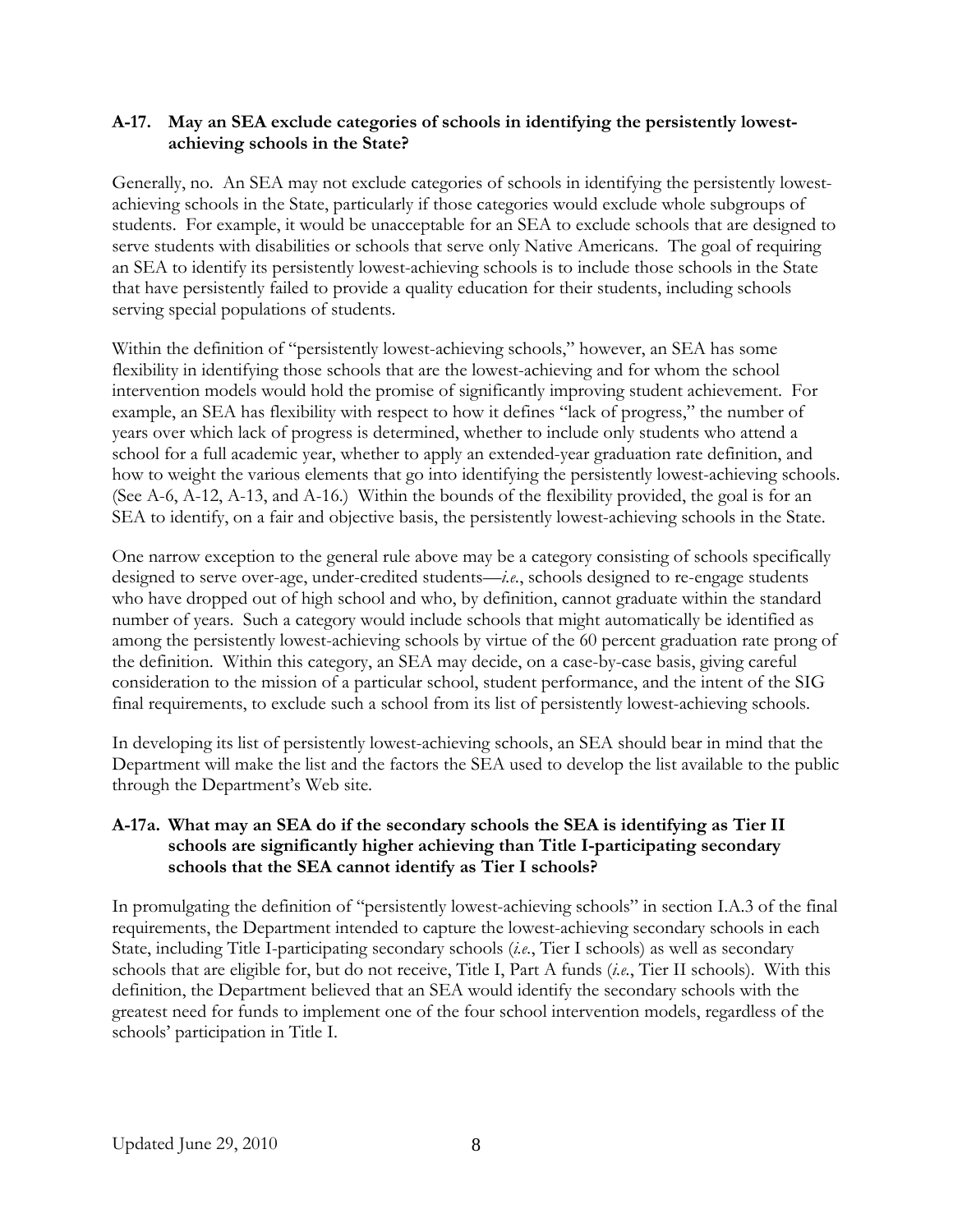<span id="page-24-0"></span>If an SEA finds that its initial Tier II list includes secondary schools that are significantly higher achieving than many Title I-participating secondary schools that are not among the persistently lowest-achieving schools in Tier I but are nevertheless in tremendous need of the whole-school reform contemplated by the four school intervention models, the SEA has two options. First, the SEA may exercise the flexibility offered in the interim final requirements published on January 21, 2010 (75 FR 3375) to identify additional Tier II schools—*i.e.*, a school that is eligible to receive Title I, Part A funds, is no higher achieving than the highest-achieving Tier II school that the SEA identified as a persistently lowest-achieving school under the definition in section I.A.3 of the final requirements, and has missed AYP for at least two consecutive years or is in the lowest quintile of schools in the SEA in terms of proficiency rates on the SEA's reading/language arts and mathematics assessments combined. A Title I-participating secondary school in improvement, corrective action, or restructuring that is not identified as a Tier I school but is lower-achieving than the highest-achieving Tier II school would meet these criteria; thus, an SEA may add that school to its list of Tier II schools.

Second, an SEA may request a waiver of the regulatory definition of Tier II schools in section I.A.1(b) and paragraph (a)(2) in the definition of "persistently lowest-achieving schools" in section I.A.3 of the final requirements in order to include Title I-participating secondary schools that either have missed AYP for two consecutive years or are in the lowest quintile of schools in the State in terms of proficiency and are not identified as persistently lowest-achieving schools in Tier I. In effect, the Department would waive the restriction in the definition of "persistently lowest-achieving schools" that secondary schools identified under paragraph (a)(2) are schools that "do not receive Title I, Part A funds," and, thus, permit the SEA to expand the pool of secondary schools from which it selects its persistently lowest-achieving schools (*i.e.*, the lowest-achieving five percent or five schools). In other words, an SEA receiving such a waiver would be permitted to include in Tier II those Title I-participating secondary schools made eligible to receive SIG funds by the Consolidated Appropriations Act, 2010 and the Department's interim final SIG requirements. In requesting such a waiver, an SEA must provide data that demonstrates 1) that the SEA is including all the newly eligible schools in its pool of secondary schools from which it will identify those that are persistently lowest-achieving, and 2) that doing so results in identification of the State's lowest-achieving secondary schools. For guidance on requesting a waiver, see *Non-Regulatory Guidance on Title I, Part A Waivers*, available at http://www.ed.gov/programs/titleiparta/title-i-waiver.doc. (Added February 2, 2010)

#### **A-17b. May an SEA exclude very small schools from its list of persistently lowest-achieving schools?**

The definition of "persistently lowest-achieving schools" in the final requirements presumes that an SEA will identify its lowest-achieving schools, regardless of their size. If an SEA finds, in doing so, that its list includes very small schools whose identification as persistently lowest achieving may be invalid or unreliable due to the small number of students on whom that identification is based, the SEA may request a waiver of the definition in section I.A.3 of the final requirements in order to apply a "minimum n" below which the SEA would not identify a school. A "minimum n" would be based on the number of students in the "all students" group in all the grades assessed and may include only those students that have been in the school for a "full academic year" as the SEA defines that term in its State Accountability Workbook. If an SEA requests such a waiver, we would expect the SEA's "minimum n" to be no larger than the "minimum n," if any, it is approved to use for subgroup accountability in determining AYP. Moreover, the SEA must include its "minimum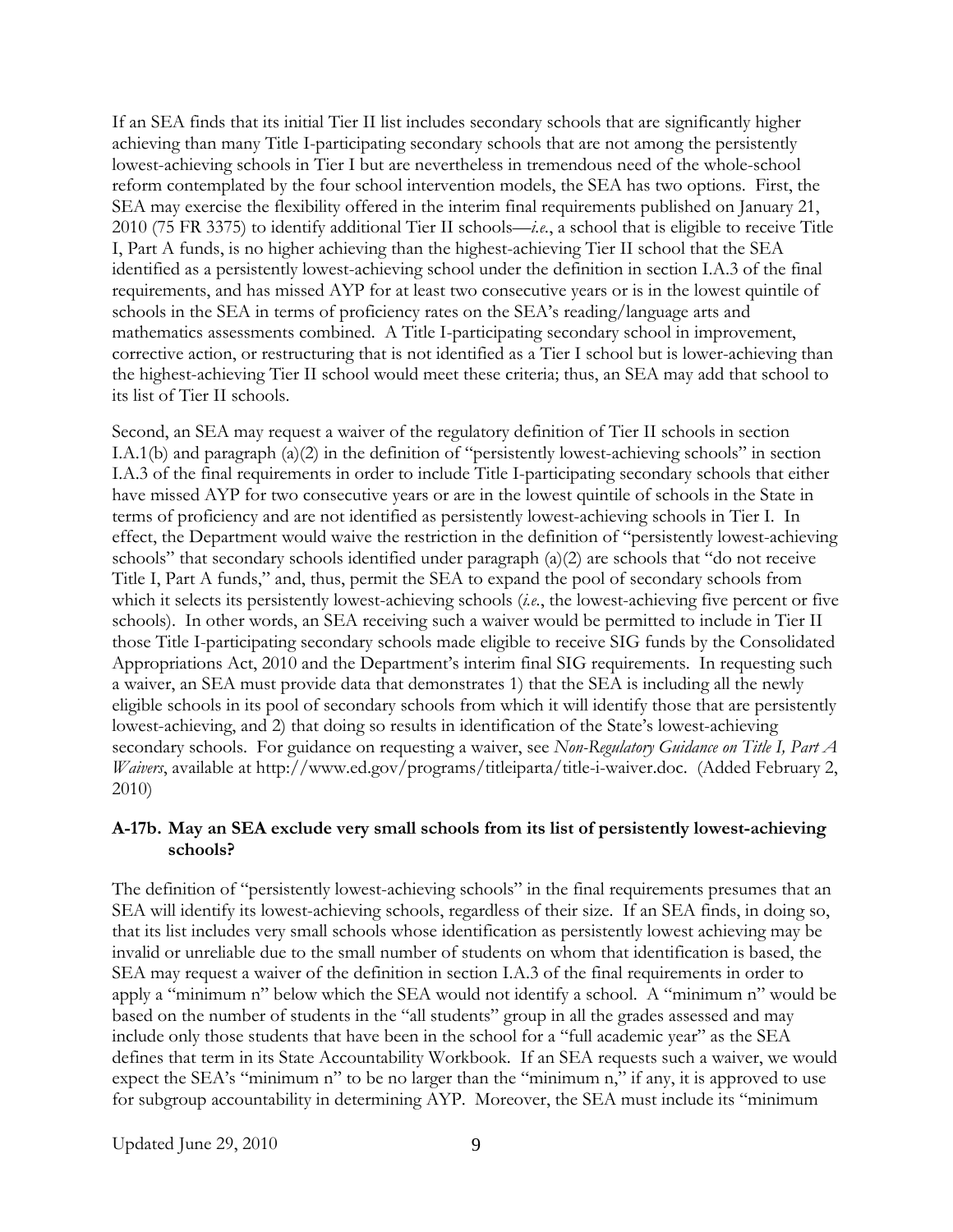<span id="page-25-0"></span>n" in its definition of "persistently lowest-achieving schools" and explain why it believes excluding small schools furthers the intent and purposes of the SIG program. The SEA must include in its waiver request the name, size, and proficiency rate of each school that it proposes to exclude from its list of persistently lowest-achieving schools, and, as a condition of receiving the waiver, must post this information on its Web site along with its definition and list of persistently lowest-achieving schools. In addition, the SEA must include any schools that are excluded from Tier I or Tier II due to a "minimum-n" requirement in its list of Tier III schools, and we encourage the SEA to give priority in awarding SIG funds to LEAs that apply to serve such schools. For guidance on requesting a waiver, see *Non-Regulatory Guidance on Title I, Part A Waivers*, available at http://www.ed.gov/programs/titleiparta/title-i-waiver.doc. (Added February 2, 2010)

#### **A-17c. If an SEA does not have sufficient data to implement its definition of "persistently lowest-achieving schools" with respect to a particular school, may the SEA exclude that school from its list?**

Yes. There may be factors in an SEA's definition of "persistently lowest-achieving schools" that require the SEA to have multiple years of data. For example, of its lowest-achieving schools based on proficiency, an SEA must determine which of those schools also has demonstrated a "lack of progress…over a number of years." See paragraph (b)(ii) in the definition of "persistently lowestachieving schools" in section I.A.3 of the final requirements. If a school lacks part of the data necessary for the SEA to apply its definition to the school, for example because the school does not have any students who have attended the school for a full academic year, the SEA may exclude the school from its list of persistently lowest-achieving schools. Such a school would still be taken into consideration as part of the base on which the five percent is calculated. (Added February 2, 2010)

#### **A-17d. If an SEA or LEA has initiated steps to close a school, must the SEA include the school on its list of persistently lowest-achieving schools?**

No. An SEA is not required to include on its list of persistently lowest-achieving schools a school that an SEA or LEA has initiated steps to close. (Added March 26, 2010)

#### **A-18. What is the complete sequence of steps an SEA should use to develop its final list of the persistently lowest-achieving schools in the State?**

The precise sequence of steps an SEA should use to develop its final list of persistently lowestachieving schools in the State may depend on the methods it is using for combining proficiency rates in reading/language arts and mathematics and for determining lack of progress. In general, however, an SEA should follow these steps:

- Step 1: Determine all relevant definitions—*i.e.*, the definition of "secondary school," the definition of a "number of years" for purposes of determining whether a high school has a graduation rate less than 60 percent, and the definition of a "number of years" for purposes of determining "lack of progress" on the State's assessments.
- Step 2: Determine the number of schools that make up five percent of schools in each of the relevant sets of schools (*i.e.*, five percent of Title I schools in improvement, corrective action, or restructuring and five percent of the secondary schools that are eligible for, but do not receive, Title I funds); determine whether that number or the number five should be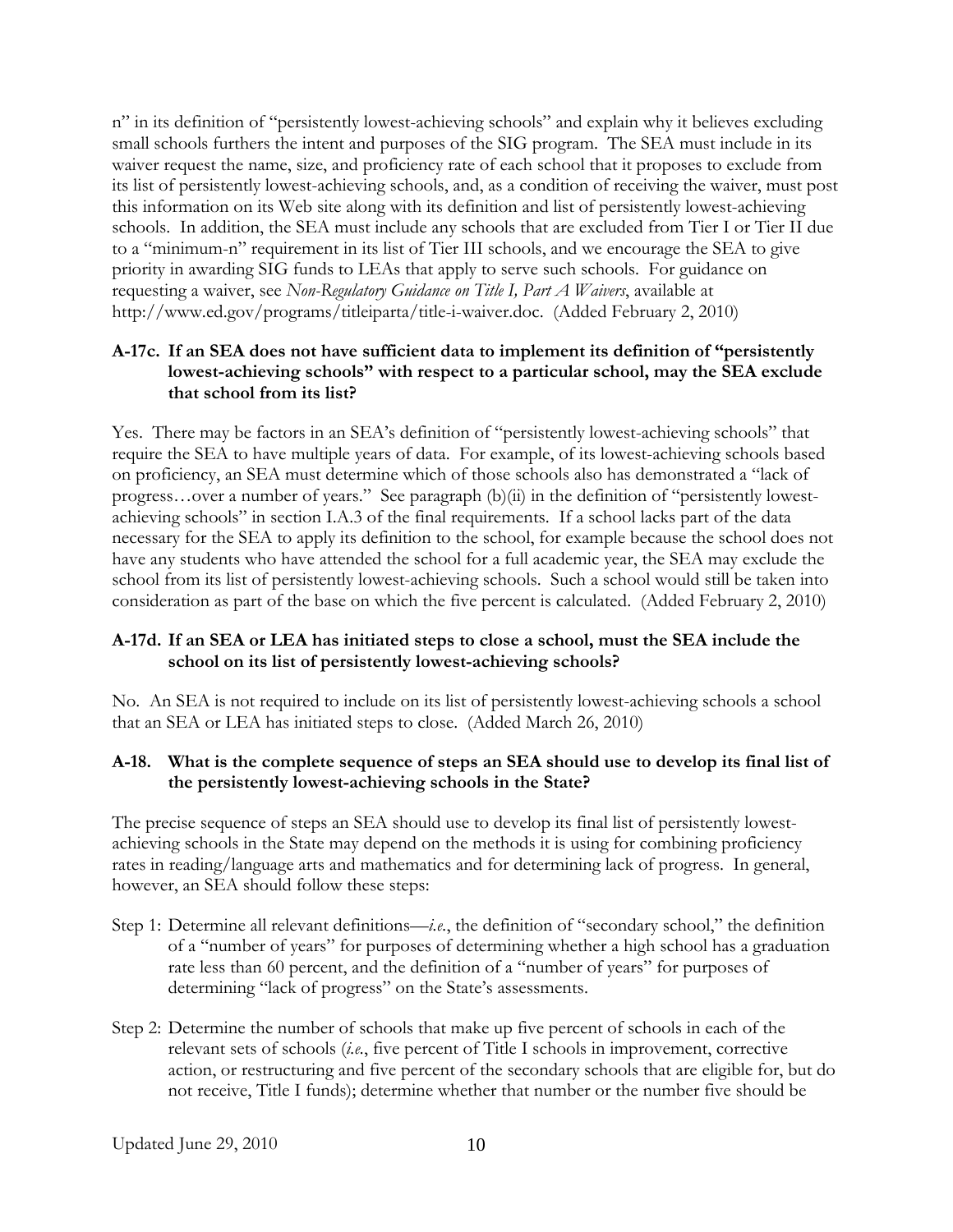used to determine the lowest-achieving schools in each relevant set of schools, depending on which number is larger.

- Step 3: Determine the method for calculating combined English/language arts and mathematics proficiency rates for each school (see A-15).
- Step 4: Determine the method for determining "lack of progress" by the "all students" group on the State's assessments (see A-16).
- Step 5: Determine the weights to be assigned to academic achievement of the "all students" group and lack of progress on the State's assessments (see A-12).
- Step 6: Determine the weights to be assigned to elementary schools and secondary schools (see A-13).
- Step 7: Using the process identified in Step 3, rank the Title I schools in improvement, corrective action, or restructuring from highest to lowest based on the academic achievement of the "all students" group.
- Step 8: Using the process identified in Step 4, as well as the relevant weights identified in steps 5 and 6, apply the second factor—lack of progress—to the list identified in Step 7.
- Step 9: After applying lack of progress, start with the school at the bottom of the list and count up to the relevant number determined in Step 2 to obtain the list of the lowest-achieving five percent (or five) Title I schools in improvement, corrective action, or restructuring.
- Step 10: Identify the Title I high schools in improvement, corrective action, or restructuring that have had a graduation rate of less than 60 percent over a number of years (as defined in Step 1) that were not captured in the list of schools identified in Step 9.
- Step 11: Add the high schools identified in Step 10 to the list of schools identified in Step 9.
- Step 12: Using the process identified in Step 3, rank the secondary schools that are eligible for, but do not receive, Title I funds from highest to lowest based on the academic achievement of the "all students" group.
- Step 13: Using the process identified in Step 4, as well as the relevant weights identified in steps 5 and 6, apply the second factor—lack of progress—to the list identified in Step 12.
- Step 14: After applying lack of progress, start with the school at the bottom of the list and count up to the relevant number determined in Step 2 to obtain the list of the lowest-achieving five percent (or five) secondary schools that are eligible for, but do not receive, Title I funds.
- Step 15: Identify the high schools that are eligible for, but do not receive, Title I funds and that have had a graduation rate of less than 60 percent over a number of years (as defined in Step 1) that were not captured in the list of schools identified in Step 14.
- Step 16: Add the high schools identified in Step 15 to the list of schools identified in Step 14.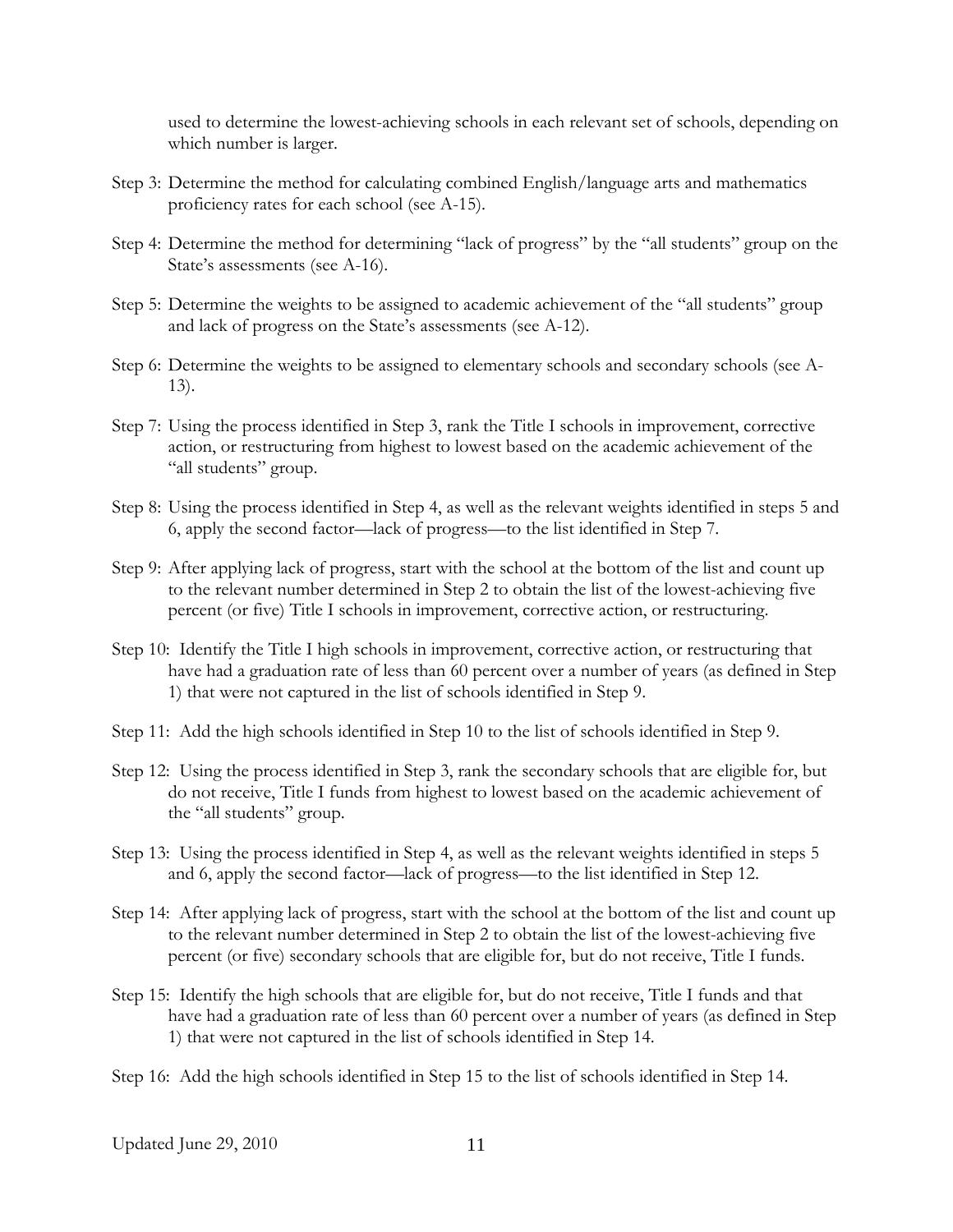<span id="page-27-0"></span>As exemplified in the table below, together, the two lists of schools resulting from Steps 11 and 16 make up the State's persistently lowest-achieving schools. The list of schools resulting from Step 11 will constitute the Tier I schools and the list of schools resulting from Step 16 will constitute the Tier II schools for purposes of using SIG funds under section 1003(g) of the ESEA. Except as explained in A-22, all Title I participating schools in improvement, corrective action, or restructuring that are not on the list resulting from Step 11 will constitute Tier III schools for purposes of using SIG funds under section 1003(g) of the ESEA.

| <b>List Resulting from Step 11 (Tier I)</b>                                                                                                                                                            | <b>List Resulting from Step 16 (Tier II)</b>                                                                                                                                                            |
|--------------------------------------------------------------------------------------------------------------------------------------------------------------------------------------------------------|---------------------------------------------------------------------------------------------------------------------------------------------------------------------------------------------------------|
| Lowest-achieving five percent (or five) of Title I<br>schools in improvement, corrective action, or<br>restructuring, obtained by:                                                                     | Lowest-achieving five percent (or five) of<br>secondary schools that are eligible for, but do<br>not receive, Title I funds, obtained by:                                                               |
| Ranking the Title I schools in<br>improvement, corrective action, or<br>restructuring from highest to lowest<br>based on the academic achievement of<br>the "all students" group;                      | Ranking the secondary schools that are<br>$\bullet$<br>eligible for, but do not receive, Title I<br>funds from highest to lowest based on<br>the academic achievement of the "all<br>students" group;   |
| Applying lack of progress to the rank<br>order list; and                                                                                                                                               | Applying lack of progress to the rank<br>order list; and                                                                                                                                                |
| Counting up from the bottom of the list.                                                                                                                                                               | Counting up from the bottom of the list.                                                                                                                                                                |
| Plus                                                                                                                                                                                                   | Plus                                                                                                                                                                                                    |
| Title I high schools in improvement, corrective<br>action, or restructuring that have had a<br>graduation rate less than 60 percent over a<br>number of years (to the extent not already<br>included). | High schools that are eligible for, but do not<br>receive, Title I funds and that have had a<br>graduation rate less than 60 percent over a<br>number of years (to the extent not already<br>included). |

### **A-19. Do provisions related to SIG funds in the Consolidated Appropriations Act, 2010 affect the definition of "persistently lowest-achieving schools" or the school intervention models?**

No. The definition of "persistently lowest-achieving schools" and the school intervention models in the December 10, 2009 SIG final requirements have not changed. The provisions related to SIG funds in the Consolidated Appropriations Act, 2010, expand the group of schools that an SEA *may* identify as Tier I, Tier II, or Tier III schools *in addition to* the schools that the SEA *must* identify. See A-20 through A-30 for additional information about the schools an SEA may identify as Tier I, Tier II, or Tier III schools under the Consolidated Appropriations Act, 2010.

# **"Newly Eligible Schools" Under the Consolidated Appropriations Act, 2010 (Schools that An SEA May Identify as Tier I, Tier II, or Tier III Schools)**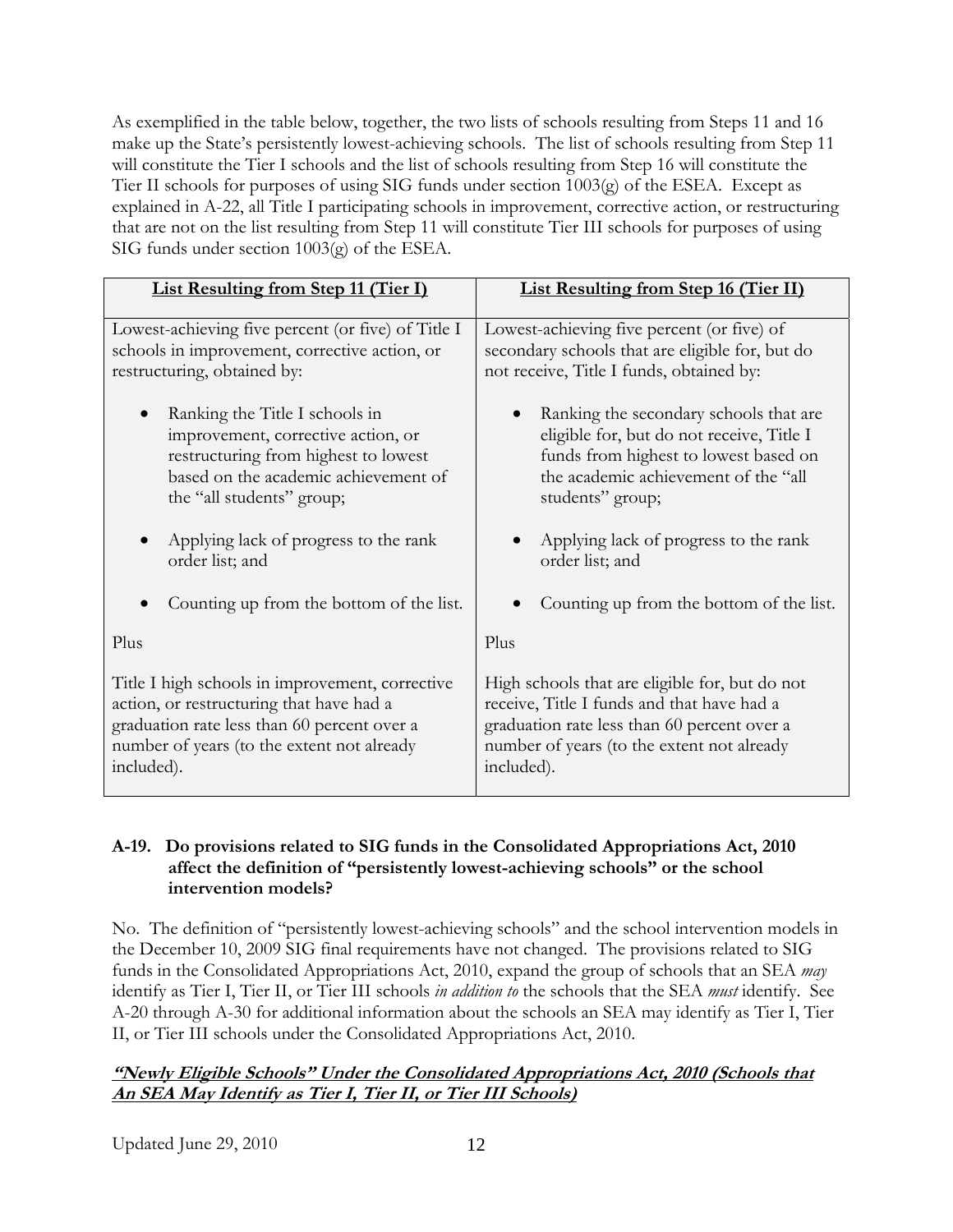#### <span id="page-28-0"></span>**A-20. What is a "newly eligible school," as that phrase is used in this guidance?**

A "newly eligible school" is a school that was made eligible to receive SIG funds by the Consolidated Appropriations Act, 2010.

#### **A-21. Which newly eligible schools may an SEA identify as Tier I schools?**

In addition to the list of schools resulting from Step 11 in A-18, at its option, an SEA may identify as a Tier I school an elementary school that is eligible for Title I, Part A funds and that:

- $(A)(1)$  Has not made adequate yearly progress  $(AYP)$  for at least two consecutive years; or
	- (2) Is in the State's lowest quintile of performance based on proficiency rates on the State's assessments under section 1111(b)(3) of the ESEA in reading/language arts and mathematics combined; and
- (B) Is no higher achieving than the highest-achieving school identified by the SEA under paragraph (a)(1)(i) of the definition of "persistently lowestachieving schools" (step 9 in A-18).

#### **A-22. Which newly eligible schools may an SEA identify as Tier II schools?**

In addition to the list of schools resulting from Step 16 in A-18, at its option, an SEA may identify as a Tier II school a secondary school that is eligible for Title I, Part A funds and that:

- (A)(1) Has not made AYP for at least two consecutive years; or
	- (2) Is in the State's lowest quintile of performance based on proficiency rates on the State's assessments under section 1111(b)(3) of the ESEA in reading/language arts and mathematics combined; and
- (B)(1) Is no higher achieving than the highest-achieving school identified by the SEA under paragraph (a)(2)(i) of the definition of "persistently lowestachieving schools" (step 14 in A-18); or
	- (2) Is a high school that has had a graduation rate as defined in 34 C.F.R. § 200.19(b) that is less than 60 percent over a number of years.

Note that a school that meets this definition may be a Title I school that is identified for improvement, corrective action, or restructuring but is not as low-achieving as those in Tier I. Accordingly, if a State chooses to include the schools that meet the definition above as Tier II schools, the State cannot include them in Tier III. As a result, Tier III may not include every Title I school in improvement, corrective action, or restructuring that is not a Tier I school; rather, Tier III would include every Title I school in improvement, corrective action, or restructuring that is not a Tier I *or Tier II* school.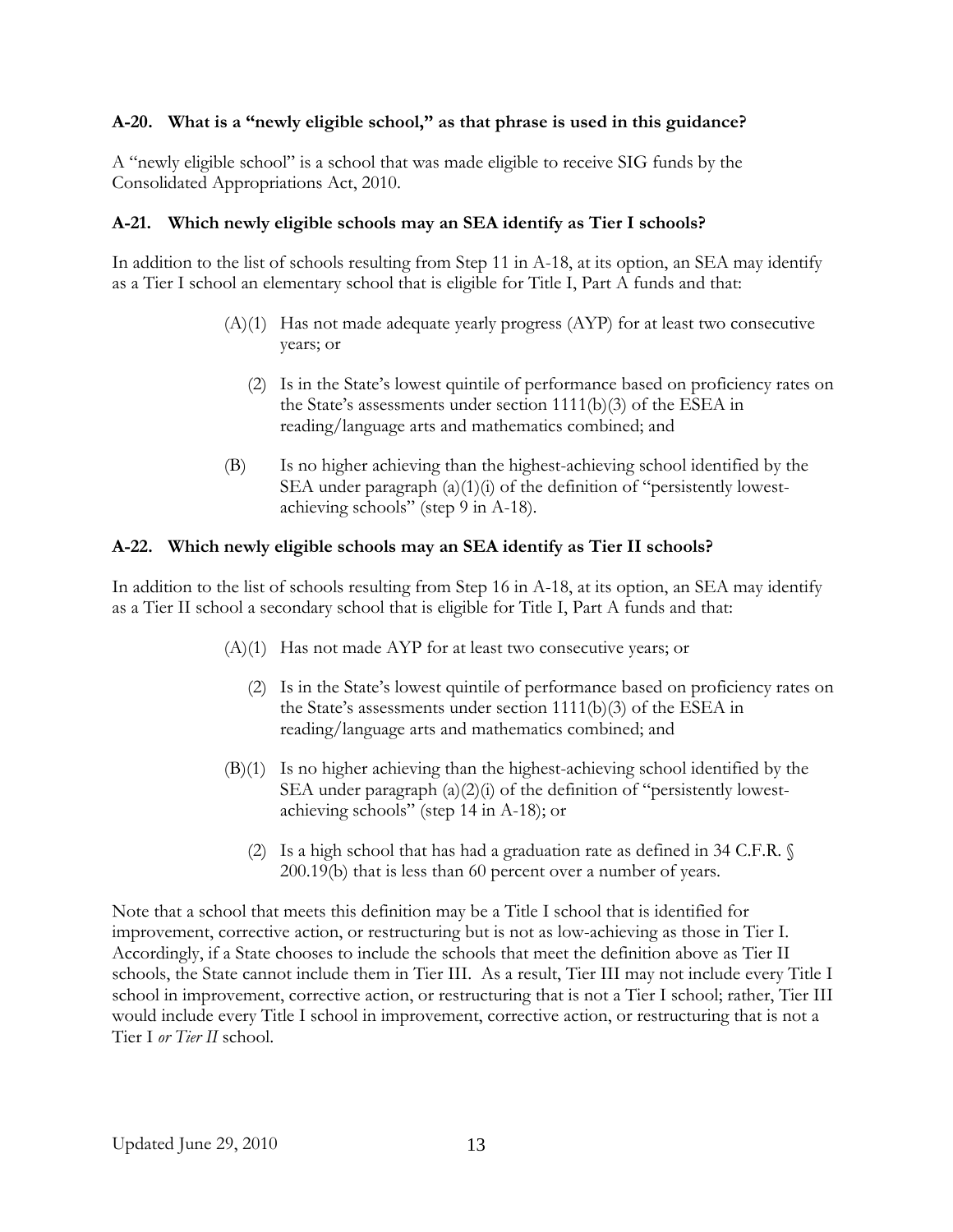## <span id="page-29-0"></span>**A-23. In determining whether a newly eligible school is no higher achieving than the highest-achieving school that the SEA has identified as a persistently lowestachieving school in Tier I or Tier II, what does the SEA consider?**

In determining whether a newly eligible school is no higher achieving than the highest-achieving school that the SEA has identified as a persistently lowest-achieving school in Tier I or Tier II, as appropriate, the SEA must consider both the absolute achievement of students in the school in terms of proficiency on the State's reading/language arts and mathematics assessments combined and the school's lack of progress, as defined by the SEA for purposes of identifying the State's persistently lowest-achieving schools.

# **A-24. Which newly eligible schools may be identified as Tier III schools?**

In addition to the Title I schools in improvement, corrective action, or restructuring that are not Tier I (or Tier II) schools, at its option, an SEA may identify as a Tier III school a school that is eligible for Title I, Part A funds and that:

- (A)(1) Has not made AYP for at least two years; or
	- (2) Is in the State's lowest quintile of performance based on proficiency rates on the State's assessments under section 1111(b)(3) of the ESEA in reading/language arts and mathematics combined; and
- (B) Does not meet the requirements to be a Tier I or Tier II school.

In accordance with this definition, an SEA may not identify as a Tier III school any newly eligible school that is as low achieving as a Tier I or Tier II school or a high school that has had a graduation rate below 60 percent over a number of years.

## **A-25. With respect to the newly eligible schools that may be identified as Tier I, Tier II, or Tier III schools, may a school that is "eligible for Title I, Part A funds" be either a school that is eligible for, but does not receive, Title I, Part A funds or a school that is eligible for, and does receive, Title I, Part A funds?**

Yes. As used in the definitions of newly eligible schools that an SEA may identify as a Tier I, Tier II, or Tier III school, a school that is "eligible for Title I, Part A funds" may be a school that is eligible for, but does not receive, Title I, Part A funds or a school that is eligible for, and does receive, Title I, Part A funds (a Title I participating school). If a provision of the final requirements applies only to a school that is eligible for, but does not receive, Title I, Part A funds, as in the definition of a school that an SEA must identify as a Tier II school, that limitation is explicitly stated. (See A-9 for a discussion of what it means for a school to be "eligible for Title I, Part A funds.")

# **A-26. To be identified as a Tier III school, must a newly eligible school that is not in the State's lowest quintile of performance have failed to make AYP for two consecutive years?**

No. A newly eligible school may be identified as a Tier III school if it has not made AYP for at least two years, even if those two years were not consecutive. In contrast, to be identified as a Tier I or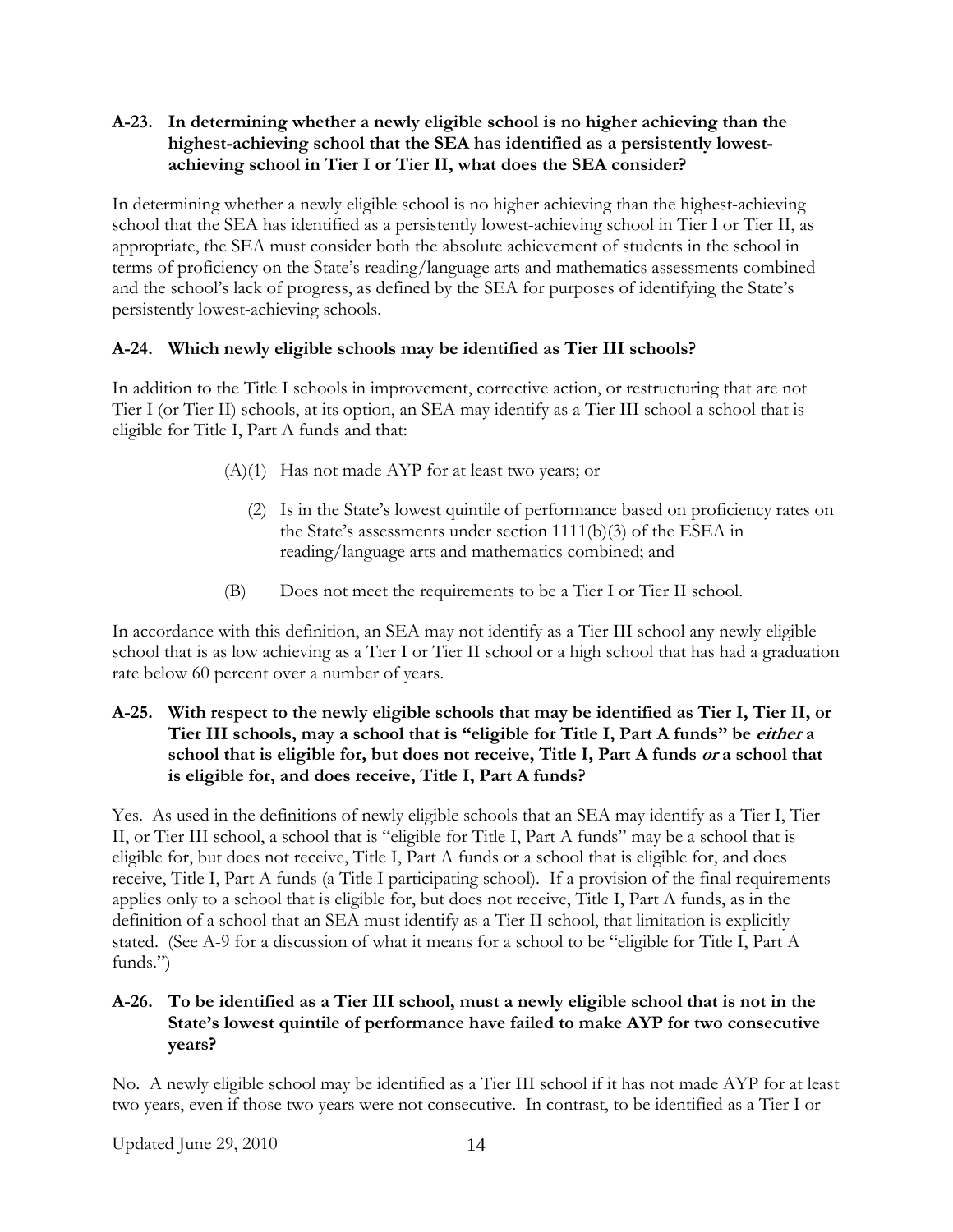<span id="page-30-0"></span>Tier II school, a newly eligible school that is not in the State's lowest quintile of performance must have failed to make AYP for at least two consecutive years (and be as low achieving as the State's other Tier I or Tier II schools, respectively).

## **A-27. Must an SEA identify as Tier I, Tier II, or Tier III schools any of the newly eligible schools?**

No. An SEA is not obligated to identify as Tier I, Tier II, or Tier III schools, as appropriate, any of the newly eligible schools. Rather, the SEA *may*, at its option, identify as Tier I, Tier II, or Tier III schools the newly eligible schools that meet the respective requirements for those tiers. Moreover, if an SEA chooses to identify newly eligible schools at all, it has the flexibility to identify only a subset of those schools as Tier I, Tier II, and Tier III schools. For example, an SEA might choose to identify newly eligible Tier I and Tier II schools, but not newly eligible Tier III schools, or it might add to Tier III only newly eligible schools that are in the lowest decile (rather than quintile) of schools in the State based on proficiency rates.

Although an SEA is not obligated to take advantage of this new flexibility, if it does so, it may identify in each tier only the schools that meet the requirements for that tier. For example, an SEA may not identify as a Tier III school a newly eligible school that meets the requirements to be identified as a Tier I or Tier II school.

## **A-28. Does an SEA's decision to identify newly eligible schools as Tier I, Tier II, or Tier III schools affect the schools that it must identify as Tier I, Tier II, and Tier III schools?**

No. Except as explained in A-22, an SEA's decision to take advantage of the flexibility to identify newly eligible schools as Tier I, Tier II, or Tier III schools does not affect the schools it *must* identify as Tier I, Tier II, and Tier III schools. Regardless of whether an SEA chooses to identify any newly eligible schools, it must identify as Tier I and Tier II schools its persistently lowest-achieving schools, and it must identify as Tier III schools Title I schools in improvement, corrective action, or restructuring that are not Tier I schools. An SEA's decision to take advantage of this new flexibility would merely result in additional schools being added to the respective tiers.

# **A-29. If an SEA does not identify any newly eligible schools as Tier I, Tier II, or Tier III schools, may an LEA identify these schools and apply for SIG funds to serve them?**

No. The decision of whether to take advantage of the new flexibility to identify newly eligible schools as Tier I, Tier II, or Tier III schools belongs to the SEA. An LEA may apply to serve only schools that the SEA identifies as Tier I, Tier II, or Tier III schools.

### **A-30. If an SEA chooses to identify newly eligible schools as Tier I, Tier II, or Tier III schools, once identified, are those schools treated any differently than any other Tier I, Tier II, or Tier III schools?**

No. Once it is identified as a Tier I, Tier II, or Tier III school, a newly eligible school is treated the same as any other Tier I, Tier II, or Tier III school, respectively. Thus, for example, if a newly eligible school identified by the SEA as a Tier I school is not served with FY 2009 SIG funds, the SEA must carry over 25 percent of its FY 2009 funds to award along with its FY 2010 SIG funds (see I-22). Similarly, in order to receive SIG funds, an LEA must serve a newly eligible school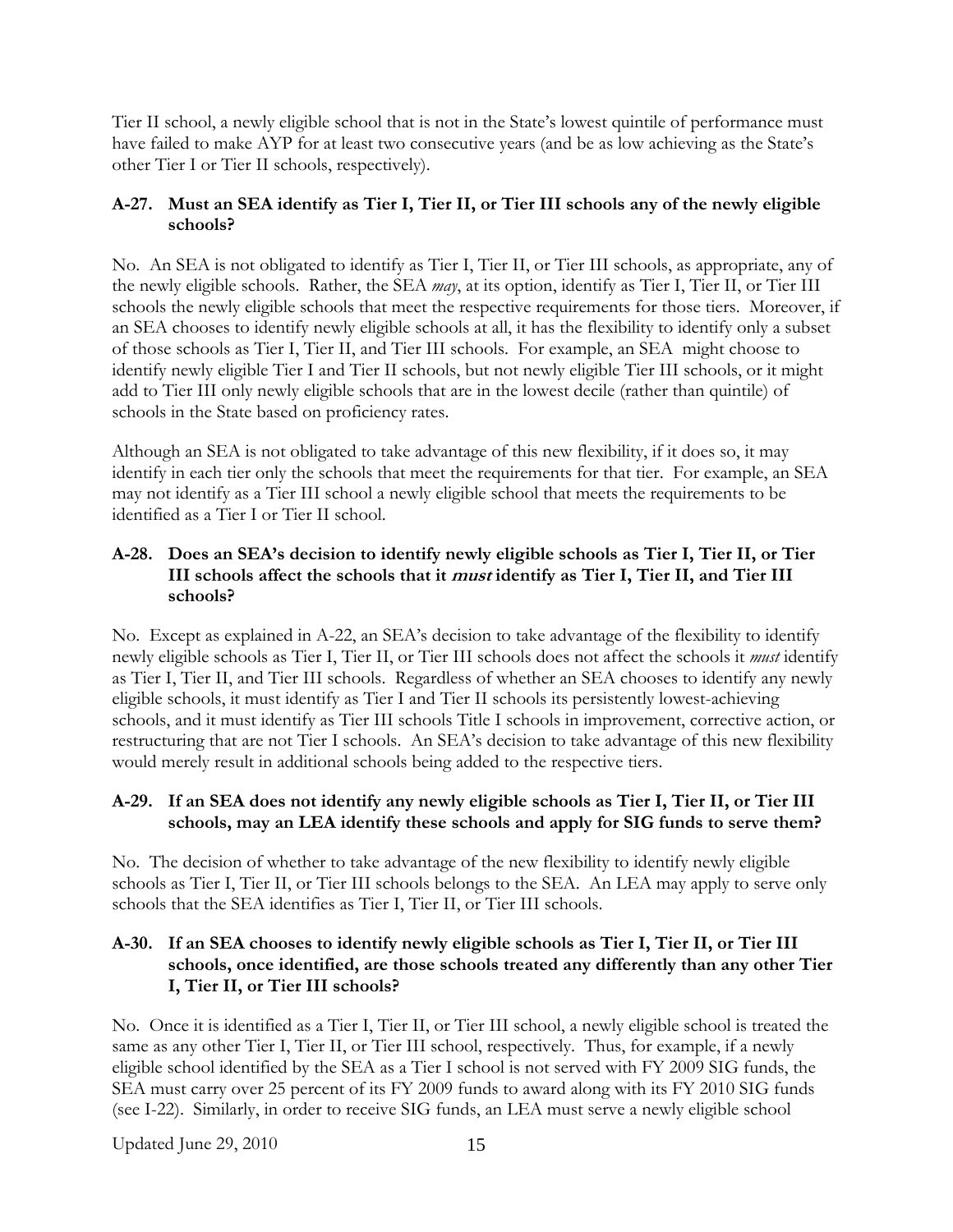<span id="page-31-0"></span>identified as a Tier I school that is located within the LEA unless it establishes that it lacks capacity to do so (see H-6). In other words, all of the requirements that govern awarding funds for and serving Tier I, Tier II, and Tier III schools apply with respect to all schools in those tiers, regardless of whether they are newly eligible schools identified in those tiers at the SEA's option.

# **Increased Learning Time**

# **A-31. What is the definition of "increased learning time"?**

"Increased learning time" means using a longer school day, week, or year schedule to significantly increase the total number of school hours to include additional time for (a) instruction in core academic subjects including English, reading or language arts, mathematics, science, foreign languages, civics and government, economics, arts, history, and geography; (b) instruction in other subjects and enrichment activities that contribute to a well-rounded education, including, for example, physical education, service learning, and experiential and work-based learning opportunities that are provided by partnering, as appropriate, with other organizations; and (c) teachers to collaborate, plan, and engage in professional development within and across grades and subjects.

# **A-32. Does the definition of "increased learning time" include before- or after-school instructional programs?**

Research supports the effectiveness of well-designed programs that expand learning time by a minimum of 300 hours per school year. (See Frazier, Julie A.; Morrison, Frederick J. "The Influence of Extended-year Schooling on Growth of Achievement and Perceived Competence in Early Elementary School." Child Development. Vol. 69 (2), April 1998, pp.495-497 and research done by Mass2020.) Extending learning into before- and after-school hours can be difficult to implement effectively, but is permissible under this definition, although the Department encourages LEAs to closely integrate and coordinate academic work between in school and out of school. To satisfy the requirements in Section I.A.2(a)(1)(viii) of the turnaround model and Section I.A.2(d)(3)(i)( $\underline{A}$ ) of the transformation model for providing increased learning time, a before- or after-school instructional program must be available to all students in the school.

# **A-32a. May an LEA use SIG funds to pay for the portion of a teacher's salary that is attributable to providing increased learning time beyond the regular school day, week, or year?**

Yes. Both the turnaround model and the transformation model require an LEA to provide increased learning time, which is generally defined as "using a longer school day, week, or year schedule to significantly increase the total number of school hours to include additional time for" instruction in core academic subjects; instruction in other subjects and enrichment activities; and teachers to collaborate, plan, and engage in professional development. See sections I.A.2(a)(1)(viii), I.A.2(d)(3)(i), I.A.3 of the final requirements. Because a school must operate a schoolwide program in order to implement either of these models, the LEA must provide the school all of the non-Federal funds it would otherwise receive in the absence of the SIG funds. ESEA section 1114(a)(2)(B). These non-Federal funds include the funds necessary and sufficient to provide the school's regular instructional program—*i.e.*, the program the school provides during the regular school day, week, or year. If this requirement is met, the LEA may use SIG funds in the school to support the extra costs of providing increased learning time beyond the regular school day, week, or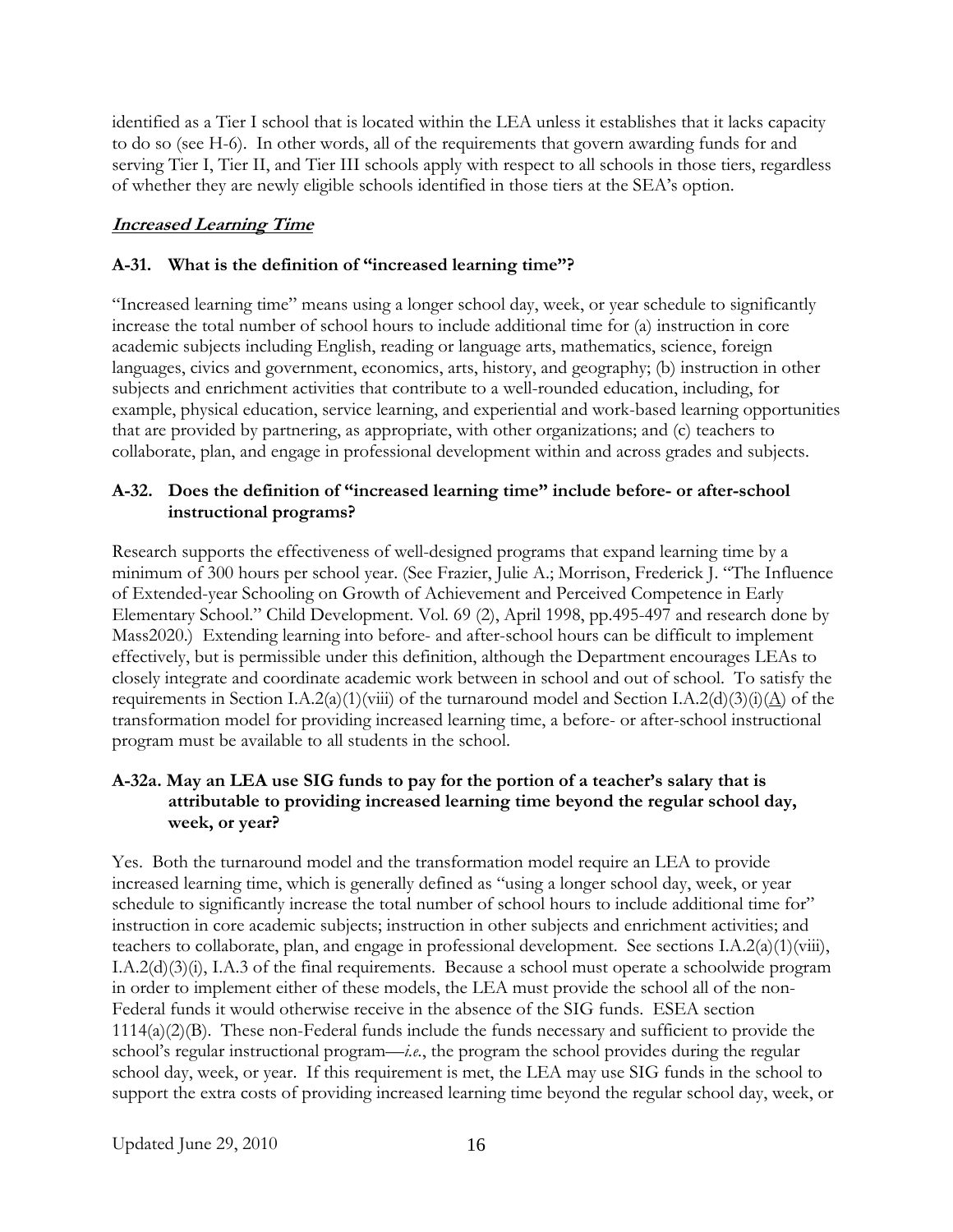<span id="page-32-0"></span>year. See A-32b. For example, the LEA may use SIG funds to pay the pro-rata share of a teacher's salary that is attributable to a longer school day, week, or year and is necessary to implement a turnaround or transformation model, even if the teacher is providing instruction in core academic subjects during the increased learning time. (Added May 24, 2010)

# **A-32b. How may an LEA determine what costs are attributable to providing increased learning time beyond the regular school day, week, or year?**

To determine what costs may be attributed to providing increased learning time beyond the regular school day, week, or year, an LEA must first define its regular school day, week, or year. An LEA might do so in any one of several ways. The LEA might determine the length of the school day, week, or year in its schools that are not implementing a turnaround or transformation model and, therefore, are not required to provide increased learning time. If all its schools are implementing a turnaround or transformation model, the LEA might determine what length of school day, week, or year is necessary to comply with State law. If State law does not require a specific minimum number of instructional hours, the LEA might determine what amount of time is necessary and sufficient to provide its regular instructional program. Then, the LEA may use SIG funds to pay for additional costs to provide increased learning time under a turnaround or transformation model over and above what it would otherwise be required to provide. If, however, the LEA provides increased learning time in all of its schools—*i.e.*, both those that receive SIG funds and those that do not—the LEA would need to support the additional costs in all schools, including SIG schools, with non-Federal funds in order to meet the requirement in section  $1114(a)(2)(B)$  of the ESEA. See A-32a. (Added May 24, 2010)

# **A-32c. May an LEA use SIG funds to offset transportation costs associated with providing increased learning time?**

Generally, providing transportation to students in order for them to attend school is a regular responsibility an LEA carries out for all students and, thus, may not be paid for with Federal funds unless specifically authorized. However, an LEA may use SIG funds to cover transportation costs if the costs are directly attributable to implementation of a school intervention model, are reasonable and necessary, and exceed the costs the LEA would have incurred in the absence of its implementation of the model.

As required under the turnaround and transformation models, providing increased learning time, by definition, means using a longer school day, week, or year schedule to significantly increase the total number of school hours for instruction and teacher collaboration and making it available to all students in a school (see A-31 and A-32). If an LEA provides transportation to students in order for them to attend school, those same costs would generally be incurred to transport students even if their school day has been extended. As such, the costs of transporting those students generally may not be paid for with SIG funds. To the extent, however, that providing increased learning time requires an LEA to incur additional costs that are directly attributable to the increased learning time and that exceed those costs that it would normally incur to provide transportation to students in order to attend school, the LEA may be able to use SIG funds to cover the incremental transportation costs, provided those costs are also reasonable and necessary to carry out one of the four school intervention models. Such costs would need to be included in the LEA's proposed SIG budget and reviewed and approved by the SEA. In addition, the LEA must keep records to demonstrate that such costs are directly attributable to its implementation of a school intervention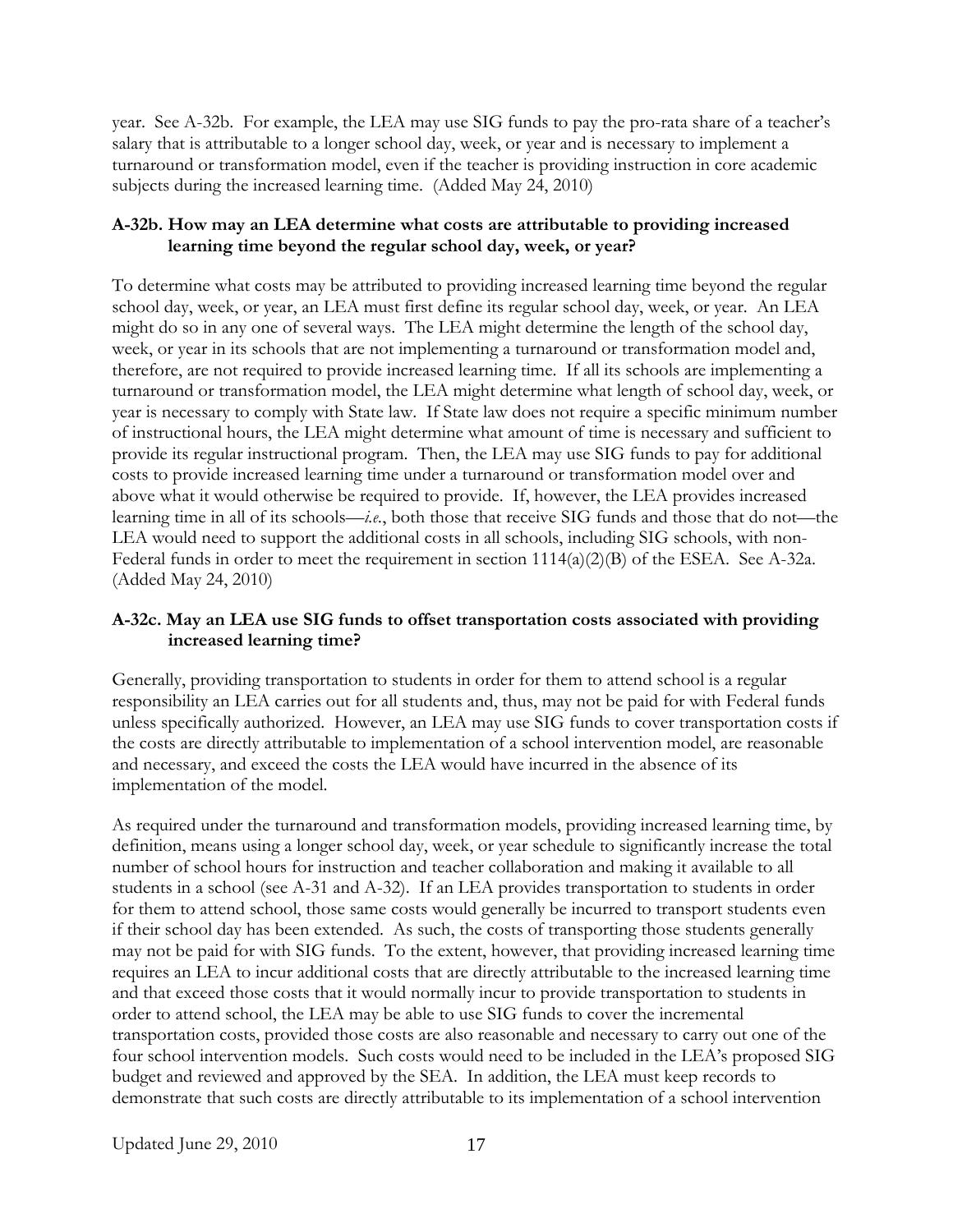<span id="page-33-0"></span>model as well as reasonable and necessary and that it has charged only incremental transportation costs to its SIG grant. (Added May 24, 2010)

## **A-32d. Must an LEA provide a minimum number of hours to meet the requirement in the turnaround and transformation models regarding providing increased learning time?**

Although research supports the effectiveness of increasing learning time by a minimum of 300 hours, the final requirements do not require that an LEA implementing either the turnaround model or the transformation model necessarily provide at least 300 hours of increased learning time. An LEA has the flexibility to determine precisely how to meet the requirement to establish schedules that provide increased learning time, and should do so with an eye toward the goal of increasing learning time enough to have a meaningful impact on the academic program in which the model is being implemented.

# **Student growth**

# **A-33. What is the definition of "student growth"?**

"Student growth" means the change in achievement for an individual student between two or more points in time. For grades in which the State administers summative assessments in reading/language arts and mathematics, student growth data must be based on a student's score on the State's assessment under section 1111(b)(3) of the ESEA. A State may also include other measures that are rigorous and comparable across classrooms.

# **A-34. Why is it necessary to define "student growth" for purposes of SIG grants?**

In Section I.A.2(d)(1)(i)(B)(1) of the transformation model, an LEA must use rigorous, transparent, and equitable evaluation systems for teachers and principals that take into account data on student growth as a significant factor. Those systems must also take into account other factors such as multiple observation-based assessments of performance and ongoing collections of professional practice reflective of student achievement and increased high school graduation rates.

# **B. TURNAROUND MODEL**

# **B-1. What are the required elements of a turnaround model?**

A turnaround model is one in which an LEA must do the following:

- (1) Replace the principal and grant the principal sufficient operational flexibility (including in staffing, calendars/time, and budgeting) to implement fully a comprehensive approach in order to substantially improve student achievement outcomes and increase high school graduation rates;
- (2) Using locally adopted competencies to measure the effectiveness of staff who can work within the turnaround environment to meet the needs of students,
	- (A) Screen all existing staff and rehire no more than 50 percent; and
	- (B) Select new staff;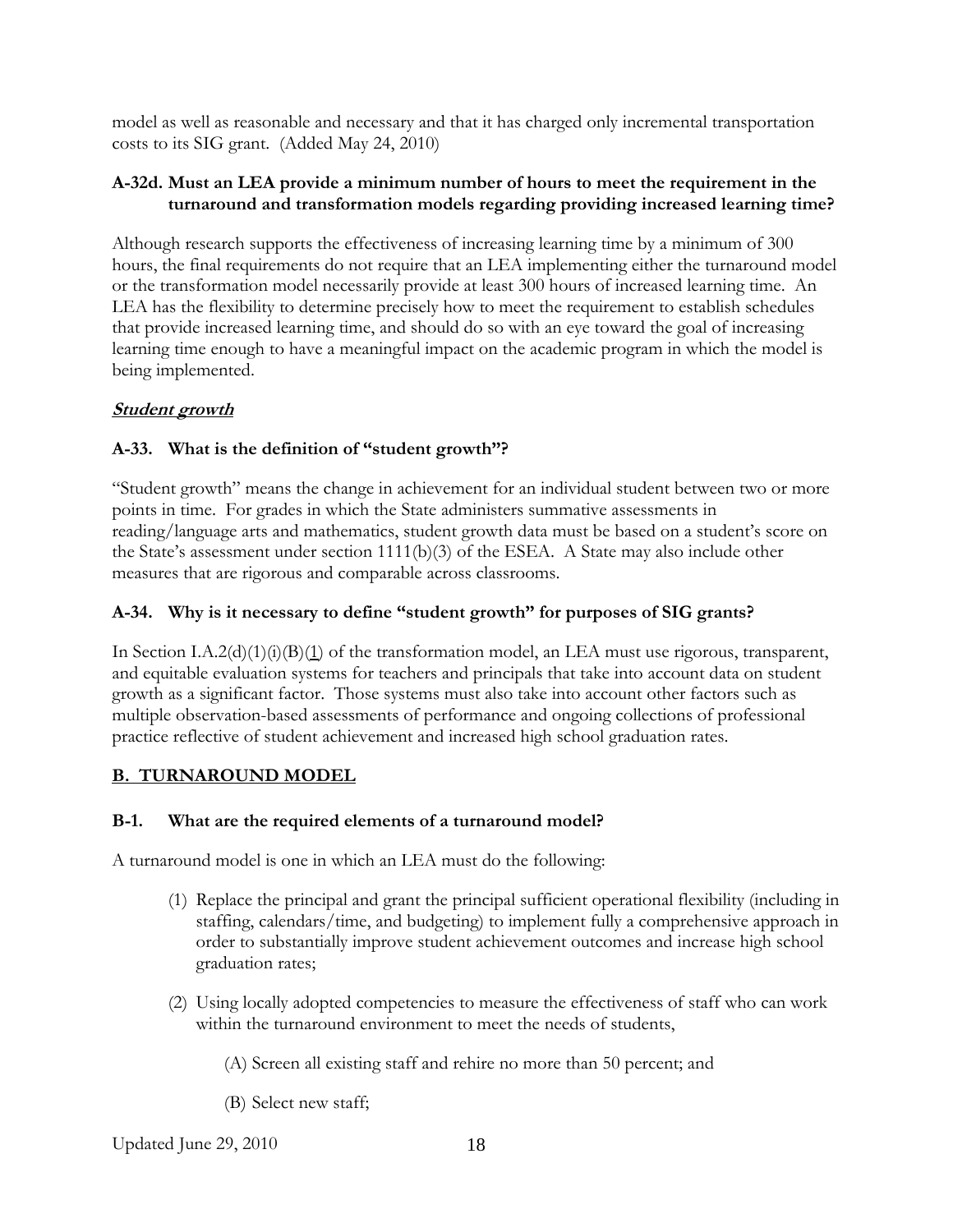- <span id="page-34-0"></span>(3) Implement such strategies as financial incentives, increased opportunities for promotion and career growth, and more flexible work conditions that are designed to recruit, place, and retain staff with the skills necessary to meet the needs of the students in the turnaround school;
- (4) Provide staff ongoing, high-quality job-embedded professional development that is aligned with the school's comprehensive instructional program and designed with school staff to ensure that they are equipped to facilitate effective teaching and learning and have the capacity to successfully implement school reform strategies;
- (5) Adopt a new governance structure, which may include, but is not limited to, requiring the school to report to a new "turnaround office" in the LEA or SEA, hire a "turnaround leader" who reports directly to the Superintendent or Chief Academic Officer, or enter into a multi-year contract with the LEA or SEA to obtain added flexibility in exchange for greater accountability;
- (6) Use data to identify and implement an instructional program that is research-based and vertically aligned from one grade to the next as well as aligned with State academic standards;
- (7) Promote the continuous use of student data (such as from formative, interim, and summative assessments) to inform and differentiate instruction in order to meet the academic needs of individual students;
- (8) Establish schedules and implement strategies that provide increased learning time; and
- (9) Provide appropriate social-emotional and community-oriented services and supports for students.

## **B-2. In addition to the required elements, what optional elements may also be a part of a turnaround model?**

In addition to the required elements, an LEA implementing a turnaround model may also implement other strategies, such as a new school model or any of the required and permissible activities under the transformation intervention model described in the final requirements. It could also, for example, replace a comprehensive high school with one that focuses on science, technology, engineering, and mathematics (STEM). The key is that these actions would be taken within the framework of the turnaround model and would be in addition to, not instead of, the actions that are required as part of a turnaround model.

## **B-3. What is the definition of "staff" as that term is used in the discussion of a turnaround model?**

As used in the discussion of a turnaround model, "staff" includes all instructional staff, but an LEA has discretion to determine whether or not "staff" also includes non-instructional staff. An LEA may decide that it is appropriate to include non-instructional staff in the definition of "staff," as all members of a school's staff contribute to the school environment and are important to the success of a turnaround model.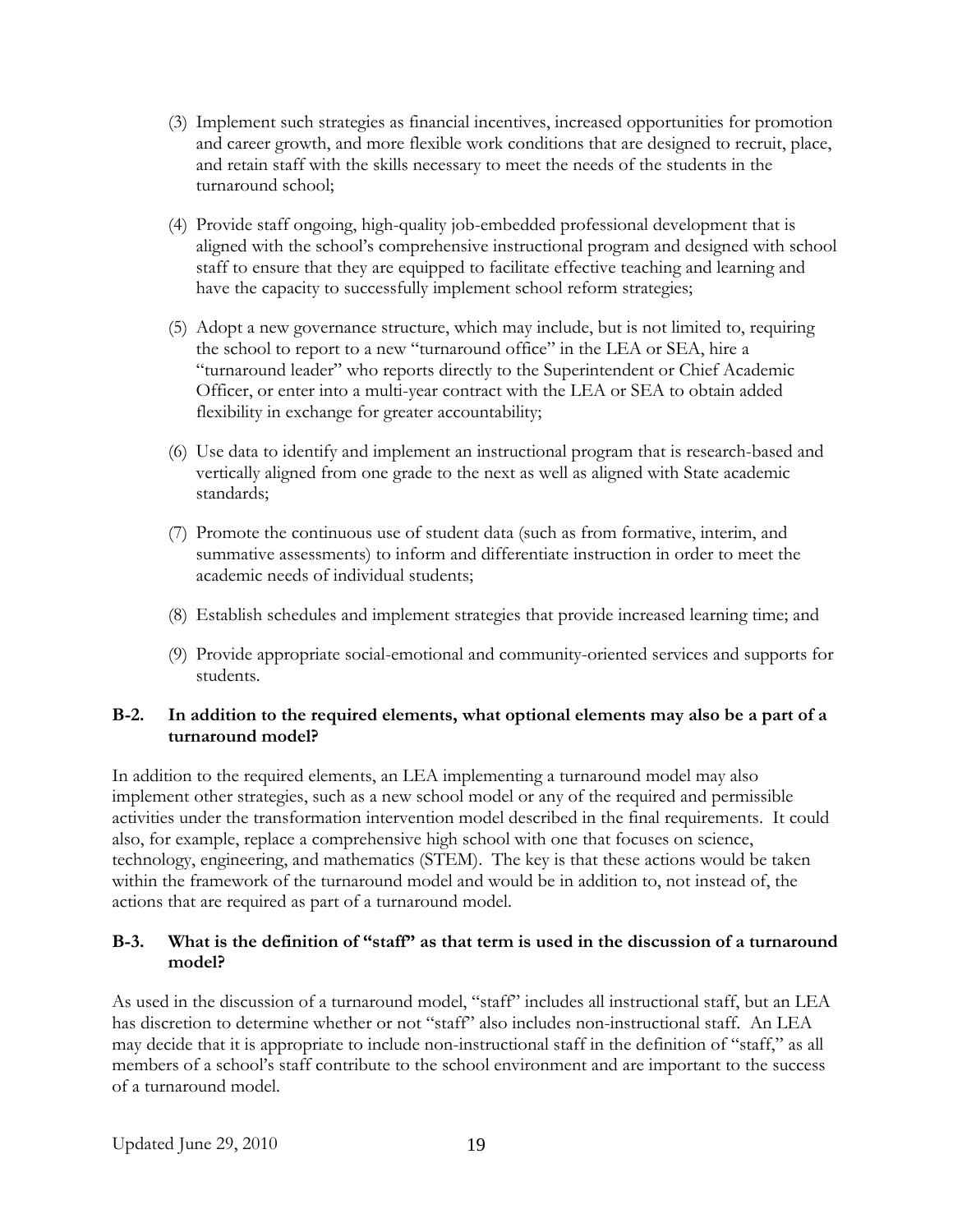<span id="page-35-0"></span>In determining the number of staff members that may be rehired, an LEA should count the total number of staff positions (however staff is defined) within the school in which the model is being implemented, including any positions that may be vacant at the time of the implementation. For example, if a school has a total of 100 staff positions, only 90 of which are filled at the time the model is implemented, the LEA may rehire 50 staff members; the LEA is not limited to rehiring only 45 individuals (50 percent of the filled staff positions).

### **B-3a. The response to B-3 states that "staff" includes "all instructional staff." Does "all instructional staff" mean only teachers of core academic subjects or does it also include physical education teachers and teachers of other non-core academic subjects?**

"All instructional staff" includes teachers of core academic subjects as well as teachers of non-core academic subjects. Section I.A.2(a)(1)(ii) of the final requirements requires an LEA to measure the effectiveness of "staff" who work within the turnaround environment. As is stated in B-3, an LEA has discretion to determine whether or not to include non-instructional staff, in addition to instructional staff, in meeting this requirement. An LEA may decide it is appropriate to include non-instructional staff in the definition of "staff" as all members of a school's staff contribute to the school environment and are important to the success of a turnaround model. (Added March 26, 2010)

## **B-4. What are "locally adopted competencies"?**

A "competency," which is a skill or consistent pattern of thinking, feeling, acting, or speaking that causes a person to be effective in a particular job or role, is a key predictor of how someone will perform at work. Given that every teacher brings a unique skill set to the classroom, thoughtfully developed assessments of such competencies can be used as part of a rigorous recruitment, screening, and selection process to identify educators with the unique qualities that equip them to succeed in the turnaround environment and can help ensure a strong match between teachers and particular turnaround schools. As part of a rigorous recruitment, screening and selection process, assessments of turnaround teachers' competencies can be used by the principal or district leader to distinguish between very high performers and more typical or lower-performing teachers in a turnaround setting. Although an LEA may already have and use a set of tools to screen for appropriate competencies as part of it normal hiring practices, it is important to develop a set of competencies specifically designed to identify staff that can be effective in a turnaround situation because, in a turnaround school, failure has become an entrenched way of life for students and staff, and staff members need stronger and more consistent habits in critical areas to transform the school's wide-scale failure into learning success.

While each LEA should identify the skills and expertise needed for its local context, in addition to reviewing evidence of effectiveness in previous teaching positions (or other pre-service experience) in the form of recommendations, portfolios, or student outcomes, examples of locally adopted competencies might include acting with initiative and persistence, planning ahead, flexibility, respect for and sensitivity to norms of interaction in different situations, self-confidence, team leadership, developing others, analytical thinking, and conceptual thinking.

The value and utility of turnaround competencies for selection are dependent on the process by which an LEA or school leader or team uses them. In addition to assessing a candidate's subject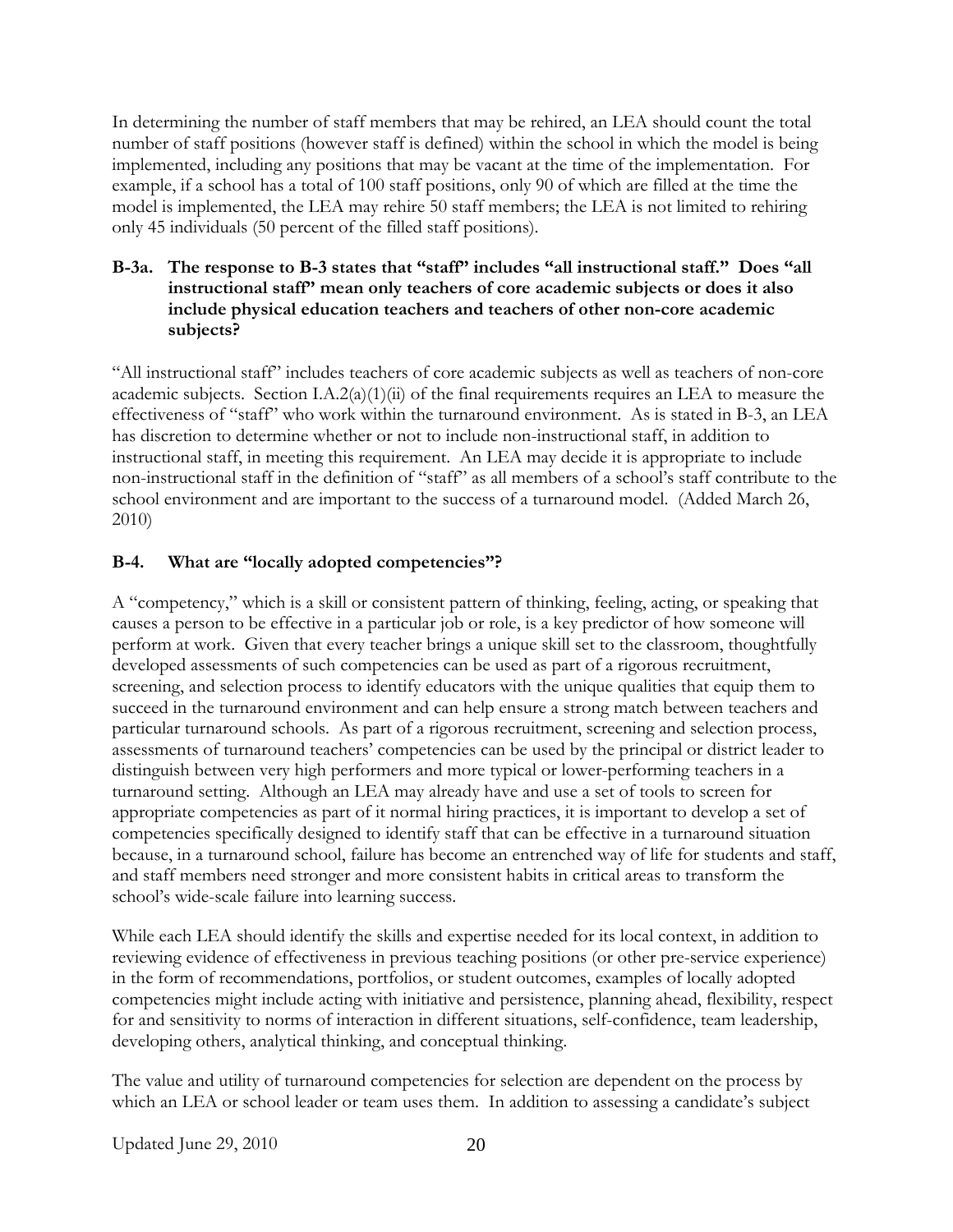knowledge and mastery of specific instructional practices that the turnaround school uses, using a robust and multi-tiered selection process that includes interviews that ask about past practice in the classroom or situational scenarios, reviewing writing samples, observing teachers in their classrooms, and asking teachers to perform job-related tasks such as presenting information to a group of parents, are all common techniques used to screen candidates against turnaround competencies.

Note that these are merely examples of a process and set of competencies an LEA might measure and use in screening and selecting staff to meet the unique needs of the schools in which it will implement a turnaround model.

## **B-5. Is an LEA implementing the turnaround model required to use financial incentives, increased opportunities for promotion and career growth, and more flexible conditions as strategies to recruit, place, and retain staff with the skills necessary to meet the needs of the students in a turnaround model?**

No. The specific strategies mentioned in this requirement are merely examples of the types of strategies an LEA might use to recruit, place, and retain staff with the skills necessary to meet the needs of the students in a school implementing the turnaround model. An LEA is not obligated to use these particular strategies, so long as it implements some strategies that are designed to recruit, place, and retain the appropriate staff.

# **B-6. What is job-embedded professional development?**

Job-embedded professional development is professional learning that occurs at a school as educators engage in their daily work activities. It is closely connected to what teachers are asked to do in the classroom so that the skills and knowledge gained from such learning can be immediately transferred to classroom instructional practices. Job-embedded professional development is usually characterized by the following:

- It occurs on a regular basis (*e.g.*, daily or weekly);
- It is aligned with academic standards, school curricula, and school improvement goals;
- It involves educators working together collaboratively and is often facilitated by school instructional leaders or school-based professional development coaches or mentors;
- It requires active engagement rather than passive learning by participants; and
- It focuses on understanding what and how students are learning and on how to address students' learning needs, including reviewing student work and achievement data and collaboratively planning, testing, and adjusting instructional strategies, formative assessments, and materials based on such data.

Job-embedded professional development can take many forms, including, but not limited to, classroom coaching, structured common planning time, meetings with mentors, consultation with outside experts, and observations of classroom practice.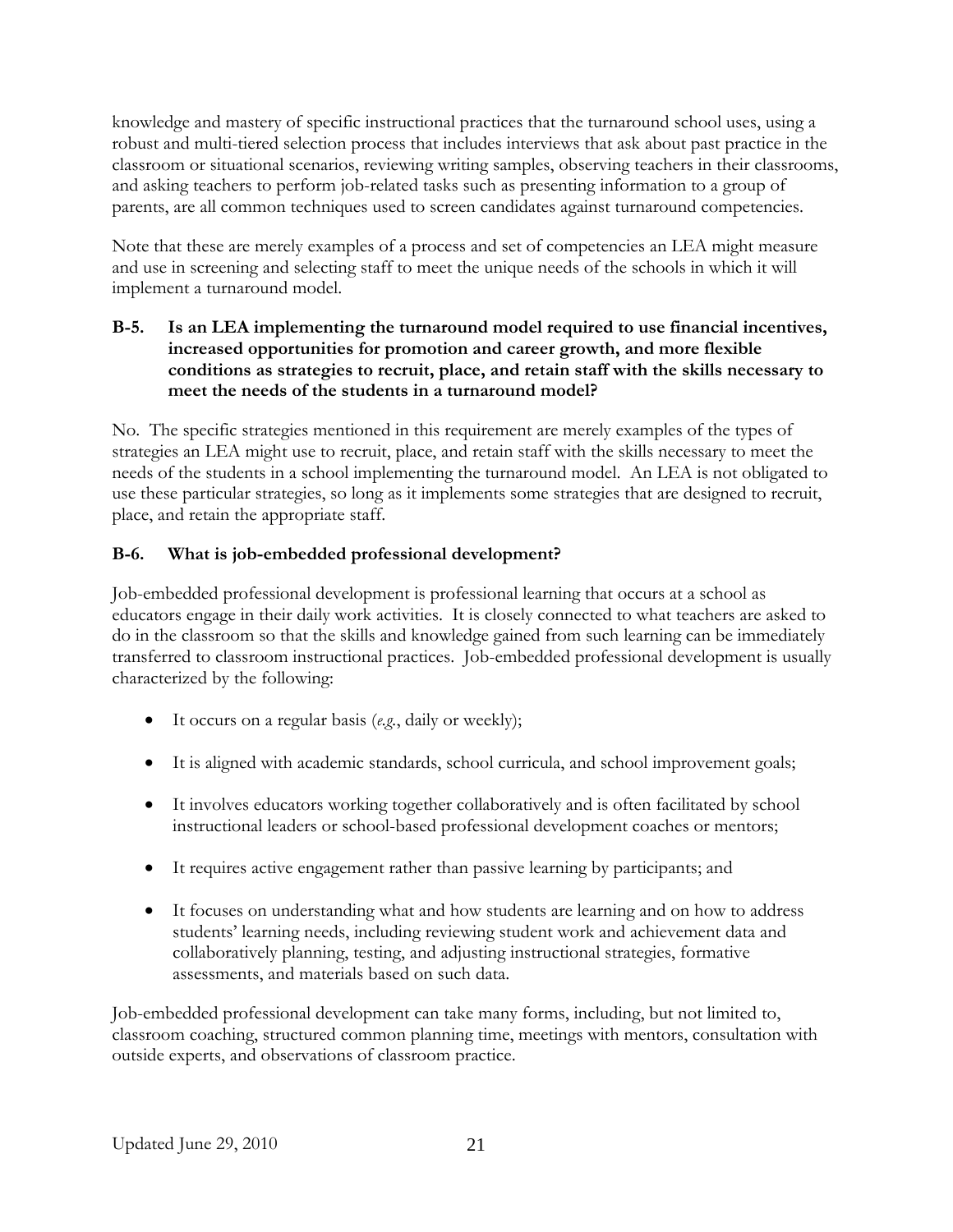When implemented as part of a turnaround model, job-embedded professional development must be designed with school staff.

## **B-7. Does the requirement to implement an instructional program that is research-based and aligned (vertically and with State standards) require adoption of a new or revised instructional program?**

Not necessarily. In implementing a turnaround model, an LEA must use data to identify an instructional program that is research-based and vertically aligned as well as aligned with State academic standards. If an LEA determines, based on a careful review of appropriate data, that the instructional program currently being implemented in a particular school is research-based and properly aligned, it may continue to implement that instructional program. However, the Department expects that most LEAs with Tier I or Tier II schools will need to make at least minor adjustments to the instructional programs in those schools to ensure that those programs are, in fact, research-based and properly aligned.

## **B-8. What are examples of social-emotional and community-oriented services that may be supported with SIG funds in a school operating a schoolwide program?**

Social-emotional and community-oriented services that may be offered to students in a school implementing a turnaround model may include health, nutrition, or social services that may be provided in partnership with local service providers, or services such as a family literacy program for parents who need to improve their literacy skills in order to support their children's learning. An LEA should examine the needs of students in the turnaround school to determine which socialemotional and community-oriented services will be appropriate and useful under the circumstances.

## **B-9. May an LEA omit any of the actions outlined in the final requirements and implement its own version of a turnaround model?**

No. An LEA implementing a turnaround model in one or more of its schools must take all of the actions required by the final requirements. As discussed in B-2, an LEA may take additional actions to supplement those that are required as part of a turnaround model, but it may not implement its own version of a turnaround model that does not include all of the elements required by the final requirements. Thus, an LEA could not, for example, convert a turnaround school to a magnet school without also taking the other actions specifically required as part of a turnaround model.

# **C. RESTART MODEL**

# **C-1. What is the definition of a restart model?**

A restart model is one in which an LEA converts a school or closes and reopens a school under a charter school operator, a charter management organization (CMO), or an education management organization (EMO) that has been selected through a rigorous review process. A restart model must enroll, within the grades it serves, any former student who wishes to attend the school (see C-6).

# **C-2. What is a CMO?**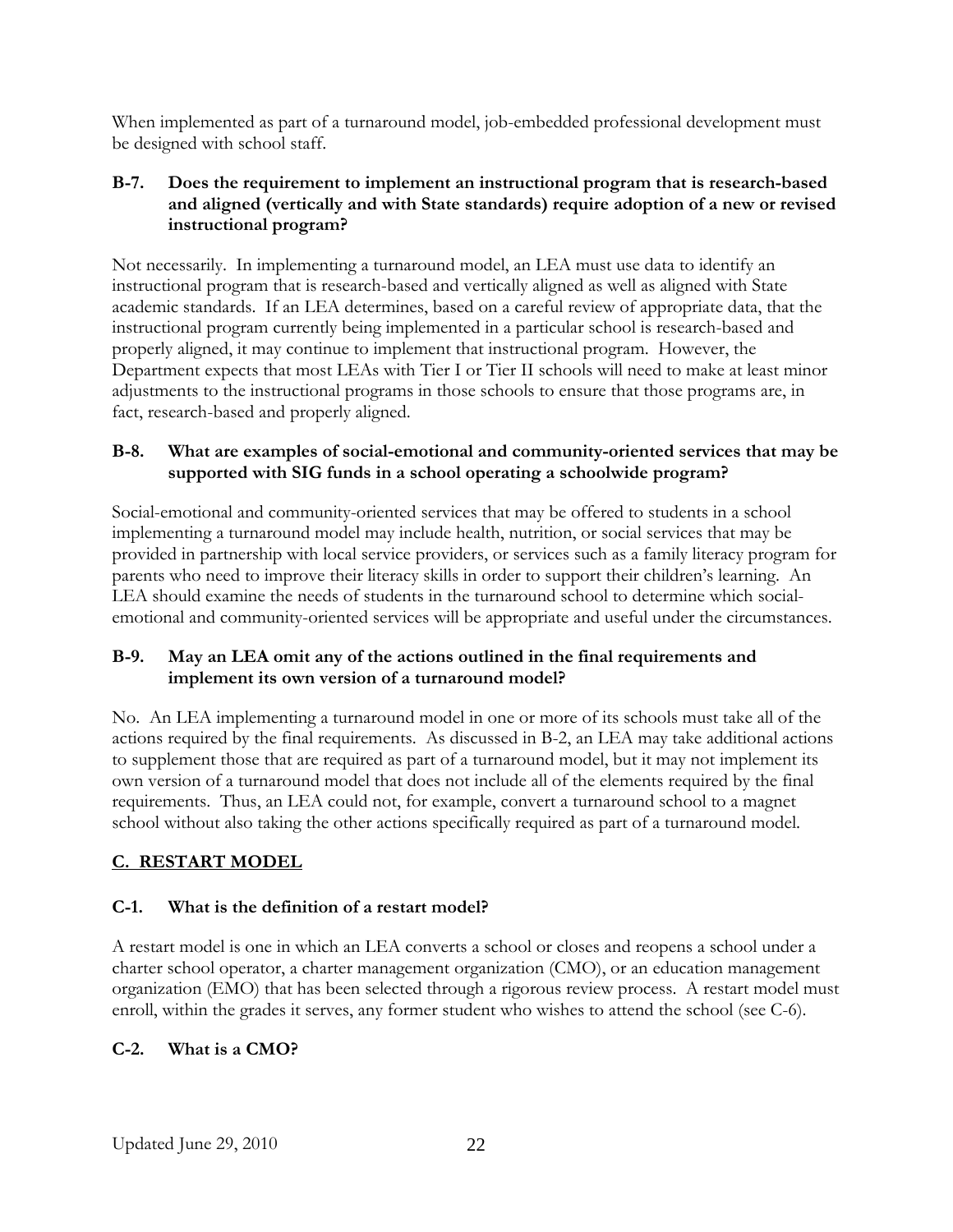A CMO is a non-profit organization that operates or manages charter schools by centralizing or sharing certain functions and resources among schools.

# **C-3. What is an EMO?**

An EMO is a for-profit or non-profit organization that provides "whole-school operation" services to an LEA.

## **C-4. Prior to submitting its application for SIG funds, must an LEA know the particular EMO or CMO with which it would contract to restart a school?**

No. Prior to submitting its application, an LEA need not know the particular EMO or CMO with which it would contract to restart a school, but it should at least have a pool of potential partners that have expressed an interest in and have exhibited an ability to restart the school in which the LEA proposes to implement the restart model. An LEA does not need to enter into a contract prior to receiving its SIG funds, but it must be able to provide enough information in its application for the SEA to be confident that, if awarded SIG funds, the LEA would in fact enter into a contract with a CMO or EMO to implement the restart model.

## **C-5. What is the purpose of the "rigorous review process" used for selecting a charter school operator, a CMO, or an EMO?**

The "rigorous review process" permits an LEA to examine a prospective restart operator's reform plans and strategies. It helps prevent an operator from assuming control of a school without having a meaningful plan for turning it around. The purpose of the rigorous review process is to provide an LEA with an opportunity to ensure that the operator will use this model to make meaningful changes in a school. Through the rigorous review process, an LEA might, for example, require a prospective operator to demonstrate that its strategies are research-based and that it has the capacity to implement the strategies it is proposing.

## **C-6. Which students must be permitted to enroll in a school implementing a restart model?**

A restart school must enroll, within the grades it serves, all former students who wish to attend the school. The purpose of this requirement is to ensure that restarting the school benefits the population of students who would be served by the school in the absence of "restarting" the school. Accordingly, the obligation to enroll any former student who wishes to attend the school includes the obligation to enroll a student who did not actually previously attend the school — for example, because the student was previously enrolled in grade 3 but the school serves only grades 4 through 6 — but who would now be able to enroll in the school were it not implementing the restart model. If the restart school no longer serves a particular grade or grades that previously had been served by the school, the restart school is not obligated to enroll a student in the grade or grades that are no longer served.

## **C-6a. May an EMO or CMO with which an LEA contracts to implement a restart model require students or parents to agree to certain conditions in order to attend the school?**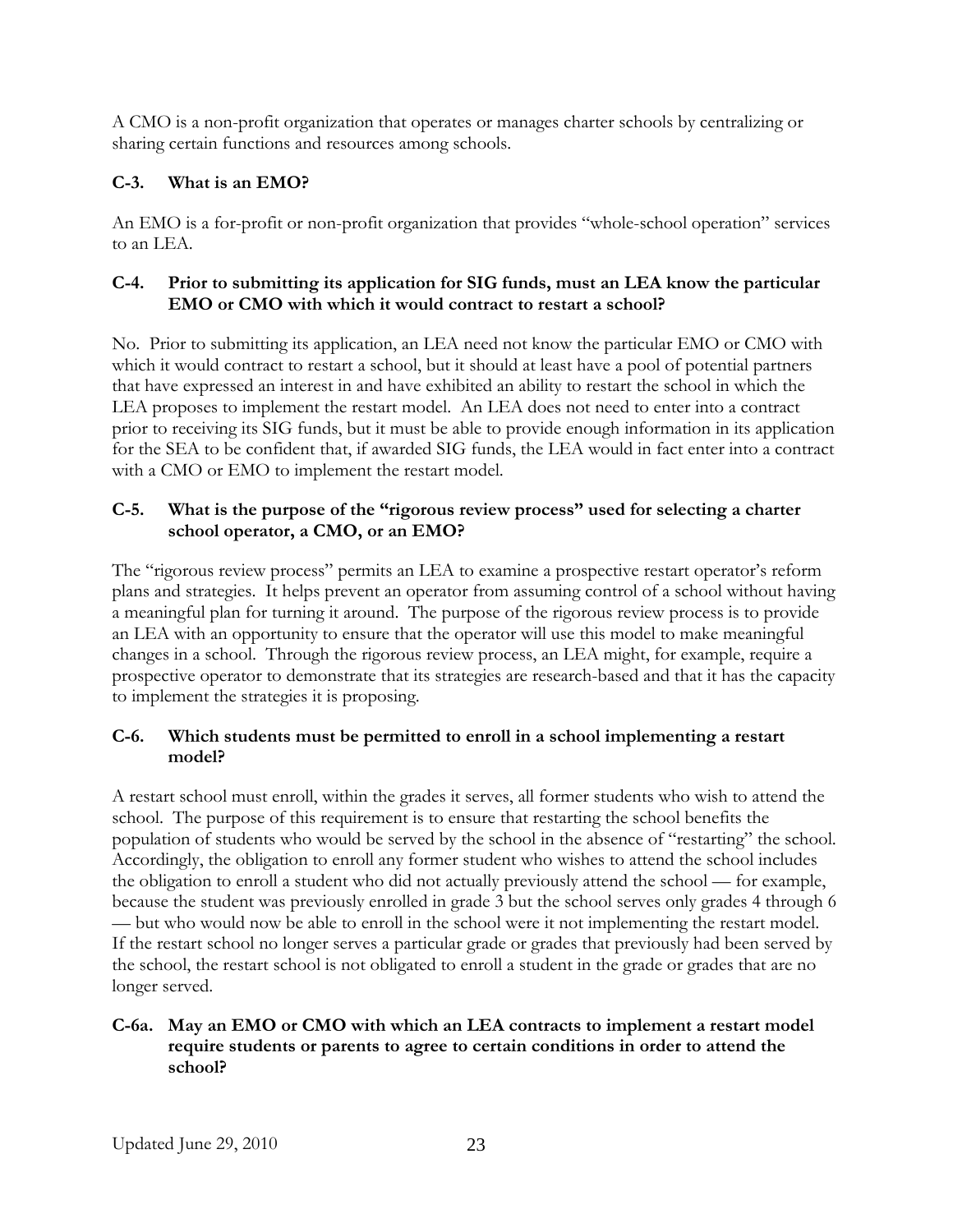Yes, under the restart model, a provider may require all former students who wish to attend the restart school to sign student or parent/student agreements covering student behavior, attendance, or other commitments related to academic performance. In other words, a decision by a student or parent not to sign such an agreement amounts to an indication that the student does not wish to attend the school implementing the restart model. A provider may not, however, require students to meet, for example, certain academic standards prior to enrolling in the school. (Added March 26, 2010)

## **C-7. May a restart school serve fewer grades than were previously served by the school in which the model is being implemented?**

Yes. An LEA has flexibility to work with providers to develop the appropriate sequence and timetable for a restart partnership. Thus, for example, an LEA could allow a restart operator to take over one grade in the school at a time.

If an LEA allows a restart operator to serve only some of the grades that were previously served by the school in which the model is being implemented, the LEA must ensure that the SIG funds it receives for the school are used only for the grades being served by the restart operator, unless the LEA is implementing one of the other SIG models with respect to the other grades served by the school. For example, if the school in question previously served grades K-6 and the LEA allows a restart operator to take over the school only with respect to grades K-3, the LEA could use SIG funds to serve the students in grades 4-6 if it implements a turnaround model or school closure, consistent with the final requirements, with respect to those grades.

## **C-8. May a school implementing a restart model implement any of the required or permissible activities of a turnaround model or a transformation model?**

Yes. A school implementing a restart model may implement activities described in the final requirements with respect to other models. Indeed, a restart operator has considerable flexibility not only with respect to the school improvement activities it will undertake, but also with respect to the type of school program it will offer. The restart model is specifically intended to give operators flexibility and freedom to implement their own reform plans and strategies.

## **C-9. If an LEA implements a restart model, must its contract with the charter school operator, CMO, or EMO hold the charter school operator, CMO, or EMO accountable for meeting the final requirements?**

Yes. If an LEA implements a restart model in a Tier I or Tier II school, the LEA must include in its contract or agreement terms and provisions to hold the charter school operator, CMO, or EMO accountable for complying with the final requirements. An LEA should bear this accountability requirement in mind at the time of contracting with the charter school operator, CMO, or EMO, and should consider how best to reflect it in the contract or agreement.

# **D. SCHOOL CLOSURE**

## **D-1. What is the definition of "school closure"?**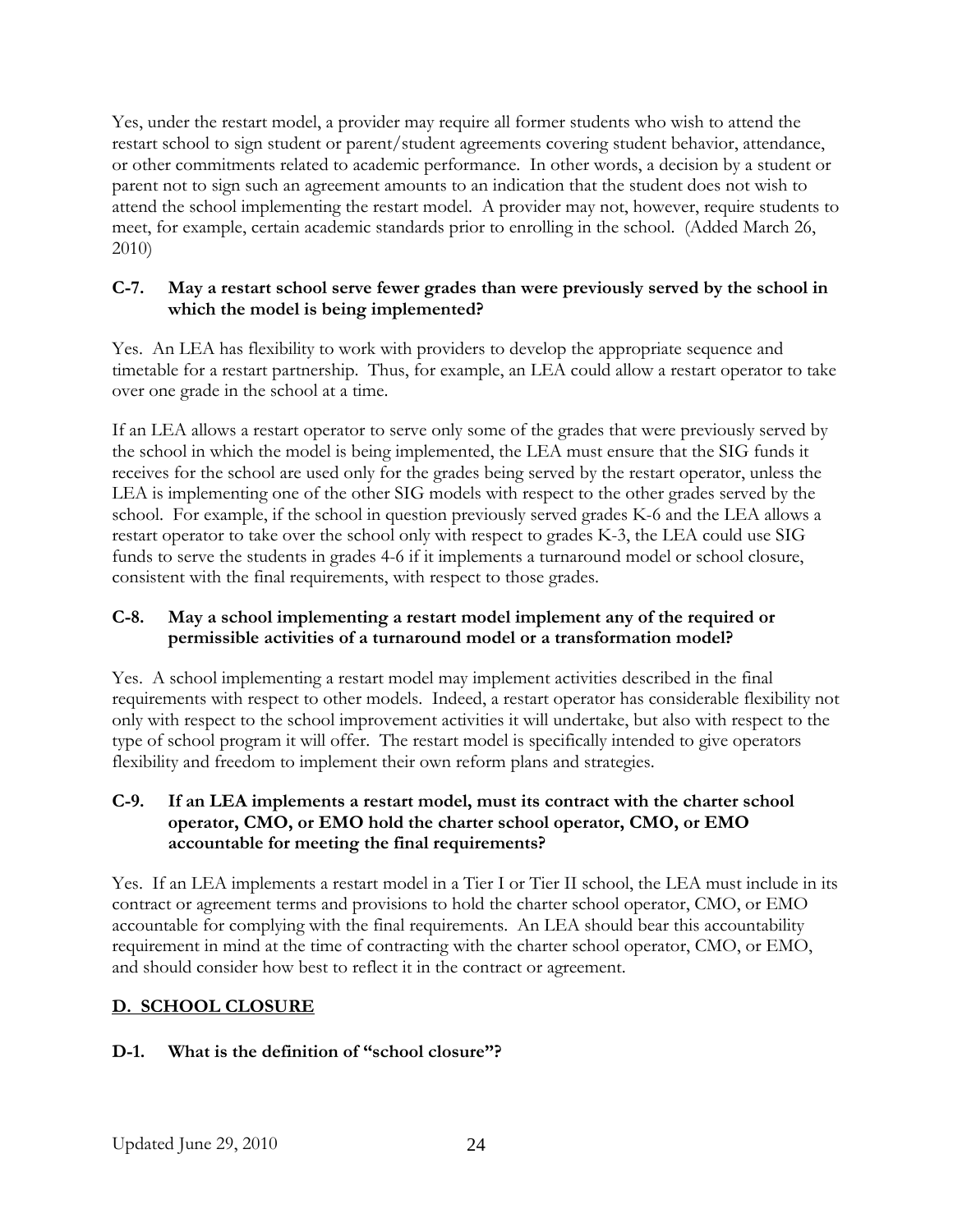School closure occurs when an LEA closes a school and enrolls the students who attended that school in other schools in the LEA that are higher achieving. These other schools should be within reasonable proximity to the closed school and may include, but are not limited to, charter schools or new schools for which achievement data are not yet available.

## **D-2. What costs associated with closing a school can be paid for with SIG funds?**

An LEA may use SIG funds to pay certain reasonable and necessary costs associated with closing a Tier I or Tier II school, such as costs related to parent and community outreach, including, but not limited to, press releases, newsletters, newspaper announcements, hotlines, direct mail notices, or meetings regarding the school closure; services to help parents and students transition to a new school; or orientation activities, including open houses, that are specifically designed for students attending a new school after their prior school closes. Other costs, such as revising transportation routes, transporting students to their new school, or making class assignments in a new school, are regular responsibilities an LEA carries out for all students and generally may not be paid for with SIG funds. However, an LEA may use SIG funds to cover these types of costs associated with its general responsibilities if the costs are directly attributable to the school closure and exceed the costs the LEA would have incurred in the absence of the closure.

## **D-3. May SIG funds be used in the school that is receiving students who previously attended a school that is subject to closure in order to cover the costs associated with accommodating those students?**

No. In general, the costs a receiving school will incur to accommodate students who are moved from a closed school are costs that an LEA is expected to cover, and may not be paid for with SIG funds. However, to the extent a receiving school is a Title I school that increases its population of children from low-income families, the school should receive additional Title I, Part A funds through the Title I, Part A funding formula, and those Title I, Part A funds could be used to cover the educational costs for these new students. If the school is not currently a Title I school, the addition of children from low-income families from a closed school might make it an eligible school.

## **D-4. Is the portion of an LEA's SIG subgrant that is to be used to implement a school closure renewable?**

Generally, no. The portion of an LEA's SIG subgrant for a school that is subject to closure is limited to the time necessary to close the school — usually one year or less. As such, the funds allocated for a school closure would not be subject to renewal.

### **D-5. How can an LEA determine whether a higher-achieving school is within reasonable proximity to a closed school?**

The school to which students who previously attended a closed school are sent should be located "within reasonable proximity" to the closed school. An LEA has discretion to determine which schools are located within a reasonable proximity to a closed school. A distance that is considered to be within a "reasonable proximity" in one LEA may not be within a "reasonable proximity" in another LEA, depending on the nature of the community. In making this determination, an LEA should consider whether students who would be required to attend a new school because of a closure would be unduly inconvenienced by having to travel to the new location. An LEA should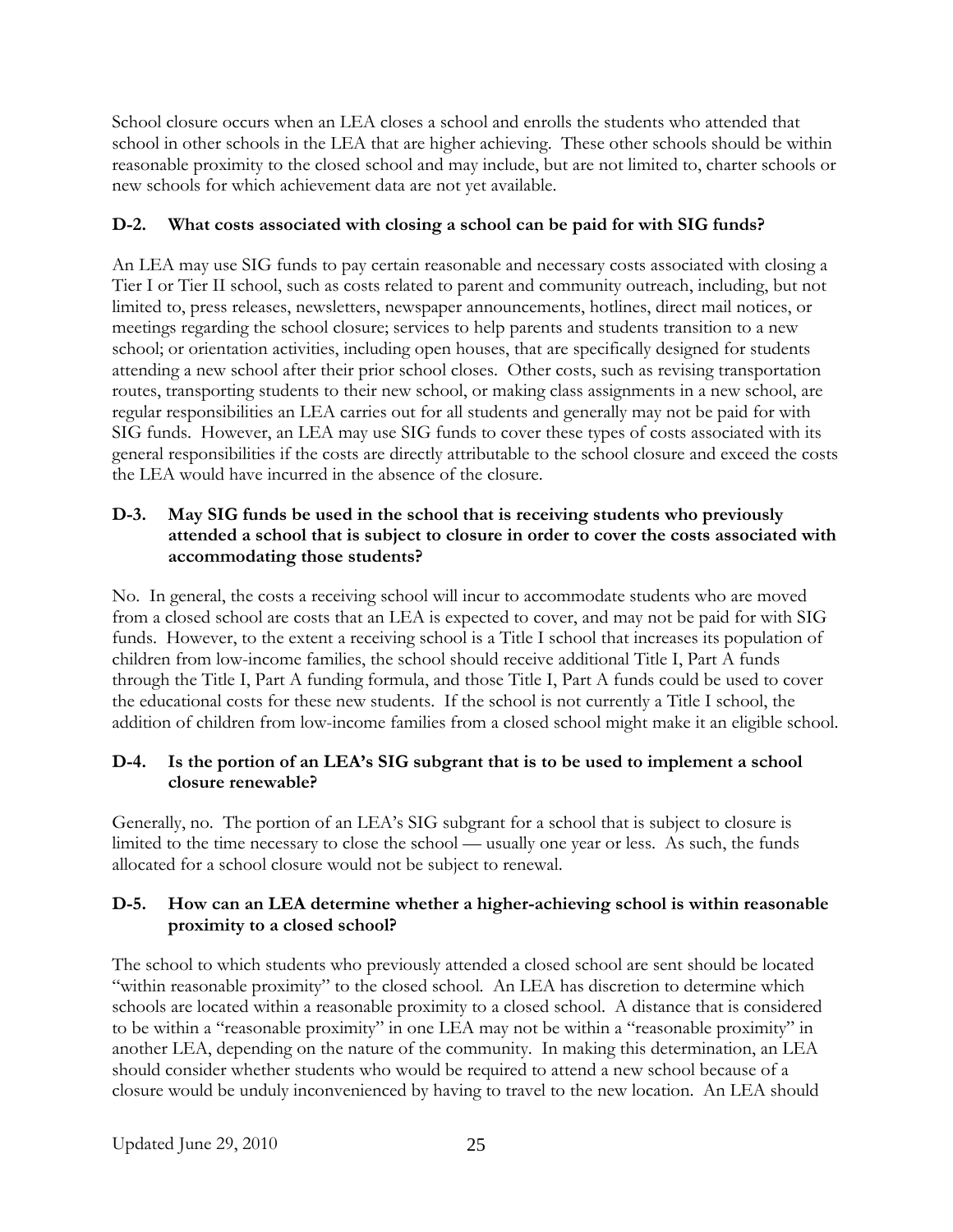also consider whether the burden on students could be eased by designating multiple schools as receiving schools.

An LEA should not eliminate school closure as an option simply because the higher-achieving schools that could be receiving schools are located at some distance from the closed school, so long as the distance is not unreasonable. Indeed, it is preferable for an LEA to send students who previously attended a closed school to a higher-achieving school that is located at some distance from, but still within reasonable proximity to, the closed school than to send those students to a lower-performing school that is geographically closer to the closed school. Moreover, an LEA should consider allowing parents to choose from among multiple higher-achieving schools, at least one of which is located within reasonable proximity to the closed school. By providing multiple school options, a parent could decide, for example, that it is worth having his or her child travel a longer distance in order to attend a higher-achieving school. Ultimately, the LEA's goal should be to ensure that students who previously attended a closed school are able to enroll in the highestperforming school that can reasonably be offered as an alternative to the closed school.

## **D-6. In what kinds of schools may students who previously attended a closed school enroll?**

The higher-achieving schools in which students from a closed school may enroll may include any public school with the appropriate grade ranges, including public charter schools and new schools for which achievement data are not yet available. Note that a new school for which achievement data are not yet available may be a receiving school even though, as a new school, it lacks a history of being a "higher-achieving" school.

# **E. TRANSFORMATION MODEL**

**E-1. With respect to elements of the transformation model that are the same as elements of the turnaround model, do the definitions and other guidance that apply to those elements as they relate to the turnaround model also apply to those elements as they relate to the transformation model?** 

Yes. Thus, for example, the strategies that are used to recruit, place, and retain staff with the skills necessary to meet the needs of students in a turnaround model may be the same strategies that are used to recruit, place, and retain staff with the skills necessary to meet the needs of students in a transformation model. For questions about any terms or strategies that appear in both the transformation model and the turnaround model, refer to the turnaround model section of this guidance.

## **E-2. Which activities related to developing and increasing teacher and school leader effectiveness are required for an LEA implementing a transformation model?**

An LEA implementing a transformation model must:

(1) Replace the principal who led the school prior to commencement of the transformation model;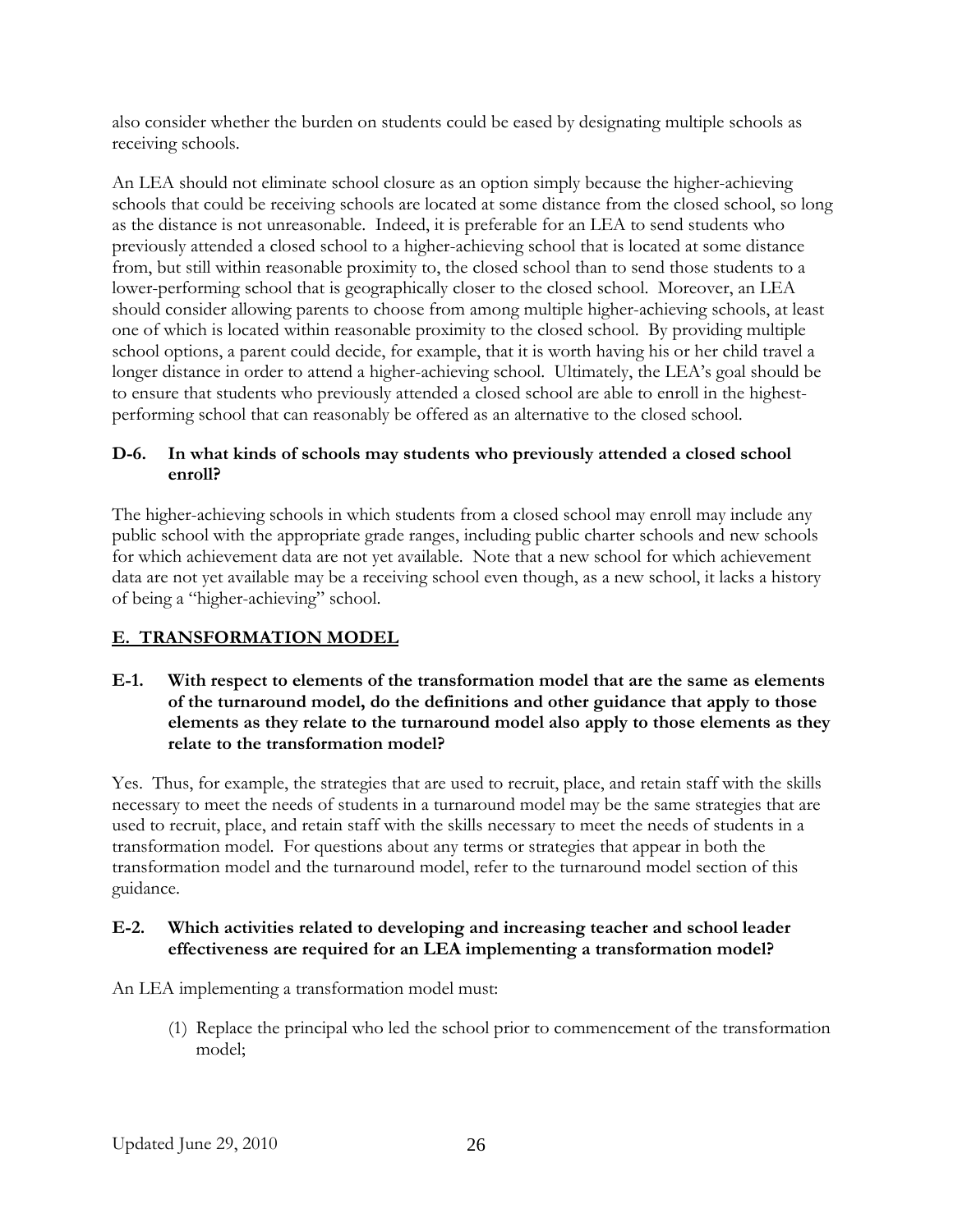- (2) Use rigorous, transparent, and equitable evaluation systems for teachers and principals  $that -$ 
	- (a) Take into account data on student growth as a significant factor as well as other factors, such as multiple observation-based assessments of performance and ongoing collections of professional practice reflective of student achievement and increased high school graduation rates; and
	- (b) Are designed and developed with teacher and principal involvement;
- (3) Identify and reward school leaders, teachers, and other staff who, in implementing this model, have increased student achievement and high school graduation rates and identify and remove those who, after ample opportunities have been provided for them to improve their professional practice, have not done so;
- (4) Provide staff ongoing, high-quality, job-embedded professional development that is aligned with the school's comprehensive instructional program and designed with school staff to ensure they are equipped to facilitate effective teaching and learning and have the capacity to successfully implement school reform strategies; and
- (5) Implement such strategies as financial incentives, increased opportunities for promotion and career growth, and more flexible work conditions that are designed to recruit, place, and retain staff with the skills necessary to meet the needs of the students in a transformation model.

## **E-3. Must the principal and teachers involved in the development and design of the evaluation system be the principal and teachers in the school in which the transformation model is being implemented?**

No. The requirement for teacher and principal evaluation systems that "are designed and developed with teacher and principal involvement" refers more generally to involvement by teachers and principals within the LEA using such systems, and may or may not include teachers and principals in a school implementing the transformation model.

**E-4. Under the final requirements, an LEA implementing the transformation model must remove staff "who, after ample opportunities have been provided for them to improve their professional practice, have not done so." Does an LEA have discretion to determine the appropriate number of such opportunities that must be provided and what are some examples of such "opportunities" to improve?** 

In general, LEAs have flexibility to determine both the type and number of opportunities for staff to improve their professional practice before they are removed from a school implementing the transformation model. Examples of such opportunities include professional development in such areas as differentiated instruction and using data to improve instruction, mentoring or partnering with a master teacher, or increased time for collaboration designed to improve instruction.

#### **E-5. In addition to the required activities, what other activities related to developing and increasing teacher and school leader effectiveness may an LEA undertake as part of its implementation of a transformation model?**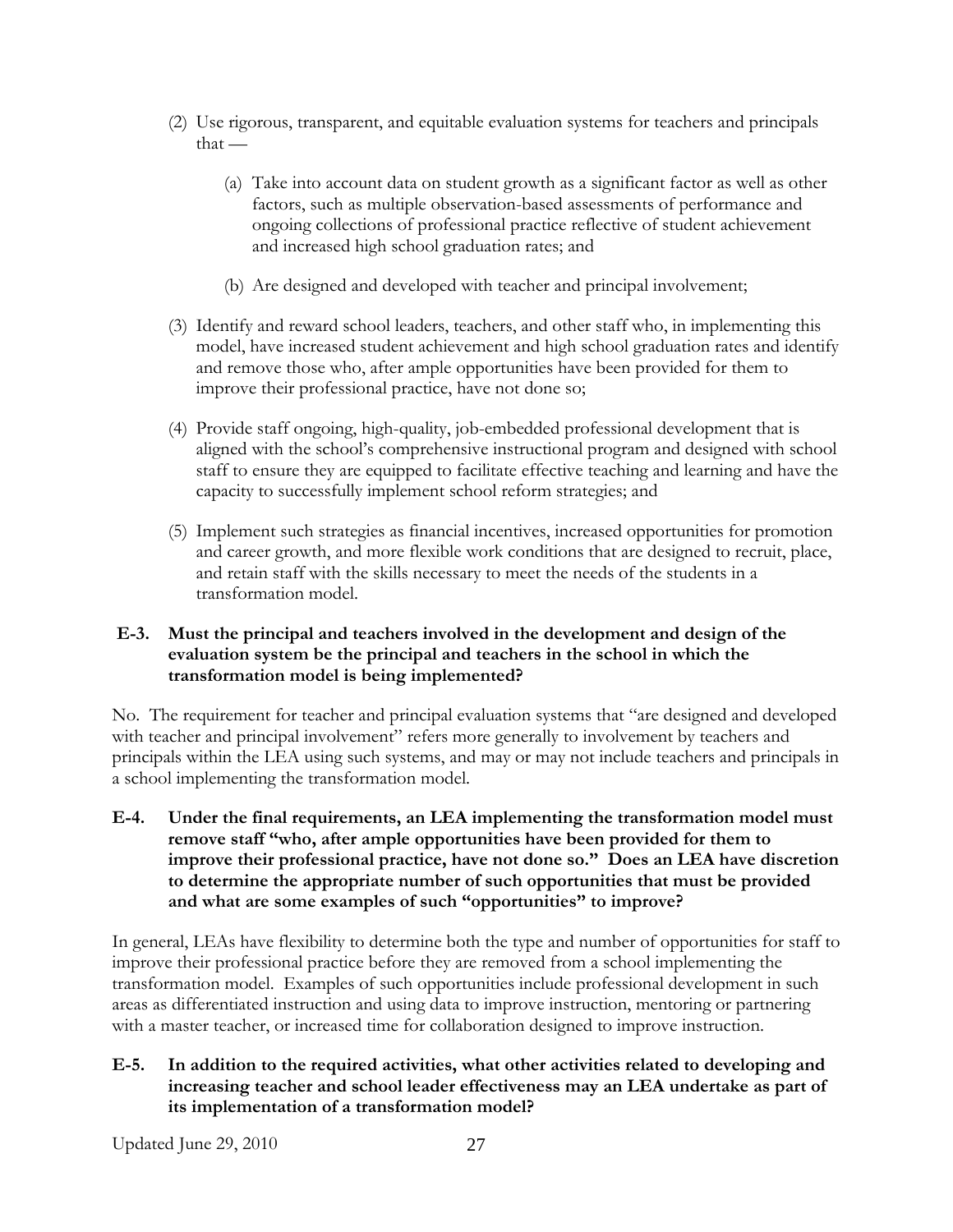In addition to the required activities for a transformation model, an LEA may also implement other strategies to develop teachers' and school leaders' effectiveness, such as:

- (1) Providing additional compensation to attract and retain staff with the skills necessary to meet the needs of students in a transformation school;
- (2) Instituting a system for measuring changes in instructional practices resulting from professional development; or
- (3) Ensuring that the school is not required to accept a teacher without the mutual consent of the teacher and principal, regardless of the teacher's seniority.

LEAs also have flexibility to develop and implement their own strategies, as part of their efforts to successfully implement the transformation model, to increase the effectiveness of teachers and school leaders. Any such strategies must be in addition to those that are required as part of this model.

## **E-6. How does the optional activity of "providing additional compensation to attract and retain" certain staff differ from the requirement to implement strategies designed to recruit, place, and retain certain staff?**

There are a wide range of compensation-based incentives that an LEA might use as part of a transformation model. Such incentives are just one example of strategies that might be adopted to recruit, place, and retain staff with the skills needed to implement the transformation model. The more specific emphasis on additional compensation in the permissible strategies was intended to encourage LEAs to think more broadly about how additional compensation can contribute to teacher effectiveness.

### **E-7. Which activities related to comprehensive instructional reform strategies are required as part of the implementation of a transformation model?**

An LEA implementing a transformation model must:

- (1) Use data to identify and implement an instructional program that is research-based and vertically aligned from one grade to the next as well as aligned with State academic standards; and
- (2) Promote the continuous use of student data (such as from formative, interim, and summative assessments) in order to inform and differentiate instruction to meet the academic needs of individual students.

#### **E-8. In addition to the required activities, what other activities related to comprehensive instructional reform strategies may an LEA undertake as part of its implementation of a transformation model?**

In addition to the required activities for a transformation model, an LEA may also implement other comprehensive instructional reform strategies, such as: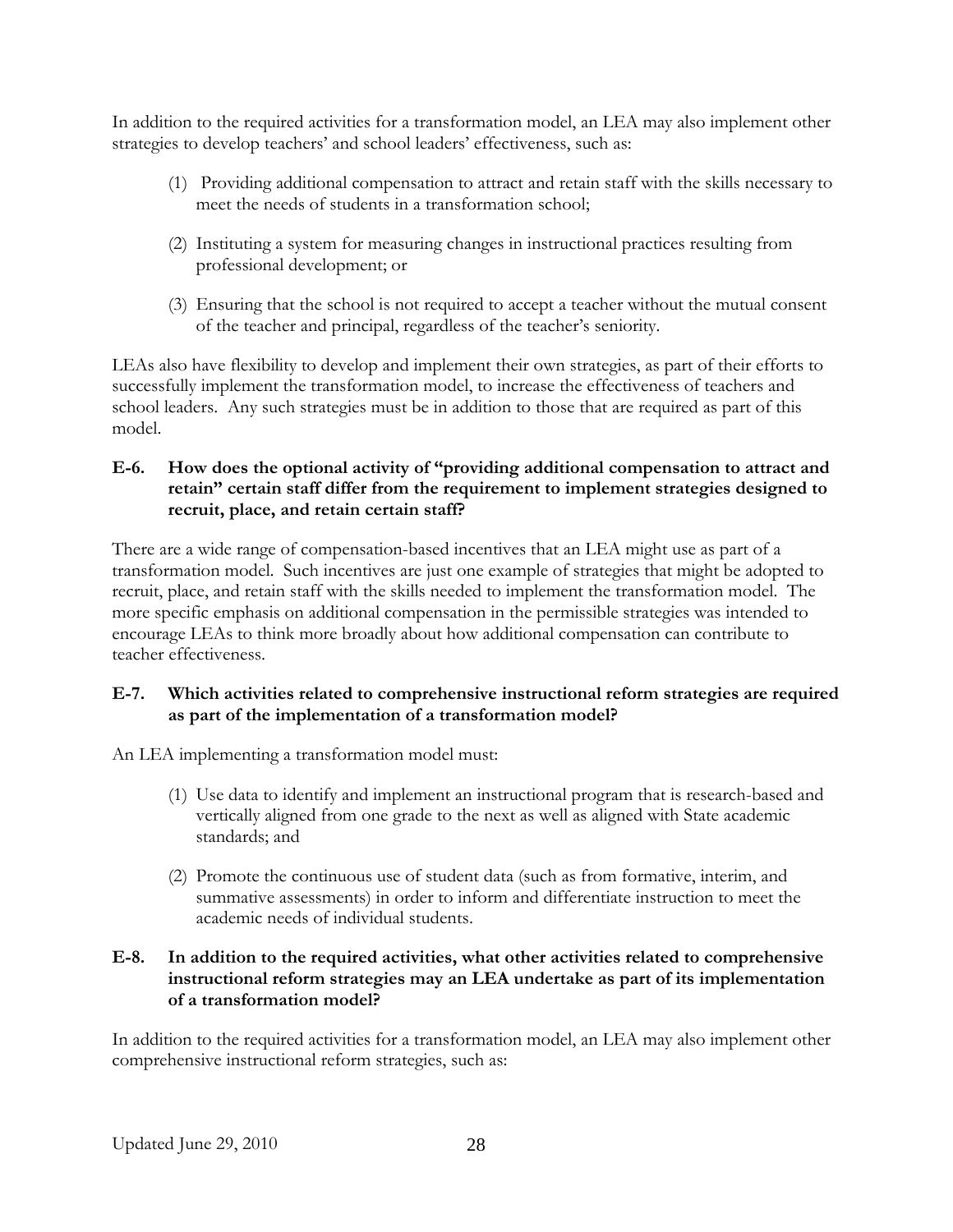- (1) Conducting periodic reviews to ensure that the curriculum is being implemented with fidelity, is having the intended impact on student achievement, and is modified if ineffective;
- (2) Implementing a schoolwide "response-to-intervention" model;
- (3) Providing additional supports and professional development to teachers and principals in order to implement effective strategies to support students with disabilities in the least restrictive environment and to ensure that limited English proficient students acquire language skills to master academic content;
- (4) Using and integrating technology-based supports and interventions as part of the instructional program; and
- (5) In secondary schools—
	- (a) Increasing rigor by offering opportunities for students to enroll in advanced coursework, early-college high schools, dual enrollment programs, or thematic learning academies that prepare students for college and careers, including by providing appropriate supports designed to ensure that low-achieving students can take advantage of these programs and coursework;
	- (b) Improving student transition from middle to high school through summer transition programs or freshman academies;
	- (c) Increasing graduation rates through, for example, credit recovery programs, reengagement strategies, smaller learning communities, competency-based instruction and performance-based assessments, and acceleration of basic reading and mathematics skills; or
	- (d) Establishing early-warning systems to identify students who may be at risk of failing to achieve to high standards or to graduate.

#### **E-9. What activities related to increasing learning time and creating community-oriented schools are required for implementation of a transformation model?**

An LEA implementing a transformation model must:

- (1) Establish schedules and strategies that provide increased learning time; and
- (2) Provide ongoing mechanisms for family and community engagement.

#### **E-10. What is meant by the phrase "family and community engagement" and what are some examples of ongoing mechanisms for family and community engagement?**

In general, family and community engagement means strategies to increase the involvement and contributions, in both school-based and home-based settings, of parents and community partners that are designed to support classroom instruction and increase student achievement. Examples of mechanisms that can encourage family and community engagement include the establishment of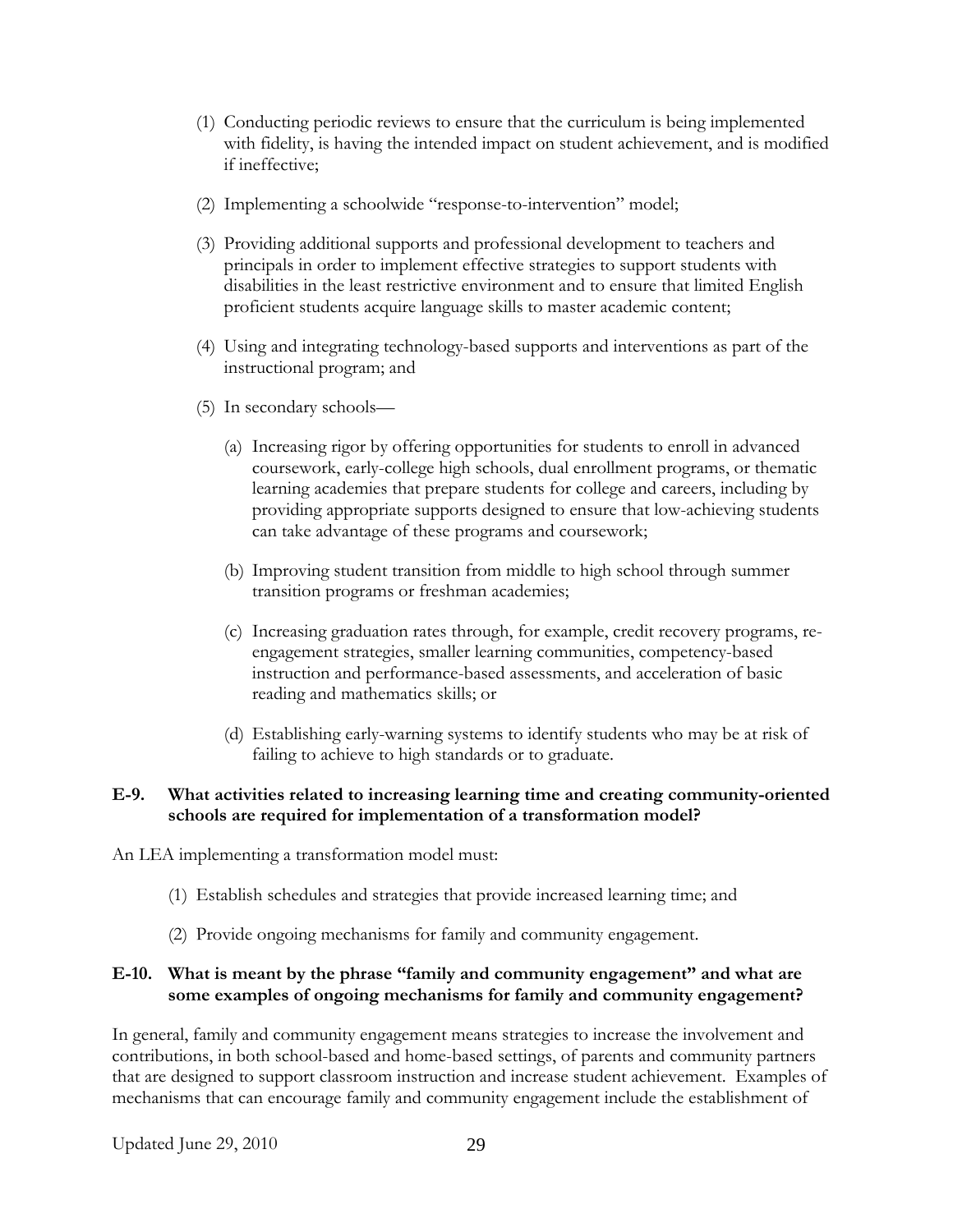organized parent groups, holding public meetings involving parents and community members to review school performance and help develop school improvement plans, using surveys to gauge parent and community satisfaction and support for local public schools, implementing complaint procedures for families, coordinating with local social and health service providers to help meet family needs, and parent education classes (including GED, adult literacy, and ESL programs).

#### **E-11. In addition to the required activities, what other activities related to increasing learning time and creating community-oriented schools may an LEA undertake as part of its implementation of a transformation model?**

In addition to the required activities for a transformation model, an LEA may also implement other strategies to extend learning time and create community-oriented schools, such as:

- (1) Partnering with parents and parent organizations, faith- and community-based organizations, health clinics, other State or local agencies, and others to create safe school environments that meet students' social, emotional, and health needs;
- (2) Extending or restructuring the school day so as to add time for such strategies as advisory periods that build relationships between students, faculty, and other school staff;
- (3) Implementing approaches to improve school climate and discipline, such as implementing a system of positive behavioral supports or taking steps to eliminate bullying and student harassment; or
- (4) Expanding the school program to offer full-day kindergarten or pre-kindergarten.

#### **E-12. How does the optional activity of extending or restructuring the school day to add time for strategies that build relationships between students, faculty, and other school staff differ from the requirement to provide increased learning time?**

Extra time or opportunities for teachers and other school staff to create and build relationships with students can provide the encouragement and incentive that many students need to work hard and stay in school. Such opportunities may be created through a wide variety of extra-curricular activities as well as structural changes, such as dividing large incoming classes into smaller themebased teams with individual advisers. However, such activities do not directly lead to increased learning time, which is more closely focused on increasing the number of instructional minutes in the school day or days in the school year.

### **E-13. What activities related to providing operational flexibility and sustained support are required for implementation of a transformation model?**

An LEA implementing a transformation model must:

(1) Give the school sufficient operational flexibility (such as staffing, calendars/time, and budgeting) to implement fully a comprehensive approach to substantially improve student achievement outcomes and increase high school graduation rates; and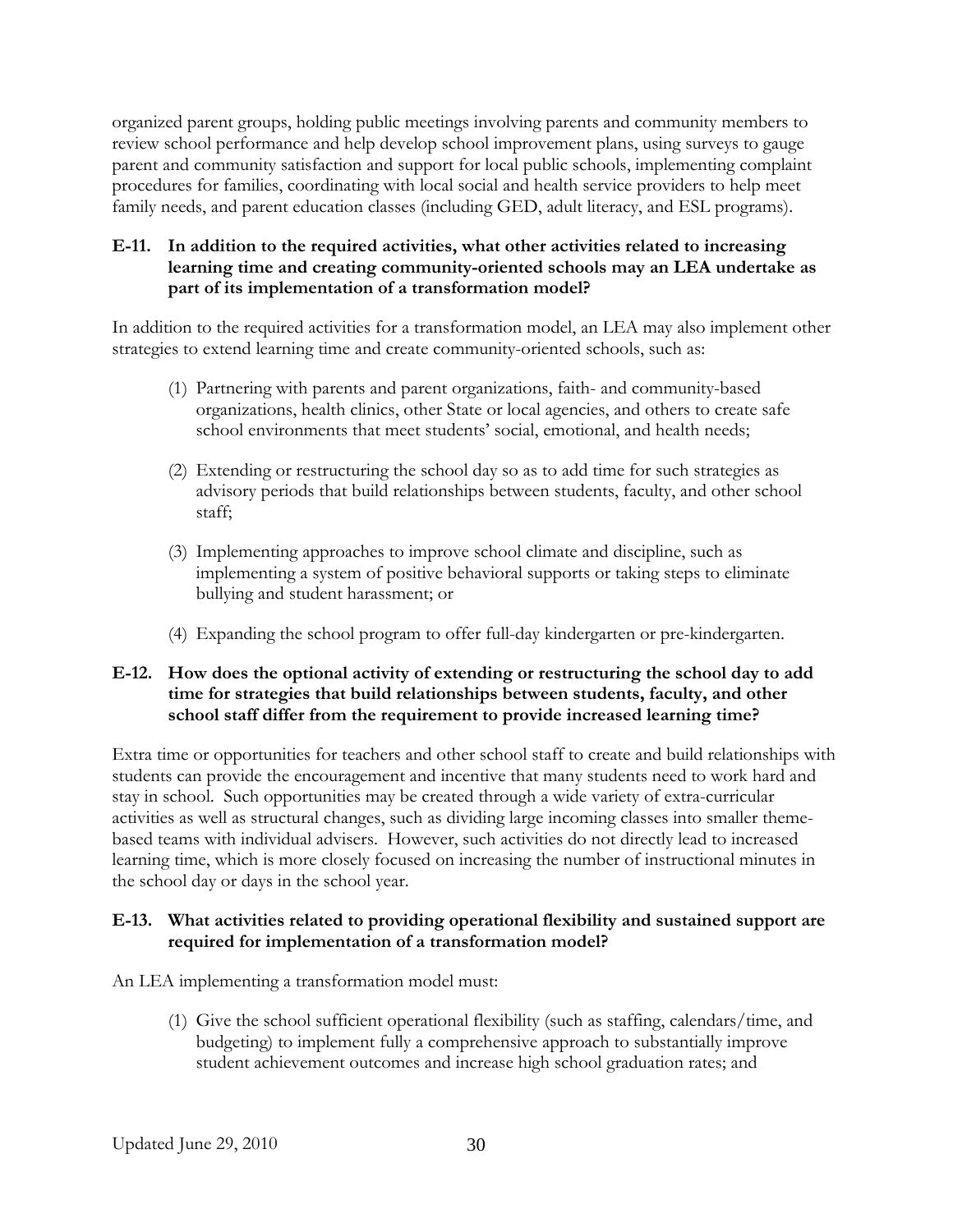(2) Ensure that the school receives ongoing, intensive technical assistance and related support from the LEA, the SEA, or a designated external lead partner organization (such as a school turnaround organization or an EMO).

## **E-14. Must an LEA implementing the transformation model in a school give the school operational flexibility in the specific areas of staffing, calendars/time, and budgeting?**

No. The areas of operational flexibility mentioned in this requirement are merely examples of the types of operational flexibility an LEA might give to a school implementing the transformation model. An LEA is not obligated to give a school implementing the transformation model operational flexibility in these particular areas, so long as it provides the school sufficient operational flexibility to implement fully a comprehensive approach to substantially improve student achievement outcomes and increase high school graduation rates.

### **E-15. In addition to the required activities, what other activities related to providing operational flexibility and sustained support may an LEA undertake as part of its implementation of a transformation model?**

In addition to the required activities for a transformation model, an LEA may also implement other strategies to provide operational flexibility and sustained support, such as:

- (1) Allowing the school to be run under a new governance arrangement, such as a turnaround division within the LEA or SEA; or
- (2) Implementing a per-pupil school-based budget formula that is weighted based on student needs.

## **E-16. In implementing the transformation model in an eligible school, may an LEA gather data during the first year of SIG funding on student growth, multiple observationbased assessments of performance, and ongoing collections of professional practice reflective of student achievement, and then remove staff members who have not improved their professional practice at the end of that first year?**

Yes. Although we expect an LEA that receives SIG funds and decides to implement the transformation model in a Tier I or Tier II school to implement that model beginning in the 2010- 2011 school year, we recognize that certain components of the model may need to be implemented later in that process. For example, because an LEA must design and develop a rigorous, transparent, and equitable staff evaluation system with the involvement of teachers and principals, implement that system, and then provide staff with ample opportunities to improve their practices, the LEA may not be able to remove staff members who have not improved their professional practices until later in the implementation process. (See E-3, E-4, and F-2 in the *Guidance on School Improvement Grants Under Section 1003(g) of the Elementary and Secondary Education Act of 1965*.) (Added February 2, 2010)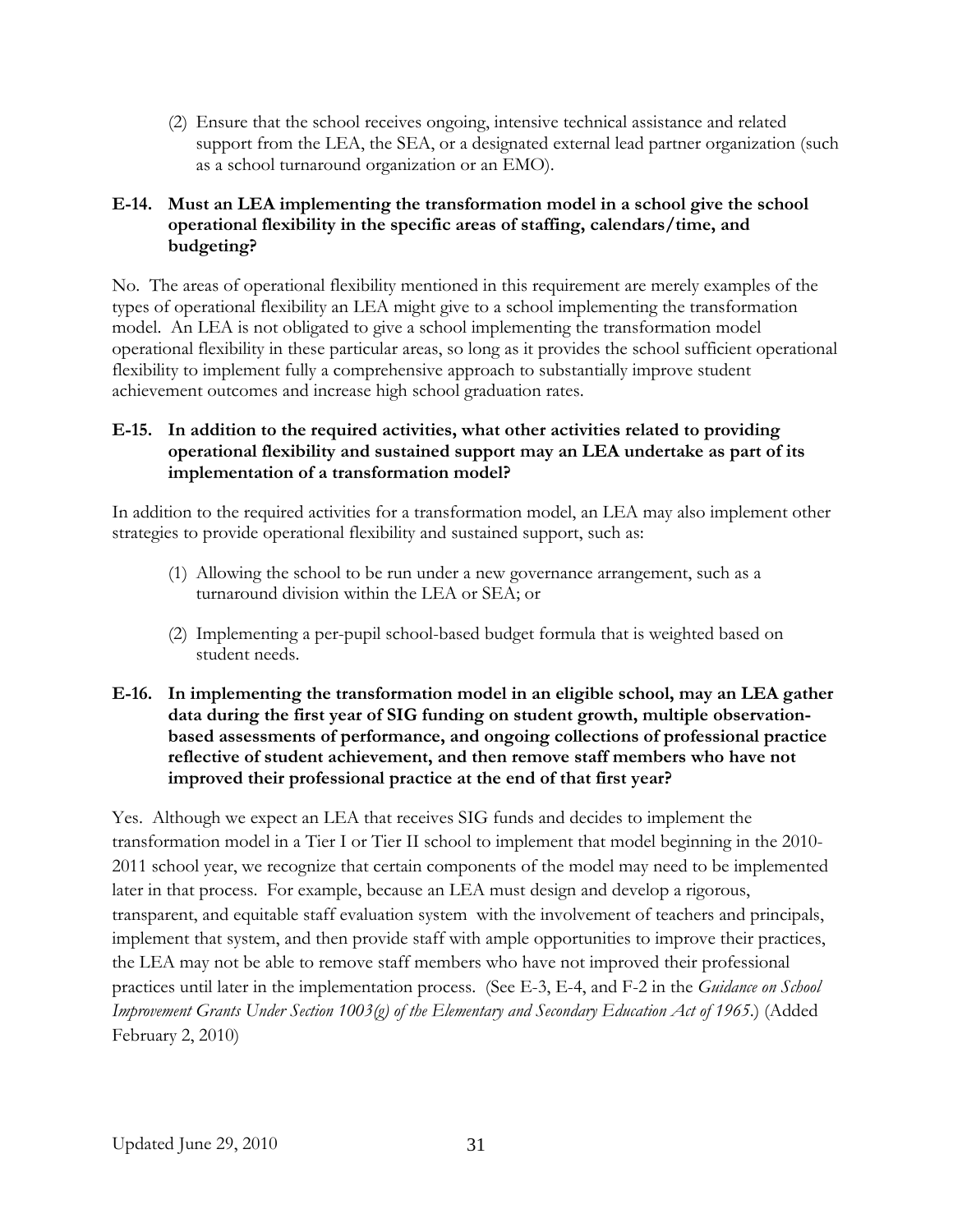#### **E-17. May an LEA implement the transformation model in a high school that has grades 9- 12, by assigning the current principal to grades 10-12 and hiring a new principal to lead a 9th-grade academy?**

No. The final requirements for the SIG program are intended to support interventions designed to turn around an entire school (or, in the case of the school closure model, provide better educational options to all students in a Tier I or Tier II school). Removing a single grade from a Tier II high school to create a new school for that grade as part of a strategy to improve the performance of feeder schools would not meet this requirement for whole-school intervention. Similarly, to meet the requirement that a principal be replaced, the new principal must serve all grades in a school, not just one particular grade. (Added March 26, 2010)

## **F. CROSS-CUTTING ISSUES**

## **F-1. How may an LEA implement the turnaround, school closure, restart, or transformation intervention models in a Tier I school operating a targeted assistance program?**

The Secretary is inviting requests for waivers to enable a Tier I school operating a targeted assistance program to operate a schoolwide program so it can implement a turnaround, restart, school closure, or transformation model, each of which impacts the entire educational program of the school in which it is implemented. Such a waiver is necessary because a school operating a targeted assistance program may only provide Title I services to students who are failing, or most at risk of failing, to meet a State's student academic achievement standards; it may not provide Title I services for the school as a whole. To the extent that the percentage of students from low-income families attending a Tier I school operating a targeted assistance program is at or above 40 percent, a waiver is not needed, as the school already meets the statutory poverty threshold for operating a schoolwide program. Further, although the decision to operate a schoolwide program is typically made by the school in consultation with the LEA, an LEA may require a Tier I school to operate a schoolwide program in order to implement one of the intervention models, consistent with the overall goal of the SIG program.

A Tier I school in which an LEA implements a waiver to enable the school to operate a schoolwide program or a Tier I school that is operating a schoolwide program for the first time, but not through the implementation of a waiver (*i.e.*, because it meets the 40 percent poverty threshold), must meet all the programmatic requirements of section 1114 of the ESEA. However, because the provisions of section 1114 and the SIG intervention models are intended to upgrade the instructional program of an entire school, simply by implementing one of the intervention models, an LEA would likely be complying with most, if not all, of the requirements for a schoolwide program. Further, the fact that a school is implementing one of the models is sufficient to enable an LEA to make a determination that a school needs less than a full year to develop its schoolwide plan. Once a school begins implementing a waiver to operate a schoolwide program, it may continue to operate the schoolwide program as long at it so chooses without needing additional waivers.

### **F-2. What is the timeline for implementing an intervention model in a Tier I or Tier II school using FY 2009 funds?**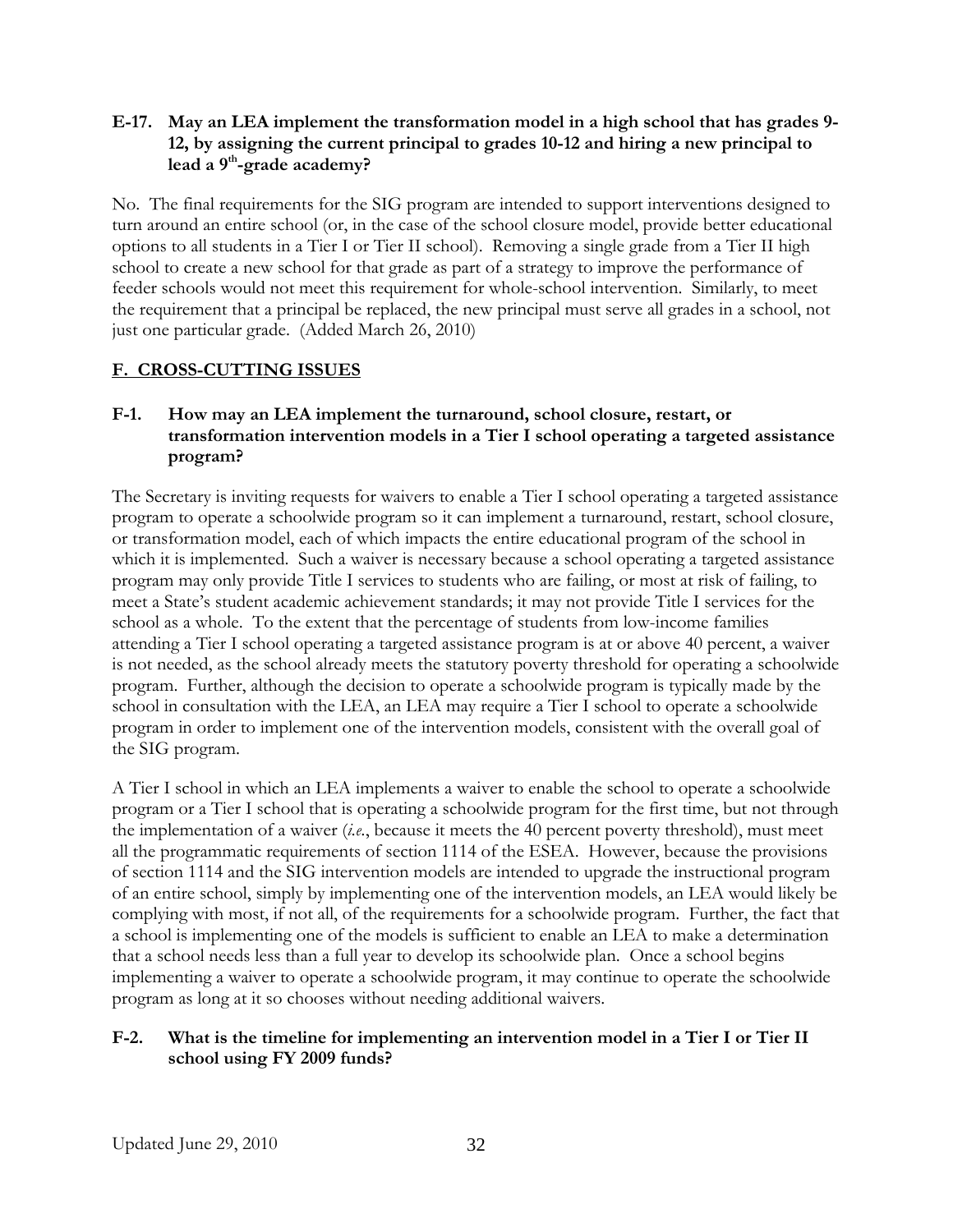Consistent with the intent of the ARRA both to infuse funds into the economy and to support significant improvement in our Nation's persistently lowest-achieving schools, the Department expects that the majority of the FY 2009 SIG funds will be used to fully implement intervention models in Tier I and Tier II schools in the 2010–2011 school year. The Department recognizes, however, that certain model components, such as job-embedded professional development or identifying and rewarding teachers and principals who have increased student achievement and high school graduation rates through effective implementation of a model, will occur later in the process of implementing a model.

Additionally, in some cases an LEA may need more time to take the necessary precursor actions to implement a model in a Tier I school. Therefore, if not every Tier I school in a State is served with FY 2009 SIG funds in the 2010–2011 school year, an SEA must carry over 25 percent of those funds, combine them with FY 2010 SIG funds, and award those funds to LEAs in the same manner as FY 2009 SIG funds are awarded. This would provide an LEA that can implement interventions in some, but not all, of its Tier I schools with more time to take the necessary preparatory actions to implement an intervention in those Tier I schools that are not ready to implement interventions at the beginning of the 2010–2011 school year.

## **F-3. What requirements that apply to schools receiving Title I, Part A funds apply to schools that receive SIG funds?**

Schools receiving SIG funds under section 1003(g) that also receive funds under Title I, Part A are Title I schools and must comply with all Title I requirements, as applicable. This would include, for example, the requirements in section 1116, including the requirements regarding school improvement plans, except to the extent the LEA implements a waiver enabling Tier I schools implementing a turnaround or restart model to start over in the school improvement timeline.

A non-Title I school that receives SIG funds must comply only with the requirements of section 1003(g), the final requirements, and the conditions of any waiver it implements related to its SIG funds.

### **F-4. Must SIG funds supplement, and not supplant, non-Federal funds a school would otherwise receive?**

Essentially, yes. Two provisions in Title I of the ESEA require a school receiving Title I funds to use those funds to supplement, and not supplant, State and local funds that the school would receive in the absence of Title I funds: section 1114(a)(2)(B) and section 1120A(b) of the ESEA. As discussed further below, the two provisions operate slightly differently, particularly with respect to their effect on SIG funds. However, in combination with other statutory requirements, they effectively ensure the supplemental use of SIG funds.

Under section  $1114(a)(2)(B)$ , if an LEA has a school operating a schoolwide program, the LEA may use "funds available to carry out this section" only to supplement the amount of non-Federal funds that the school would otherwise have received if it were not operating a schoolwide program, including those funds necessary to provide services required by law for students with disabilities and LEP students. "[F]unds available to carry out this section" include Title I, Part A funds, other Federal education funds, and SIG funds. Thus, an LEA must provide a Title I school operating a schoolwide program all of the non-Federal funds the school would have received were it not a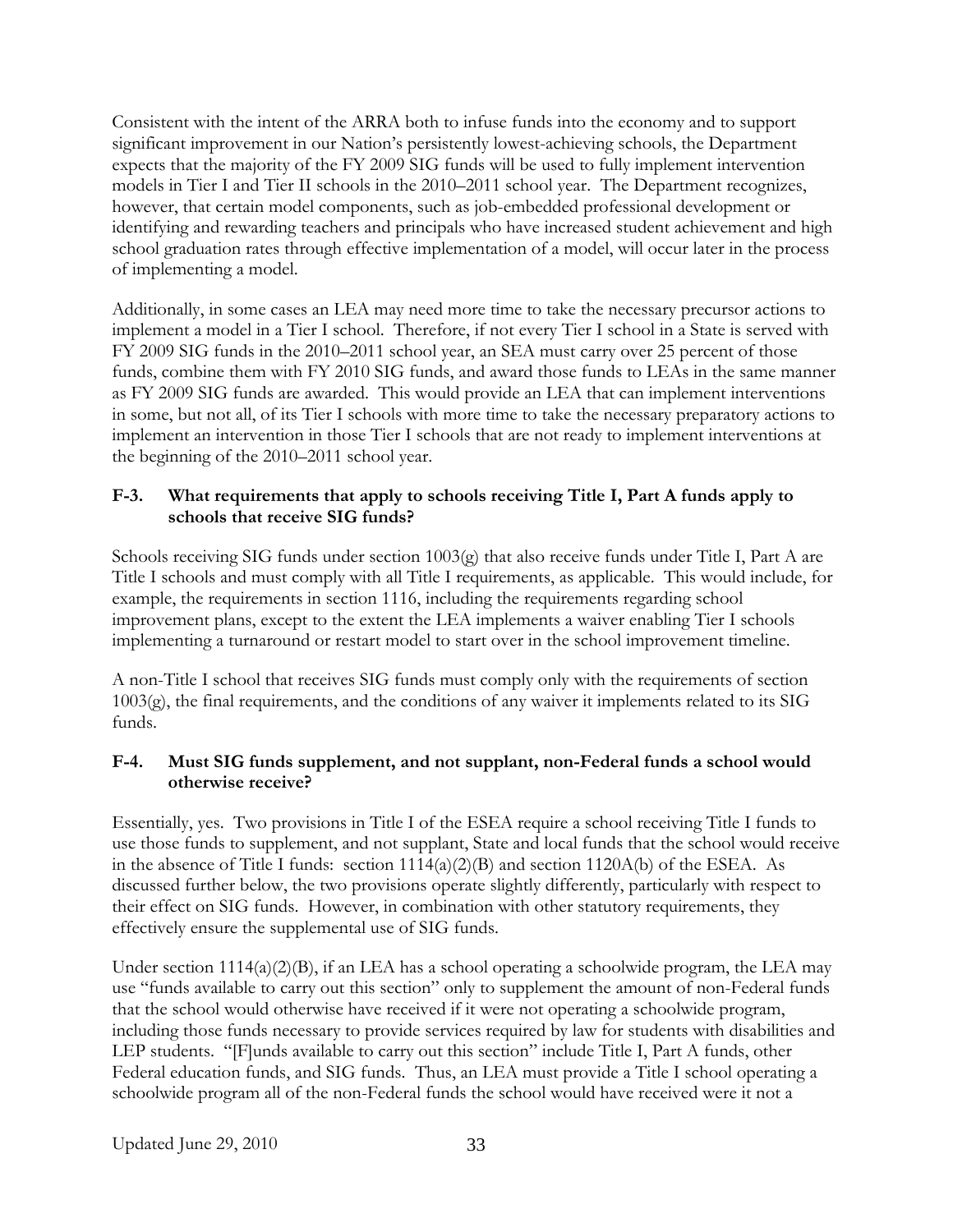schoolwide school, and SIG funds, like Title I, Part A and other Federal education funds, must supplement those non-Federal funds. The Department believes that the great majority of schools receiving SIG funds, particularly Tier I schools, will be Title I schools operating schoolwide programs and, thus, will be covered by section 1114(a)(2)(B). Note, however, that the school does not need to demonstrate that SIG funds are used only for activities that supplement those the school would otherwise provide with non-Federal funds. (ESEA section  $1114(a)(2)(A)(ii)$ .)

The situation is somewhat different for a Title I school operating a targeted assistance program with SIG funds—*i.e.*, a Tier III school that does not implement one of the four school intervention models. Under section 1120A(b), if an LEA has a school operating a targeted assistance program, the LEA must ensure that the Title I, Part A funds the school receives are used only for activities that supplement those that would be available from non-Federal funds for Title I participating students in the absence of the Title I, Part A funds. In other words, the focus of section 1120A(b) is on ensuring the supplemental nature of the activities funded or services provided with Title I, Part A funds. The supplement not supplant requirement in section 1120A(b) does not apply to SIG funds because they are not funds available under Part A of Title I. However, there are two ways that SIG funds would be protected from supplanting when used in a Title I school operating a targeted assistance program. First, an LEA seeking to implement a school intervention model in a Title I targeted assistance school that does not meet the 40 percent poverty threshold for a schoolwide program would be required to seek a waiver of that threshold in order to convert the school to a schoolwide program (see G-3); accordingly, that school would then be covered by section 1114(a)(2)(B). Second, an LEA is obligated to ensure that all of its Title I schools, including those operating a targeted assistance program, are comparable to its non-Title I schools in accordance with section 1120A(c) of the ESEA.

Finally, under section II.A.6 of the final requirements, an LEA that receives SIG funds to serve one or more Tier I, Tier II, or Tier III schools that do not receive Title I, Part A funds must ensure that each such school receives all of the State and local funds it would have received in the absence of the SIG funds. In other words, this requirement operates the same as the supplement not supplant requirement in section 1114(a)(2)(B) of the ESEA.

## **F-5. What action must an LEA take if it receives SIG funds to implement one of the four models in a particular school and subsequently is unable to implement the model in that school?**

An LEA that receives SIG funds to implement an intervention model in a particular school may subsequently determine that it is unable to implement the model in that school, for example, because it is unable to hire a principal to implement a turnaround model or is unable to contract with a CMO or an EMO to implement a restart model. If that happens, the LEA must amend its application indicating which other model it will implement in that school. In addition, the SEA must post the final amended application on its Web site (see I-6).

# **F-6. May an LEA use SIG funds for general district-level improvement activities?**

An LEA may use SIG funds to pay for district-level activities to support implementation of one of the four school intervention models in each Tier I and Tier II school it commits to serve and to support other school improvement strategies in the Tier III schools it commits to serve. For example, an LEA might hire a district-level turnaround specialist to establish an "early warning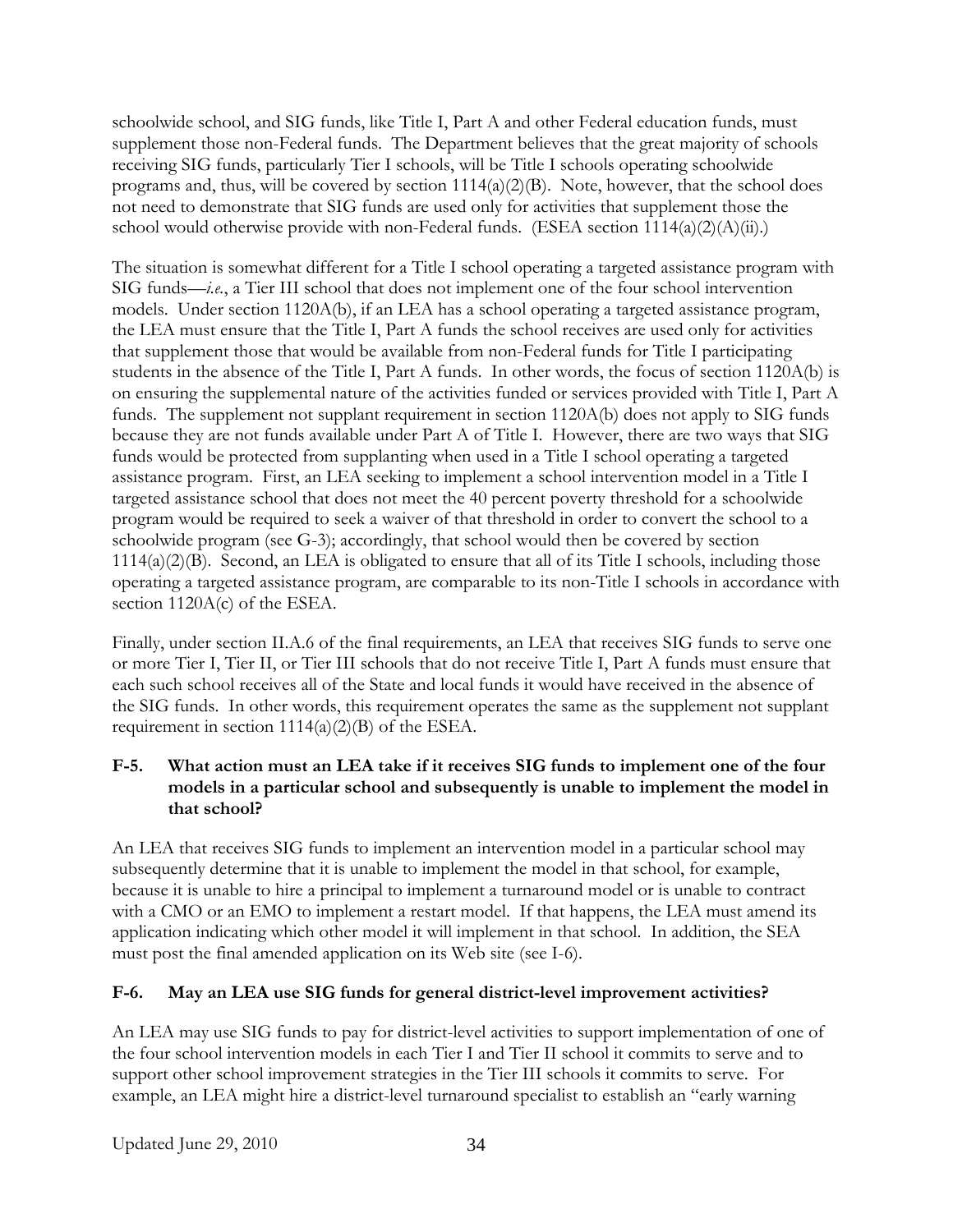system" designed to identify students in Tier I or Tier II schools who may be at risk of failing to achieve high standards or graduate, or to support implementation of a turnaround model. However, an LEA may not use SIG funds to support district-level activities for schools that are not receiving SIG funds.

## **F-7. How can an LEA ensure that it is able to implement fully and effectively all required components of a selected school intervention model, given that some components may be affected by collective bargaining agreements or other contracts?**

Some of the required components of the intervention models may be affected by collective bargaining agreements or other contracts. For example, a collective bargaining agreement may include provisions regarding systems that may be used to evaluate teachers, professional development requirements, or strategies that may be used to retain staff. Because such provisions may impact an LEA's ability to implement the intervention models, effective implementation is dependent on the close collaboration of LEA and school administrators, teachers, and other partners, as appropriate. The Department encourages such collaboration with respect to all model components. The Department also recognizes that, beyond collaboration, full and effective implementation of a selected model may require negotiation with teachers' unions. The Department encourages LEAs to involve teachers' unions early in the process of implementing the final requirements to ensure that the LEA can implement fully and effectively the selected intervention model in each Tier I and Tier II school it commits to serve.

In addition to collective bargaining agreements or teacher contracts, other types of agreements may impact an LEA's ability to implement fully and effectively one or more of the school intervention models. For example, if an LEA contracts with an outside provider to provide certain services that are necessary for full implementation of a model (*e.g.*, a contract to provide community-oriented services and supports as required for the turnaround model or a contract to provide ongoing mechanisms for family and community engagement as required by the transformation model), that contract will likely impact how the model is implemented. Although an LEA may outsource the implementation of some components of a selected intervention model in this manner, ultimately, the LEA is responsible for ensuring that the model is implemented fully and effectively. Accordingly, the LEA should include in any contracts with outside providers terms or provisions that will enable the LEA to ensure full and effective implementation of the model.

## **F-8. What are an SEA's responsibilities for ensuring proper implementation of SIG grants?**

As with any Federal education program administered through a State, an SEA is responsible for ensuring that SIG funds are awarded to LEAs and are used by LEAs in accordance with the statutory requirements and the SIG final requirements. In other words, an SEA must ensure that SIG funds it awards to an LEA are used to implement one of the four school intervention models in each Tier I and Tier II school the LEA commits to serve and to carry out school improvement activities in the Tier III schools the LEA commits to serve. Fulfilling this responsibility includes designing an LEA application, carrying out the application review process, and monitoring implementation.

An SEA may, consistent with section 1903 of the ESEA, issue rules and regulations or adopt policies that support and facilitate implementation of SIG grants.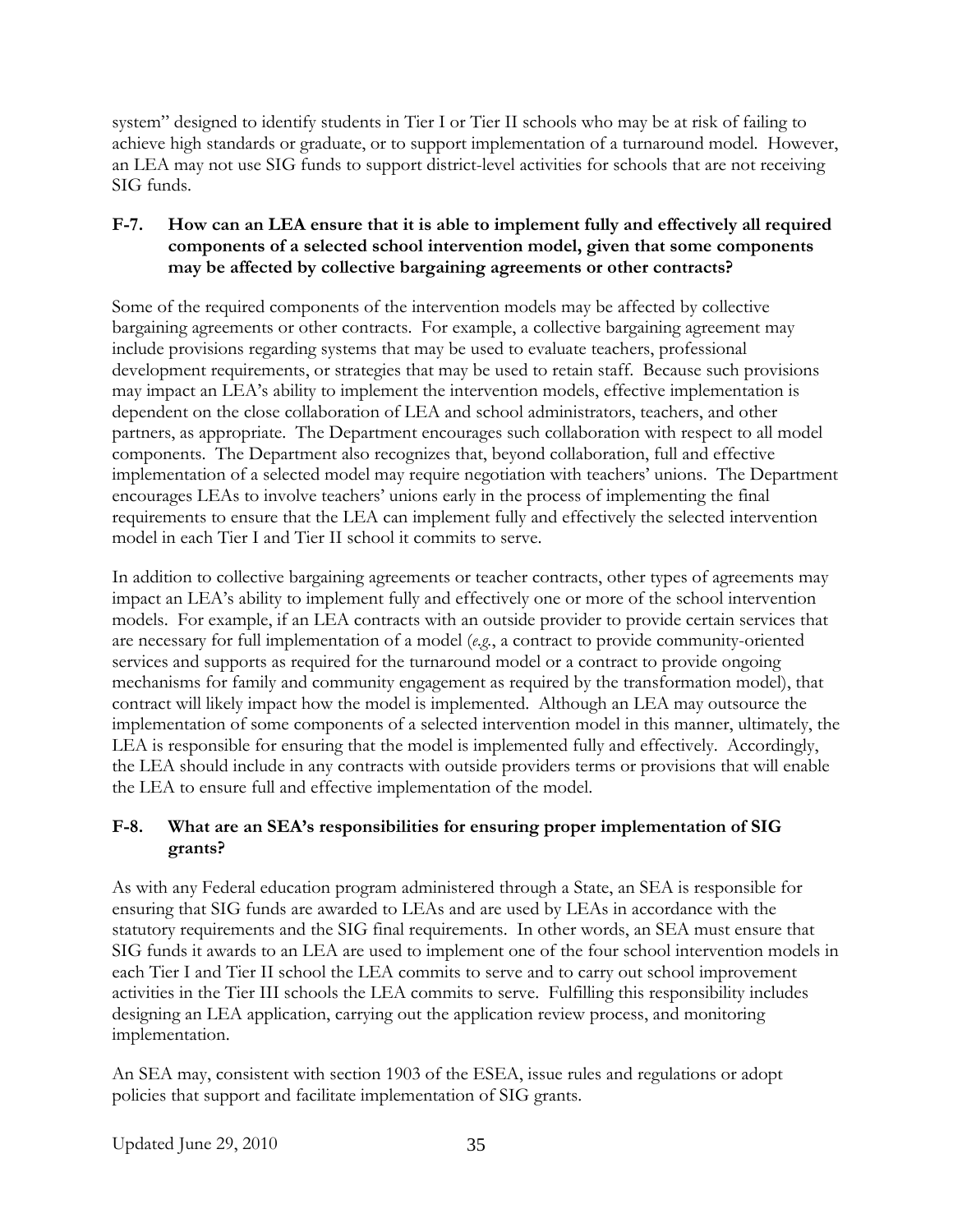### **F-9. May an SEA require an LEA to adopt a particular model for a particular school?**

No. Each LEA has the discretion to determine which model to implement for each school it elects to serve with SIG funds. The only exception to this is if, consistent with State law, the SEA takes over the LEA or school.

## **F-10. Is an SEA or LEA that receives SIG funds required to comply with applicable Federal civil rights laws?**

Yes. An SEA or LEA that receives SIG funds is required to comply with Federal civil rights laws that prohibit discrimination based on race, color, national origin, sex, disability, and age. For information on applicable civil rights laws, see the Notice on Civil Rights Obligations Applicable to the Distribution of Funds under the American Recovery and Reinvestment Act of 2009 (available at: http://www.ed.gov/policy/gen/leg/recovery/notices/civil-rights.html).

# **G. PROVIDING FLEXIBILITY**

#### **G-1. May an SEA award SIG funds to an LEA for a Tier I or Tier II school that has implemented, in whole or in part, a turnaround model, restart model, or transformation model within the last two years?**

Yes, Section I.B.1 of the final requirements allows an SEA to award SIG funds to an LEA for a Tier I or Tier II school that has implemented, in whole or in part, one of the models within the last two years so that the LEA and school can continue or complete the intervention being implemented. For example, if a Tier I or Tier II school has hired a new principal within the last two years as part of a school reform effort, consistent with G-1b, the SEA may award funds to the school's LEA to implement a turnaround, restart, or transformation model in the school and the school would not be required to hire another new principal. A school that receives SIG funds in accordance with this flexibility must fully implement the selected model pursuant to the final requirements. In other words, if the school had been implementing the model only in part, it must use the SIG funds it receives to expand its implementation so that it fully complies with the requirements of the selected model. (Revised May 24, 2010)

## **G-1a. To take advantage of the flexibility afforded in Section I.B.1 of the final requirements with respect to FY 2009 SIG funds, what is the earliest time at which an LEA could have begun implementing, in whole or in part, a school intervention model?**

As noted in G-1, under Section I.B.1, an SEA may award SIG funds to an LEA that has implemented, in whole or in part, one of the school intervention models "within the last two years" in a Tier I or Tier II school. The Department is clarifying that, to take advantage of this flexibility with respect to FY 2009 SIG funds, the earliest an LEA could have begun to implement one of the school intervention models is the start of the 2007-2008 school year. However, an SEA may decide to implement this flexibility by using a subsequent point in time as the earliest that an LEA could have begun implementing a model in order to use SIG funds to continue its implementation (e.g., no earlier than the start of the 2008-2009 school year).

Note that this question and answer replace the addendum to G-1 that was published in the Frequently Asked Questions for LEAs on March 24, 2010. (Revised May 24, 2010)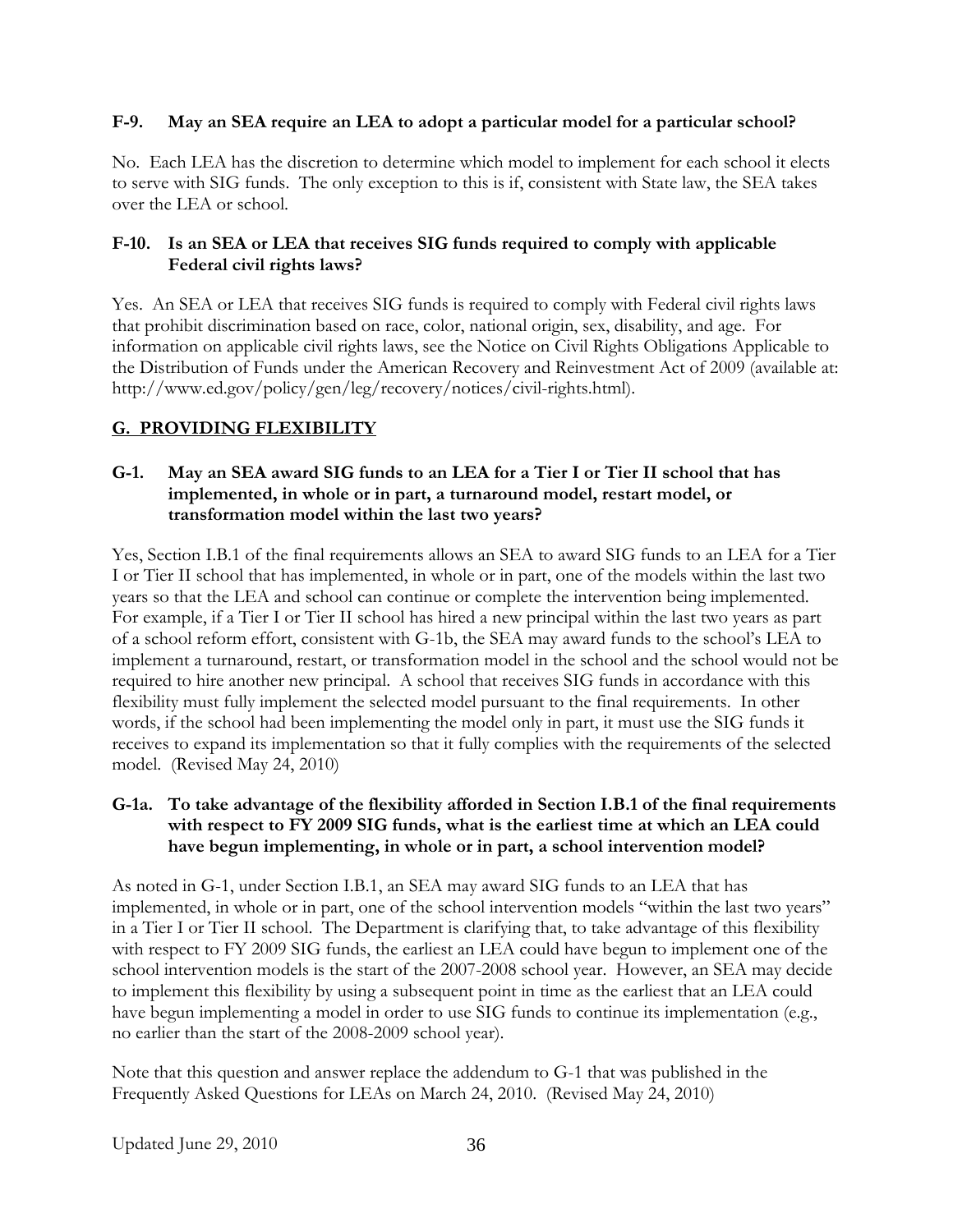#### **G-1b. Does the flexibility afforded in Section I.B.1 of the final requirements enable an LEA to retain any principal who has been hired for a Tier I or Tier II school within the last two years?**

No. The flexibility in Section I.B.1 is not intended to protect the job of any recently hired principal in a Tier I or Tier II school. Rather, the flexibility provided is intended to permit an LEA to continue a previously implemented intervention aimed at turning around a low-achieving school that included hiring a new principal for that purpose. Accordingly, an LEA taking advantage of this flexibility should be able to demonstrate that: (1) the prior principal in the school at issue was replaced as part of a broader reform effort, and (2) the new principal has the experience and skills needed to implement successfully a turnaround, restart, or transformation model. (Added May 24, 2010)

## **G-2. May an SEA award SIG funds to an LEA for a Tier III school that has implemented, in whole or in part, a turnaround model, restart model, or transformation model within the last two years so that the LEA and school can continue or complete their implementation of the model?**

Yes, SIG funds may be awarded to an LEA for a Tier III school to continue or complete its implementation of a turnaround, restart, or transformation model. However, the fact that a Tier III school would use its SIG funds to continue or complete its implementation of one of these models would not permit an SEA to award SIG funds to an LEA for a Tier III school before the SEA has awarded funds for all of the Tier I and Tier II schools its LEAs seek to serve, and that the SEA determines its LEAs have capacity to serve. In other words, although this is a permissible use of funds in a Tier III school, it does not provide a basis for altering the priority set forth in sections II.B.4 and II.B.7 of the final requirements.

#### **G-3. For which statutory requirements affecting an LEA's ability to implement fully and effectively the intervention models described in the final requirements is the Secretary specifically inviting an SEA to seek a waiver?**

The Secretary is specifically inviting an SEA to seek a waiver of the following Title I requirements:

- (1) The requirement in section 1116(b)(12) of the ESEA for an LEA to identify a school for improvement, corrective action, or restructuring until the school has made AYP for two consecutive years. A waiver of this provision (school improvement timeline waiver) would allow a Tier I or Tier II Title I participating school implementing a turnaround or restart model to "start over" in the school improvement timeline. In approving an SEA's request for a waiver of this statutory provision, the Department will also grant a waiver of 34 C.F.R. § 200.35(b), the regulatory provision implementing this statutory requirement. See section I.B.2 of the final requirements.
- (2) The requirement in section  $1114(a)(1)$  of the ESEA that a school have a poverty percentage of 40 percent or greater in order to operate a schoolwide program. A waiver of this provision (schoolwide waiver) would allow a Tier I or Tier II Title I participating school with a poverty percentage of less than 40 percent to operate a schoolwide program. In approving an SEA's request for a waiver of this statutory provision, the Department will also grant a waiver of 34 C.F.R. § 200.25(b)(1)(ii), the regulatory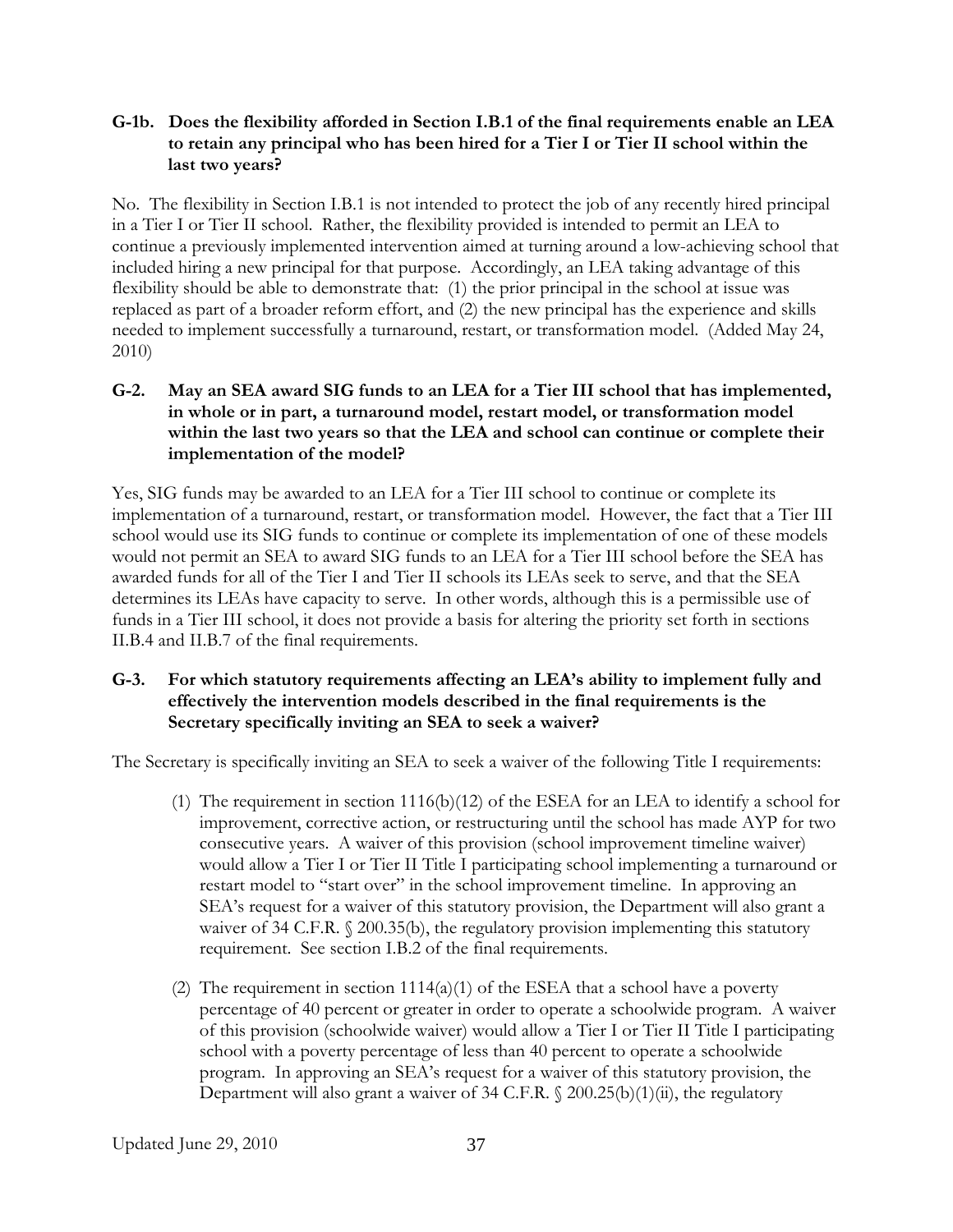provision implementing this statutory requirement. See section I.B.3 of the final requirements.

(3) The requirement in the General Education Provisions Act (GEPA), section 421(b), 20 U.S.C. § 1225(b), that funds be obligated prior to the end of the fiscal year succeeding the fiscal year for which they were appropriated. A waiver of this provision would allow an SEA to extend the period of availability of SIG funds for all of its LEAs so as to make those funds available for a period of up to three years. In approving an SEA's request for a waiver of this statutory provision, the Department will also grant a waiver of 34 C.F.R. § 76.709(a), the regulatory provision implementing this statutory requirement. See section I.B.4 of the final requirements.

Note that, under the final requirements, as amended by the interim final requirements published in January 2010, an SEA does not need a waiver to serve Tier II schools with SIG funds.

## **G-4. What would the new improvement timeline be for a school implementing a school improvement timeline waiver of section 1116(b)(12) of the ESEA?**

A school implementing a school improvement timeline waiver of section  $1116(b)(12)$  of the ESEA would begin the improvement timeline anew beginning the first year in which the improvement model is being implemented. For example, with respect to SIG grants made using FY 2009 funds for implementation in the 2010–2011 school year, the school would start the improvement timeline over beginning with the 2010–2011 school year. That means the earliest such a school could enter the first year of improvement under section 1116(b) of the ESEA would be the beginning of the 2012–2013 school year (*i.e.*, based on the failure to make AYP based on assessments administered in the 2010–2011 and 2011–2012 school years).

### **G-4a. Please confirm which schools may implement a waiver to "start over" the accountability timeline if implementing a turnaround or restart model.**

Under section I.B.2 of the final requirements, the Department invited an SEA to seek a waiver of the school improvement timeline in section 1116(b)(12) for any Title I school in improvement, corrective action, or restructuring that is identified as a Tier I or Tier II school and that implements a turnaround or restart model. As a result, if an SEA (or LEA if its SEA does not apply for a waiver) receives such a waiver, any Tier I or Tier II school that receives both Title I, Part A and SIG funds and is located in the SEA (or LEA) may implement the waiver to "start over" in the school improvement timeline. In seeking a waiver, an SEA (or LEA) also may apply to implement the waiver with regard to a Title I school in improvement, corrective action, or restructuring that is identified in Tier III and is implementing the turnaround or restart model with SIG funds. Note that Tier I and Tier II schools that do not receive Title I, Part A funds are not subject to the school improvement timeline in section 1116(b)(12) and therefore do not need the benefit of a waiver. (Added February 2, 2010)

## **G-5. How does an SEA's receipt of a waiver of section 421(b) of GEPA to extend the period of availability of SIG funds affect an LEA seeking SIG funds?**

If an SEA receives a waiver of section 421(b) of GEPA to extend the period of availability of SIG funds, that waiver automatically applies to every LEA in the State seeking SIG funds. Accordingly,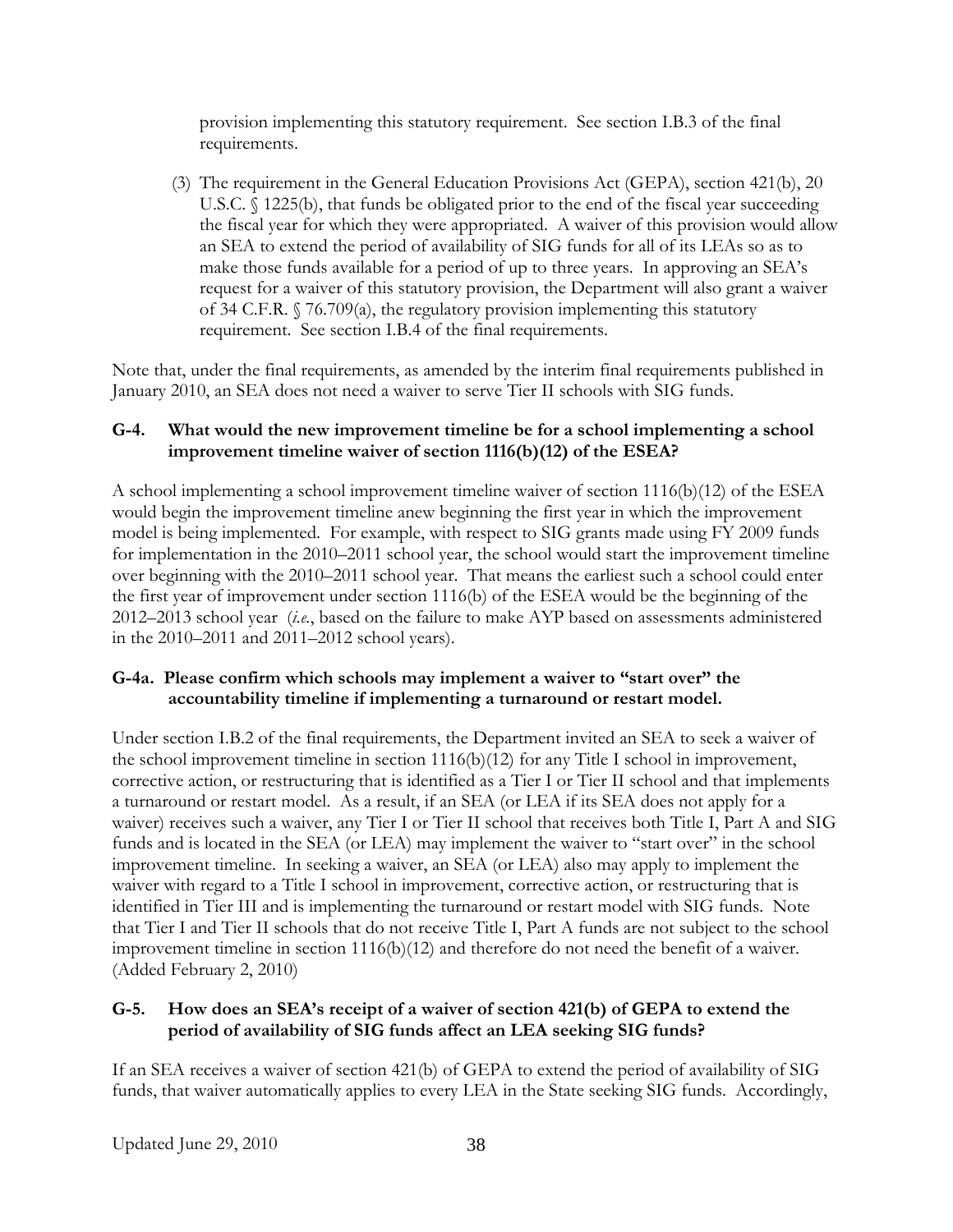if an SEA is granted this waiver, an LEA must create a budget for the full period of availability of the funds, including the period granted by the waiver.

## **G-6. If an SEA receives a waiver of section 421(b) of GEPA to extend the period of availability of SIG funds, for how long will the funds be available?**

An SEA that requests a waiver of section 421(b) of GEPA to extend the period of availability of SIG funds may seek to make the funds available for up to two years beyond the regular period of availability. For example, without a waiver, FY 2009 SIG funds will be available until September 30, 2011. Through a waiver, those funds could be made available for up to two additional years — until September 30, 2013.

## **G-7. What is the process for an SEA to apply for the waivers discussed in the final requirements?**

The SEA application for SIG funds includes a section for an SEA to indicate which of the waivers it is requesting.

## **G-8. What is the process for an LEA to request approval to implement a SIG-related waiver granted to an SEA?**

As noted above (see G-5), if a waiver of section 421(b) of GEPA to extend the period of availability of SIG funds is granted to an SEA, it will apply automatically to each LEA in the State that receives SIG funds.

An LEA may implement other SIG-related waivers granted to its SEA simply by indicating on its application for SIG funds that, if awarded the funds, it would implement the waiver. If an SEA requests and receives one or more waivers, the LEA application the SEA develops must include a section for an LEA to indicate which of these waivers the LEA would implement if awarded SIG funds. That section of the LEA application must require the LEA to indicate the schools for which it will implement the waiver if the LEA does not intend to implement the waiver with respect to each applicable school.

## **G-9. Prior to applying for one or more of the waivers discussed in the final requirements through the submission of its application for SIG funds, must an SEA comply with the notice-and-comment requirements in section 9401 of the ESEA?**

Yes. In particular, the SEA must provide all interested LEAs in the State with notice and a reasonable opportunity to comment on the request (ESEA section  $9401(b)(3)(A)(i)$ ). The SEA must submit all comments it receives from those LEAs to the Secretary along with its application for SIG funds (ESEA section  $9401(b)(3)(A)(ii)$ ). The SEA must also provide notice and information regarding the waiver request to the public in the manner in which the SEA customarily provides such notice and information to the public (ESEA section  $9401(b)(3)(A)(iii)$ ), such as through a public Web site.

# **G-10. Must an SEA seek any of the waivers discussed in the final requirements?**

No. An SEA is never obligated to request a waiver of statutory or regulatory requirements.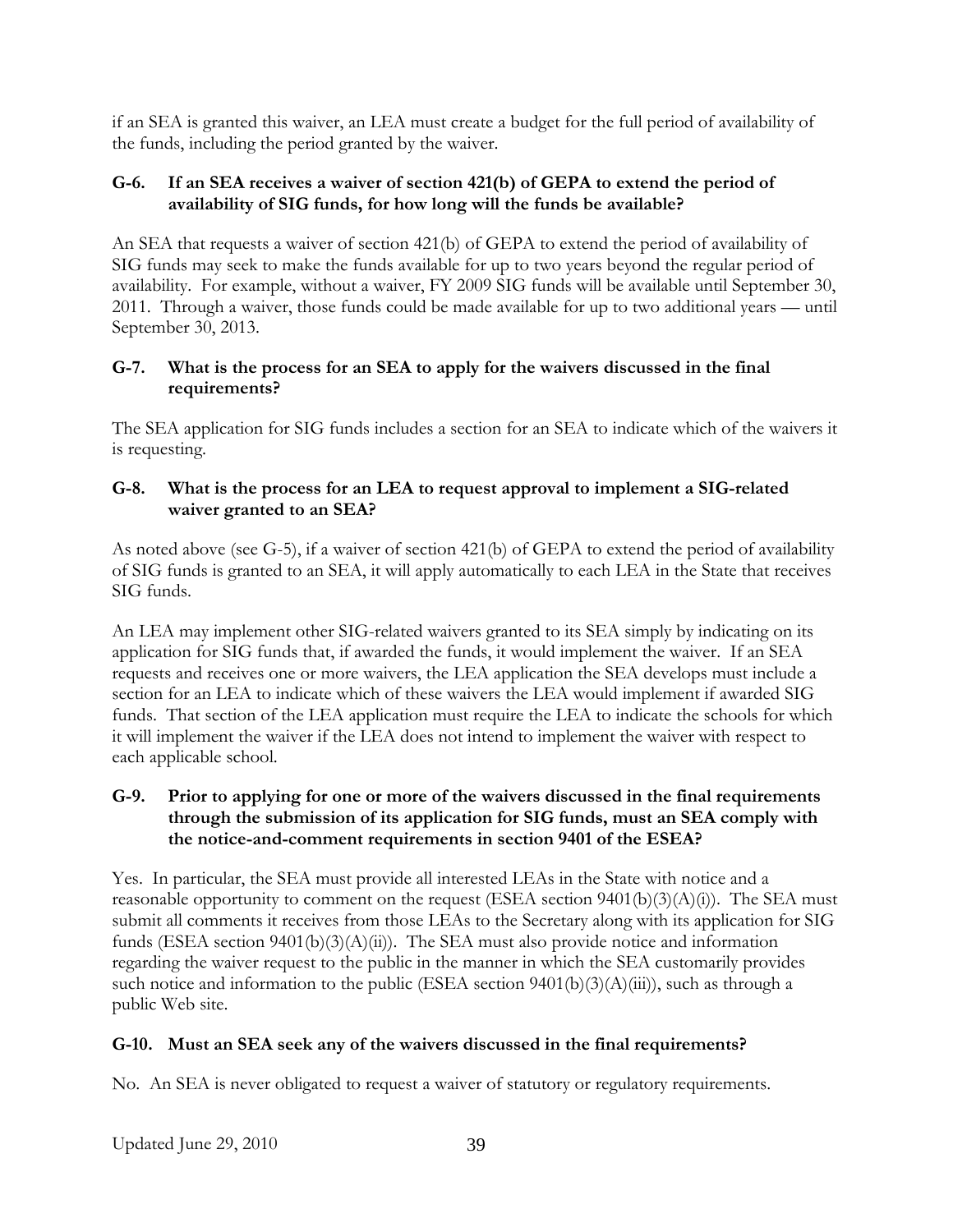### **G-11. If an SEA does not seek one or more of the waivers discussed in the final requirements, may an LEA seek those waivers directly from the Department?**

Yes. If one of the waivers discussed in the final requirements is granted directly to an LEA because the SEA chose not to apply for the waiver, the SEA must honor the waiver and any priorities or obligations attendant to it. Thus, for example, if a particular LEA receives a waiver to extend the period of availability of the SIG funds, the SEA must allocate funds to that LEA for the full period of availability taking into account the waiver granted to the LEA. The SEA must develop a mechanism for keeping track of the waivers related to the use of SIG funds granted directly to an LEA by the Department, whether through the LEA application for SIG funds or otherwise.

# **H. LEA REQUIREMENTS**

### **H-1. Which LEAs may apply for a SIG grant?**

An LEA that receives Title I, Part A funds and that has one or more Tier I, Tier II, or Tier III schools may apply for a SIG grant. See section II.A.1 of the final requirements. Note that an LEA that is in improvement but that does not have any Tier I, Tier II, or Tier III schools is not eligible to receive SIG funds.

#### **H-2. May an educational service agency apply for a SIG grant on behalf of one or more LEAs?**

Only LEAs are eligible to apply to an SEA for a SIG grant. An educational service agency (ESA) may apply for a SIG grant on behalf of one or more LEAs if the ESA is itself an LEA under the definition in section 9101(26) of the ESEA and each LEA for whom the ESA is applying receives Title I, Part A funds and has at least one Tier I, Tier II, or Tier III school. Moreover, the ESA must have the authority and capability to implement the whole-school intervention models required in the final requirements in Tier I and Tier II schools in the LEAs for which it applies to serve.

### **H-3. Must an LEA that previously submitted an approved SIG application that is eligible for renewal submit a new application for FY 2009 funds?**

Yes. Any LEA seeking SIG funds appropriated for FY 2009 or any subsequent year must submit a new application that meets the final requirements. Accordingly, the timeline for renewal will start anew with the approval of an LEA's application for FY 2009 funds (*i.e.*, the 2010–2011 school year will be the first year of the grant, which may be renewed for the 2011–2012 and 2012–2013 school years).

#### **H-4. What must an LEA include in its application to the SEA for SIG funds?**

In addition to any other information that the SEA may require, the LEA must:

- (1) Identify the Tier I, Tier II, and Tier III schools the LEA commits to serve;
- (2) Identify the school intervention model the LEA will implement in each Tier I and Tier II school it commits to serve;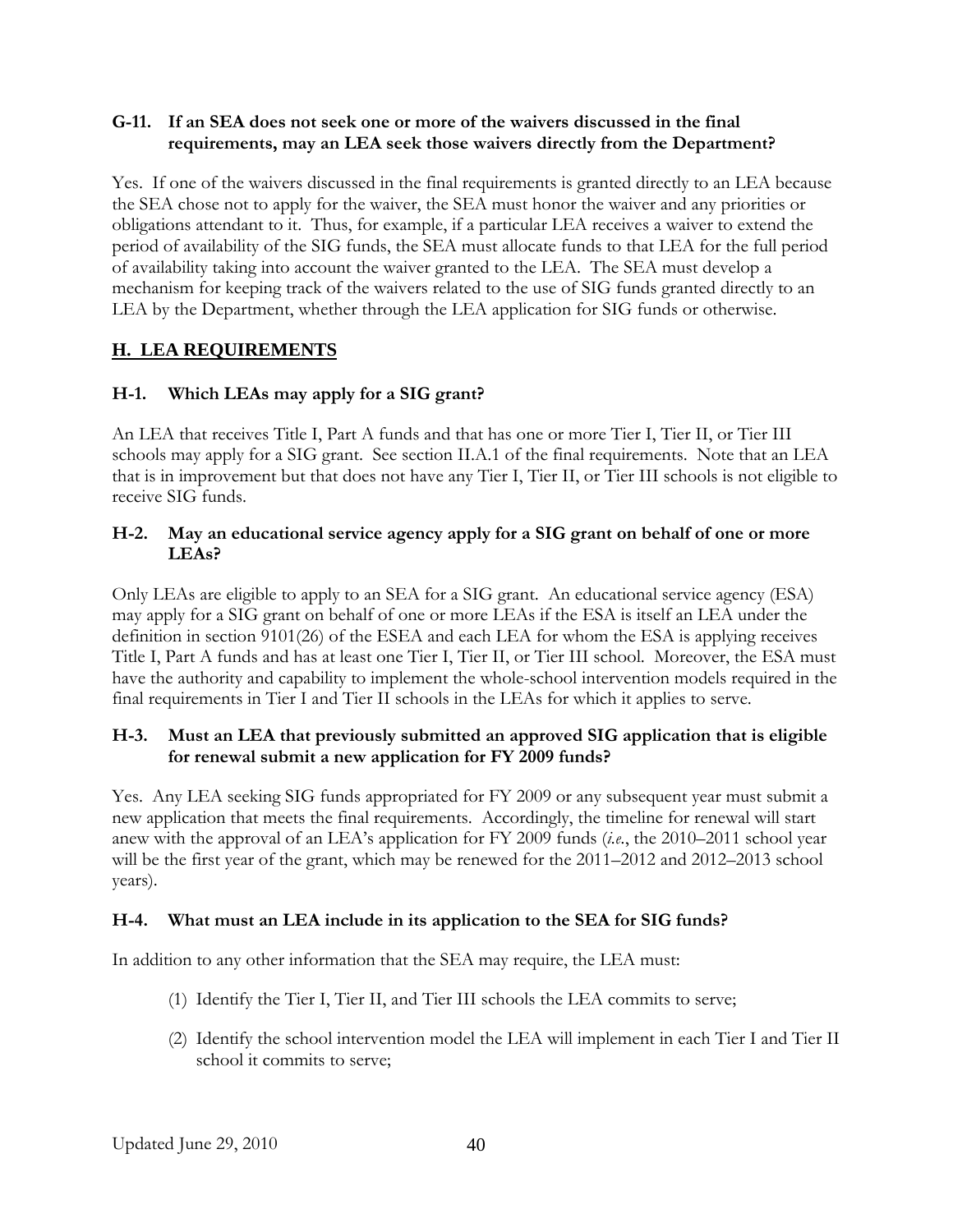- (3) For each Tier I and Tier II school that the LEA commits to serve, demonstrate that the LEA--
	- Has analyzed the needs of each school and selected an intervention for each school.
	- Has the capacity to enable each school to implement, fully and effectively, the required activities of the school intervention model it has selected;
- (4) If the LEA is not applying to serve each Tier I school, explain why it lacks capacity to serve each Tier I school;
- (5) Describe actions it has taken, or will take, to:
	- Design and implement interventions consistent with the final requirements;
	- Recruit, screen, and select external providers, if applicable, to ensure their quality;
	- Align other resources with the interventions;
	- Modify its practices or policies, if necessary, to enable it to implement the interventions fully and effectively; and
	- Sustain the reforms after the funding period ends;
- (6) Include a timeline delineating the steps it will take to implement the selected intervention in each Tier I and Tier II school identified in the LEA's application;
- (7) Describe the annual goals for student achievement on the State's assessments in both reading/language arts and mathematics that it has established in order to monitor its Tier I and Tier II schools that receive SIG funds;
- (8) For each Tier III school the LEA commits to serve, identify the services the school will receive or the activities the school will implement;
- (9) Describe the goals the LEA has established to hold accountable the Tier III schools it serves with SIG funds;
- (10) Include a budget indicating the amount of SIG funds the LEA will use to-
	- a. Implement the selected school intervention model in each Tier I and Tier II school it commits to serve;
	- b. Conduct LEA-level activities designed to support implementation of the selected school intervention models in the LEA's Tier I and Tier II schools; and
	- c. Support school improvement activities, at the school or LEA level, for each Tier III school identified in the LEA's application;
- (11) Consult with relevant stakeholders, as appropriate, regarding the LEA's application and implementation of school improvement models in its Tier I and Tier II schools;
- (12) Include the required assurances; and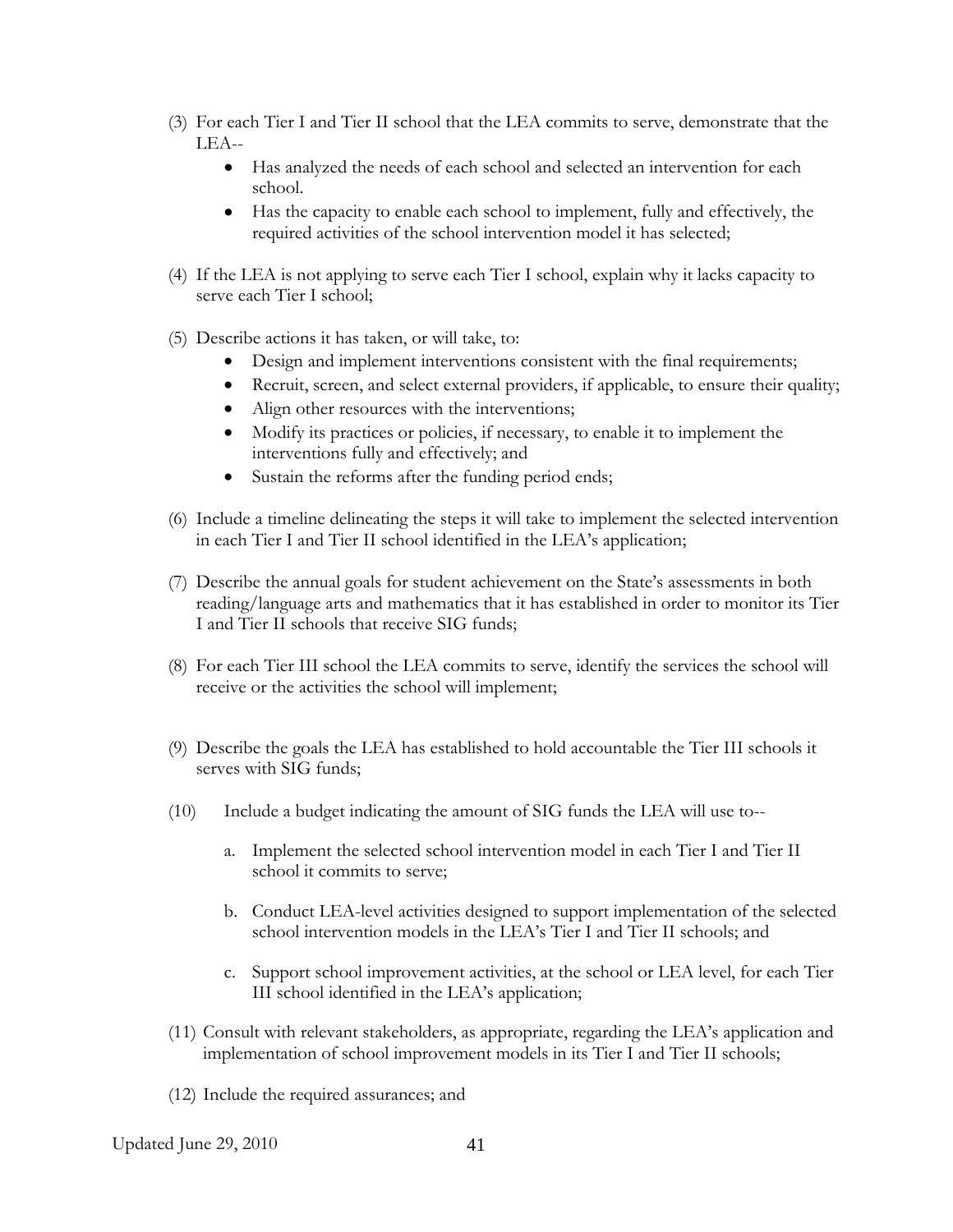(13) Indicate any waivers that the LEA will implement with respect to its SIG funds.

See generally sections II.A.2, II.A.4, and II.A.5 of the final requirements.

## **H-5. Must an LEA identify every Tier I, Tier II, and Tier III school located within the LEA in its application for SIG funds?**

No, an LEA need not identify every Tier I, Tier II, and Tier III school located within the LEA in its application; the LEA need only identify the Tier I, Tier II, and Tier III schools that it commits to serve with SIG funds.

### **H-6. Must an LEA commit to serve every Tier I school located within the LEA?**

An LEA that applies for a SIG grant must serve each of its Tier I schools—including both Tier I schools that are among the State's persistently lowest-achieving schools and Tier I schools that are newly eligible to receive SIG funds that the SEA has identified as Tier I schools—using one of the four school intervention models unless the LEA demonstrates that it lacks sufficient capacity to do so. See section II.A.3 of the final requirements.

#### **H-7. How might an LEA demonstrate that it lacks sufficient capacity to serve one or more of its Tier I schools?**

An LEA might demonstrate that it lacks sufficient capacity to serve one or more of its Tier I schools by documenting efforts such as its unsuccessful attempts to recruit a sufficient number of new principals to implement the turnaround or transformation model; the unavailability of CMOs or EMOs willing to restart schools in the LEA; or its intent to serve Tier II schools instead of all its Tier I schools (see H-9). An LEA may not demonstrate that it lacks capacity to serve one or more of its Tier I schools based on its intent to serve Tier III schools.

## **H-8. Is an LEA obligated to serve its Tier II schools?**

No. Each LEA retains the discretion to determine whether it will serve any or all of its Tier II schools. Moreover, although an LEA must serve all of its Tier I schools unless it lacks sufficient capacity to do so, an LEA has the choice to serve only a portion of its Tier II schools.

#### **H-9. May an LEA take into account whether it will serve one or more of its Tier II schools in determining its capacity to serve its Tier I schools?**

Yes. An LEA must serve all of its Tier I schools if it has the capacity to do so. However, an LEA may take into consideration, in determining its capacity, whether it also plans to serve one or more Tier II schools. In other words, an LEA with capacity to serve only a portion of its Tier I and Tier II schools may serve some of each set of schools; it does not necessarily have to expend its capacity to serve all of its Tier I schools before serving any Tier II schools. See section II.A.3 of the final requirements.

#### **H-10. May an LEA commit to serving only its Tier II schools?**

Yes. Even an LEA that has one or more Tier I schools may commit to serving only its Tier II schools. In particular, an LEA that has one or more Tier I schools may commit to serving only its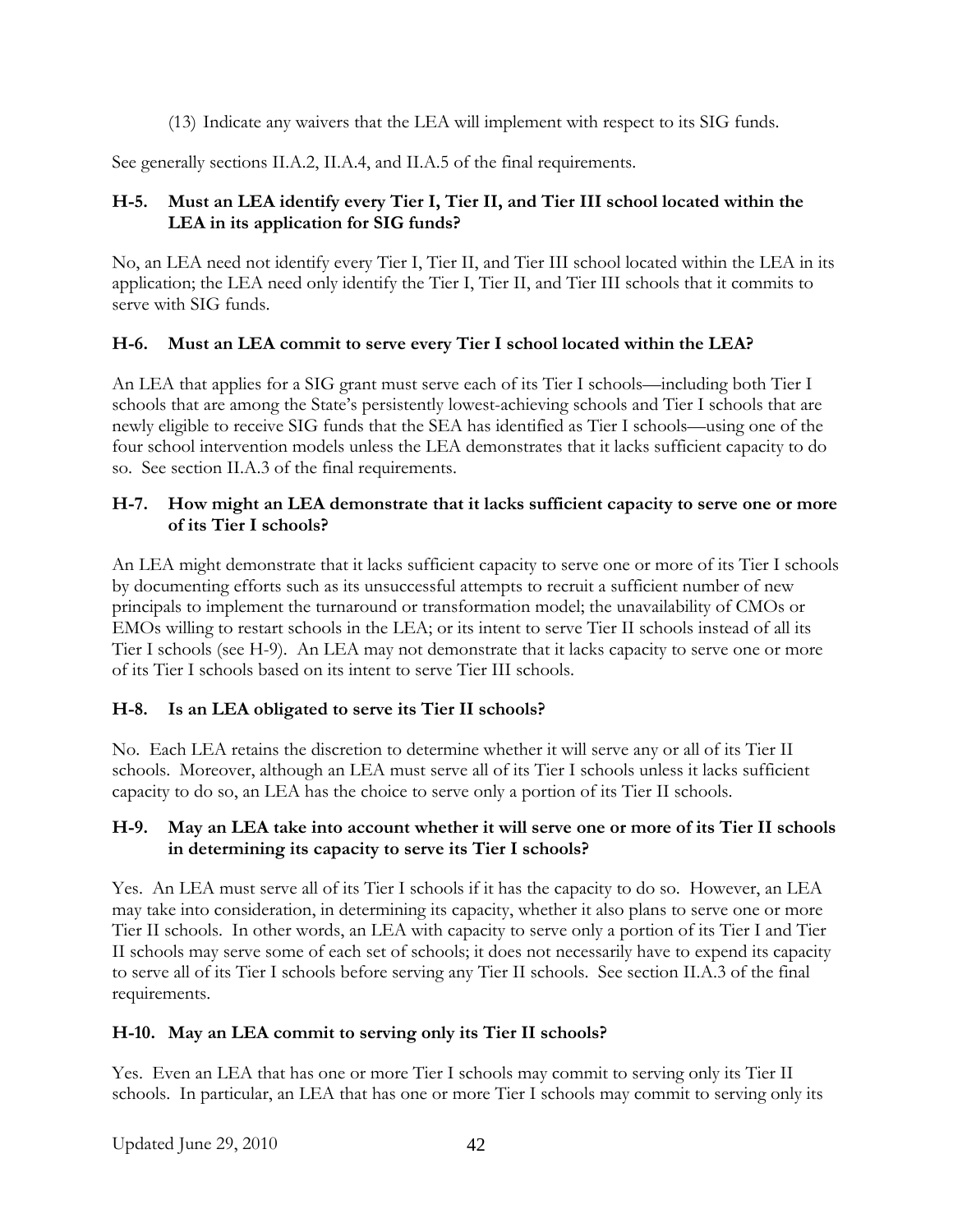Tier II schools if serving those schools will result in a lack of capacity to serve any Tier I schools (see H-9).

# **H-11. May an LEA commit to serving only its Tier III schools?**

Only an LEA that has no Tier I schools may commit to serving only Tier III schools. See section II.A.7 of the final requirements. This means that an LEA that has Tier II schools, but no Tier I schools, may commit to serve only its Tier III schools. Note, however, that in awarding SIG funds, an SEA must give priority to an LEA that commits to serve Tier I or Tier II schools over an LEA that commits to serve only Tier III schools (see I-7).

# **H-12. May an LEA commit to serving only a portion of its Tier III schools?**

Yes. Just as an LEA has discretion with respect to whether it will serve any Tier II schools and, if so, which ones, an LEA retains discretion with respect to whether it will serve its Tier III schools and, if so, whether it will serve all, only a portion, or any of those schools. Although the final requirements do not impose any restrictions with respect to which Tier III schools an LEA may choose to serve, an SEA may impose requirements that distinguish among Tier III schools (see I-11). An LEA should review its SEA's requirements carefully before determining which, if any, Tier III schools it will commit to serve in its application.

## **H-13. How do the requirements and limitations described in H-6 through H-12 work together to guide an LEA's determination of which schools it must commit to serve with SIG funds?**

The following chart summarizes how the requirements and limitations described in H-6 through H-12 work together to guide an LEA's determination of which schools it must commit to serve with SIG funds:

| If an LEA has one or more                              | In order to get SIG funds, the                                                                                                             |
|--------------------------------------------------------|--------------------------------------------------------------------------------------------------------------------------------------------|
|                                                        | LEA must commit to serve                                                                                                                   |
| Tier I, Tier II, and Tier III<br>schools               | Each Tier I school it has capacity<br>to serve; at a minimum, at least<br>one Tier I school OR at least one<br>Tier II school <sup>1</sup> |
| Tier I and Tier II schools, but no<br>Tier III schools | Each Tier I school it has capacity<br>to serve; at a minimum, at least<br>one Tier I school OR at least one<br>Tier II school <sup>1</sup> |
| Tier I and III schools, but no                         | Each Tier I school it has capacity                                                                                                         |

<span id="page-58-0"></span><sup>&</sup>lt;sup>1</sup> The number of Tier I schools an LEA has capacity to serve may be zero if, and only if, the LEA is using all of the capacity it would otherwise use to serve its Tier I schools in order to serve Tier II schools.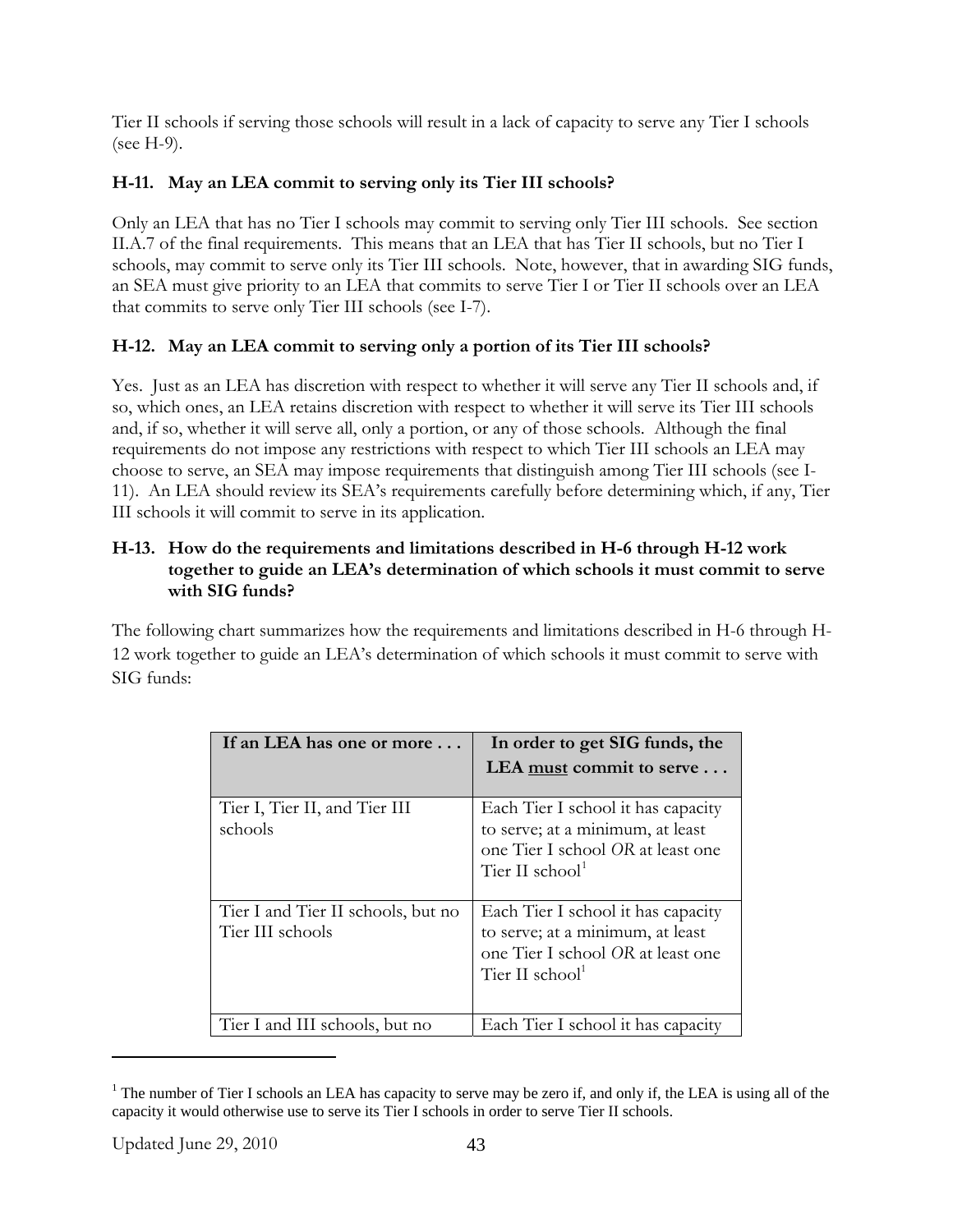| Tier II schools                                        | to serve; at a minimum, at least<br>one Tier I school                                             |
|--------------------------------------------------------|---------------------------------------------------------------------------------------------------|
| Tier II and Tier III schools, but<br>no Tier I schools | The LEA has the option to<br>commit to serve as many Tier II<br>and Tier III schools as it wishes |
| Tier I schools only                                    | Each Tier I school it has capacity<br>to serve                                                    |
| Tier II schools only                                   | The LEA has the option to<br>commit to serve as many Tier II<br>schools as it wishes              |
| Tier III schools only                                  | The LEA has the option to<br>commit to serve as many Tier III<br>schools as it wishes             |

### **H-14. If an LEA wishes to serve a Tier III school, must it provide SIG funds directly to the school?**

No. An LEA may "serve" a Tier III school by providing services that provide a direct benefit to the school. Accordingly, a Tier III school that an LEA commits to serve must receive some tangible benefit from the LEA's use of SIG funds, the value of which can be determined by the LEA, but the school need not actually receive SIG funds. For example, an LEA might use a portion of its SIG funds at the district level to hire an outside expert to help Tier III schools examine their achievement data and determine what school improvement activities to provide based on that data analysis. Similarly, an LEA might provide professional development at the district level to all or a subset of its Tier III schools.

### **H-15. Are there any particular school improvement strategies that an LEA must implement in its Tier III schools?**

No. An LEA has flexibility to choose the strategies it will implement in the Tier III schools it commits to serve. Of course, the strategies the LEA selects should be research-based and designed to address the particular needs of the Tier III schools.

#### **H-16. May an LEA use SIG funds to continue to implement school improvement strategies that do not meet the requirements of one of the four models but that have helped improve achievement in the LEA?**

Yes. An LEA may use SIG funds for these activities in Tier III schools or may add them to the school intervention models in Tier I or Tier II schools, to the extent they are consistent with the requirements of those models. The LEA may also use other sources of funds, such as school improvement funds it receives under section 1003(a) of the ESEA or under Title I, Part A, for these other strategies.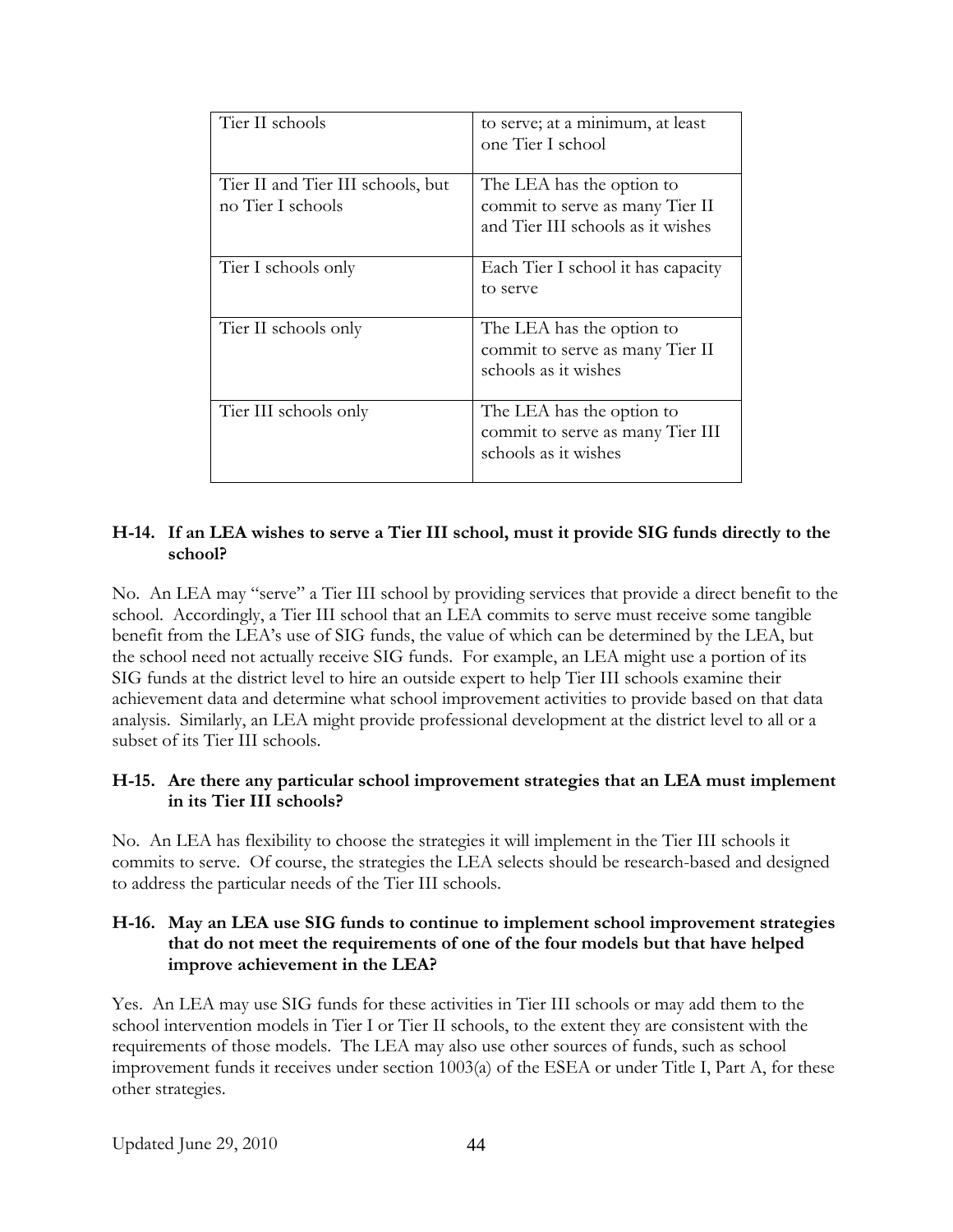#### **H-17. May an LEA implement several of the school intervention models among the Tier I and Tier II schools it commits to serve?**

Generally, yes. An LEA may use whatever mix of school intervention models it determines is appropriate. However, if an LEA has nine or more Tier I and Tier II schools, the LEA may not implement the transformation model in more than 50 percent of those schools (see H-21).

#### **H-18. How can an LEA demonstrate that it has the capacity to use SIG funds to provide adequate resources and related support to each Tier I and Tier II school it commits to serve in order to implement fully and effectively one of the four school intervention models?**

An LEA can demonstrate that it has the capacity to use SIG funds to provide adequate resources and related support to each Tier I and Tier II school it commits to serve by addressing a number of matters. For example, the LEA might emphasize the credentials of staff who have the capability to implement one of the school intervention models. The LEA might also indicate its ability to recruit new principals to implement the turnaround and transformation models or the availability of CMOs and EMOs it could enlist to implement the restart model. The LEA might also indicate the support of its teachers' union with respect to the staffing and teacher evaluation requirements in the turnaround and transformation models, the commitment of its school board to eliminate any barriers and to facilitate full and effective implementation of the models, and the support of staff and parents in schools to be served. In addition, the LEA should indicate through the timeline required in its application that it has the ability to get the basic elements of its selected models up and running by the beginning of the 2010–2011 school year.

### **H-19. How can an LEA use "external providers" to turn around its persistently lowestachieving schools?**

The most specific way an LEA can use "external providers" is to contract with a charter school operator, a CMO, or an EMO to implement the restart model in a Tier I or Tier II school. The LEA might also contract with a turnaround organization to assist it in implementing the turnaround model. The LEA might also use external providers to provide technical expertise in implementing a variety of components of the school intervention models, such as helping a school evaluate its data and determine what changes are needed based on those data; providing job-embedded professional development; designing an equitable teacher and principal evaluation system that relies on student achievement; and creating safe school environments that meet students' social, emotional, and health needs.

### **H-20. What are examples of "other resources" an LEA might align with the interventions it commits to implement using SIG funds?**

An LEA might use a number of other resources, in addition to its SIG funds, to implement the school intervention models in the final requirements. For example, an LEA might use school improvement funds it receives under section 1003(a) of the ESEA or Title I, Part A funds it received under the ARRA. The LEA might also use its general Title I, Part A funds as well as funds it receives under other ESEA authorities, such as Title II, Part A, which it could use for recruiting high-quality teachers, or Title III, Part A, which it could use to improve the English proficiency of LEP students.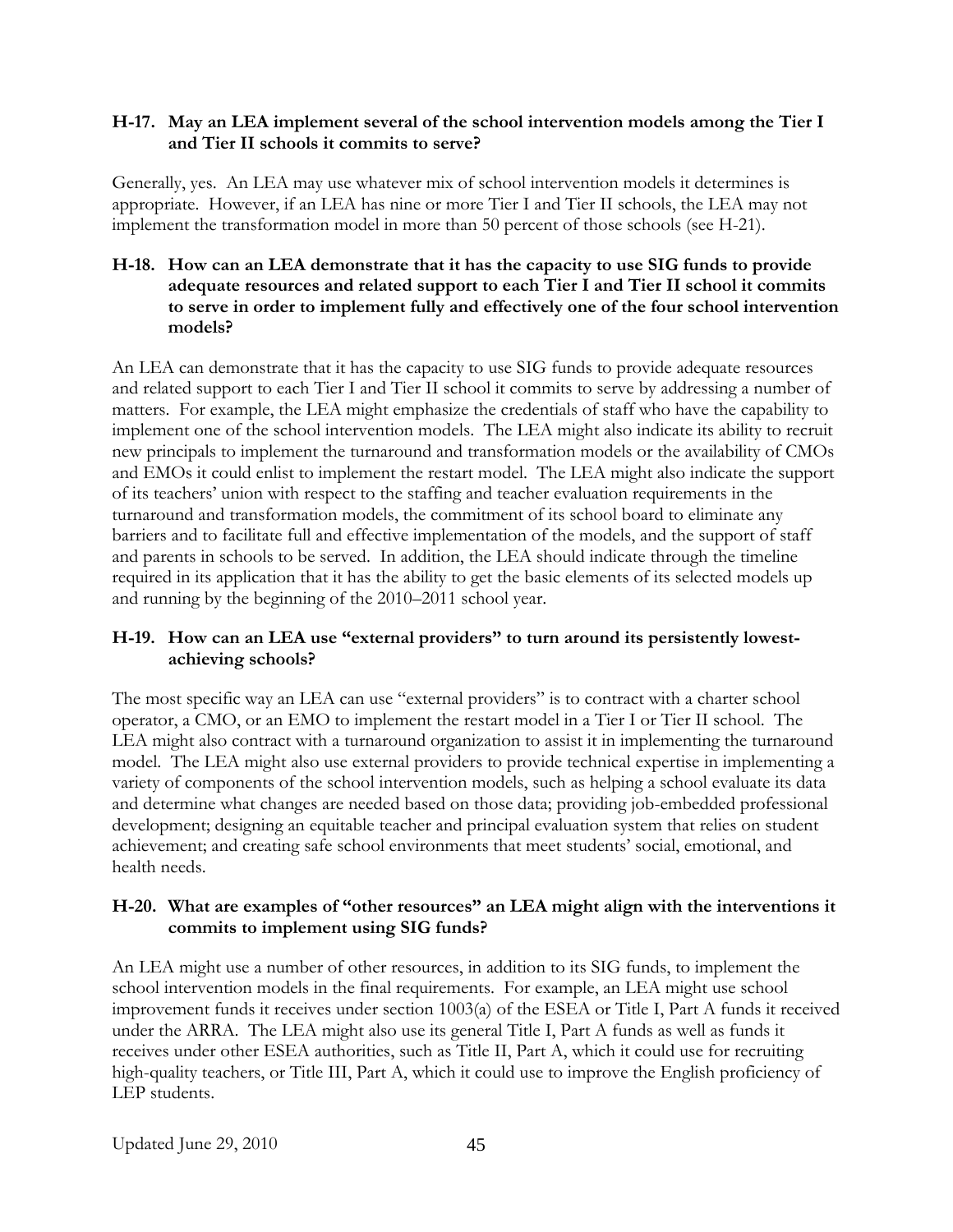#### **H-21. What is the cap on the number of schools in which an LEA may implement the transformation model and to which LEAs does it apply?**

An LEA with nine or more Tier I and Tier II schools may not implement the transformation model in more than 50 percent of those schools. See section II.A.2(b) of the final requirements. Given that the cap only applies to an LEA with nine or more Tier I and Tier II schools, an LEA with, for example, four Tier I schools and four Tier II schools, for a total of eight Tier I and Tier II schools, would not be impacted by the cap. However, an LEA with, for example, seven Tier I schools and two Tier II schools, for a total of nine Tier I and Tier II schools, would be impacted by the cap. Thus, continuing the prior example, the LEA with seven Tier I schools and two Tier II schools would be able to implement the transformation model in no more than four of those schools. This limitation applies irrespective of whether the Tier I or Tier II schools an LEA applies to serve are among the State's persistently lowest-achieving schools or whether they are newly eligible schools identified as Tier I or Tier II schools at the State's option.

## **H-22. If an LEA lacks capacity to implement any of the four interventions in all of its Tier I schools, may it apply for SIG funds to provide other services to some of its Tier I schools?**

No. The only services an LEA may provide to a Tier I school using SIG funds are services entailed in the implementation of one of the four interventions described in the final requirements (*i.e.*, turnaround model, restart model, school closure, or transformation model). If an LEA lacks capacity to implement one of those models in some or all of its Tier I schools, the LEA may not use any SIG funds in those schools. See section II.A.3 of the final requirements.

### **H-23. May an LEA use SIG funds to serve a school that feeds into a Tier I, Tier II, or Tier III school, but is not itself a Tier I, Tier II, or Tier III school?**

No. Only a school that is a Tier I, Tier II, or Tier III school may be served with SIG funds. See section II.A.1 of the final requirements.

#### **H-24. What criteria must an LEA use to monitor each Tier I and Tier II school that receives SIG funds?**

An LEA must monitor each Tier I and Tier II school that receives SIG funds to determine whether the school:

- (1) Is meeting annual goals established by the LEA for student achievement on the State's ESEA assessments in both reading/language arts and mathematics; and
- (2) Is making progress on the leading indicators described in the final requirements.

See section II.A.8 of the final requirements.

#### **H-25. What are examples of the annual goals for student achievement that an LEA must establish for its Tier I and Tier II schools?**

An LEA must establish annual goals for student achievement on the State's ESEA assessments in both reading/language arts and mathematics that it will use to monitor each Tier I and Tier II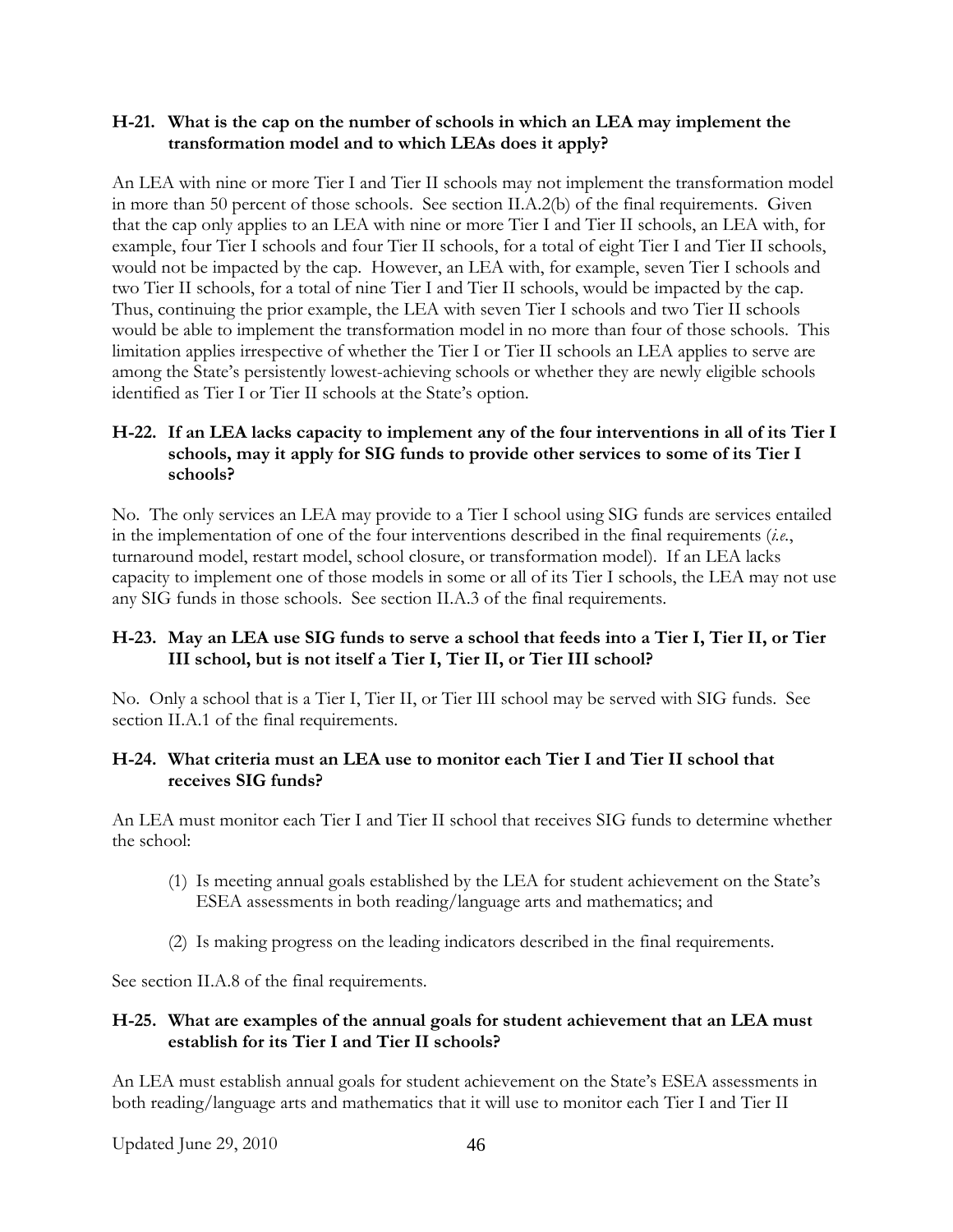school that receives SIG funds. See section II.A.8 of the final requirements. Annual goals that an LEA could set might include making at least one year's progress in reading/language arts and mathematics; reducing the percentage of students who are non-proficient on the State's reading/language arts and mathematics assessments by 10 percent or more from the prior year; or meeting the goals the State establishes in its Race to the Top application.

Note that the determination of whether a school meets the goals for student achievement established by the LEA is in addition to the determination of whether the school makes AYP as required by section 1111(b)(2) of the ESEA. In other words, each LEA receiving SIG funds must monitor the Tier I and Tier II schools it is serving to determine whether they have met the LEA's annual goals for student achievement and must also comply with its obligations for making accountability determinations under section 1111(b)(2) of the ESEA.

#### **H-26. What are examples of the goals an LEA must establish to hold accountable the Tier III schools it serves with SIG funds?**

An LEA must establish, and the SEA must approve, goals to hold accountable the Tier III schools it serves with SIG funds (see section II.C(a) of the final requirements), although the LEA has discretion in establishing those goals. For example, the LEA might establish for its Tier III schools the same student achievement goals that it establishes for its Tier I and Tier II schools, or it might establish for its Tier III schools goals that align with the already existing AYP requirements, such as meeting the State's annual measurable objectives or making AYP through safe harbor. Note that the goals that the LEA establishes must be approved by the SEA.

#### **H-27. What are the leading indicators that will be used to hold schools receiving SIG funds accountable?**

The following metrics constitute the leading indicators for the SIG program:

- (1) Number of minutes within the school year;
- (2) Student participation rate on State assessments in reading/language arts and in mathematics, by student subgroup;
- (3) Dropout rate;
- (4) Student attendance rate;
- (5) Number and percentage of students completing advanced coursework (e.g., AP/IB), early-college high schools, or dual enrollment classes;
- (6) Discipline incidents;
- (7) Truants;
- (8) Distribution of teachers by performance level on an LEA's teacher evaluation system; and
- (9) Teacher attendance rate.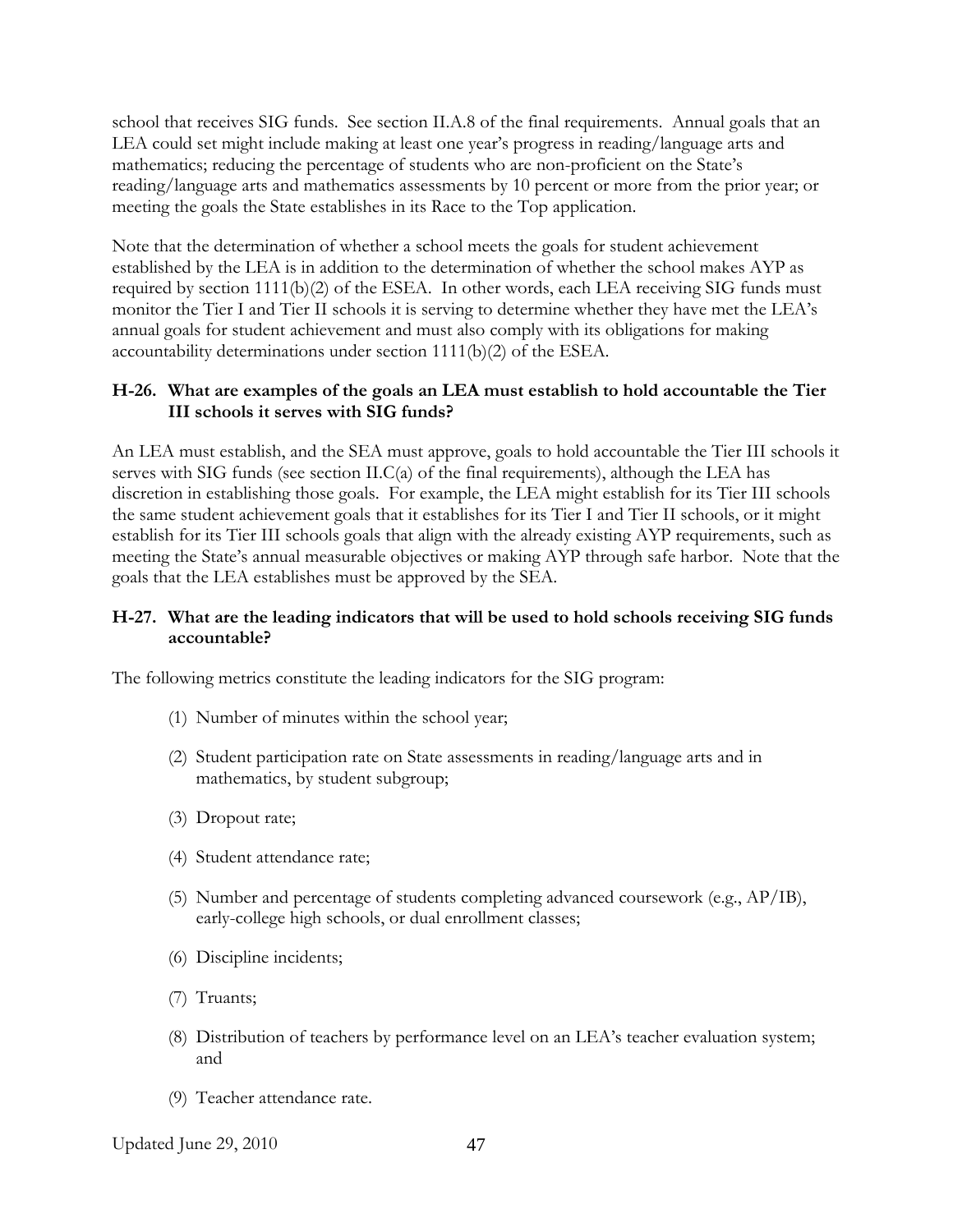See section III.A of the final requirements.

### **H-28. Is there a limit on the amount of SIG funds an LEA may carry over?**

No. The provision in section 1127(a) of the ESEA that limits the amount of Title I, Part A funds an LEA may carry over to the subsequent fiscal year does not apply to SIG funds. (Added March 26, 2010)

## **H-29. May an LEA use SIG funds to pay for the costs of minor remodeling necessary to support technology that will be used as part of the implementation of a school intervention model?** (Added: June 2010)

Yes, an LEA may use SIG funds to pay for the costs of minor remodeling that is necessary to support technology if the costs are directly attributable to the implementation of a school intervention model and are reasonable and necessary.

The overall goal of the SIG program is to improve student academic achievement in persistently lowest-achieving schools through the implementation of one of four school intervention models. If an LEA determines, with an eye toward the ultimate goal of improving student achievement, that the use of new technology is essential for the full and effective implementation of one of the models, it may deem the costs associated with that new technology a reasonable and necessary use of SIG funds. For example, if an LEA chooses to accelerate learning by implementing Web-based interim assessments and aligned on-line instructional materials for students and that implementation requires computers placed in classrooms rather than in a computer lab and wireless connectivity, it may use SIG funds to carry out minor remodeling needed to accommodate the computers in the classrooms and the wireless connectivity.

Please note that, under 34 C.F.R. § 77.1(c), "minor remodeling" means "minor alterations in a previously completed building," and also includes the "extension of utility lines, such as water and electricity, from points beyond the confines of the space in which the minor remodeling is undertaken but within the confines of the previously completed building." "Minor remodeling" specifically "does *not* include building construction, structural alterations to buildings, building maintenance, or repairs." (34 C.F.R. § 77.1(c) (emphasis added).)

Any costs for minor remodeling that an LEA wishes to support with SIG funds must be included in the LEA's proposed SIG budget and reviewed and approved by the SEA. In addition, the LEA must keep records to demonstrate that such costs are directly attributable to its implementation of a school intervention model as well as reasonable and necessary.

# **I. SEA REQUIREMENTS**

## **I-1. What must an SEA do to receive a SIG grant?**

To receive a SIG grant, an SEA must submit an application to the Department at such time, and containing such information, as the Secretary shall reasonably require.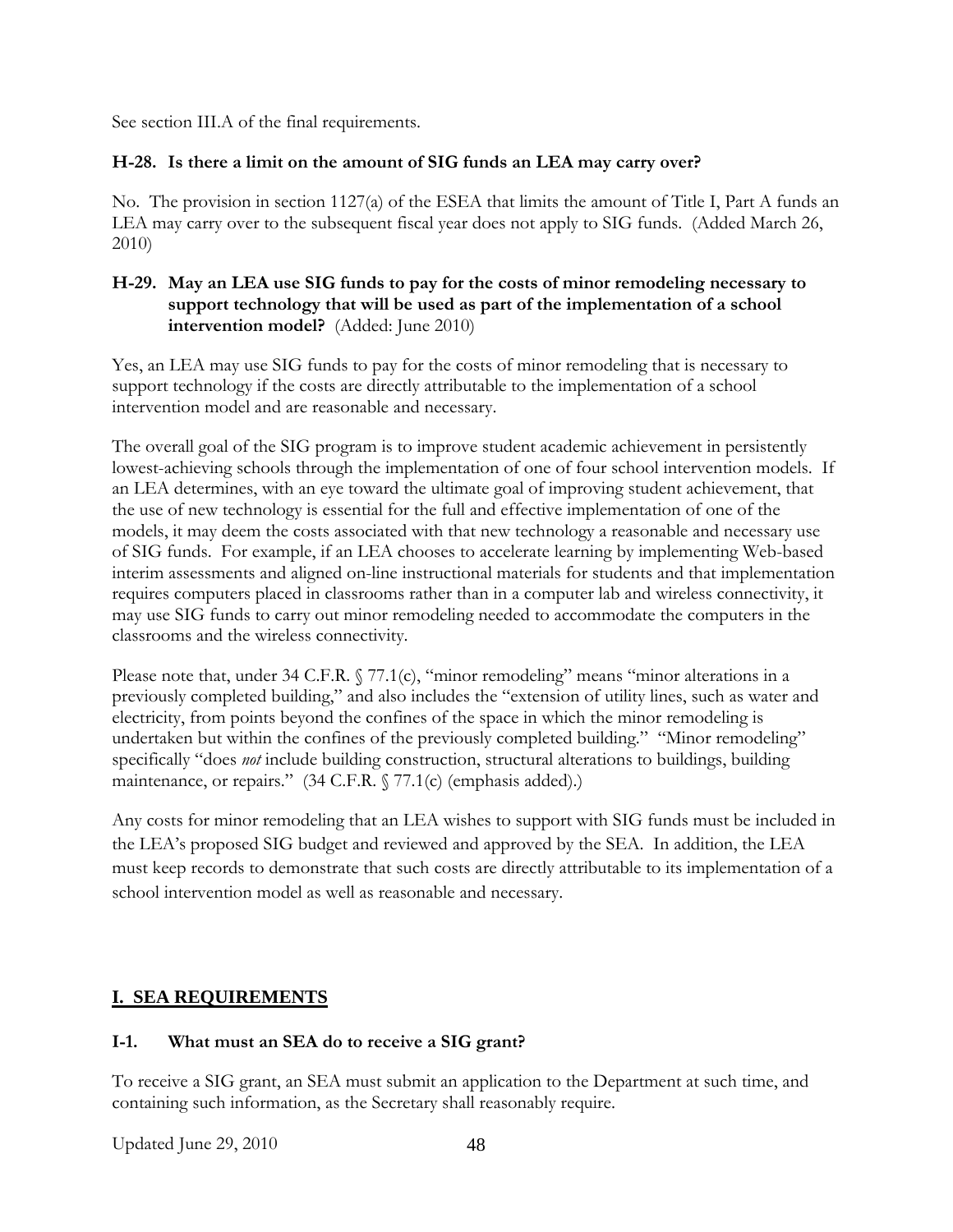In addition to any other information that the Secretary may reasonably require, an SEA's application for a SIG grant must describe:

- (1) The SEA's process and timeline for approving LEA applications.
- (2) The SEA's process for reviewing an LEA's annual goals for student achievement for its Tier I and Tier II schools and how the SEA will determine whether to renew an LEA's SIG grant with respect to one or more Tier I or Tier II schools within the LEA that are not meeting those goals and making progress on the leading indicators.
- (3) The SEA's process for reviewing an LEA's goals for its Tier III schools and how the SEA will determine whether to renew an LEA's SIG grant with respect to one or more Tier III schools within the LEA that are not meeting those goals.
- (4) How the SEA will monitor each LEA that receives a SIG grant to ensure that it is implementing a school intervention model fully and effectively in the Tier I and Tier II schools the SEA approves the LEA to serve.
- (5) How the SEA will prioritize SIG grants to LEAs if the SEA does not have sufficient SIG funds to serve all eligible schools for which each LEA applies.
- (6) The criteria, if any, that the SEA intends to use to prioritize among Tier III schools.
- (7) If the SEA intends to take over any Tier I or Tier II schools, identify those schools and indicate the school intervention model the SEA will implement in each school.
- (8) If the SEA intends to provide services directly to any schools in the absence of a takeover, identify those schools and, for Tier I or Tier II schools, indicate the school intervention model the SEA will implement in each school, and provide evidence of the LEA's approval to have the SEA provide the services directly.

The SEA's application must also provide the criteria it will use to evaluate an LEA's application (see I-2), as well as certain assurances related to its SIG grant. See generally section II.B.2 of the final requirements and the SIG State application.

### **I-2. Before approving an LEA's application, what factors must an SEA consider to determine whether the application meets the final requirements?**

An SEA must have criteria to evaluate the following information in an LEA's application (see section II.B.2(b) of the final requirements):

- (1) Whether the LEA has analyzed the needs of each Tier I and Tier II school identified in the LEA's application and has selected one of the four school intervention models identified in the final requirements (*i.e.*, turnaround model, restart model, school closure, or transformation model) to implement in each school.
- (2) Whether the LEA has demonstrated that it has the capacity to use SIG funds to provide adequate resources and related support to each Tier I and Tier II school identified in the LEA's application in order to implement fully and effectively the selected intervention in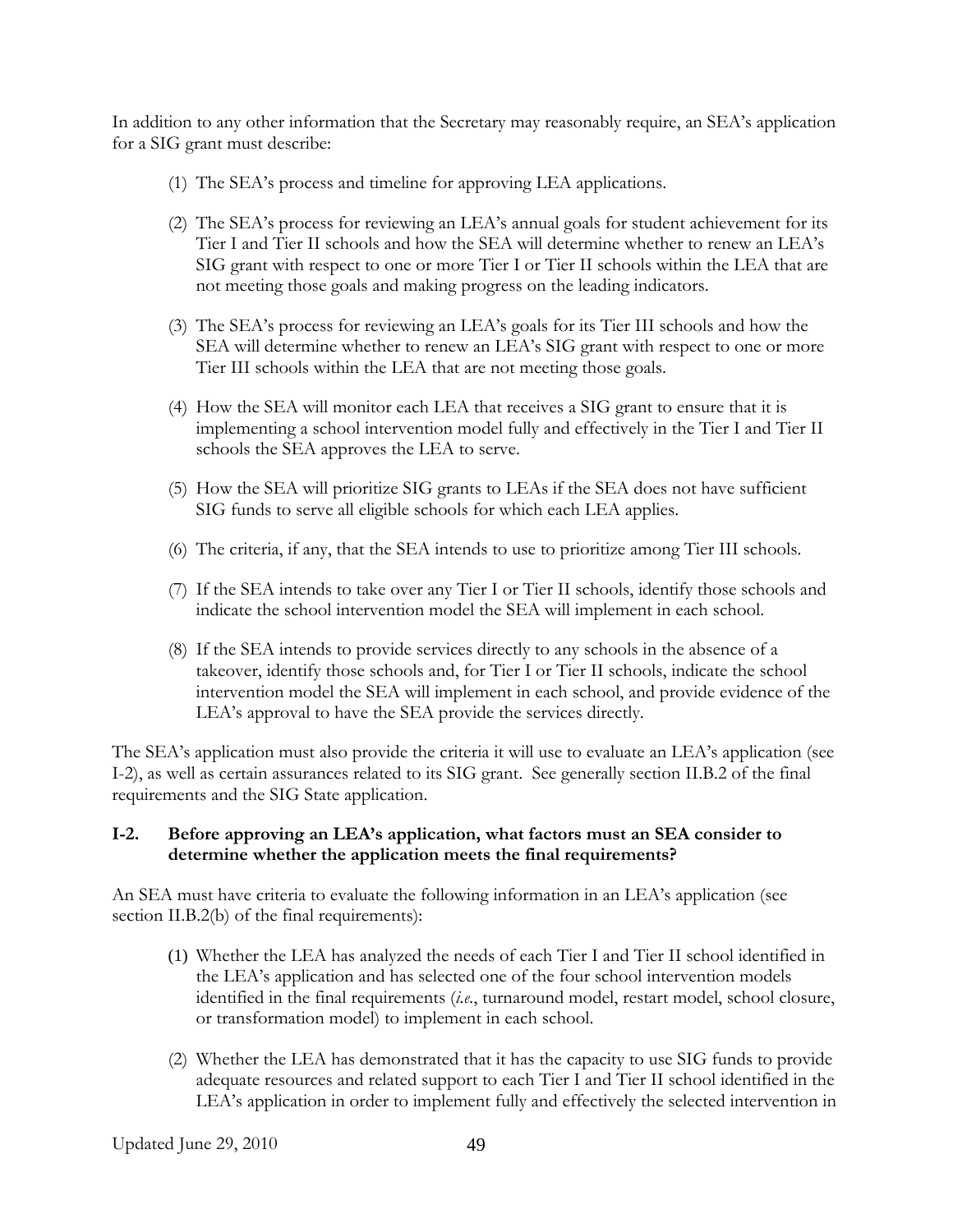each of those schools. If an LEA claims it lacks sufficient capacity to serve each Tier I school, the SEA must evaluate the sufficiency of the LEA's claim.

(3) Whether the LEA has submitted a budget that includes sufficient funds to implement the selected intervention fully and effectively in each Tier I and Tier II school identified in the LEA's application as well as to support school improvement activities in Tier III schools throughout the period of availability of the funds (taking into account any waiver extending that period received by either the SEA or the LEA).

The SEA must also evaluate the actions an LEA has taken, or will take, to do the following (see section II.A.2(a)(iv) of the final requirements):

- (1) Design and implement interventions consistent with the final requirements.
- (2) Recruit, screen, and select external providers, if applicable, to ensure their quality.
- (3) Align other resources with the interventions.
- (4) Modify its practices or policies, if necessary, to enable it to implement the interventions fully and effectively.
- (5) Sustain the reforms after the funding period ends.

### **I-3. In completing its application for SIG funds, must an SEA check the boxes that appear on the application next to each of the required assurances in order to make those assurances? Must it check the boxes next to the requirements for which a waiver may be sought if it wants to receive waivers of those requirements?**

No. By submitting an application signed by the State's authorized representative, an SEA makes all of the assurances that are included in the application, even if the boxes next to the assurances are not checked. Similarly, by listing in an SEA's application the requirements for which it is seeking a waiver, the SEA requests a waiver for those requirements, even if it does not check the box next to each requirement for which the waiver is sought. If an SEA does not wish to request a waiver of a particular requirement, it should not include that requirement in Section H of its application.

#### **I-4. May an SEA require an LEA to implement a particular intervention in one or more of its schools?**

No. An SEA may not require an LEA to implement a particular intervention in one or more of its Tier I and Tier II schools unless the SEA has taken over the school (or the LEA) in accordance with State law. See section II.B.2(d) of the final requirements. Even if an LEA is required to implement an intervention other than the transformation model in one or more of its schools because the LEA has exceeded the cap with respect to the number of schools in which it can implement that model, the LEA has the discretion to determine the schools in which it will implement the transformation model and which of the other three interventions it will implement in its other Tier I and Tier II schools.

## **I-4a. May an SEA impose additional requirements for the implementation of the SIG program beyond those set forth in the final requirements?**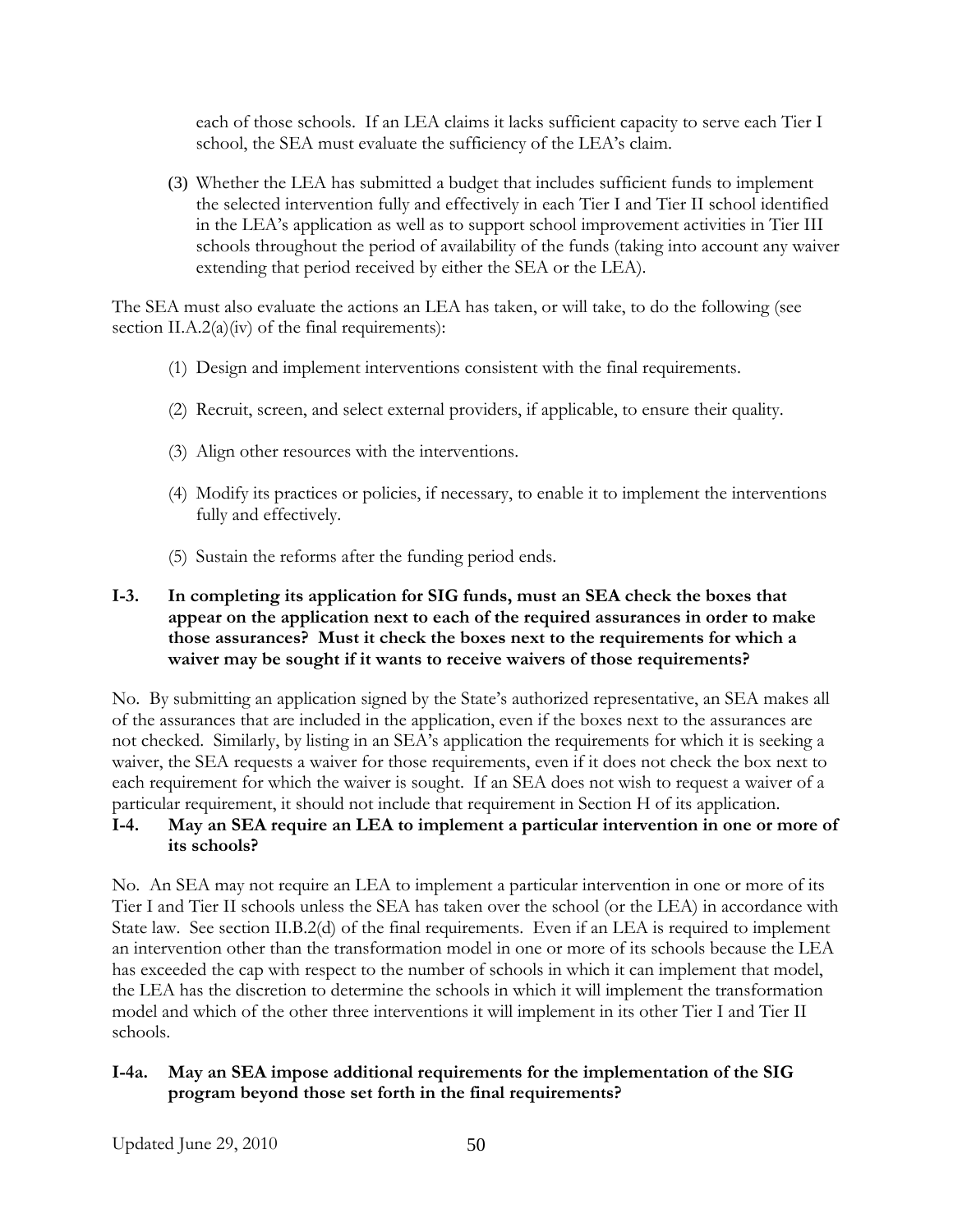The final requirements for the SIG program vest an LEA with the authority to select the appropriate school intervention model and to determine how best to meet the requirements for that model in each of the Tier I and Tier II schools it commits to serve. A key principle of the SIG program is that these decisions will be made based on an LEA's careful analysis of local needs and capacity.

However, an SEA may issue rules, regulations, and policies to support the implementation of the SIG program so long as those rules, regulations, and policies conform to the purposes of Title I and are consistent with the Title I requirements. (ESEA section 1903.) An SEA that wishes to impose additional requirements for the SIG program must have authority under State law to do so; the final requirements for the SIG program do not authorize an SEA to take action that it is not otherwise permitted to take. Additionally, in accordance with section 1903(a)(1)(D) and 1903(b) of the ESEA, any additional requirements imposed by an SEA must be reviewed by the State's Committee of Practitioners and must be identified by the SEA as State-imposed requirements.

If an SEA chooses to impose additional requirements, any such requirements should be thoughtfully designed to support its schools' effective implementation of the SIG program in order to improve outcomes for students. Thus, requirements should be flexible enough to permit adaptation to meet local needs and circumstances. These additional requirements should be part of a coherent SEA strategy to turn around its persistently lowest-achieving schools.

An SEA may not, however, issue rules, regulations, or policies that would be inconsistent with the final requirements for SIG. For example, an SEA could not require an LEA implementing the school closure model to enroll students who attended the closed school in the closest school unless that school also was a higher-achieving school, consistent with the requirement that students from the closed school be enrolled in higher-achieving schools. (Added May 24, 2010)

## **I-5. May an SEA develop a needs assessment tool or rubric for all of its LEAs to use in determining which intervention will best address the needs of the Tier I and Tier II schools it commits to serve?**

Yes. Although an SEA is not obligated to develop a needs assessment that would be used on a statewide basis, it may choose to do so. The SEA could offer such a needs assessment as a technical assistance tool that would be available to LEAs that wish to use it or it could require all LEAs to use the same needs assessment in preparing their applications for SIG funds.

# **I-6. What information related to the SIG program must an SEA post on its Web site?**

An SEA must post on its Web site all final LEA applications for SIG grants, including both applications that were approved and those that were rejected. An SEA does not have to post on its Web site initial versions of LEA applications that were replaced with updated versions (*e.g.*, to provide additional information requested by the SEA); the SEA need only post on its Web site the final versions of the applications.

In addition, an SEA must post on its Web site a summary of the SIG grants it awarded, including the following information:

- (1) Name and NCES identification number of each LEA awarded a grant;
- (2) Amount of each LEA's grant;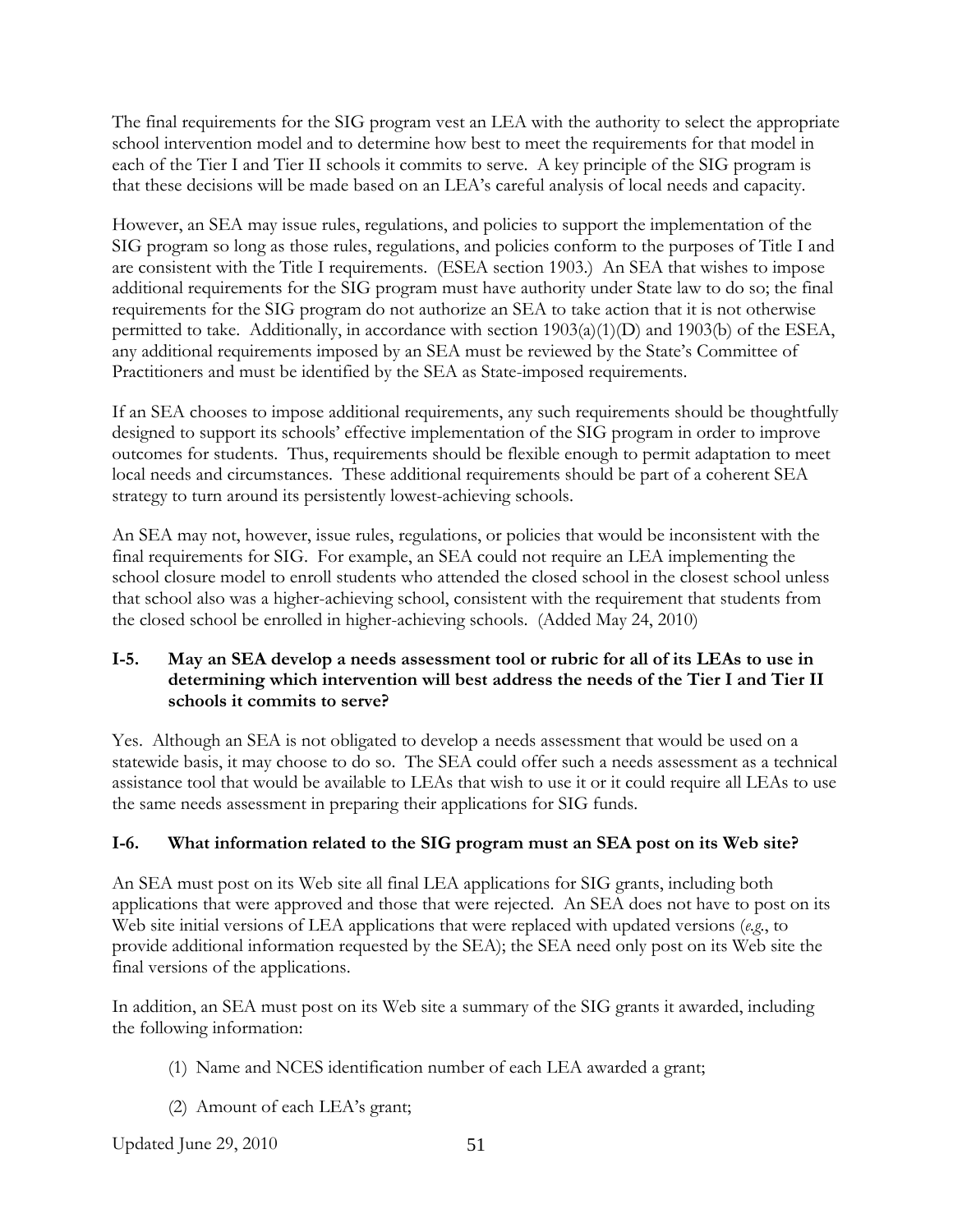- (3) Name and NCES identification number of each school to be served; and
- (4) Type of intervention to be implemented in each Tier I and Tier II school being served.

See section II.B.3 of the final requirements.

# **I-7. How must an SEA prioritize among LEAs seeking SIG funds?**

If an SEA does not have sufficient SIG funds to support fully and effectively each school for which its LEAs have applied throughout the period of availability, an SEA must give priority to LEAs seeking to fund Tier I or Tier II schools. See section II.B.4 of the final requirements. This priority applies irrespective of whether the Tier I or Tier II schools an LEA applies to serve are among the State's persistently lowest-achieving schools or whether they are newly eligible schools identified as Tier I or Tier II schools at the State's option.

## **I-8. May an SEA award an LEA funds to serve its Tier III schools before it awards funds to serve all of the Tier I and Tier II schools that its LEAs commit to serve and that its LEAs have capacity to serve?**

No. An SEA may not award SIG funds to an LEA for any Tier III schools unless and until the SEA has awarded funds to support the full and effective implementation of one of the four school intervention models throughout the period of availability in each Tier I and Tier II school its LEAs commit to serve and that the SEA determines its LEAs have capacity to serve. In other words, only if an SEA has awarded funds to serve each Tier I and Tier II school that its LEAs commit to serve, and that the SEA determines its LEAs have the capacity to serve, may the SEA award funds to its LEAs to serve any Tier III schools. See section II.B.7 of the final requirements.

## **I-9. If an SEA does not have sufficient SIG funds to allocate funds for every Tier I and Tier II school that its LEAs seek to serve, and that the SEA determines its LEAs have capacity to serve, what factors might an SEA use to determine the Tier I and Tier II schools for which it will award funds to its LEAs?**

An SEA that does not have sufficient SIG funds to allocate funds for every Tier I and Tier II school its LEAs commit to serve, and that the SEA determines its LEAs have capacity to serve, might use any one or more of a number of factors to determine the Tier I and Tier II schools for which it will award funds. For example, an SEA might give priority to awarding funds to LEAs to serve Title I participating schools or other high poverty schools. The SEA might also determine the Tier I and Tier II schools for which it will award funds based on such factors as the interventions an LEA is implementing in those schools, where the schools fall in the rank ordering of schools in terms of achievement, or other factors the SEA deems appropriate. The SEA may also take into account the distribution of Tier I and Tier II schools to ensure that Tier I and Tier II schools throughout the State are served.

## **I-9a. May an SEA use the number of students in a school as a priority factor for awarding SIG funds?**

An SEA may not use the number of students in a school to prioritize between tiers (*e.g.*, Tier III over Tier I or Tier II schools). The SEA may, however, give priority within a tier to schools based on school size. (Added February 2, 2010)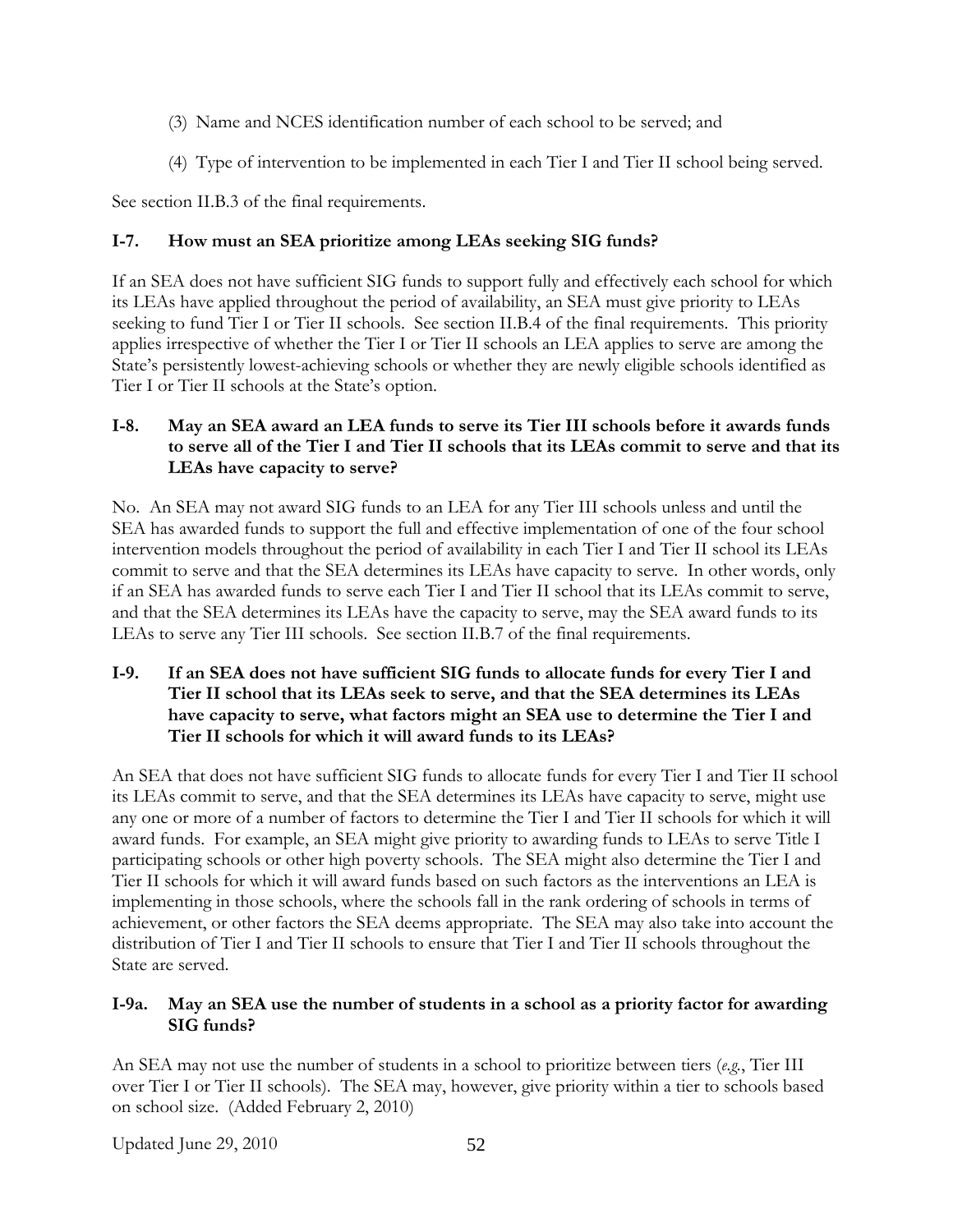#### **I-10. May an SEA award an LEA a lesser amount of SIG funds than the LEA requests in its application?**

Yes. An SEA's decision to award SIG funds to a particular LEA does not obligate the SEA to award the LEA all of the funds it requested. An SEA's decision to award fewer SIG funds than the LEA requested could come about in two different ways: (1) the SEA could decide to award fewer funds than the LEA requested for each school the LEA commits to serve; or (2) the SEA could decide to award funds for only some of the schools the LEA commits to serve. For example, consistent with the priority established in the final requirements, an SEA could approve an LEA's application with respect to all of its Tier I and Tier II schools, but only a portion (or none) of its Tier III schools. An SEA might also decide to award fewer funds than the LEA requested if the SEA determines, for example, that the LEA has not properly analyzed the needs of its schools or identified appropriate services for the schools.

## **I-10a. The final requirements that were published in December 2009 required an SEA to allocate \$500,000 per year for each Tier I school that an LEA was approved to serve. Following the amendments to those final requirements published in January 2010, does that requirement still apply?**

No. Under the final requirements for the SIG program as amended in January 2010, in general, an SEA has flexibility to award the amount needed to fully and effectively implement the school intervention model selected for a Tier I or Tier II school, up to a maximum of \$2 million per year, as provided by the Consolidated Appropriations Act, 2010. (Added March 26, 2010; Revised May 24, 2010)

## **I-10b. May an SEA reduce the amount it allocates each year over a three-year period to an LEA for its persistently lowest-achieving schools to ensure sustainability after the funding runs out?**

Yes, an SEA may award declining amounts of funding for implementation of a school intervention model over the three-year grant period as part of a strategy to encourage sustainability of the model following the end of Federal support. However, an SEA must award SIG funds in a manner that provides an LEA with the amount needed to support full and effective implementation of the selected intervention models throughout the period of availability of the funds; an SEA may not simply fund those activities that can be sustained following the end of the award period. (Added March 26, 2010)

### **I-11. What are examples of additional criteria an SEA may use to differentiate among Tier III schools when setting priorities among LEA applications for funding?**

An SEA might consider establishing criteria to target Tier III schools that are in the lowestachieving sixth to tenth percentile in the State, to reward a Tier III school that would have been a Tier I school but has made progress over several years, or to focus on clusters of Tier III elementary schools that are feeder schools into Tier I and Tier II secondary schools. Note that these are only examples of criteria that an SEA might consider; an SEA should determine the criteria that work best for the State based on its unique needs.

## **I-12. May an SEA take over an LEA or specific Tier I or Tier II schools?**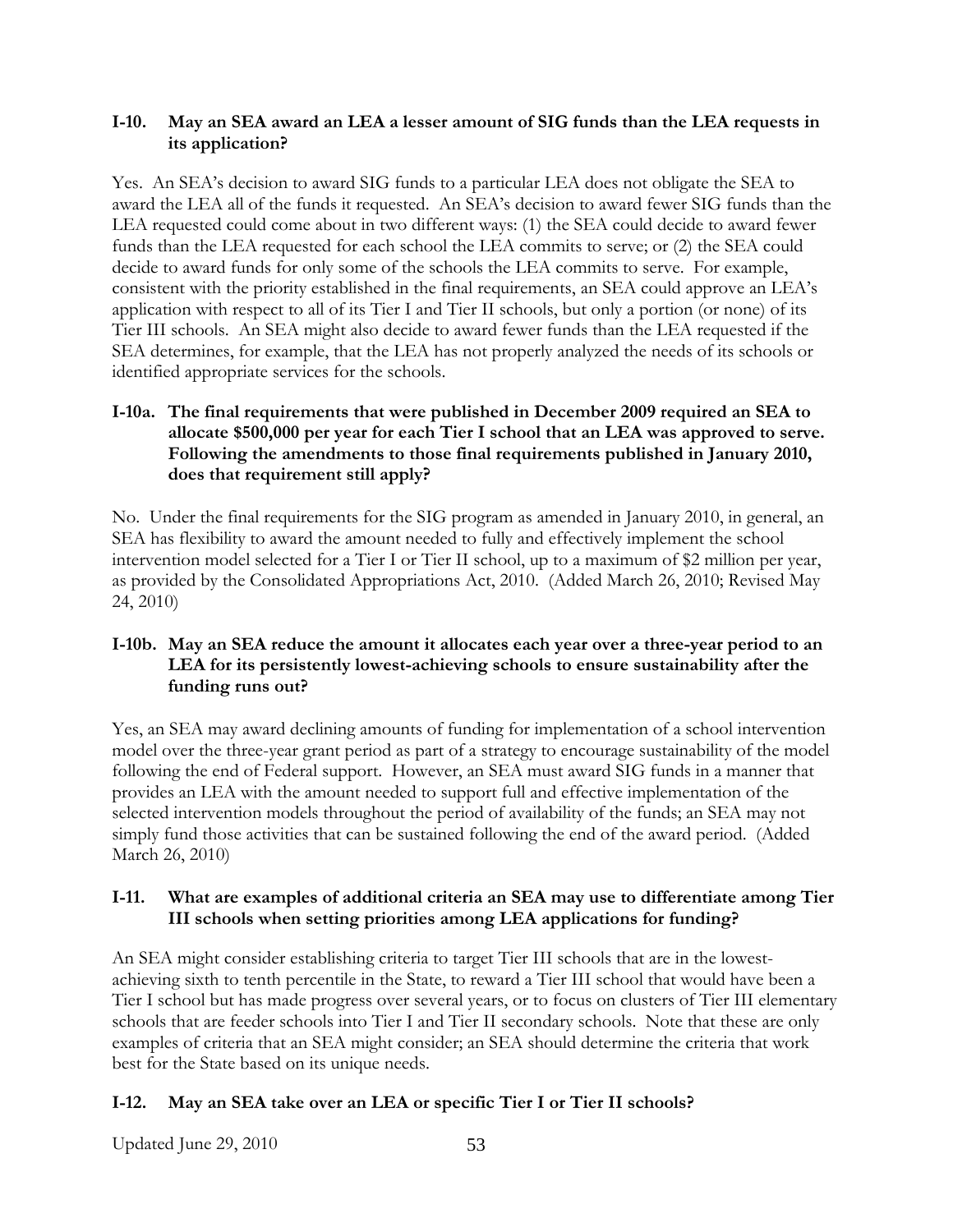An SEA may, consistent with State law, take over an LEA or specific Tier I or Tier II schools in order to implement the interventions in the final requirements. See section II.B.2(c) of the final requirements.

## **I-13. What SIG funds may an SEA use to implement a school intervention model in a Tier I or Tier II school it has taken over?**

If an SEA has authority under State law to take over a Tier I or Tier II school, the SEA may retain the SIG funds that it would otherwise have allocated to an LEA for the school and use those funds to implement a school intervention model in the school.

### **I-14. Under what circumstances may an SEA provide services directly to an eligible school?**

As authorized in section  $1003(g)(7)$  of the ESEA, with the approval of the LEAs that would otherwise receive a SIG grant, an SEA may provide school improvement services directly or arrange for their provision through other entities such as school support teams or educational service agencies. This option may be particularly useful if an LEA lacks the capacity to implement any of the four intervention models itself in its Tier I and Tier II schools. An SEA may be better equipped than some LEAs, for example, to enter into a contract with an external provider to implement the restart model. Of course, the SEA must have the authority and capability, either directly or through an arrangement with an external provider, to implement one of the school intervention models in each Tier I or Tier II school in which it provides services directly. That is, the SEA must be able, for example, to govern the school, employ and evaluate staff, implement the instructional program, provide increased learning time, etc.

With respect to Tier III schools, an SEA may also provide school improvement services directly to eligible schools, with the approval of the LEAs that would otherwise receive a SIG grant. For example, an SEA may offer professional development from specific providers or "sell" technical assistance from the SEA's school support teams.

If the SEA intends to provide services directly to any schools, the SEA must identify those schools in its SIG application to the Department and, for Tier I or Tier II schools, indicate the school intervention model the SEA will implement in each school, and provide evidence of the LEA's approval to have the SEA provide the services directly. If, at the time an SEA submits its application, it has not yet determined whether it will provide services directly to any schools, it may omit this information from its application. However, if the SEA later decides that it will provide such services, it must amend its application to provide the required information.

## **I-15. If a Tier I or Tier II school meets the annual student achievement goals established by the LEA and makes progress on the leading indicators, must the SEA renew the LEA's SIG grant with respect to that school?**

Yes. Therefore, in awarding SIG grants, an SEA must apportion its SIG funds in a way that will enable it to renew each LEA's grant for additional one-year periods for the entire period of availability of the funds, taking into account any waivers to extend the period of availability that may have been requested and received by the SEA or an individual LEA. See section II.C(a)(i) of the final requirements.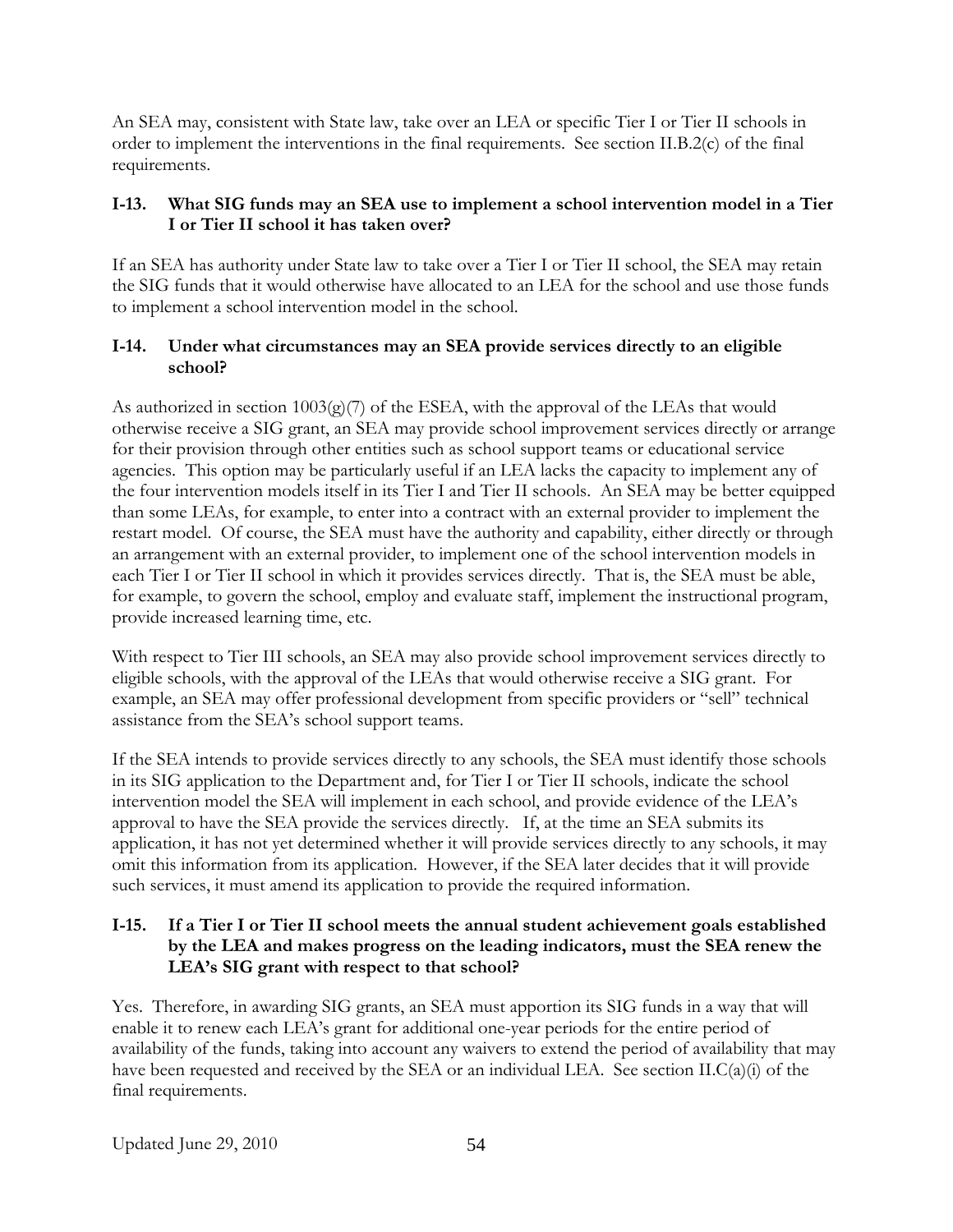#### **I-16. If a Tier I or Tier II school does not meet the annual student achievement goals established by the LEA, may an SEA renew the LEA's SIG grant with respect to that school?**

Yes. Even if a Tier I or Tier II school does not meet the annual student achievement goals established by the LEA, an SEA may renew the LEA's SIG grant with respect to that school if the school is making progress toward meeting those goals. Because it may be difficult for a persistently lowest-achieving school to show much improvement in academic achievement during the first year of implementing one of the school intervention models, an SEA has discretion to examine factors such as the school's progress on the leading indicators in section III of the final requirements or the fidelity with which it is implementing the model in deciding whether to renew the LEA's SIG grant with respect to that school. See section  $ILC(a)(ii)$  of the final requirements.

## **I-17. What goals must a Tier III school meet to establish that the LEA's grant with respect to that school must be renewed?**

For a grant to be renewed with respect to a Tier III school, the school must meet the goals established by the LEA and approved by the SEA (see H-27), or make progress toward meeting those goals. See section II.C(a)(i)-(ii) of the final requirements.

## **I-18. May an SEA renew an LEA's SIG grant even if the SEA determines that one or more of its schools do not warrant renewed funding?**

Yes. Even if an SEA determines that one or more of an LEA's schools do not warrant renewed funding, the SEA may continue to award the LEA SIG funds for other eligible schools. The SEA would reduce the LEA's grant, however, by the amount allocated for the schools for which funding is not being renewed.

## **I-19. What happens to SIG funds when an SEA does not renew funding to schools?**

If an SEA does not renew all or part of an LEA's SIG grant because the LEA's Tier I and Tier II schools are not meeting the requirements in section II.A.8 of the final requirements (*i.e.*, meeting the LEA's annual goals for student achievement and making progress on the leading indicators) or because the LEA's Tier III schools are not meeting the goals established for those schools by the LEA, the SEA may reallocate those funds to other eligible LEAs, consistent with the final requirements. See section II.C(b) of the final requirements.

### **I-20. May an SEA renew an LEA's SIG grant with respect to a school that exits improvement?**

Yes. The fact that a school may have exited improvement during the period of availability of SIG funds would not prevent as SEA from renewing an LEA's SIG grant with respect to that school.

## **I-21. Must an SEA run another SIG competition for grants funded with FY 2010 funds?**

Yes. The Consolidated Appropriations Act, 2010 appropriated \$546 million in SIG funds for FY 2010. Accordingly, an SEA must run another competition for those funds, combined with any FY 2009 funds the SEA must carry over (see I-22). Like the competition for the FY 2009 funds, the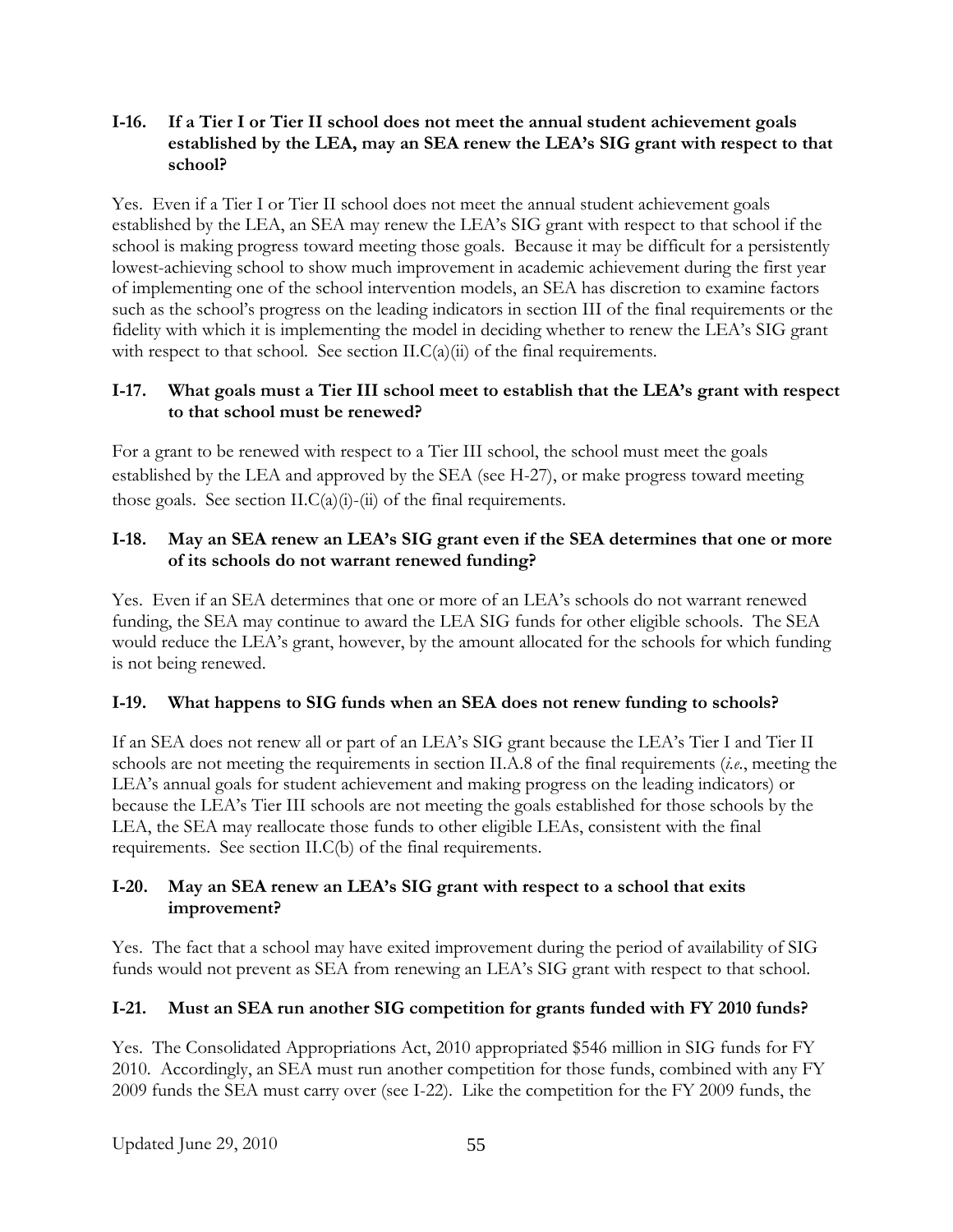competition for FY 2010 funds, and any subsequent competition, must be conducted consistent with the final requirements.

## **I-22. Under what circumstances must an SEA carry over 25 percent of its FY 2009 SIG funds and include those funds in the competition it holds for FY 2010 funds?**

If the first competition for FY 2009 SIG funds does not result in all Tier I schools in the State being served, then an SEA must carry over 25 percent of its FY 2009 funds to award along with its FY 2010 SIG funds. See section II.B.9(a) of the final requirements. As explained in A-29, note that "all Tier I schools in the State" includes both Tier I schools that are among the State's persistently lowest-achieving schools and newly eligible schools that are identified as Tier I schools at the SEA's option.

An SEA that does serve all Tier I schools through its first competition for FY 2009 SIG funds may, but is not obligated to, carry over up to 25 percent of its FY 2009 funds to award along with its FY 2010 funds. See section II.B.9(b) of the final requirements. Prior to deciding the amount of funds to carry over, any SEA wishing to take advantage of this flexibility must ensure that it has allocated funds so as to meet the renewability requirements for SIG grants. See section II.C of the final requirements.

### **I-22a. If an SEA determines that it will need to use more than 75 percent of its SIG funds in order to fund all its LEAs that have committed and been approved to serve Tier I schools, may the SEA carry over less than the required 25 percent even if there remain Tier I schools that will not be served?**

It is possible that, after reviewing all LEA applications, an SEA may conclude that it will need more than 75 percent of its FY 2009 SIG funds in order to fund all its LEAs that have committed to serve Tier I schools, even though there remain Tier I schools that would not be served. If an SEA encounters such a circumstance, it should contact the Department with its data to discuss the matter prior to issuing its SIG grants. (Added February 2, 2010)

## **I-22b. May an SEA carry over more than 25 percent of its FY 2009 SIG funds?**

Yes. An SEA may carry over more than 25 percent of its FY 2009 SIG funds as long as the SEA is able to fund, for the full period of availability, all of the Tier I and Tier II schools its LEAs have committed to serve, and that the SEA determines they have the capacity to serve, in the 2010-2011 school year. For example, an SEA may find that its LEAs do not apply to serve all of their Tier I and Tier II schools, perhaps because they do not have the capacity to implement a school intervention model in each such school in the 2010-2011 school year. As a result, the SEA may find, again, by way of example, that it only needs to award 65 percent of its FY 2009 funds to fully fund interventions in each Tier I and Tier II school its LEAs do commit to serve. Under such circumstances, the SEA may award funds to its LEAs for those Tier I and Tier II schools they commit to serve in the 2010-2011 school year and carry over the remaining FY 2009 funds (*i.e.,*  more than 25 percent) and combine those funds with its FY 2010 SIG funds. The SEA has this flexibility even if it has funded only a portion, or none, of the Tier III schools that LEAs have applied to serve with FY 2009 SIG funds. (Added March 26, 2010)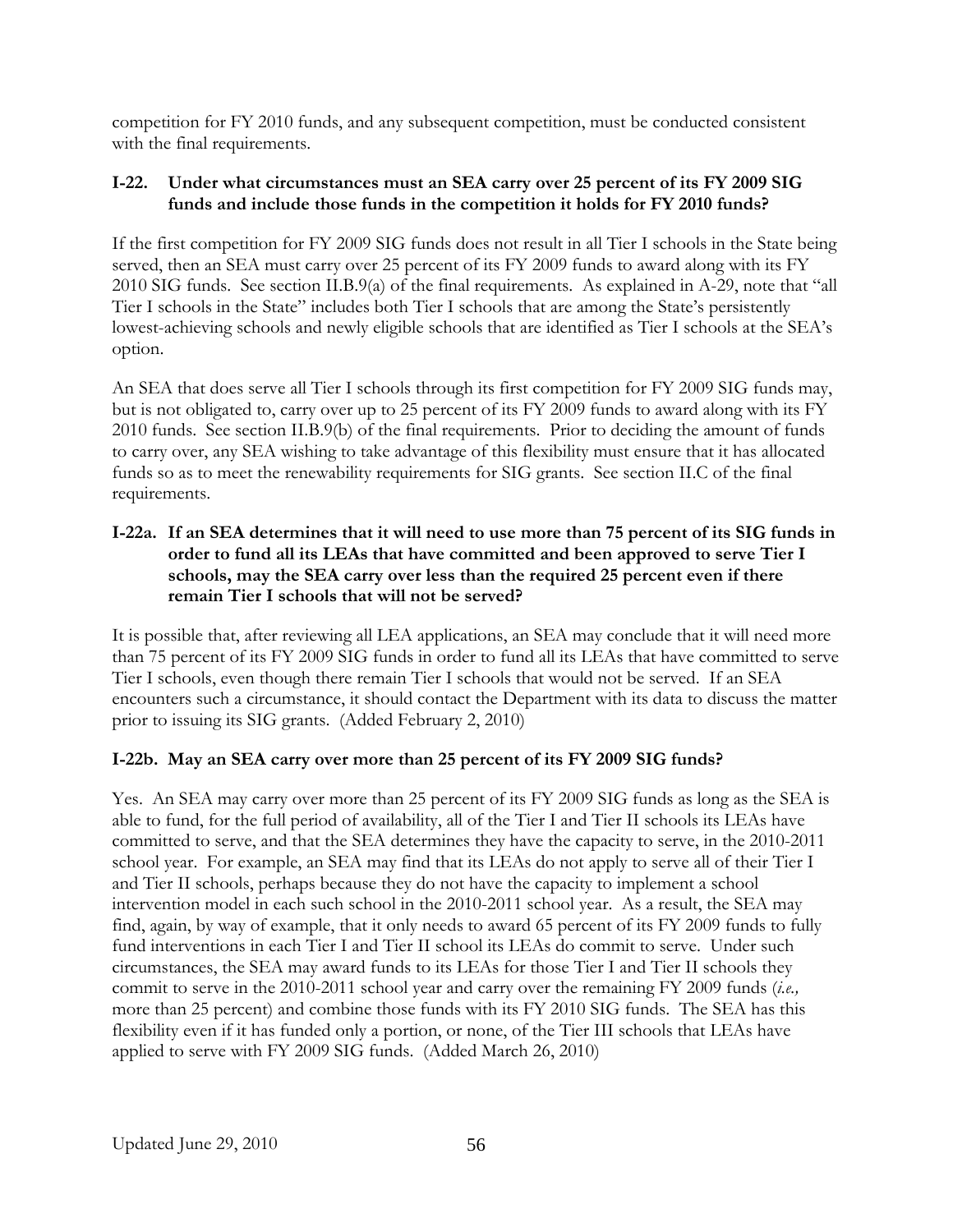### **I-23. How must an SEA identify its Tier I and Tier II schools for purposes of any competition for SIG funds subsequent to the competition for FY 2009 funds?**

In identifying Tier I and Tier II schools in a State for purposes of allocating funds appropriated for SIG grants for any year subsequent to FY 2009, an SEA must exclude from consideration any school that was previously identified as a Tier I or Tier II school and in which an LEA is implementing one of the four interventions identified in the final requirements using SIG funds. See section II.B.10 of the final requirements.

### **I-24. How can an SEA support its LEAs and schools with their implementation of the school intervention models discussed in the final requirements?**

An SEA can support its LEAs and Tier I and Tier II schools in implementing a school intervention model in a number of ways. These might include helping to identify and recruit new principals within and outside the State; recruiting CMOs and EMOs to the State to restart schools; providing model procedures for LEAs to use to screen and select high-quality external providers; working to reduce any State-level barriers that may impede an LEA's ability to implement a particular model; developing a model teacher evaluation system; researching instructional programs that have proven effective in low-achieving schools; and developing longitudinal data systems to enable schools to use data to identify the needs of individual students. The SEA can also support its Tier III schools by providing technical assistance, for example, through its school support teams.

## **I-25. How do the final requirements for the SIG program impact an SEA that is participating in the Department's "differentiated accountability" pilot?**

An SEA that has been approved to participate in the differentiated accountability pilot may continue to do so. However, the SEA must ensure that its LEAs use SIG funds only to implement school intervention models in their Tier I or Tier II schools consistent with the final requirements. See section II.B.11 of the final requirements. Thus, to the extent that a State's differentiated accountability plan is inconsistent with the final requirements, an LEA receiving SIG funds must use those funds in accordance with the final requirements, even if the State's differentiated accountability plan would permit greater flexibility. An SEA participating in the differentiated accountability pilot must assure that its LEAs use SIG funds in Tier I or Tier II schools consistent with the final requirements.

### **I-26. In the absence of a waiver, when will the period of availability for FY 2009 SIG funds expire?**

In the absence of a waiver, the period of availability for FY 2009 SIG funds, including those appropriated through the "regular" allocation and those made available through the ARRA, expires September 30, 2011.

### **I-27. With respect to the use of FY 2009 SIG funds, is an SEA obligated to ensure that its LEAs spend only ARRA SIG funds, and not SIG funds made available through the regular FY 2009 appropriation, pursuant to the flexibility in the Consolidated Appropriations Act, 2010?**

No. Although the flexibility in the Consolidated Appropriations Act, 2010, initially applies only to FY 2009 ARRA SIG funds and FY 2010 SIG funds, and not to the regular \$546 million FY 2009

Updated June 29, 2010 57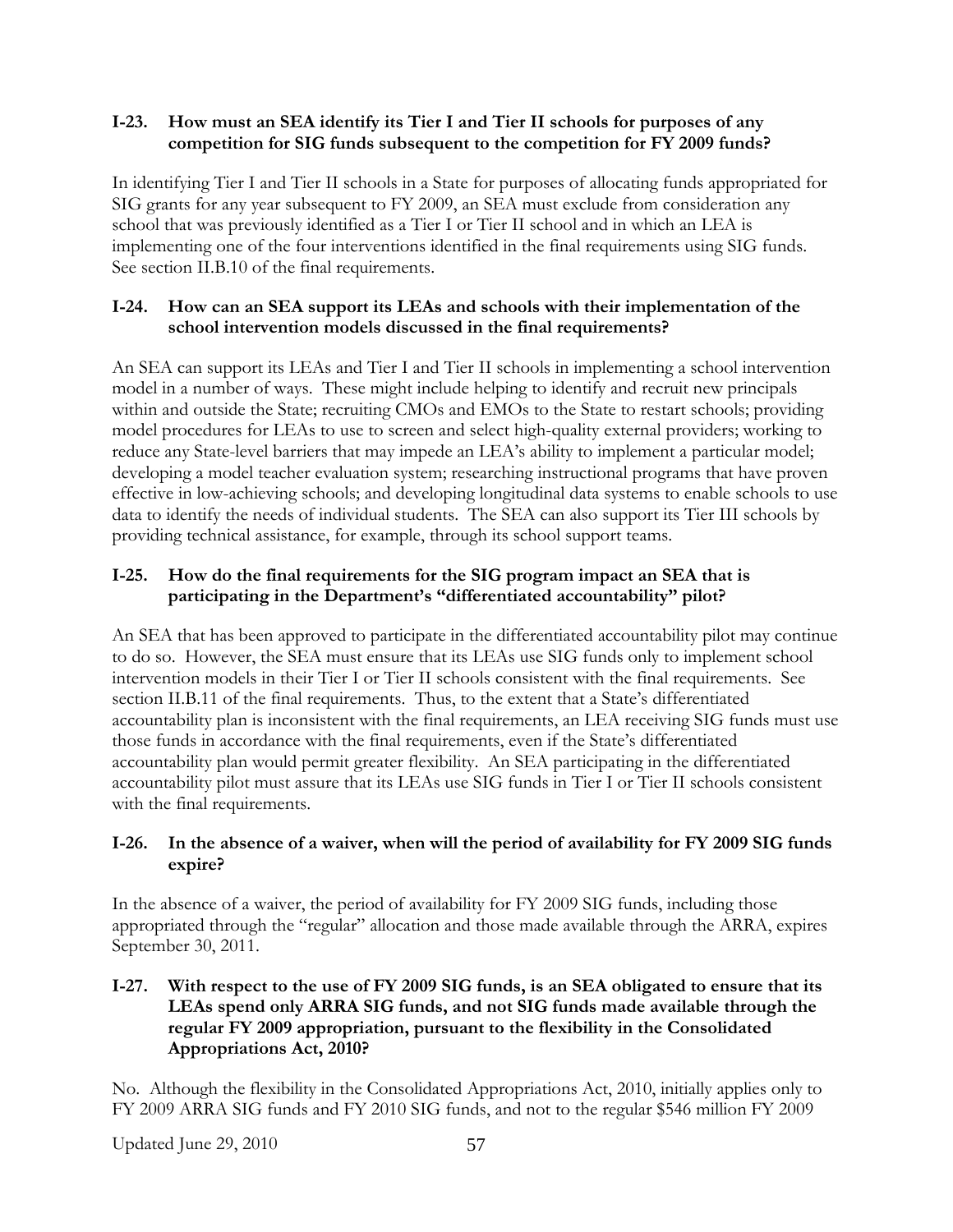SIG appropriation, the regular FY 2009 SIG funds become subject to the requirements applicable to FY 2010 SIG funds on October 1, 2010, which is when they become carryover funds. See GEPA section 421(b). In other words, beginning October 1, 2010, LEAs may use all FY 2009 SIG funds, including regular FY 2009 SIG funds as well as ARRA SIG funds, pursuant to the flexibility in the Consolidated Appropriations Act, 2010, consistent with the final requirements. To simplify SEA administration of the SIG program while ensuring compliance with the Consolidated Appropriations Act, 2010, the Department will consider LEAs' obligations of SIG funds in each State as a whole prior to October 1, 2010 to come from the State's allocation of FY 2009 ARRA SIG funds, which should be more than sufficient to cover those obligations in every State.

Note that this flexibility does not relieve an SEA or LEA from its obligations with respect to tracking and reporting on the use of ARRA funds.

**I-28. May an SEA allocate its FY 2009 ARRA SIG funds before its FY 2009 SIG regular funds or must it combine all its SIG funds and allocate them simultaneously? If an SEA may allocate its FY 2009 ARRA SIG funds first, does the SEA need to require its LEAs to submit separate applications—one for the FY 2009 ARRA SIG funds and one for the FY 2009 SIG regular funds?** 

An SEA has flexibility to determine how FY 2009 regular SIG funds and ARRA SIG funds are awarded, but is required to separately track and report on the award of ARRA SIG funds. Accordingly, the SEA may wish to structure its award procedures to facilitate meeting this requirement. For example, it may be easier to use ARRA SIG funds primarily for awards to larger LEAs with more sophisticated accounting systems. (Added March 26, 2010)

### **I-29. May an SEA allocate funds it reserves under section 1003(a) of the ESEA along with section 1003(g) funds in making SIG grant awards to its LEAs in order to increase the total amount available to implement the SIG program?**

Yes, an SEA may allocate funds it reserves under section 1003(a) of the ESEA along with section 1003(g) (SIG) funds in making SIG grant awards to its LEAs in order to increase the total amount available to implement the SIG program. However, there are three issues to keep in mind if an SEA decides to combine section 1003(a) and section 1003(g) funds. First, section 1003(a) funds may be awarded only to participating Title I schools that have been identified for improvement, corrective action, or restructuring. Second, the SEA must ensure that those funds are expended consistent with the SIG final requirements. With respect to Tier I and Tier II schools, therefore, section 1003(a) funds would be able to be used only to implement one of the four school intervention models. And third, an SEA that has obtained a waiver to extend the period of availability of FY 2009 SIG funds would likely want to request a waiver to extend the period of availability of FY 2009 section 1003(a) funds in order to make the period of availability for the section 1003(a) funds commensurate with the period of availability for the SIG funds.

Note that if an SEA wishes to award section 1003(a) funds so that a Tier I or Tier II school that will not receive SIG funds will be able to use section 1003(a) funds to implement one of the school intervention models consistent with the SIG final requirements, the SEA might want to request, with respect to its section 1003(a) funds, each of the waivers the SEA has received with respect to its SIG funds—*i.e.*, the waiver to extend the period of availability of the funds, the waiver for a targeted assistance school to operate a schoolwide program, and the school improvement timeline waiver.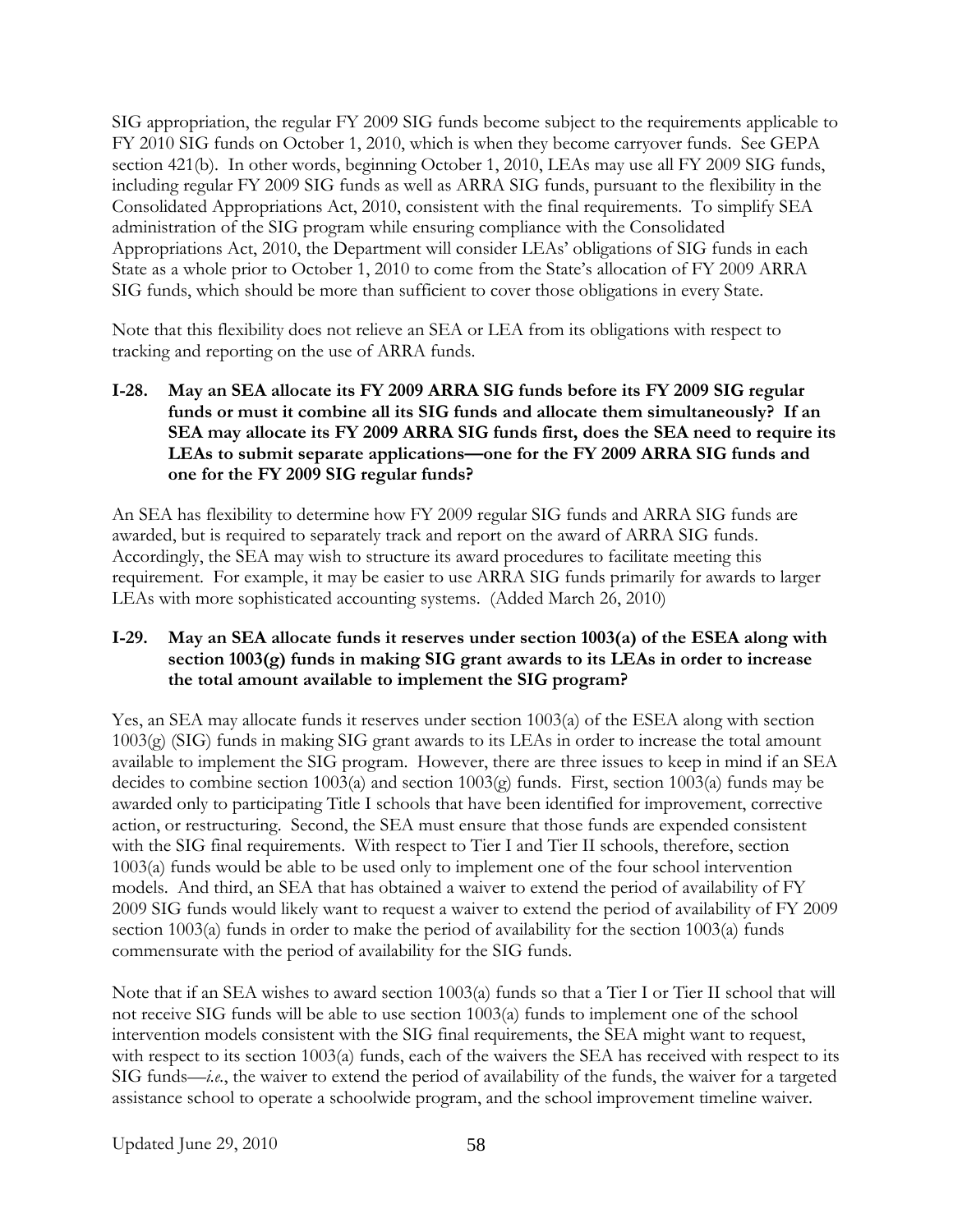These waivers would help ensure that a school implementing a school intervention model using section 1003(a) funds is treated in a manner consistent with schools that are using SIG funds to implement the interventions. (Added May 24, 2010)

# **I-30. What should an SEA consider in determining whether a particular use of SIG funds proposed by an LEA for a Tier I or Tier II school it commits to serve is allowable?**  (Added: June 2010)

All of the SIG funds an LEA uses in a Tier I or Tier II school must be used to support the LEA's implementation of one of the four school intervention models, each of which represents a comprehensive approach to addressing the particular needs of the students in a school as identified through the LEA's needs assessment. Accordingly, in determining whether a particular proposed use of SIG funds is allowable, an SEA should consider whether the proposed use is directly related to the full and effective implementation of the model selected by the LEA, whether it will address the needs identified by the LEA, and whether it will advance the overall goal of the SIG program of improving student academic achievement in persistently lowest-achieving schools. In addition, in accordance with general cost principles governing the SIG program, an SEA must ensure that a proposed use of funds is reasonable and necessary. Further, an SEA must consider whether the proposed use of SIG funds would run afoul of the "supplement not supplant" requirement— *i.e.*, for a school operating a schoolwide program, the school must receive all of the non-Federal funds it would have received if it were not operating a schoolwide program, including all non-Federal funds necessary for the operation of the school's basic educational program.

For example, if an LEA proposes to use SIG funds to reduce class size in a Tier I or Tier II school, an SEA seeking to determine whether such a use of SIG funds is permissible should consider the factors discussed above. One way an SEA might do this would be to ask the following questions:

(1) whether class-size reduction is directly related to, as well as reasonable and necessary for, the full and effective implementation of the selected model, including whether it is directly related to, and reasonable and necessary for, implementing activities required or permitted under the model; (2) whether, through its needs assessment, the LEA identified a specific need or needs that can be addressed through class-size reduction; (3) whether class-size reduction represents a meaningful change that could help improve student academic achievement from prior years (and is not, for example, just intended to reverse increases in class size made by the LEA because of recent budget cuts); (4) whether the specific class-size reduction proposed is supported by research indicating that, in fact, it will help improve academic achievement; and (5) whether the proposed class-size reduction represents a significant reform that goes beyond the basic educational program of the school, including whether the class-size reduction would exceed minimal requirements set by state or local law or policy. If the answer to any of these questions is no, then an SEA using this process to review the proposed use of SIG funds to support class-size reduction would determine that the proposed use is not permissible.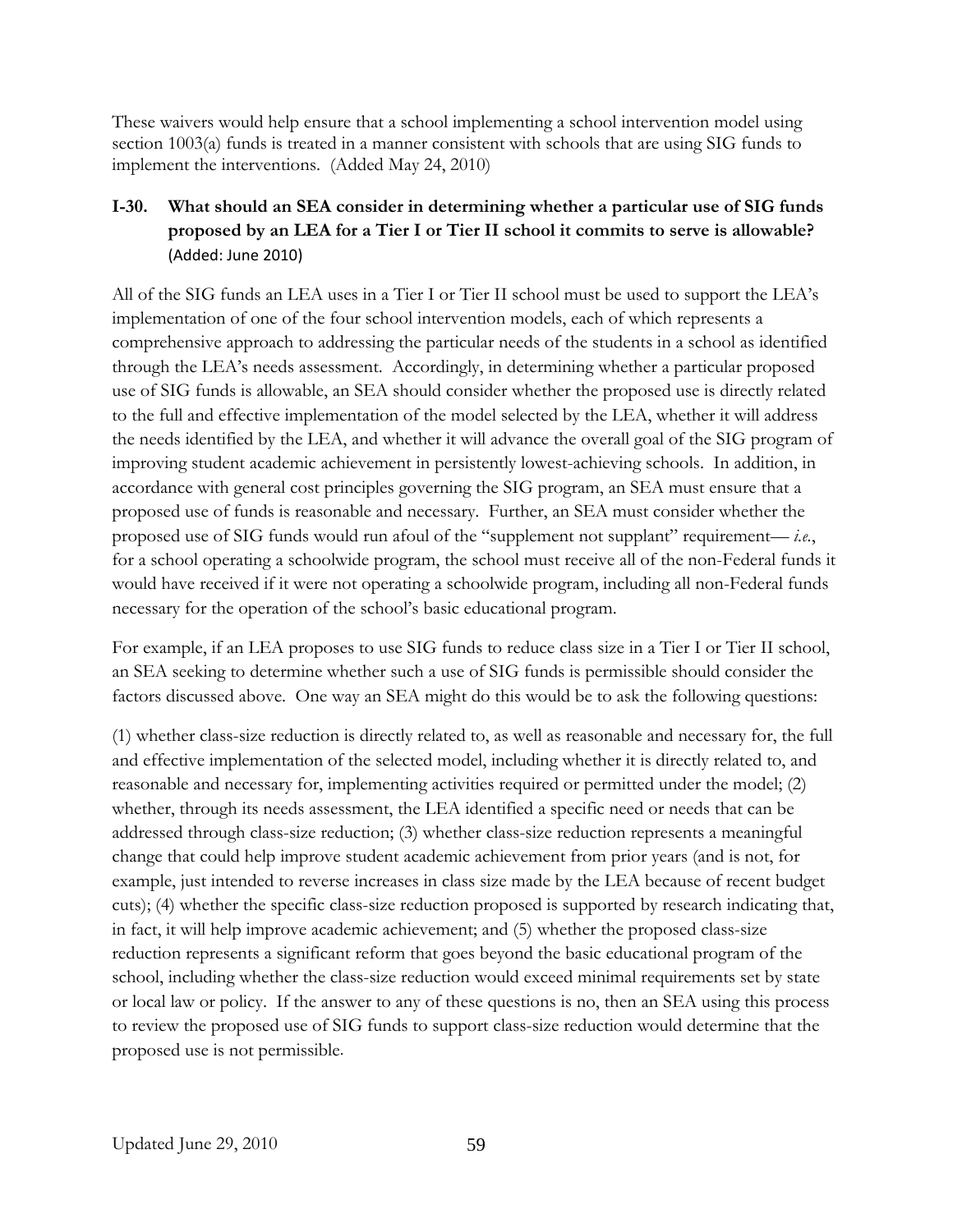# **J. SIG, RACE TO THE TOP, AND THE STATE FISCAL STABILIZATION FUND**

## **J-1. How can a State design its Race to the Top (RTT) and SIG plans to work in concert with one another?**

The SIG and RTT programs are closely aligned, and a State can strengthen its RTT application by demonstrating a similar alignment of its plans for implementing these two programs. SIG grants provide substantial funding that must be used primarily to implement the same school intervention models—turnaround, restart, school closure, and transformation—that are encouraged in the RTT criteria.

In turn, successful implementation of the intervention models will be facilitated by key reforms that a State will carry out under RTT. Each SEA should closely examine the requirements of the four school intervention models in light of the criteria for a successful RTT application. For example, State efforts to expand the use of data to improve instruction (one of the RTT criteria) and activities to improve recruitment, training, and retention of teachers and principals (another RTT criterion) will provide critical support for the effective implementation of the turnaround and transformation models.

In addition, State efforts to increase the number of high-performing charter schools and other innovative schools (one of the RTT criteria) may help support local implementation of the restart model. An SEA might also strengthen its SIG implementation by making sure that RTT reforms such as the expanded use of data to improve instruction and teacher and principal evaluation systems—are implemented early in LEAs with large numbers of persistently lowest-achieving schools. Finally, an SEA may build on SIG grants, which may fund implementation of the models only in Tier I, Tier II, or Tier III schools, by using RTT funds to pay for the implementation of school intervention models in schools that are not eligible to receive SIG funds.

# **J-2. What has the Department done to support coordination across SIG, RTT, and the State Fiscal Stabilization Fund program (SFSF)?**

To facilitate a State's ability to develop and implement consistent and coherent plans for turning around their persistently lowest-achieving schools, the Department has closely aligned the school intervention models and related definitions across SIG, RTT, and SFSF. In particular, the definition of "persistently lowest-achieving schools" and the intervention models (turnaround model, restart model, school closure, and transformation model) are the same across all three programs.

### **J-3. In awarding SIG grants, may an SEA limit eligibility to LEAs that commit to participate in RTT?**

No. An LEA's eligibility for participation in the SIG program is based on statutory and regulatory requirements that may not be modified by an SEA. Thus, an SEA may not limit eligibility for the SIG program to LEAs that commit to participate in RTT.

# **K. REPORTING METRICS**

# **K-1. May an SEA add to the list of leading indicators in the final requirements?**

Updated June 29, 2010 60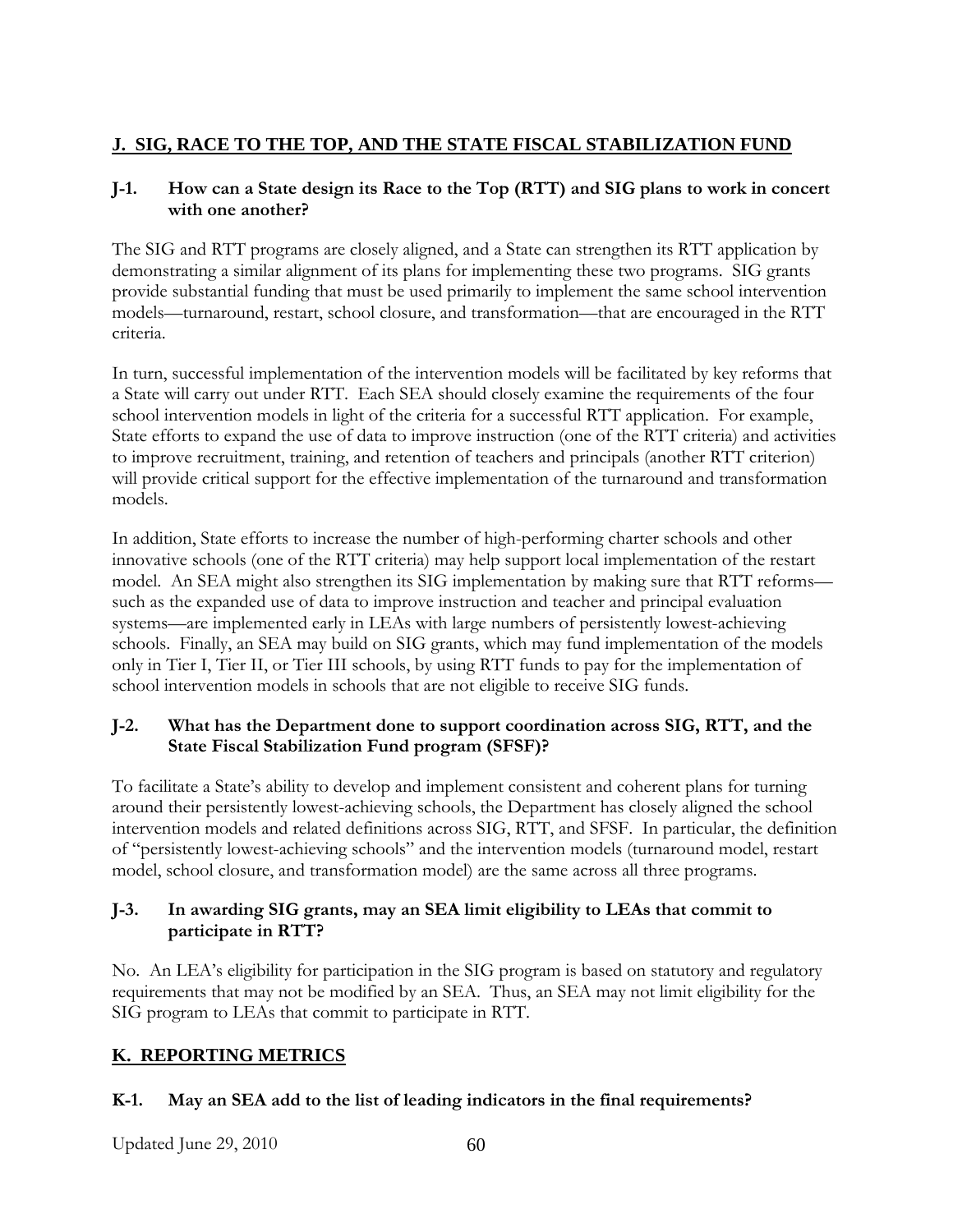Yes. However, an SEA may not deny a request for renewal of a SIG grant with respect to a school that fails to make progress on any such additional leading indicators if the school has met its LEA's achievement goals and made progress on the leading indicators listed in the final requirements.

### **K-2. Which of the reporting metrics are new for the SIG program and must be annually reported by an SEA receiving a SIG grant?**

The following reporting metrics are new for the SIG program and must be annually reported by school in each SEA receiving a SIG grant:

- (1) Which intervention the school used (*i.e.*, turnaround, restart, school closure, or transformation);
- (2) Number of minutes within the school year;
- (3) Average scale scores on State assessments in reading/language arts and mathematics, by grade, for the "all students" group, for each achievement quartile, and for each subgroup;
- (4) Number and percentage of students completing advanced coursework (*e.g.*, AP/IB), early-college high schools, or dual enrollment classes; and
- (5) Teacher attendance rate.

See generally section III.A of the final requirements.

### **K-3. For which schools must an SEA report on the metrics that are new for the SIG program?**

An SEA must report on the metrics that are new for the SIG program for each Tier I and Tier II school in the State that is served with SIG funds in the year for which the SEA is reporting. See section III.A.3 of the final requirements. Note, however, that, for a Tier I or Tier II school that is subject to school closure, the SEA need only report the identity of the school and the intervention used (*i.e.*, school closure) (see section III.A.4 of the final requirements). An SEA is not obligated to report on the metrics for Tier III schools that are served with SIG funds.

### **K-4. For which metrics must an SEA report "baseline data" for the school year prior to the implementation of one of the four interventions?**

An SEA must report "baseline data" for the school year prior to the implementation of one of the four interventions (*e.g.*, for the 2009–2010 school year for schools that will implement an intervention in the 2010–2011 school year) on each of the new SIG metrics for which it has the data available. See section III.A.4 of the final requirements. This may require an LEA to conduct new analyses or calculations if it does not already have the data in the precise form requested for SIG reporting purposes to provide to the SEA. For example, it is possible that an LEA will not have a document stating specifically the number of minutes in the school year in each of its schools. However, an LEA should have access to a school's calendar, and be able to calculate the number of minutes in the year based on that calendar to provide the appropriate baseline data to the SEA, which will, in turn, report the data to the Department.

Updated June 29, 2010 61